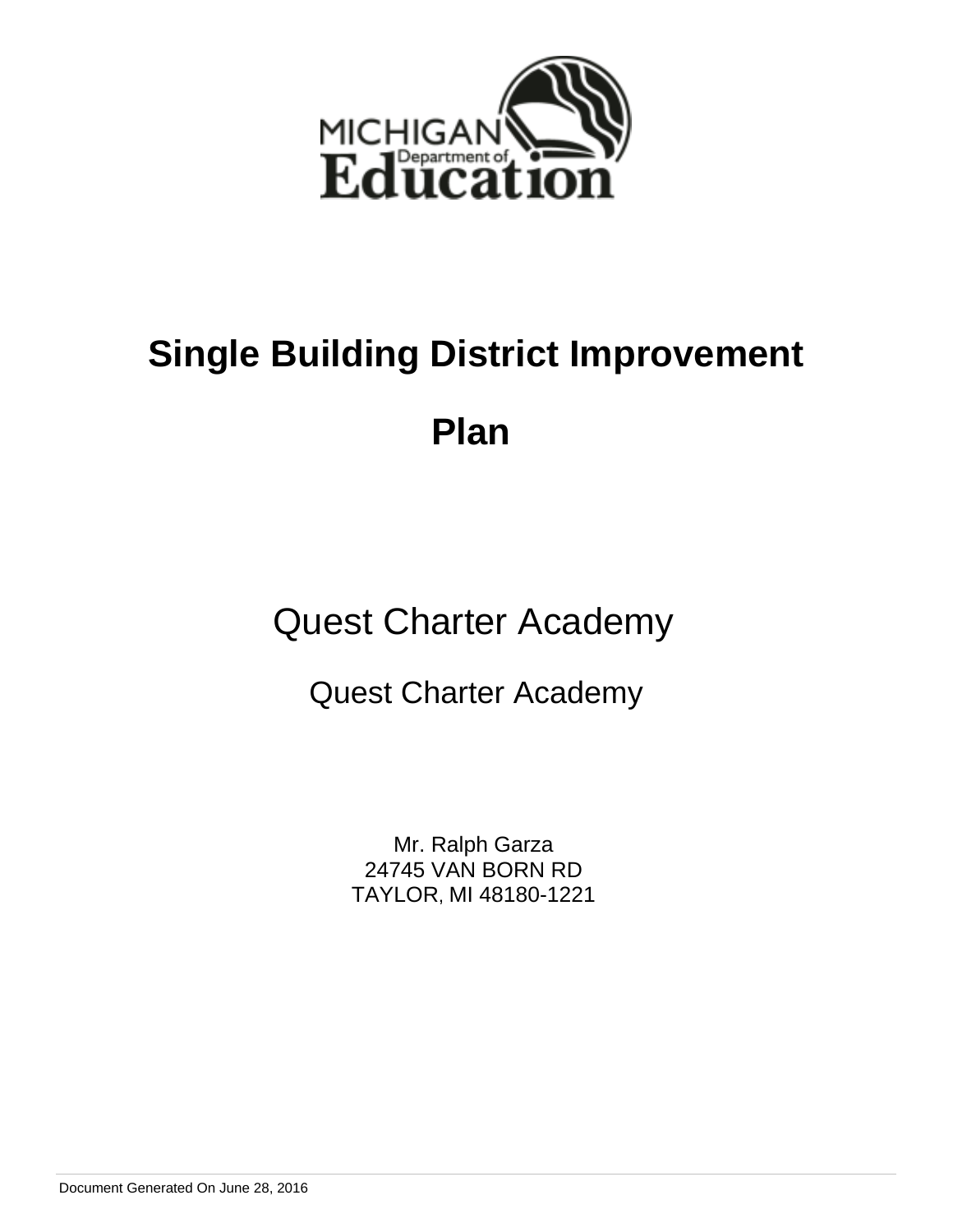## **TABLE OF CONTENTS**

## **Executive Summary**

## **Improvement Plan Stakeholder Involvement**

## **School Data Analysis**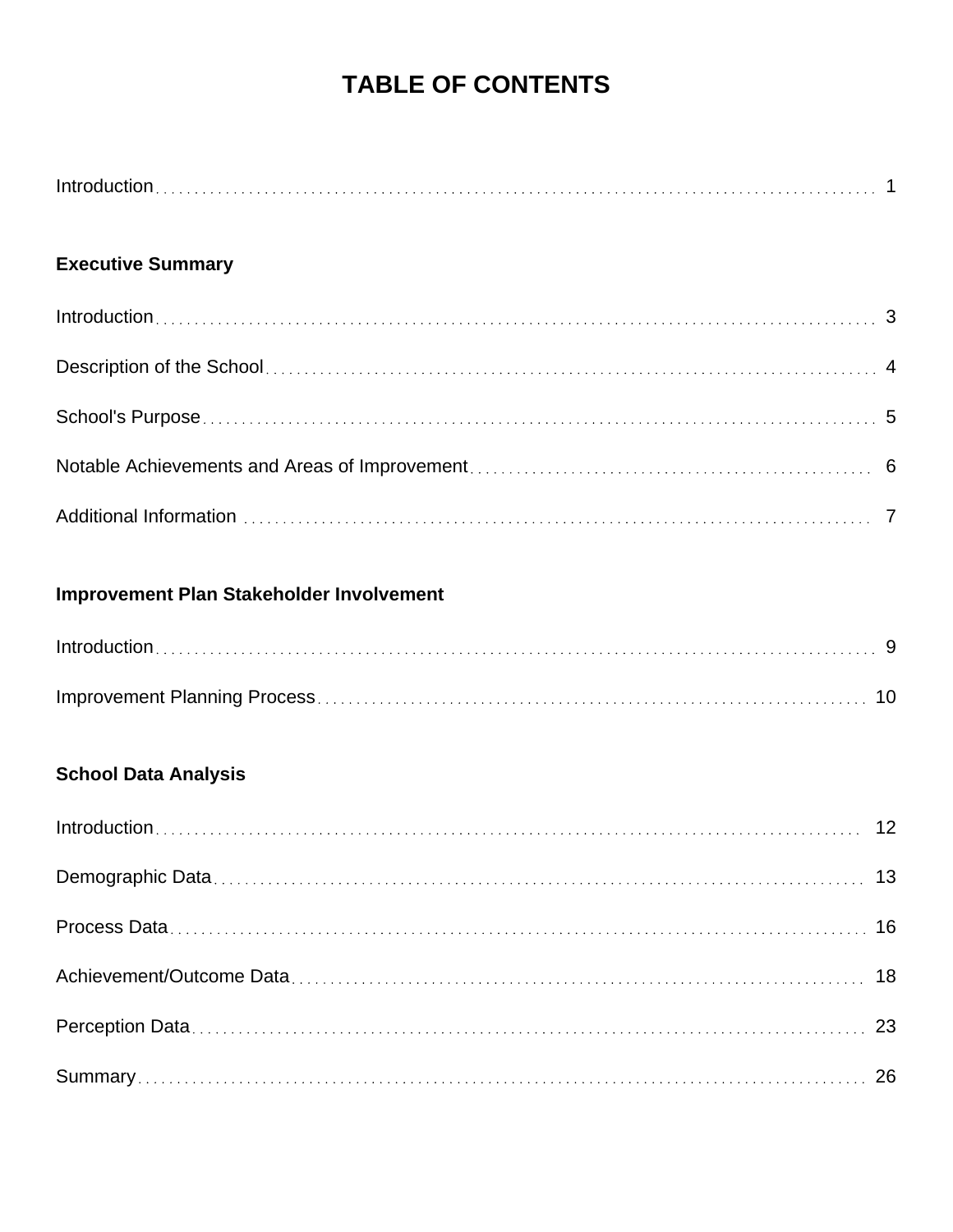## **Single Building District Additional Requirements Diagnostic**

## **Title I Schoolwide Diagnostic**

| Component 8: Teacher Participation in Making Assessment Decisions 52                                |    |
|-----------------------------------------------------------------------------------------------------|----|
| Component 9: Timely and Additional Assistance to Students Having Difficulty Mastering the           | 53 |
| Component 10: Coordination and Integration of Federal, State and Local Programs and Resources<br>55 |    |
|                                                                                                     |    |

## **2016-17 Goal Plan**

| Goal 1: All students at Quest Charter Academy will be proficient in English Language Arts/Language Usage/Writing. 61 |  |
|----------------------------------------------------------------------------------------------------------------------|--|
|                                                                                                                      |  |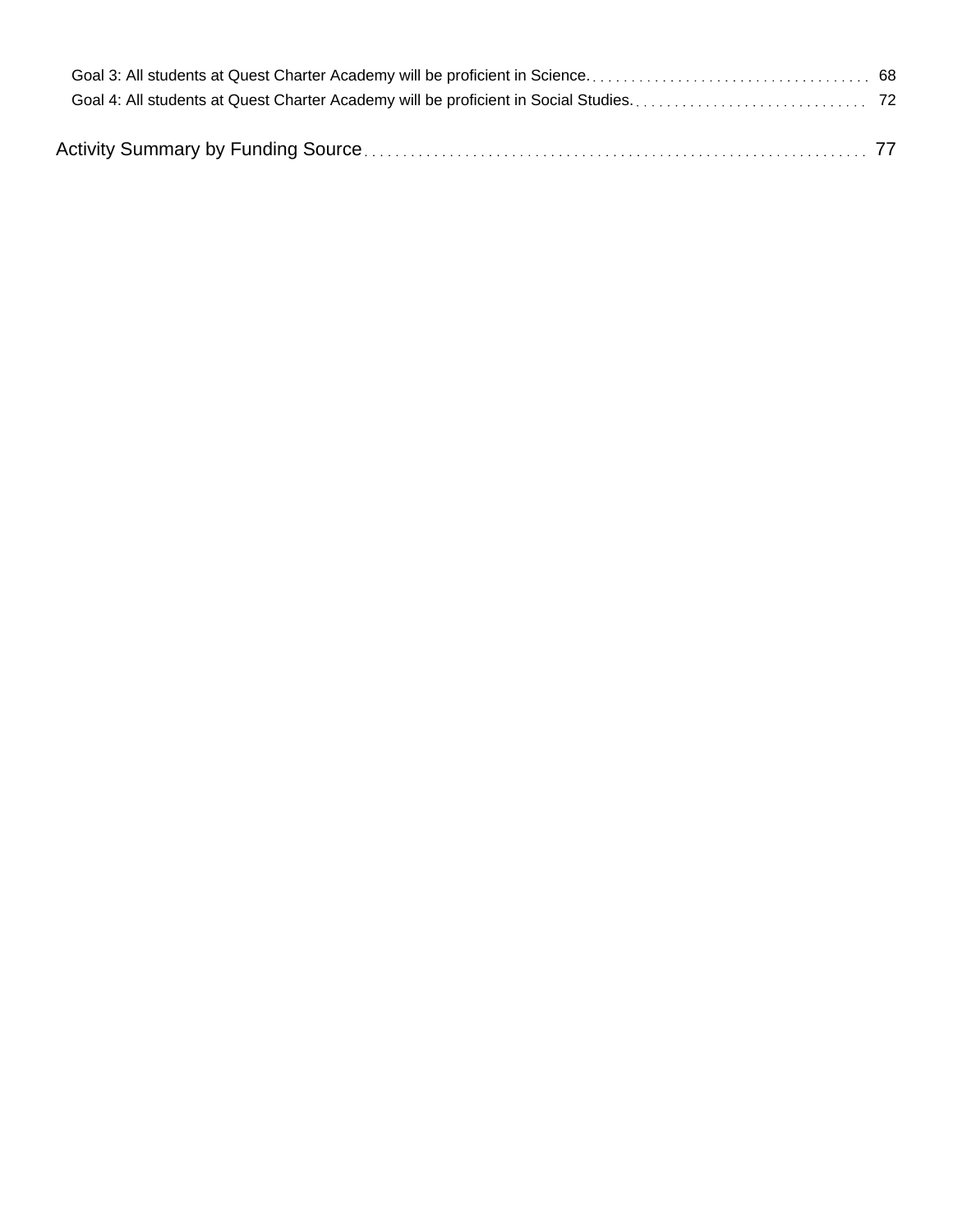## **Introduction**

The Single Building District Improvement Plan is a planning tool designed to address student achievement and system needs identified through the school's comprehensive needs assessment (CNA). Additionally, the Single Building District Improvement Plan provides a method for schools to address the school improvement planning requirements of Public Act 25 of the Revised School Code and the Elementary and Secondary Education Act (ESEA) as applicable.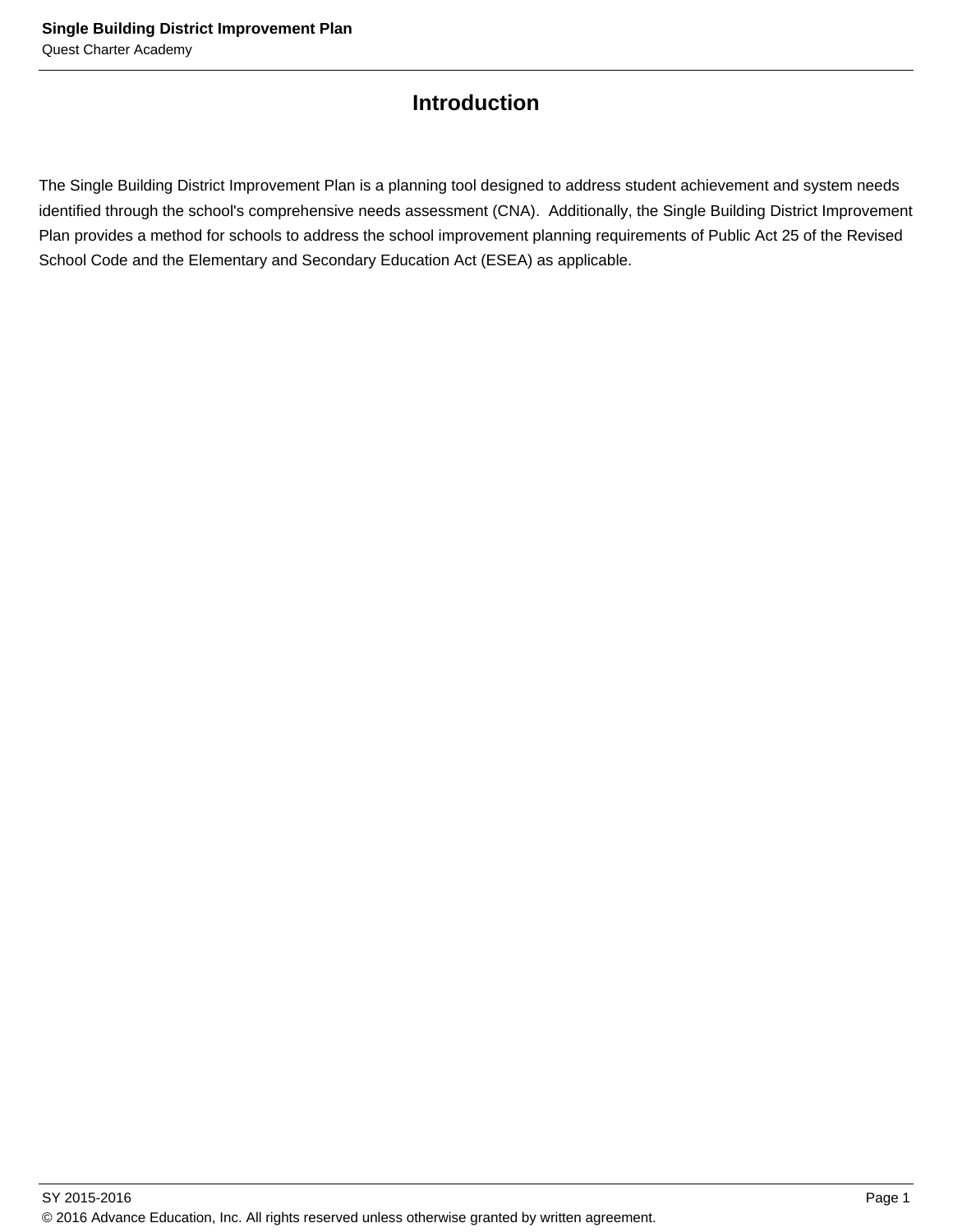# **Executive Summary**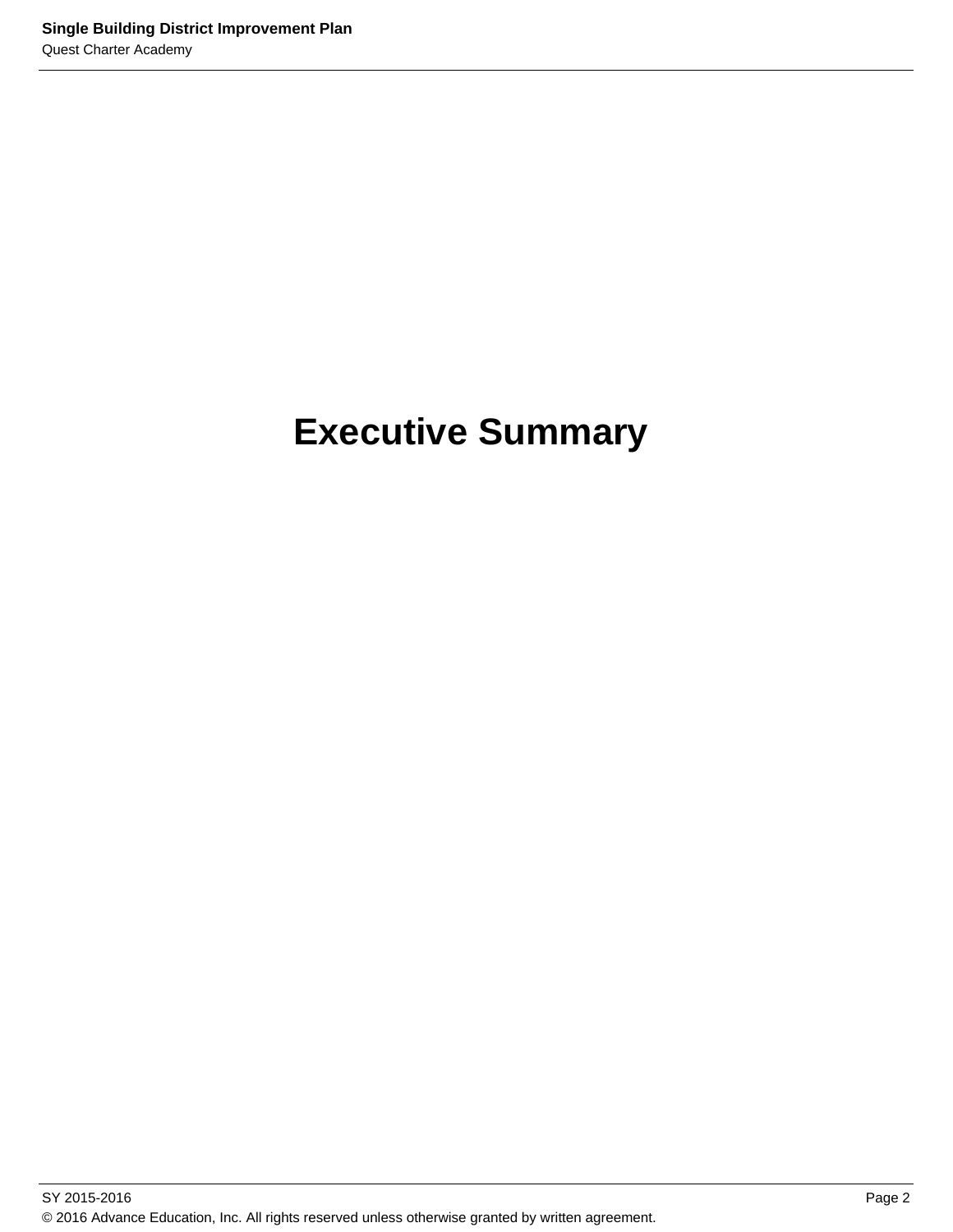## **Introduction**

Every school has its own story to tell. The context in which teaching and learning takes place influences the processes and procedures by which the school makes decisions around curriculum, instruction, and assessment. The context also impacts the way a school stays faithful to its vision. Many factors contribute to the overall narrative such as an identification of stakeholders, a description of stakeholder engagement, the trends and issues affecting the school, and the kinds of programs and services that a school implements to support student learning.

The purpose of the Executive Summary (ES) is to provide a school with an opportunity to describe in narrative form the strengths and challenges it encounters. By doing so, the public and members of the school community will have a more complete picture of how the school perceives itself and the process of self-reflection for continuous improvement. This summary is structured for the school to reflect on how it provides teaching and learning on a day to day basis.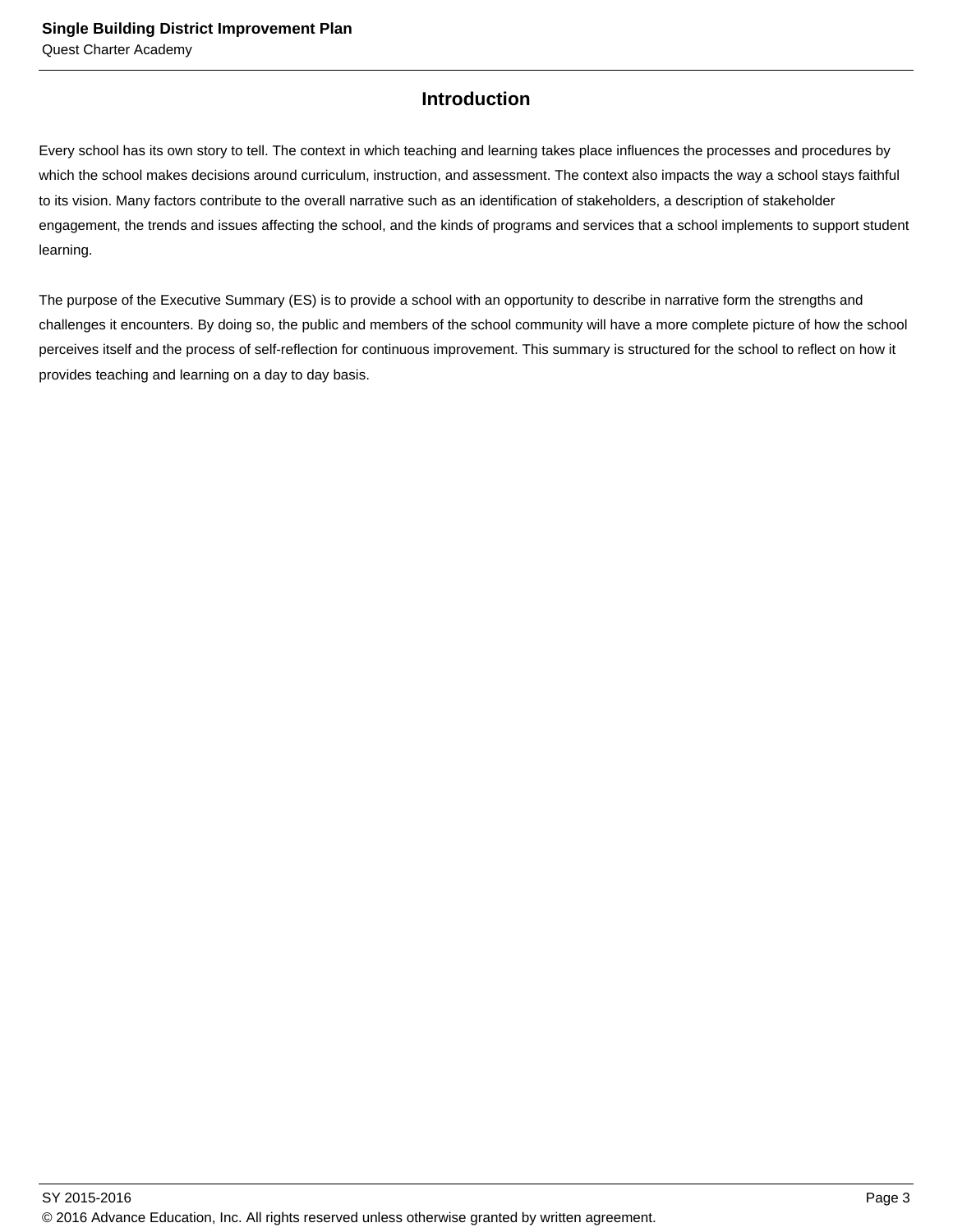## **Description of the School**

**Describe the school's size, community/communities, location, and changes it has experienced in the last three years. Include demographic information about the students, staff, and community at large. What unique features and challenges are associated with the community/communities the school serves?**

Quest Charter Academy is located in Taylor, Michigan. Quest students reside in Taylor as well as surrounding areas. The percentage of the student population who qualify for free lunch is 56%, while the percentage of the student population who qualify for reduced lunch is 13%. Over 47% of Quest students are white, 36% are African American, 9% are Hispanic, 6% are Multi-racial and only 1% are Asian or another ethnicity. Female students make up 51% of the student body, while male students make up 49% of students.

Enrollment in Quest Charter Academy has slightly declined in 2015-16 with 742 students enrolled. Our enrollment was 707 in 2013-2014, but increased to 762 in 2014-2015 due to an addition of a kindergarten class as well as an 8th grade class. Kindergarten and 7th grade are the only grades that had an increase in enrollment. Our EL student population has steadily increased over the past three years and is now at 5% of our total population. The population of students who have IEPs has stayed consistent while our population of students who qualify for 504 plans has increased.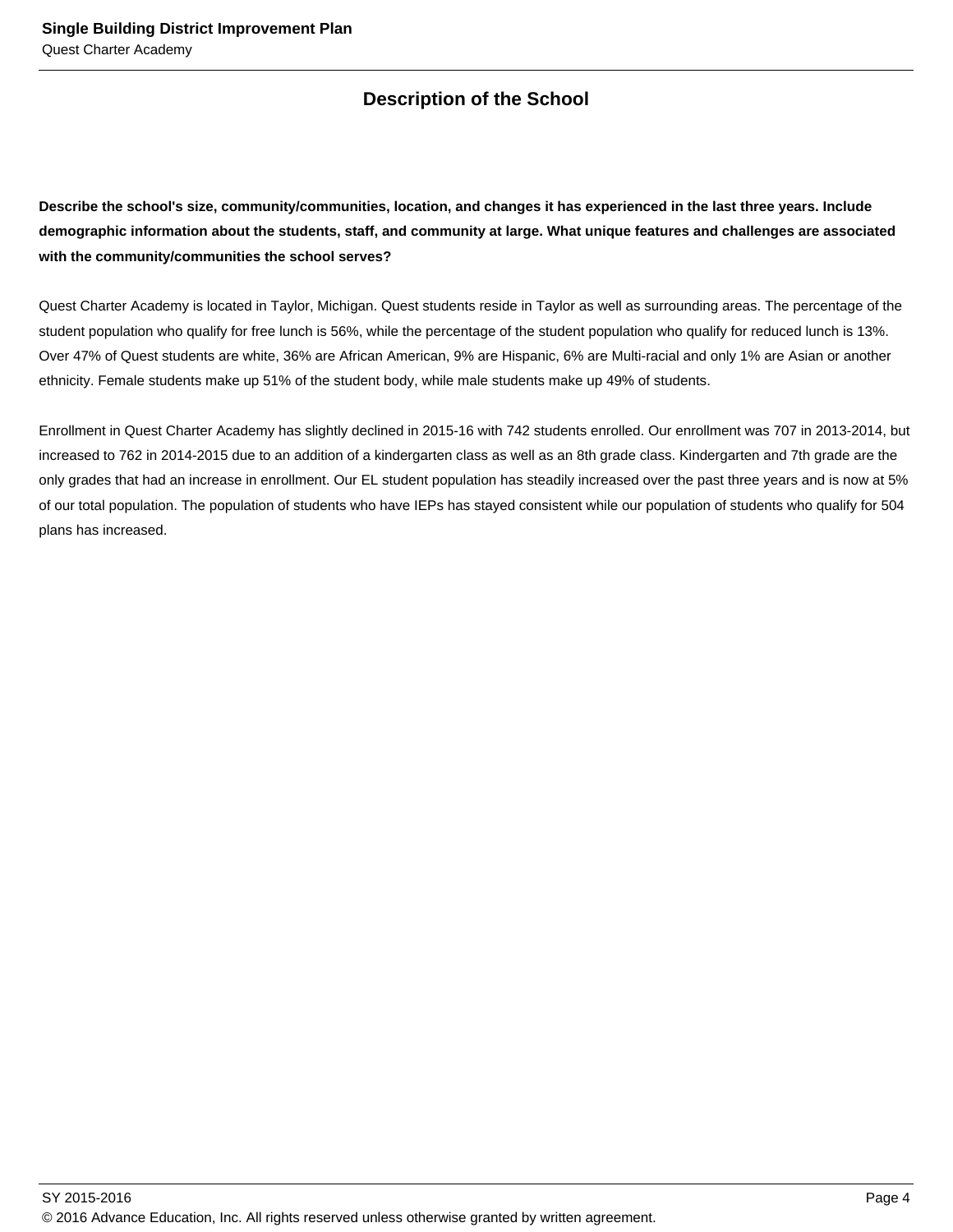## **School's Purpose**

**Provide the school's purpose statement and ancillary content such as mission, vision, values, and/or beliefs. Describe how the school embodies its purpose through its program offerings and expectations for students.**

Vision Statement: To better educate more children

Mission Statement: Quest Charter Academy's mission is to offer the families of the west Detroit area a K-8 school that has a challenging academic program and a culture that values integrity, academic excellence, and accountability, where each and every student is given the opportunity for success in high school, college, and beyond.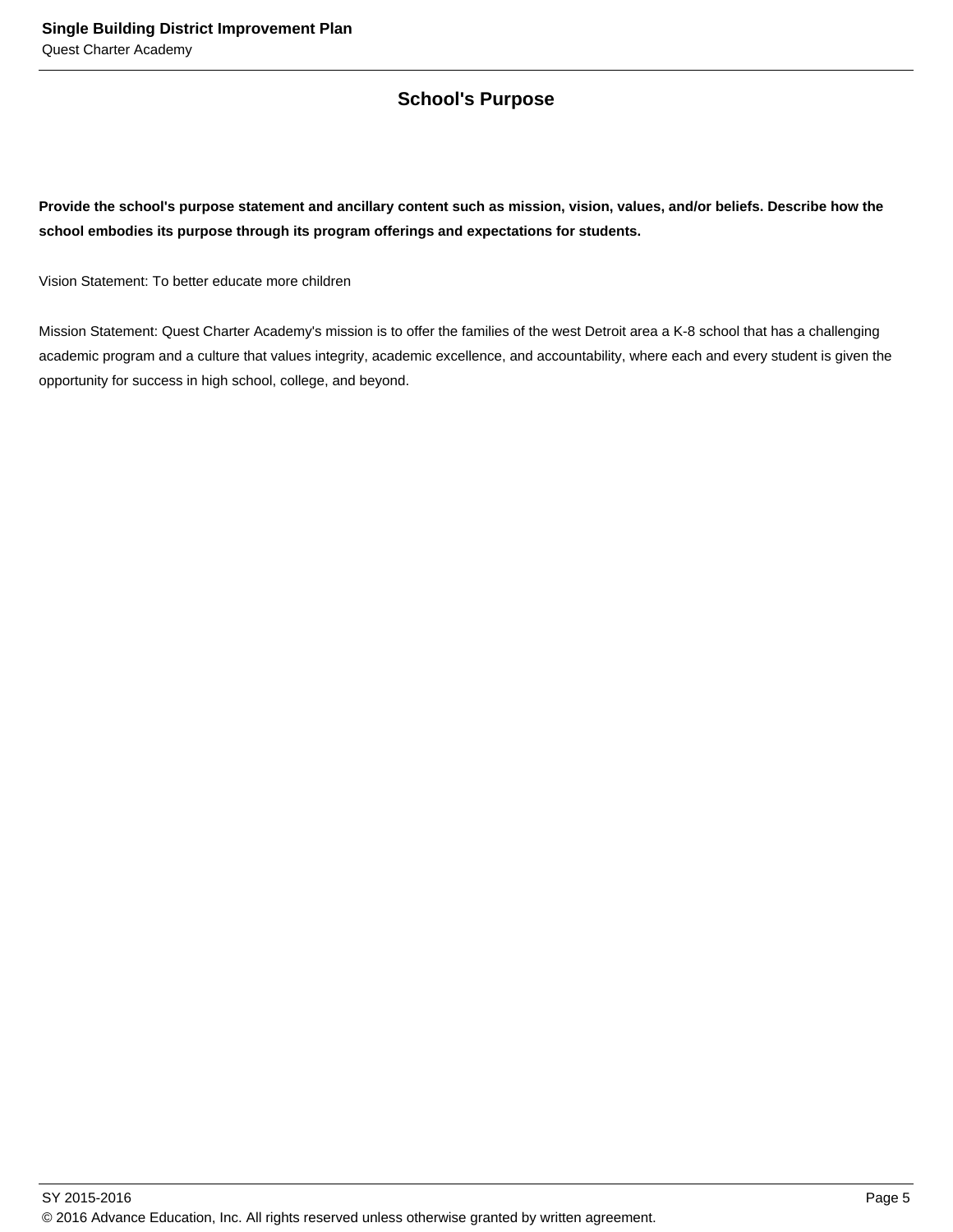## **Notable Achievements and Areas of Improvement**

## **Describe the school's notable achievements and areas of improvement in the last three years. Additionally, describe areas for improvement that the school is striving to achieve in the next three years.**

Math scores have increased from 18% proficient to 33% proficient because intervention support was given for students below grade level for mathematics, the Math IXL intervention tool was purchased and implemented as a school-wide expectation, and staff used manipulatives and other curricular tools with fidelity. Reading scores increased from 47% to 59% proficient in 2013-14 because AR reading became a school-wide focus, increasing student excitement in reading comprehensions. Social Studies increased from 17% to 21% proficient because Quest staff were provided implementation expectations as well as planning time to adjust implementation. Science scores also increased from 3% to 5% proficient because Quest staff were able to attend professional development on science content and lesson delivery.

The areas of improvement for Quest are focused on Reading and Math proficiency for all grades. There will be a greater focus on screening and identifying students who are struggling with reading comprehension, oral fluency, and math fact and computation proficiency. Tier II and Tier III students will receive appropriate intervention with instructions intervention staff and tools, such as RAZ-kids, IXL and Accelerated Math and Reading programs, and NWEA diagnostic tests. Additionally, Quest staff will work with the National Heritage Academies Curriculum and Instruction and Intervention Services departments in order to provide the appropriate and necessary professional development opportunities to maximize student and staff success.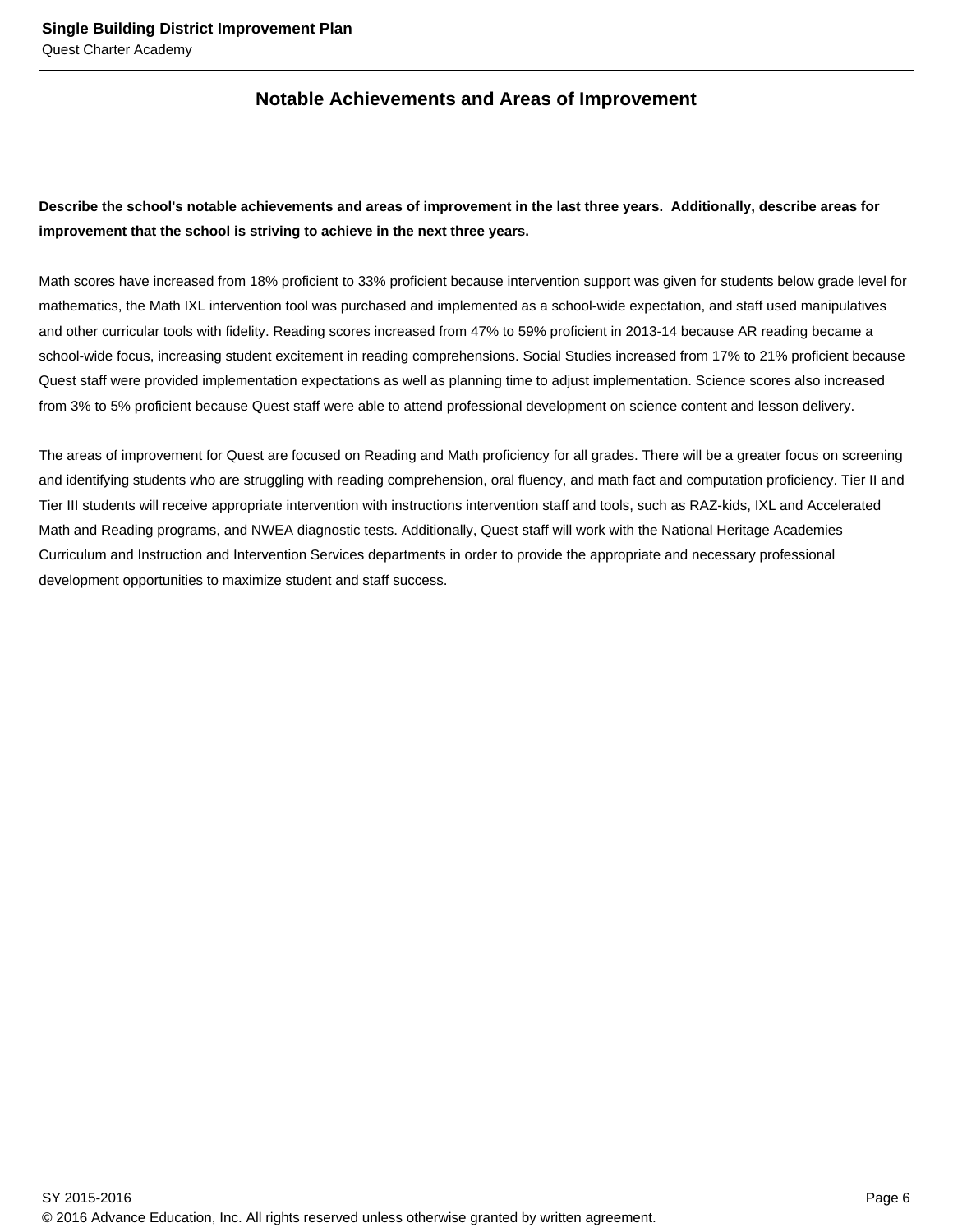## **Additional Information**

**Provide any additional information you would like to share with the public and community that were not prompted in the previous sections.**

N/A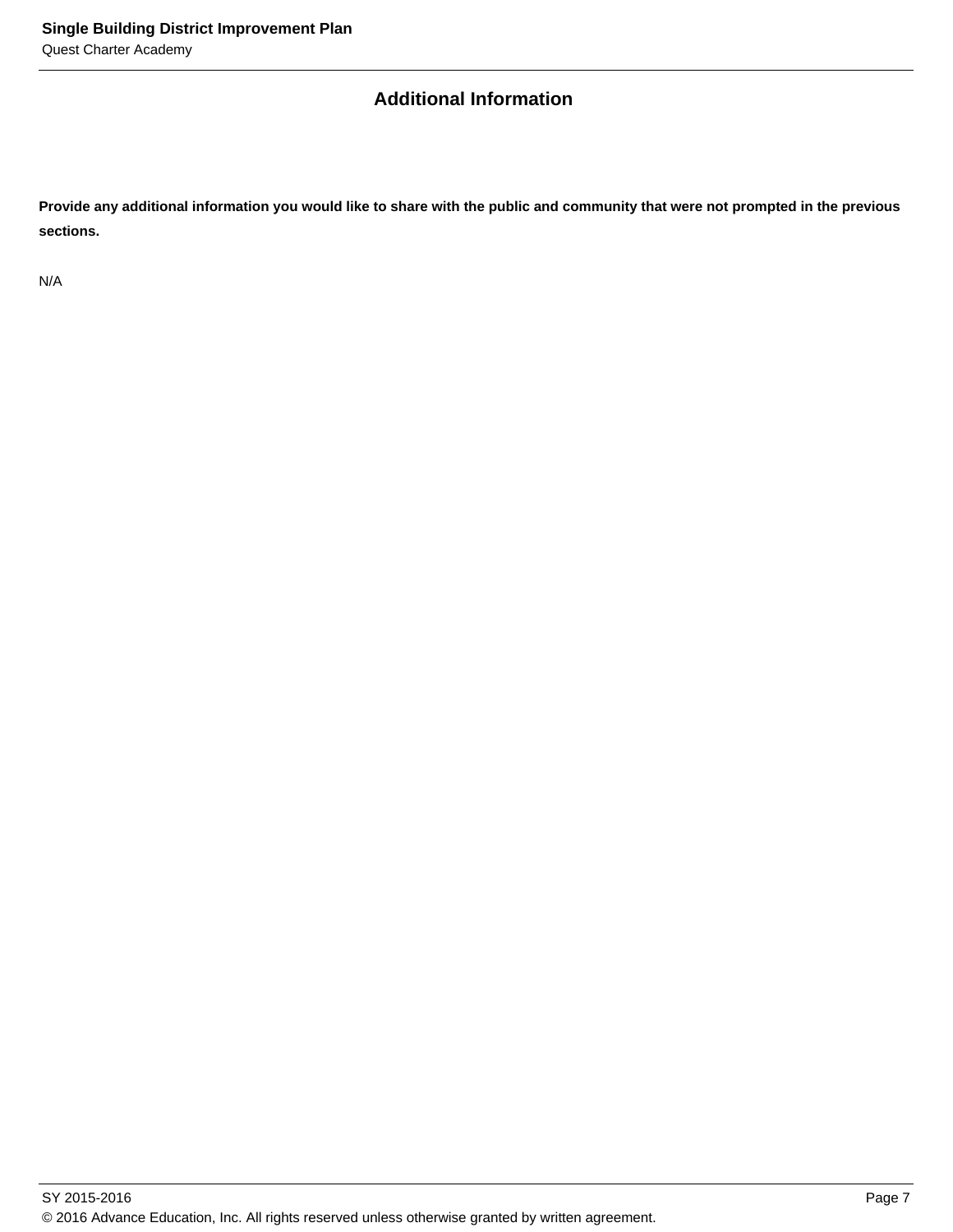# **Improvement Plan Stakeholder Involvement**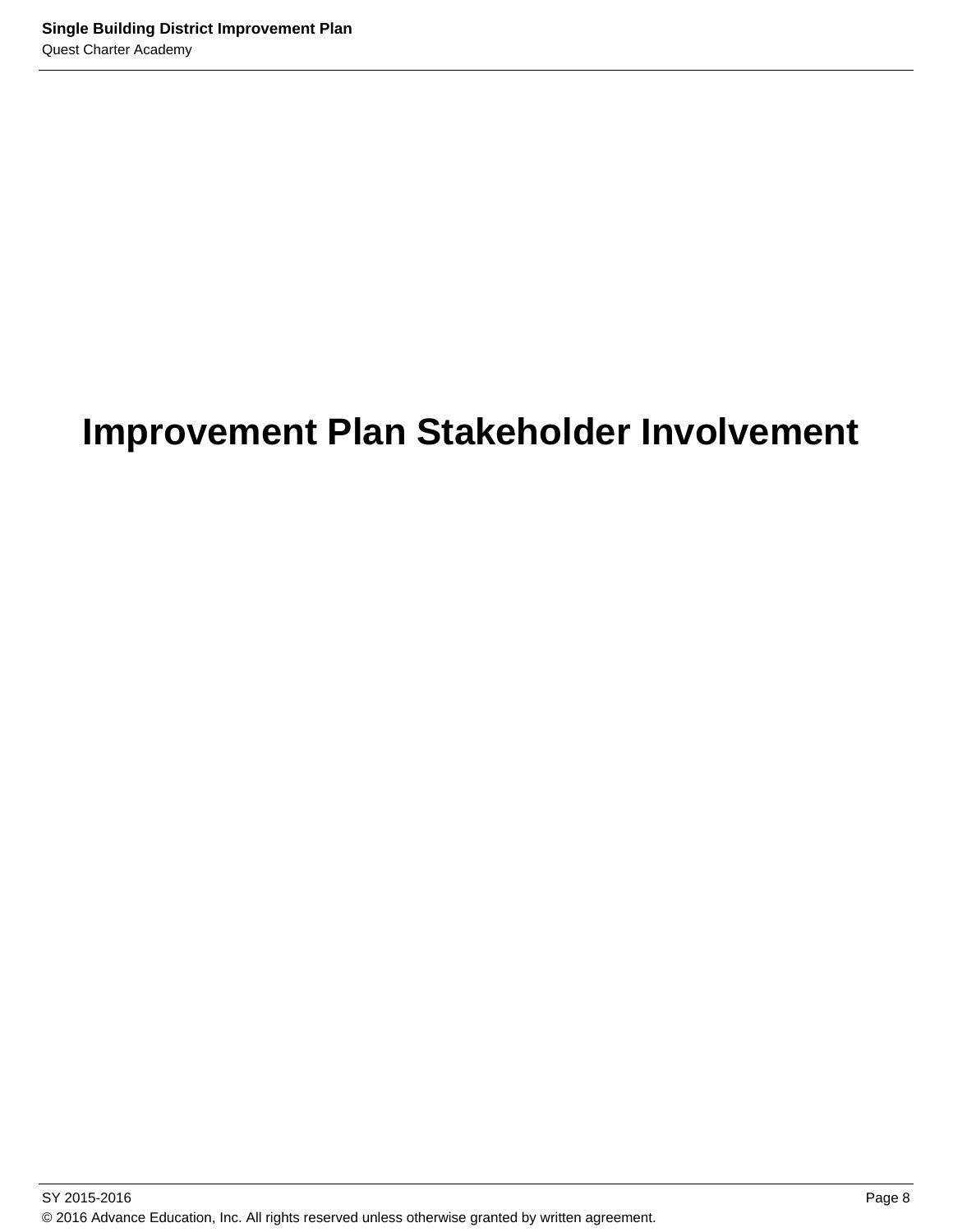## **Introduction**

The responses should be brief, descriptive, and appropriate for the specific section. It is recommended that the responses are written offline and then transferred into the sections below.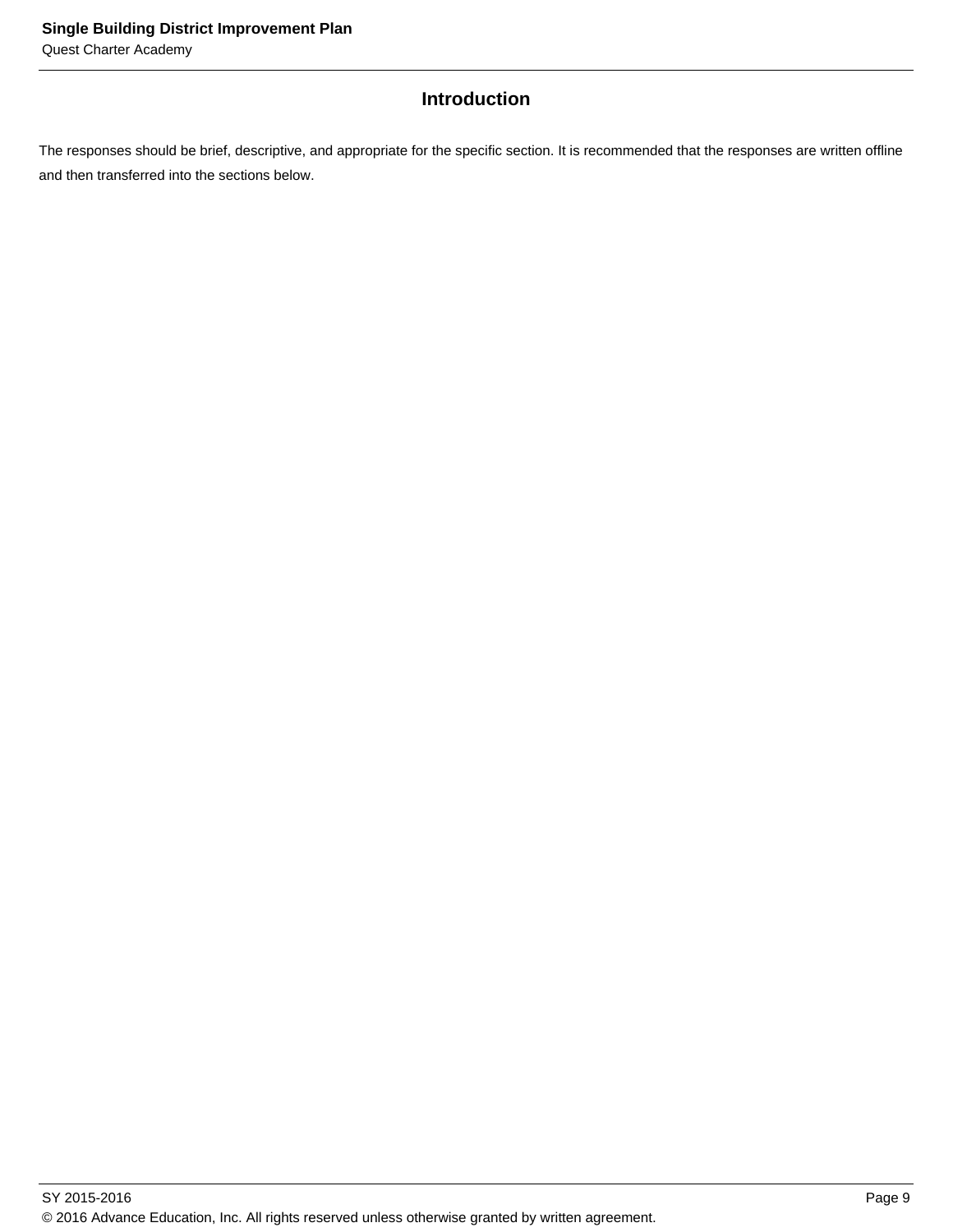## **Improvement Planning Process**

Improvement Planning Process

**Describe the process used to engage a variety of stakeholders in the development of the institution's improvement plan. Include information on how stakeholders were selected and informed of their roles, and how meetings were scheduled to accommodate them.** 

The school ensures that a variety of stakeholders are part of the development of the SIP. All stakeholders are encouraged to participate in the school improvement process by attending SIP meetings both during the regular school day and in the evenings, as well as providing feedback through written surveys. Roles of each stakeholder and the process are discussed in detail at the initial SIP meetings.

## **Describe the representations from stakeholder groups that participated in the development of the improvement plan and their responsibilities in this process.**

- Staff - A school improvement-focused staff meeting is held in Feb/March. Staff discuss the comprehensive needs assessment data and analyze/evaluate improvement efforts to determine the focus for the following school year. Staff are formally surveyed during this time, which ensures that they provide feedback on programs and professional development.

- Parents - A school improvement-focused parent meeting is held in Feb/March. Parents are presented with comprehensive needs assessment data for their analysis, and they provide feedback/evaluation on school programs via a formal survey.

- Board members - School improvement components are reviewed during board meeting(s), to ensure that the Board members have an opportunity to evaluate programs and provide input for the following school year.

- Students do not participate on the planning team as the school serves students in grades K-8.

## **Explain how the final improvement plan was communicated to all stakeholders, and the method and frequency in which stakeholders receive information on its progress.**

The final improvement plan is shared with staff, parents, and the Board each year in the spring during stakeholder meetings. Additionally, the plan is reviewed at the beginning of each school year during stakeholder meetings with parents and staff. Then, the Committee meets regularly throughout the school year to monitor and evaluate the plan and updates are shared on a regular basis.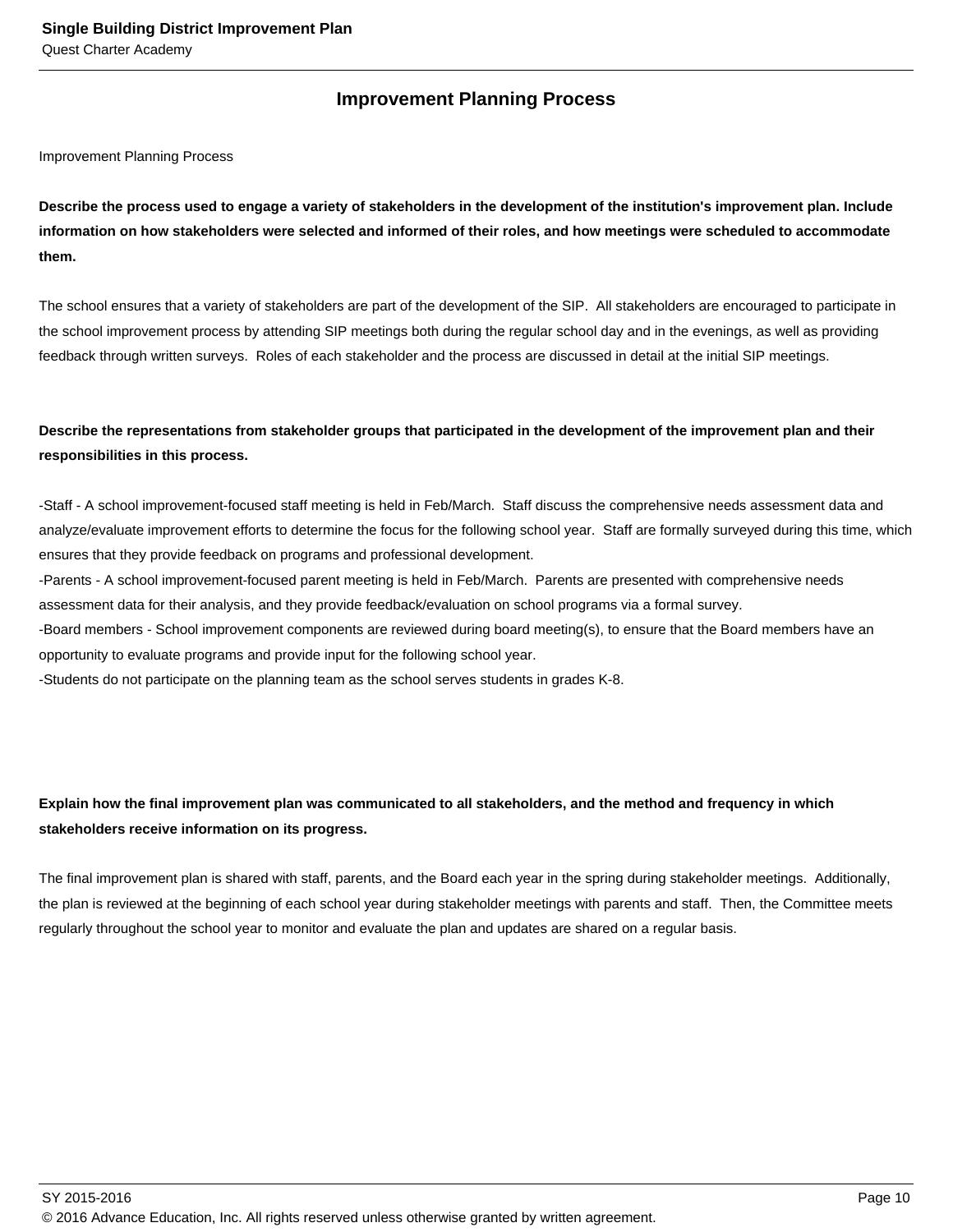# **School Data Analysis**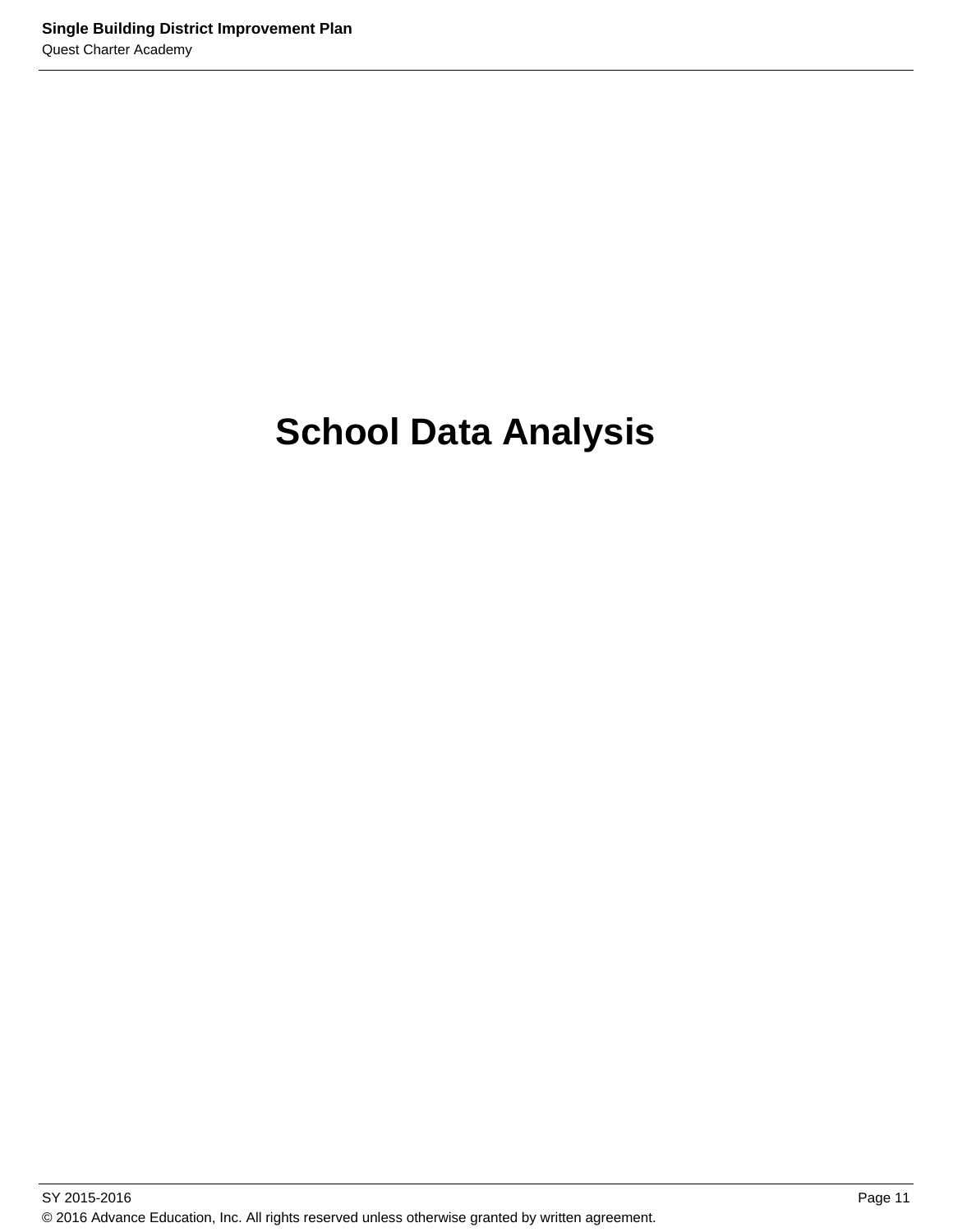## **Introduction**

The School Data Analysis (SDA) is a diagnostic tool intended to facilitate rich and deep collaborative discussions among staff members about school data. The SDA can serve as a guide to determine a school's strengths and challenges as well as directions for improvement based on an analysis of data and responses to a series of data - related questions in content areas. This data collection and analysis process should include the identification of achievement gaps as well as reflections on possible causes for these gaps. This diagnostic represents the various types of data that should be continuously collected, reviewed, analyzed and evaluated. Completion of the SDA is one piece of a school's comprehensive needs assessment process.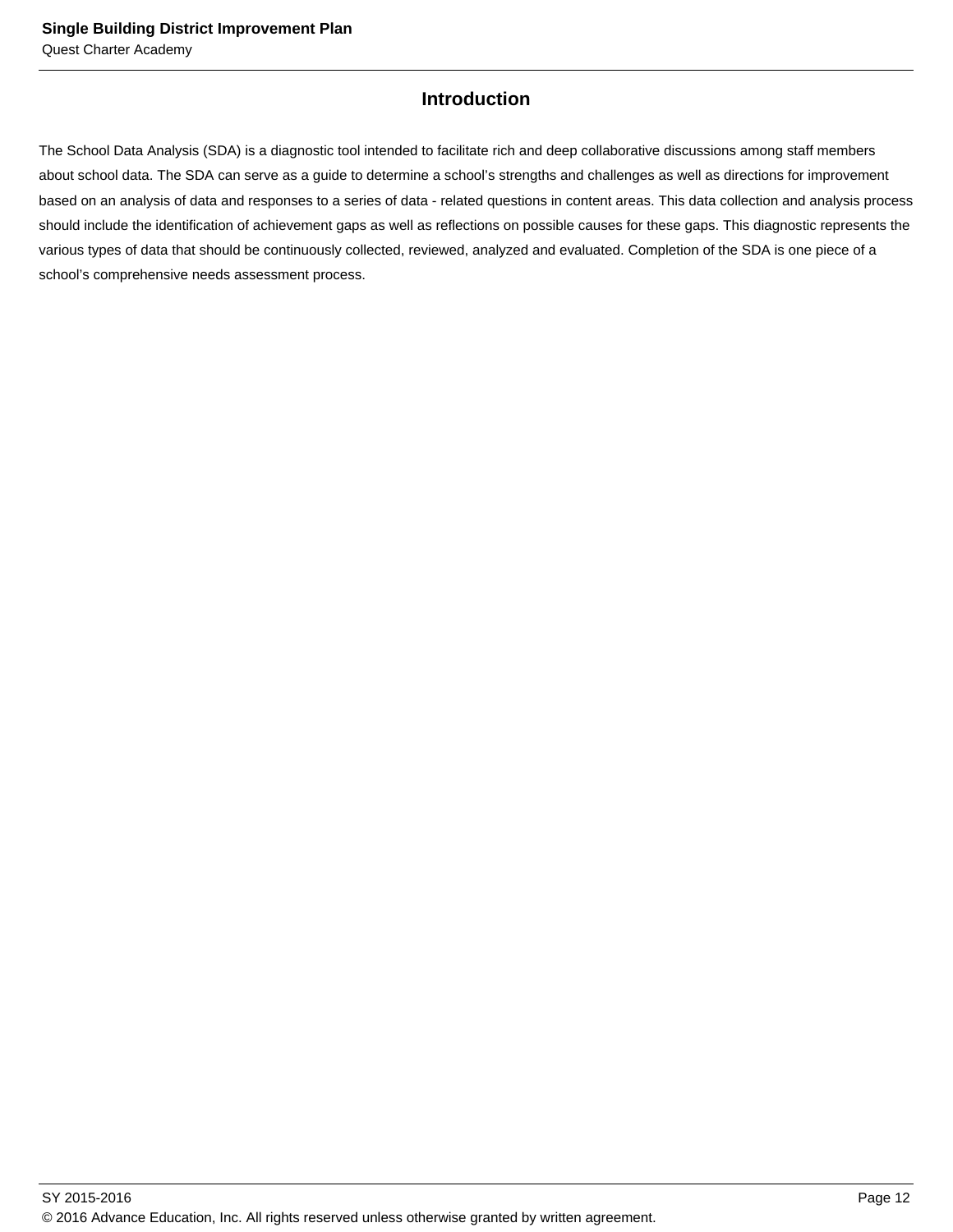## **Demographic Data**

Demographic data is data that provides descriptive information about the school community. Examples may include enrollment, attendance, grade levels, race/ethnicity, gender, students with disabilities, English learners, socio-economic status, graduation rate, suspensions/expulsions, etc.

#### **Student Demographic Data**

**1. In looking at the three year trend in student enrollment data, what challenges have been identified?**

The total number of enrolled students has increased from 707 students in 2013-14 to 742 in 2015-16, however enrollment had declined in 2014-15. Additionally, the percentage of EL students has increased from 1% in 2013-14 to 5% in 2015-16, as well as the percentage of IEP students which has increased from 2% in 2013-14 to 11% in 2015-16. While the percentage of students who receive Free and Reduced Lunch has also remained fairly constant, it is a moderate percentage of the student population.

#### **Student Demographic Data**

**2. In looking at the three year trend in student attendance data, what challenges have been identified?**

Student attendance has not experienced any significant fluctuations from 2013-2014 to 2014-2015, with the Average Daily Attendance remaining around 93.5%.

#### **Student Demographic Data**

### **3. In looking at the three year trend in student behavior data (discipline referrals, suspensions and expulsions), what challenges have been identified?**

Even though the number of Out of School Suspensions has declined from 276 in 2013-14 to 195 in 2014-15, there are still a significant number of suspensions. Additionally, Third grade students received more than twice as many disciplinary incidents in 2014-15 than other grade levels.

#### **Student Demographic Data**

**4. What action(s) could be taken to address any identified challenges with student demographic data?**

The 2015-2016 school year showed a decline in overall enrollment, with enrollment decreasing as the grades increased. To increase enrollment, Quest will host more events catered to the upper elementary and middle school students. Administration will also look into what grade levels are showing the largest percentage of attrition and create action plans to ensure that the attrition does not further increase.

In order to encourage daily attendance, the administration will send Truancy letters that will focus on how the absences increases their child's risk factors for not being successful. Additionally, monthly attendance meetings will be held for parents of students who are chronically at-risk due to their school attendance.

Teachers will encourage positive behavior and will also increase their awareness of cultural differences through professional development opportunities provided at Quest in order to better understand sources of negative behavior. Quest Administration will consistently utilize the SY 2015-2016 Page 13 © 2016 Advance Education, Inc. All rights reserved unless otherwise granted by written agreement.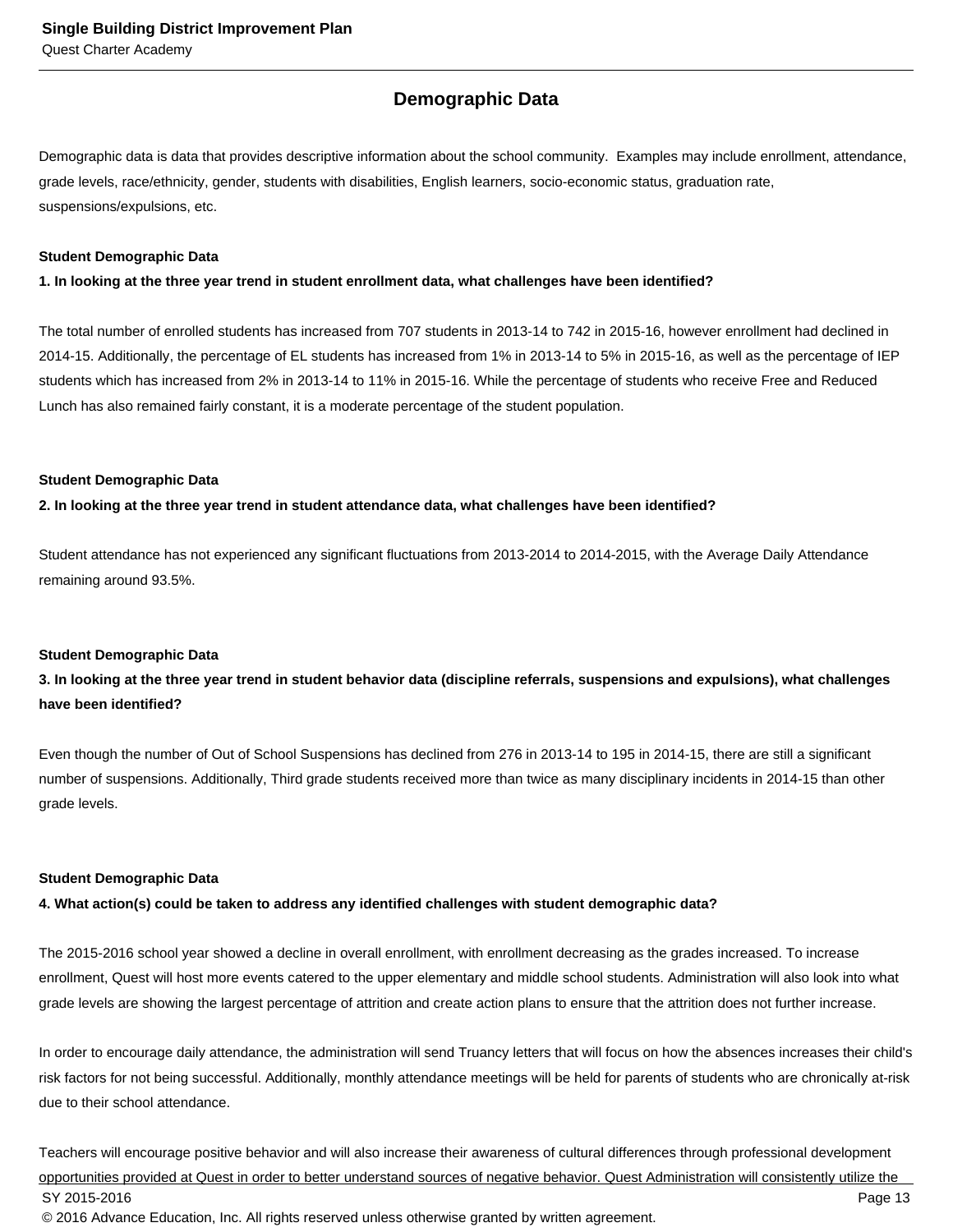Quest Charter Academy

school-wide behavior management system and ensure that teachers are utilizing it consistently in their classrooms as well in order to encourage and reward students for appropriate school behavior.

#### **Teacher/School Leader(s) Demographic Data**

**5. As you review the number of years of teaching and administrative experience of the school leader(s) in your building, what impact might this have on student achievement?**

The years of teaching and administrative experience do impact student achievement. New leaders often struggle with providing their staff with effective development and coaching. The leadership's PD plan is based on the administrators' needs as well as anticipated needs based on experience.

#### **Teacher/School Leader(s) Demographic Data**

**6. As you review the number of years of teaching experience of teachers in your building, what impact might this have on student achievement?**

The years of teaching experience do impact student achievement. New teachers often struggle with classroom management. The school plans PD events around teachers' needs as well as anticipated needs based on experience.

#### **Teacher/School Leader(s) Demographic Data**

**7. As you review the total number of days for school leader absences and note how many were due to professional learning and /or due to illness, what impact might this have on student achievement?**

Professional development is an important part of education and illness are unforeseen events. Absenteeism for either reason has a direct impact on student achievement. It is critical for the school leader to have a constant presence in the building to support the staff, students, and parents. Without this direct support, behavior issue arise and the effectiveness of instruction is impacted.

#### **Teacher/School Leader(s) Demographic Data**

**8. As you review the total number of days for teacher absences due to professional learning and/or illness, what impact might this have on student achievement?**

Professional development is an important part of education and illness are unforeseen events. Absenteeism for either reason has a direct impact on student achievement. Having a teacher absent from their classroom disrupts the learning environment, pacing, and rigor. Typically substitute teachers are used when a teacher is absent. The quality of these substitute teachers varies greatly and as a result, effective instruction does not always occur when a teacher is absent, and that has a negative impact on student achievement.

#### **Teacher/School Leader(s) Demographic Data**

**9. What actions might be taken to address any identified challenges regarding teacher/school leader demographics?**

SY 2015-2016 Page 14

© 2016 Advance Education, Inc. All rights reserved unless otherwise granted by written agreement.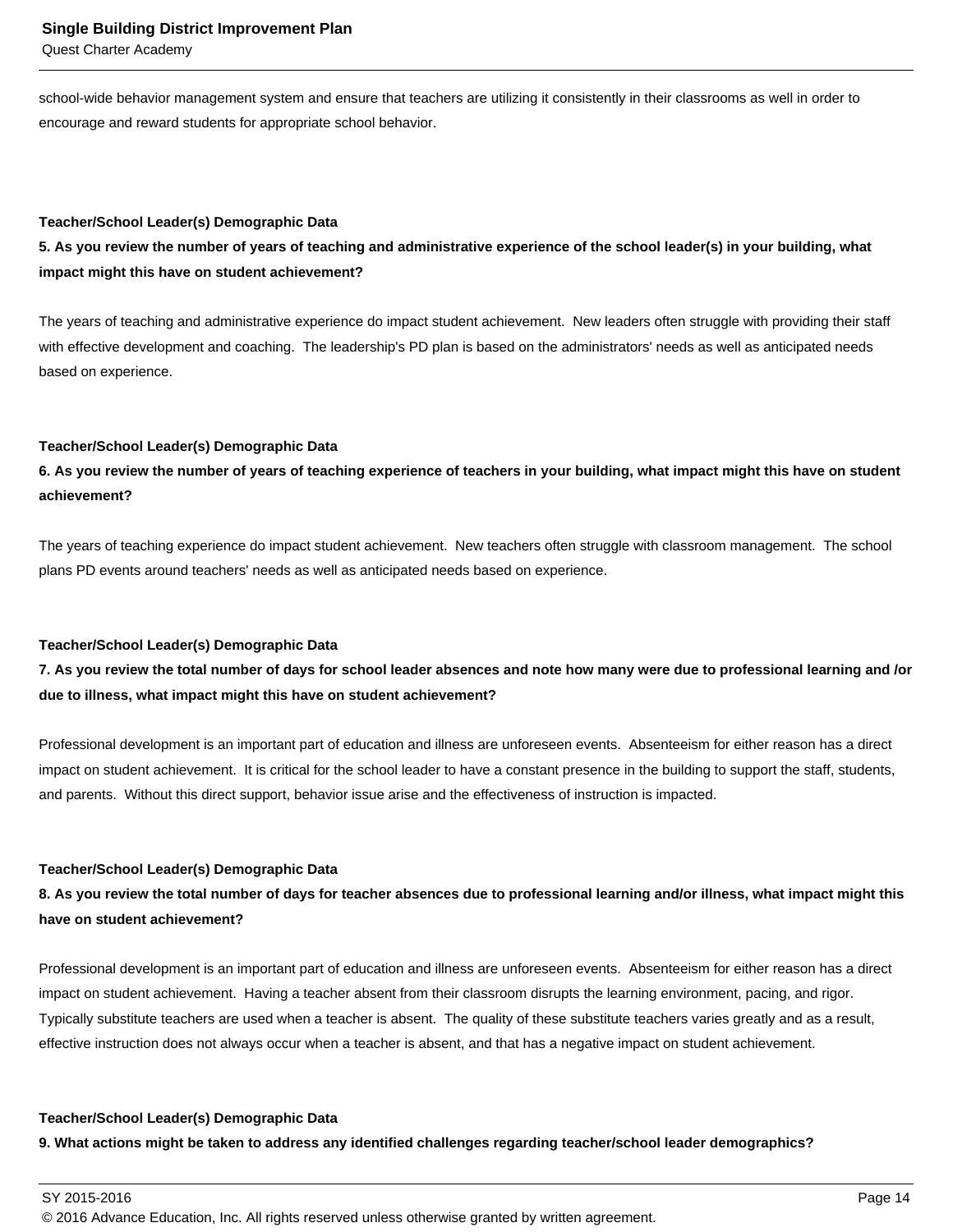Quest Charter Academy

The number of total days absent due to illness and PD has increased for Quest teachers. This increase in teacher absences caused a domino effect with other programs in the school, and due to the lack of qualified and available substitute teachers has had an impact on student achievement. School leaders will improve communication with parents and emphasize when to keep ill students home from school to help avoid spreading sicknesses.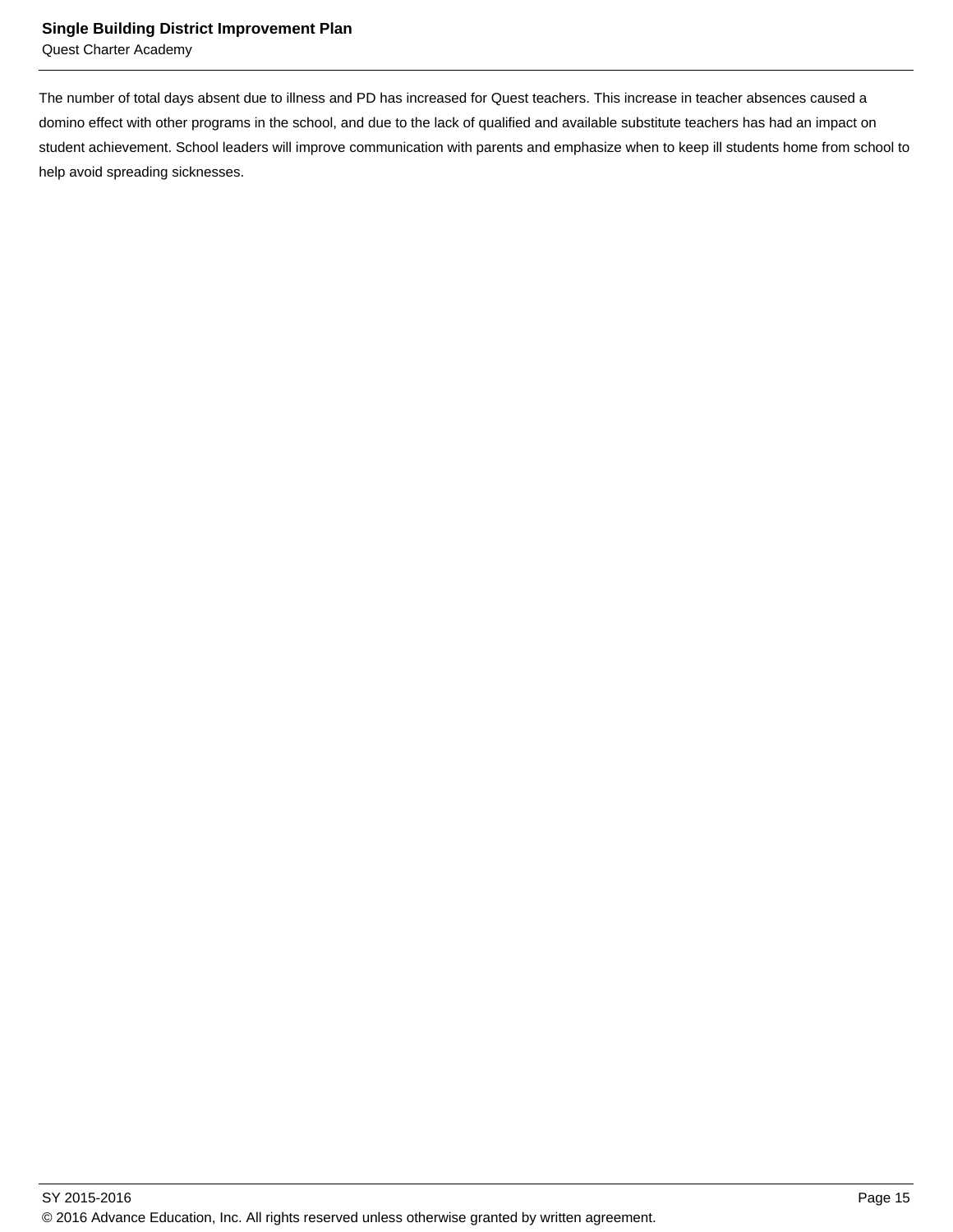## **Process Data**

Process data is information about the practices and procedures schools use to plan, deliver and monitor curriculum, instruction and assessment.

### **10. In reviewing the results of the School Systems Review or the Interim Self Assessment/Self Assessment, what strands/standards/indicators stand out as strengths?**

Standard 2: Instruction, Standard 4: Instructional Leadership, Standard 5: A Culture for Learning, Standard 6: Organizational Management, Standard 9: Communication, and Standard 10: Engagement are strengths because all of the indicators that comprise the standards are considered to be fully implemented.

## **11. In reviewing the results of the School Systems Review or the Interim Self Assessment/Self Assessment, what strands/standards/indicators stand out as challenges?**

The indicators that are challenges are Indicator A: Alignment, Indicator J: Student Involvement in the Assessment Process, Indicator T: Collective Responsibility, and Indicator V: Impact of Professional Learning because they are only partially implemented.

#### **12. How might these challenges impact student achievement?**

Having engaging instructional practices that ensure vertical and horizontal alignment with students' needs, instructional staff that implements skills learned in professional learning and collectively holds one another accountable for student performance, student involvement in the assessment process and assessment results that are shared and used to pin point areas for improvement, and a safe and supportive learning environment are necessary to improving the quality of education that students receive and impacting student achievement.

## **13. What actions could be taken and incorporated into the School Improvement Plan to address these challenges from the School Systems Review or the Interim Self Assessment/Self Assessment.**

Providing and implementing professional learning into instructional quality, using student achievement and SIP data to drive decision making, and creating a shared leadership for learning will all assist with increasing student academic achievement.

### 14. How do you ensure that students with disabilities have access to the full array of intervention programs available i.e. Title I, Title **III, Section 31a, IDEA, credit recovery, extended learning opportunities?**

All qualified students, including students with disabilities, are provided access to supplemental intervention programs and supplemental support from supplemental staff to increase academic achievement for all at-risk students.

#### **15. Describe the Extended Learning Opportunities that are available for students and in what grades they are available?**

 $\,$  SY 2015-2016  $\,$  Page 16  $\,$  Page 16  $\,$  Page 16  $\,$  Page 16  $\,$  Page 16  $\,$  Page 16  $\,$  Page 16  $\,$  Page 16  $\,$  Page 16  $\,$  Page 16  $\,$  Page 16  $\,$  Page 16  $\,$  Page 16  $\,$  Page 16  $\,$  Page 16  $\,$  Pag

© 2016 Advance Education, Inc. All rights reserved unless otherwise granted by written agreement.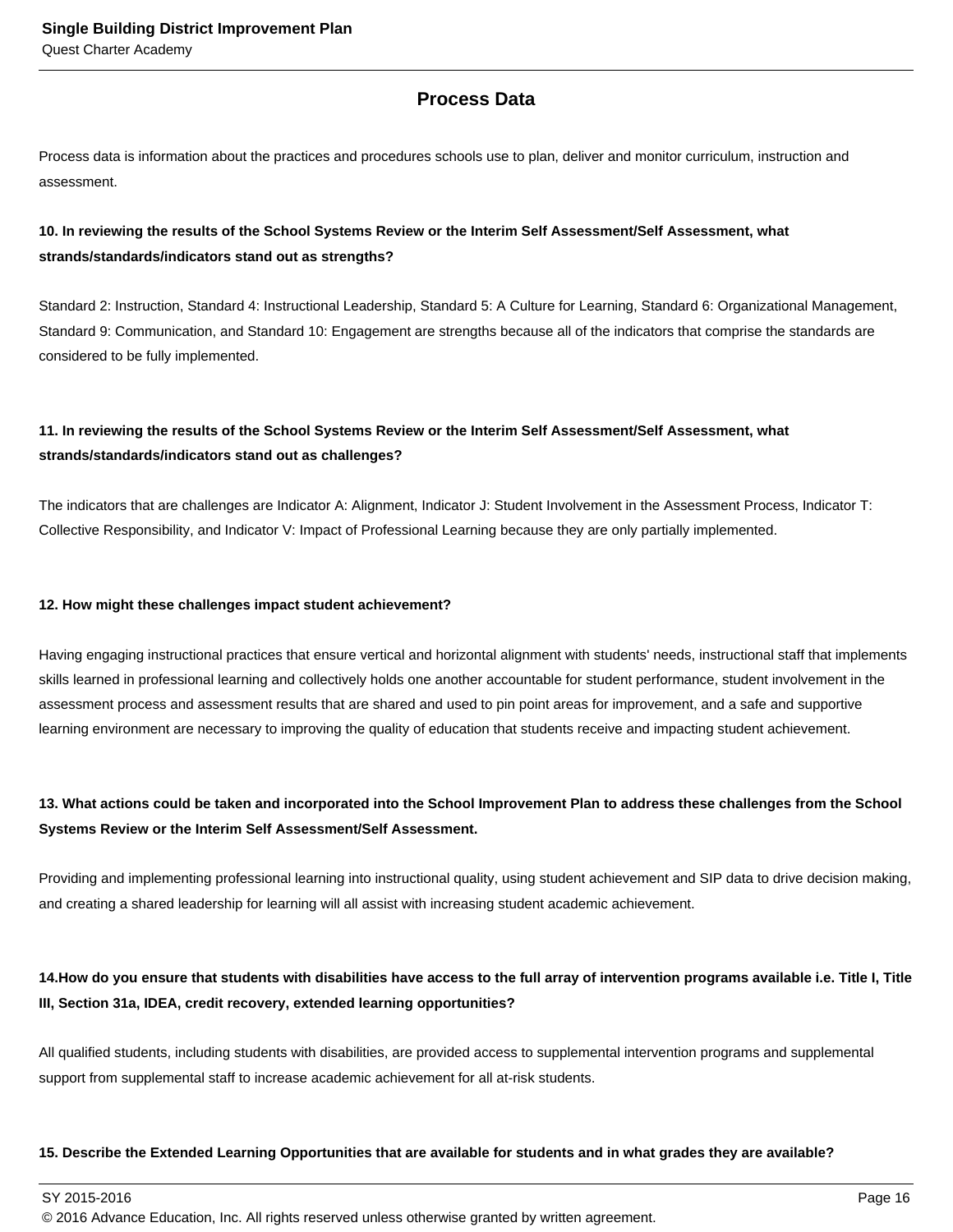Quest Charter Academy

There will be after school tutoring offered to all students for 12 weeks during the school year.

## **16. What is the process for identifying students for Extended Learning Opportunities and how are parents notified of these opportunities?**

Students are identified to participate in extended learning opportunities through student data reviews. The most academically at-risk students are prioritized for program participation. Extended learning opportunities are shared with students and parents through school newsletters, parent letters, student invitations to participate in extended learning opportunities, parent meetings, and teacher- parent conferences.

### **17. What evidence do you have to indicate the extent to which the state content standards are being implemented with fidelity i.e. horizontal and vertical alignment, in all content courses and grade levels?**

Evidence of implementation of Common Core State Standards will be loaded in every teacher's gradebook. These standards will be reported out to parents and students in progress reports and report cards. Professional Development for teachers in the summer and fall will entail a deep dive into the Common Core standards. Furthermore, assessment evidence will also be aligned to the Common Core Standards from classroom assessments and NWEA assessment reports.

**18. How does your school use health survey/screener results (i.e. MIPHY) to improve student learning? Answer only if you completed a health survey/ screener.**

N/A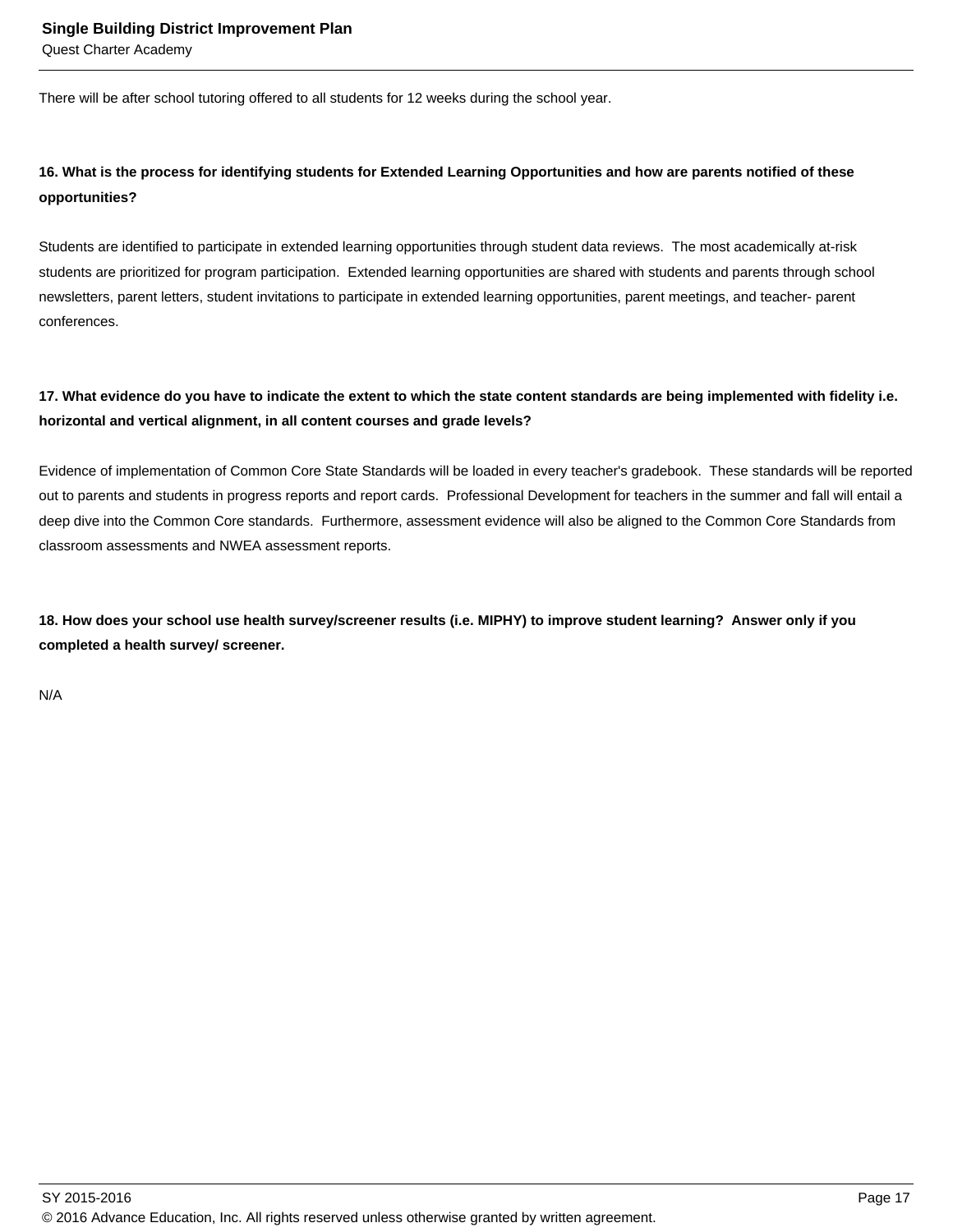## **Achievement/Outcome Data**

Achievement/outcome data tell us what students have learned. These include classroom-level, benchmark, interim and formative assessment data as well as summative data such as standardized test scores from annual district and state assessments. If the school completed the Student Performance Diagnostic for the AdvancED External Review, please insert 'See Student Performance Diagnostic' in each text box.

#### **19a. Reading- Strengths**

Quest students improved their Reading state test proficiency from 2012-13 to 2013-14, however the ELA data from 2014-15 is not comparable.

#### **19b. Reading- Challenges**

Fifth grade students declined in their Reading proficiency in 2013-14.

**19c. Reading- Trends**

Overall Quest students improved their Reading state test proficiency in 2013-14, however the changes to the state testing does not allow comparison for the 2014-15 school year testing.

#### **19d. Reading- Summary**

**Summarize how these challenges will be addressed in your School Improvement Plan. Indicate Not Applicable (NA) if there is no challenge or this challenge will not be addressed at this time in the School Improvement Plan. Indicate the relevance or impact on tiered instruction if appropriate.**

© 2016 Advance Education, Inc. All rights reserved unless otherwise granted by written agreement.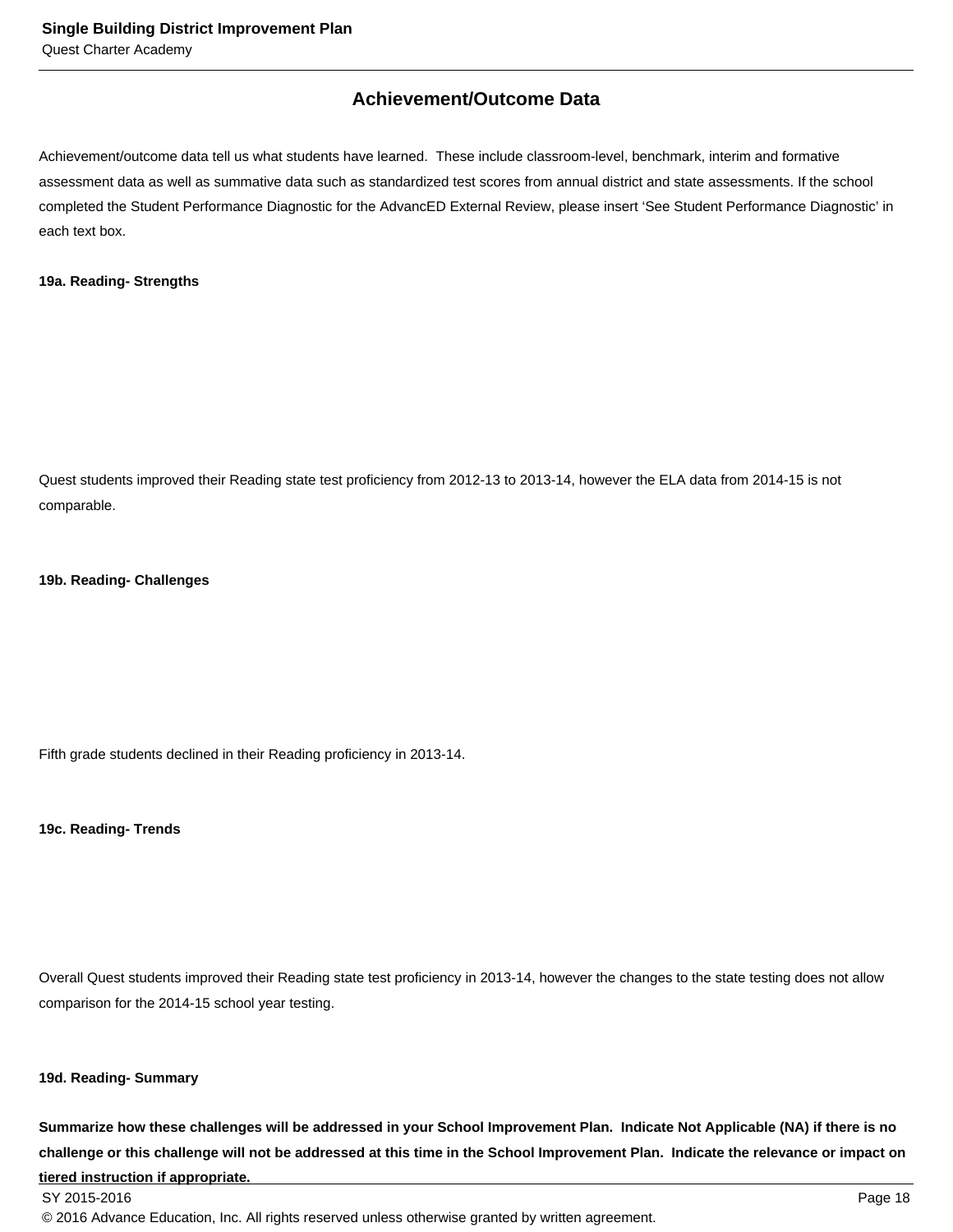Quest will provide more targeted resources and intervention tools to help students struggling with Reading and English Language Arts.

#### **20a. Writing- Strengths**

Quest students improved their Writing state test proficiency from 2012-13 to 2013-14, however the ELA data from 2014-15 is not comparable.

#### **20b. Writing- Challenges**

Data is not comparable to previous years. No specific conclusions can be drawn without relevant data.

**20c. Writing- Trends**

Data is not comparable to previous years. No specific conclusions can be drawn without relevant data.

#### **20d. Writing- Summary**

**Summarize how these challenges will be addressed in your School Improvement Plan. Indicate Not Applicable (NA) if there is no challenge or this challenge will not be addressed at this time in the School Improvement Plan. Indicate the relevance or impact on tiered instruction if appropriate.**

Quest will provide resources and intervention tools to help students struggling with Writing and English Language Arts.

#### **21a. Math- Strengths**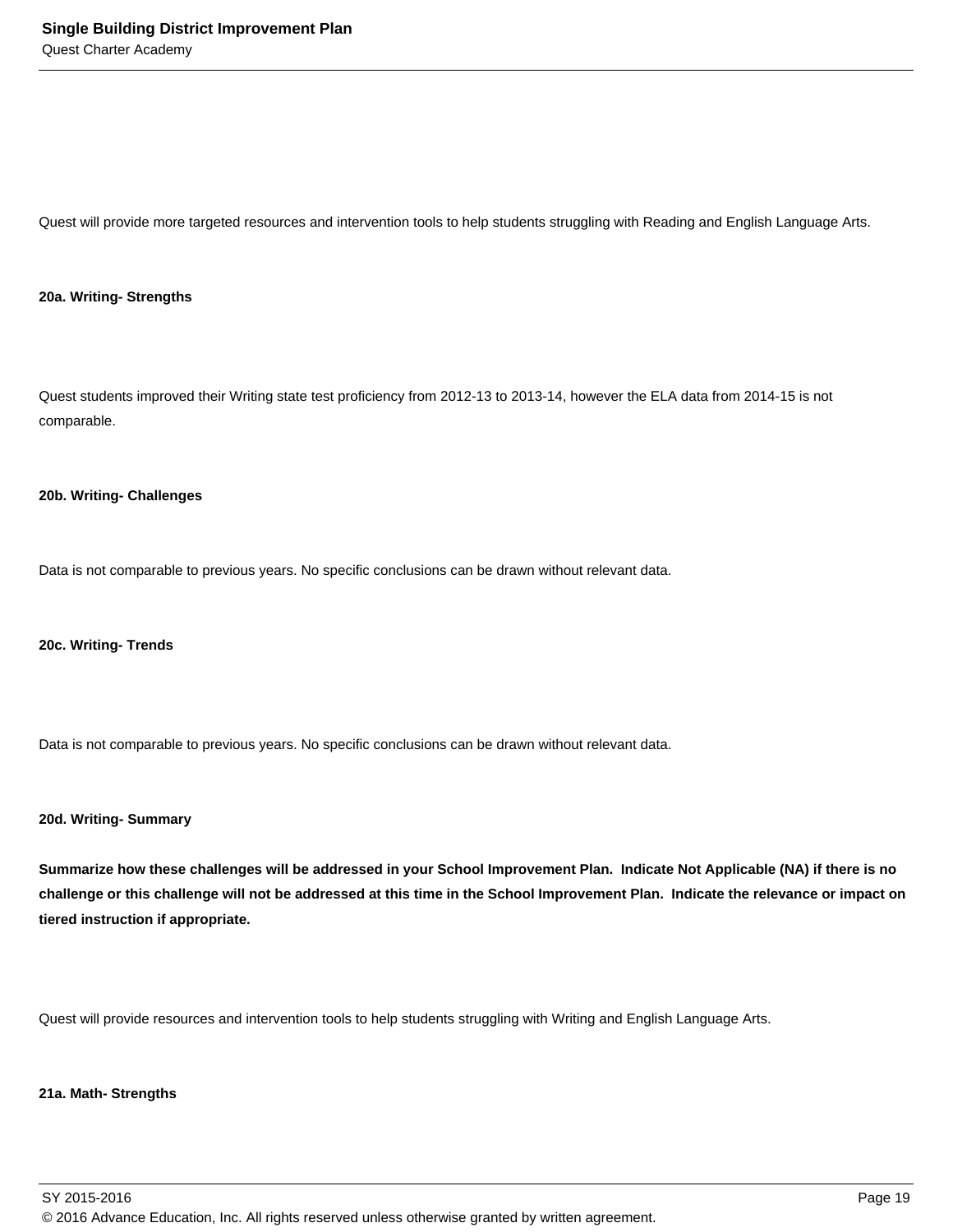Third grade students have improved their Math state test proficiency from 40% proficient in 2012-13 to 55% proficient in 2014-15. Eighth grade students have also improved their math proficiency from 18% in 2012-13 to 26% in 2014-15.

#### **21b. Math- Challenges**

Fourth, Fifth, Sixth, and Seventh grade students have declined in their Math state test proficiency. Fourth grade students declined from 44% in 2013-14 to 33% in 2014-15, Sixth grade students declined from 51% in 2013-14 to 28% in 2014-15, and Seventh grade students declined from 31% in 2013-14 to 23% in 2014-15. Fifth grade students have also declined from 40% in 2012-13 to 31% in 2014-15.

#### **21c. Math- Trends**

Most grade levels, with the exception of third and eighth, declined in their Math state test proficiency in 2014-15.

#### **21d. Math- Summary**

**Summarize how these challenges will be addressed in your School Improvement Plan. Indicate Not Applicable (NA) if there is no challenge or this challenge will not be addressed at this time in the School Improvement Plan. Indicate the relevance or impact on tiered instruction if appropriate.**

Third through Eighth grade students need more consistent progress monitoring for Math, as well as more targeted resources in order to help struggling students. Intervention tools, such as Accelerated Math and IXL will be made available for all students, and tutoring should also be focused on mathematics.

#### **22a. Science- Strengths**

Fifth grade students had improved their Science state test proficiency in 2013-14.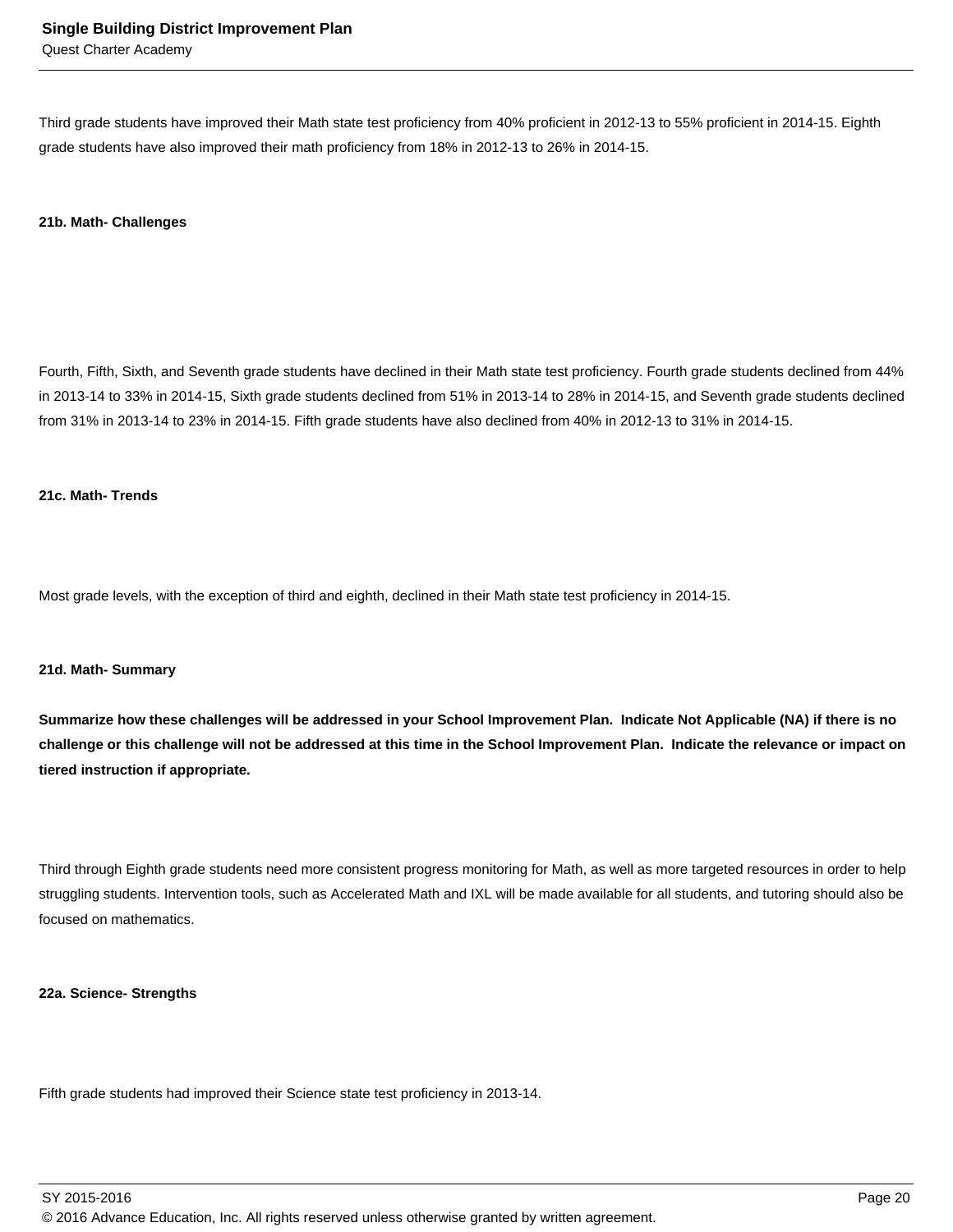Quest Charter Academy

#### **22b. Science- Challenges**

Overall Science state test proficiency for Quest students has declined from 12% in 2013-14 to 5% in 2014-15.

#### **22c. Science- Trends**

Quest students have had low state test proficiency scores for Science for the last three years, and are not significantly improving them.

#### **22d. Science- Summary**

**Summarize how these challenges will be addressed in your School Improvement Plan. Indicate Not Applicable (NA) if there is no challenge or this challenge will not be addressed at this time in the School Improvement Plan. Indicate the relevance or impact on tiered instruction if appropriate.**

Quest teachers should incorporate Science content into ELA workshop, as well as Science concepts like measurement, data, and graphing into math workshops.

#### **23a. Social Studies- Strengths**

Overall Quest students have improved their Social Studies state test proficiency from 16% in 2013-14 to 21% in 2014-15.

#### **23b. Social Studies- Challenges**

N/A

#### **23c. Social Studies- Trends**

Quest students have experienced improvement in their Social Studies proficiency.

#### **23d. Social Studies- Summary**

**Summarize how these challenges will be addressed in your School Improvement Plan. Indicate Not Applicable (NA) if there is no challenge or this challenge will not be addressed at this time in the School Improvement Plan. Indicate the relevance or impact on tiered instruction if appropriate.**

Quest teachers will incorporate Social Studies into ELA workshop.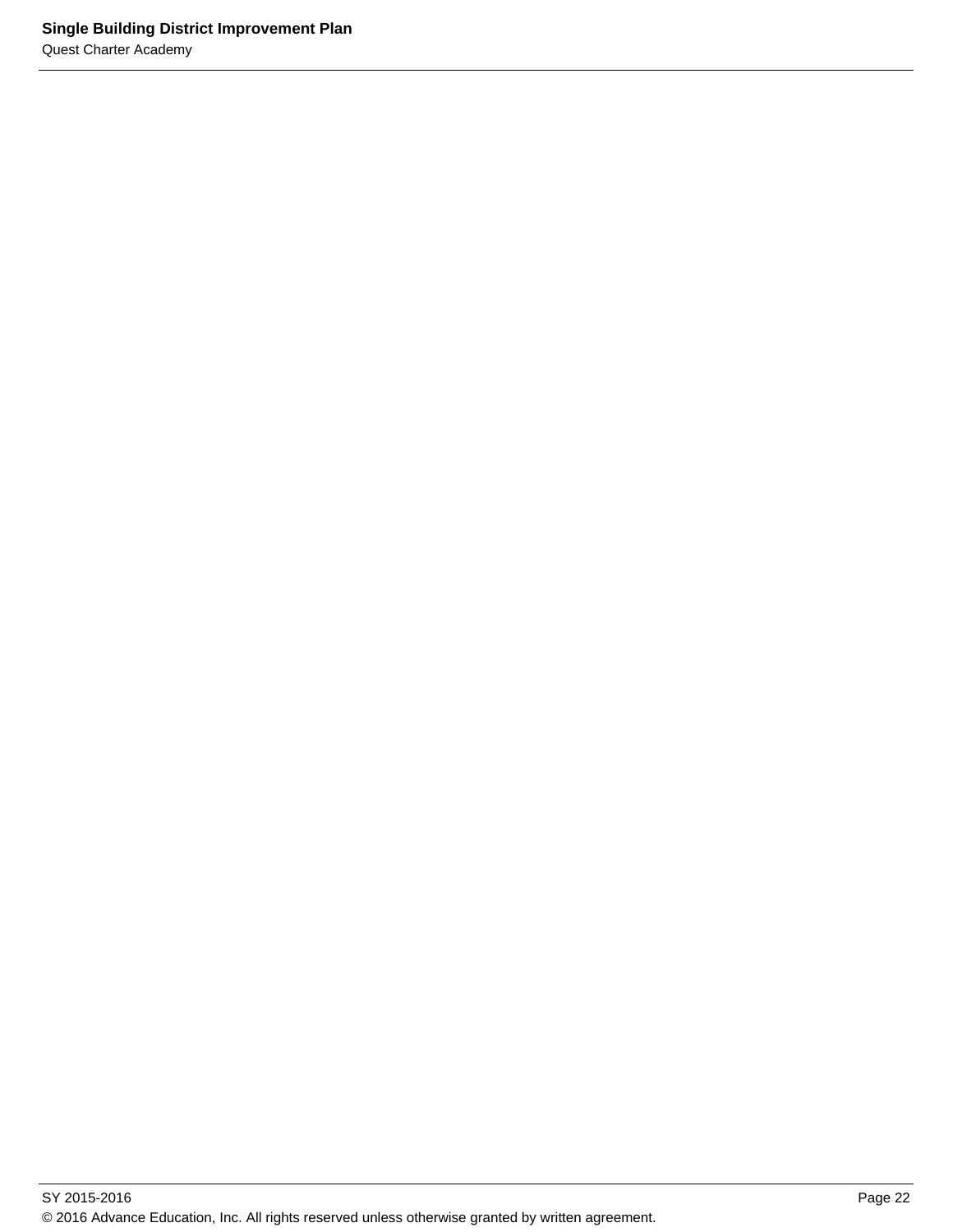## **Perception Data**

Perception data is information collected that reflects the opinions and views of stakeholders. If the school completed the Stakeholder Feedback Diagnostic for the AdvancED External Review, please insert 'See Stakeholder Feedback Diagnostic' in each text box for survey feedback already collected from students, parents and staff.

#### **24a. Student Perception Data**

**Which area(s) indicate the overall highest level of satisfaction among students?**

N/A

#### **24b. Student Perception Data**

**Which area(s) indicate the overall lowest level of satisfaction among students?**

N/A

#### **24c. Student Perception Data**

#### **What actions will be taken to improve student satisfaction in the lowest area(s)?**

N/A

#### **25a. Parent/Guardian Perception Data**

#### **What area(s) indicate the overall highest level of satisfaction among parents/guardians?**

The area with the highest overall level of satisfaction is "Likelihood to Enroll Next Year" with a 72% parent satisfaction rate in 2014-15.

#### **25b. Parent/Guardian Perception Data**

#### **What area(s) indicate the overall lowest level of satisfaction among parents/guardians?**

The area with the lowest overall level of satisfaction is "Discipline is Effective" with a 49% parent satisfaction rate in 2014-15.

#### **25c. Parent/Guardian Perception Data**

SY 2015-2016 Page 23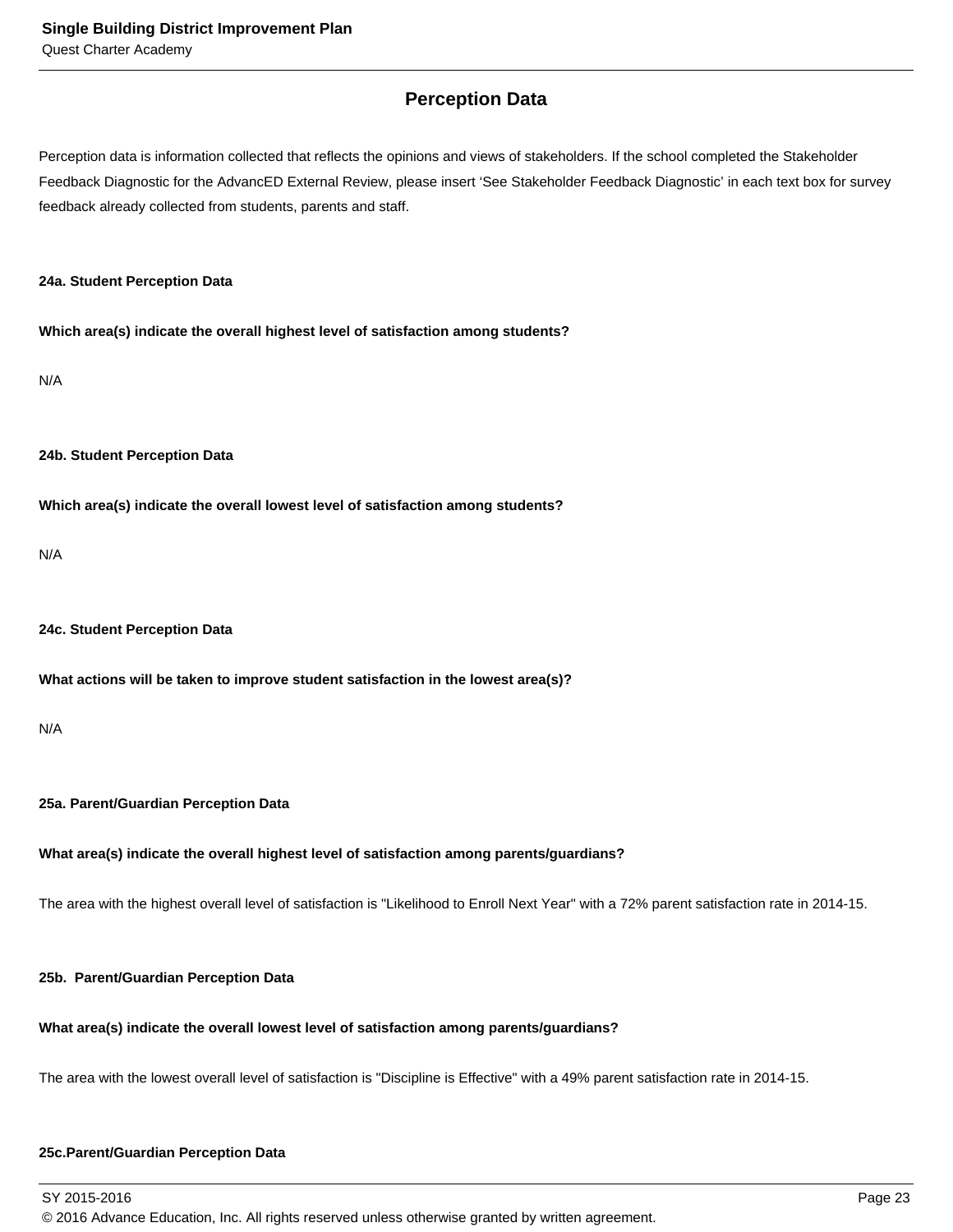Quest Charter Academy

#### **What actions will be taken to improve parent/guardian satisfaction in the lowest area(s)?**

Quest Administration will send weekly school-wide communication to parents to keep parents informed and involved in their students' education. Administration will also utilized the school-wide behavior management system to ensure consistency with dealing with student disciplinary incidents and assigning consequences.

#### **26a. Teacher/Staff Perception Data**

#### **What area(s) indicate the overall highest level of satisfaction among teachers/staff?**

The area with the highest overall level of satisfaction is "Principal is Committed to School" with a 71% teacher satisfaction rate.

#### **26b. Teacher/Staff Perception Data**

#### **What area(s) indicate the overall lowest level of satisfaction among teachers/staff?**

The area with the lowest overall level of satisfaction is "Morale in School is High" with a 16% teacher satisfaction rate.

#### **26c. Teacher/Staff Perception Data**

#### **What actions will be taken to improve teacher/staff satisfaction in the lowest area(s)?**

School administration and teachers will work together to implement a consistent school-wide positive behavior system in order to encourage positive and appropriate classroom behavior. With an improved emphasis on positive behavior, teachers will be less frustrated and will be able to develop better relationships with their students.

#### **27a. Stakeholder/Community Perception Data**

#### **What area(s) indicate the overall highest level of satisfaction among stakholders/community?**

The stakeholder survey process is in process. The results will be reviewed and analyzed when available.

#### **27b. Stakeholder/Community Perception Data**

#### **What area(s) indicate the overall lowest level of satisfaction among stakeholders/community?**

The stakeholder survey process is in process. The results will be reviewed and analyzed when available.

SY 2015-2016 Page 24

© 2016 Advance Education, Inc. All rights reserved unless otherwise granted by written agreement.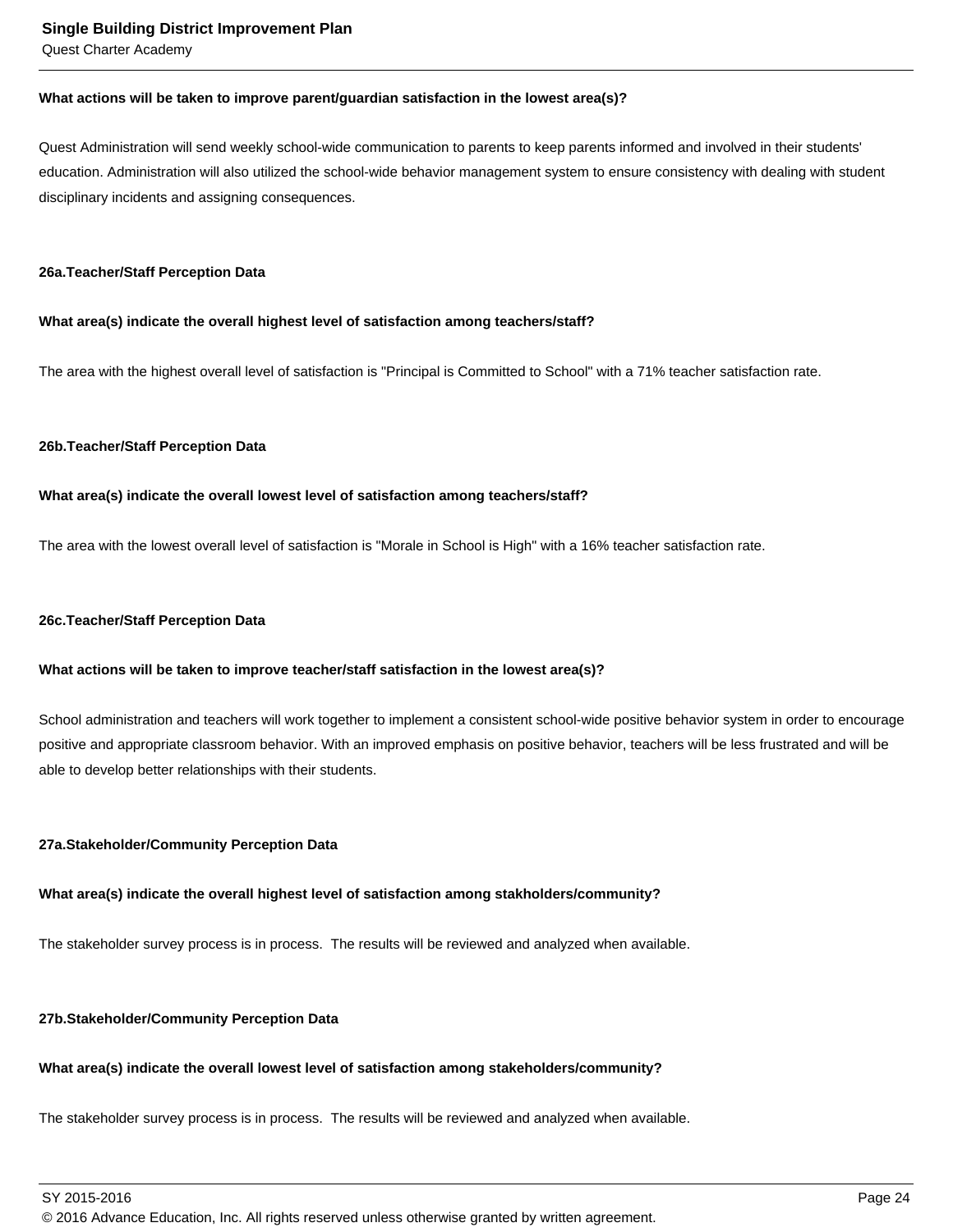Quest Charter Academy

#### **27c. Stakeholder/Community Perception Data**

#### **What actions will be taken to improve the level of stakeholder/community satisfaction in the lowest area(s)?**

The stakeholder survey process is in process. The results will be reviewed and analyzed when available.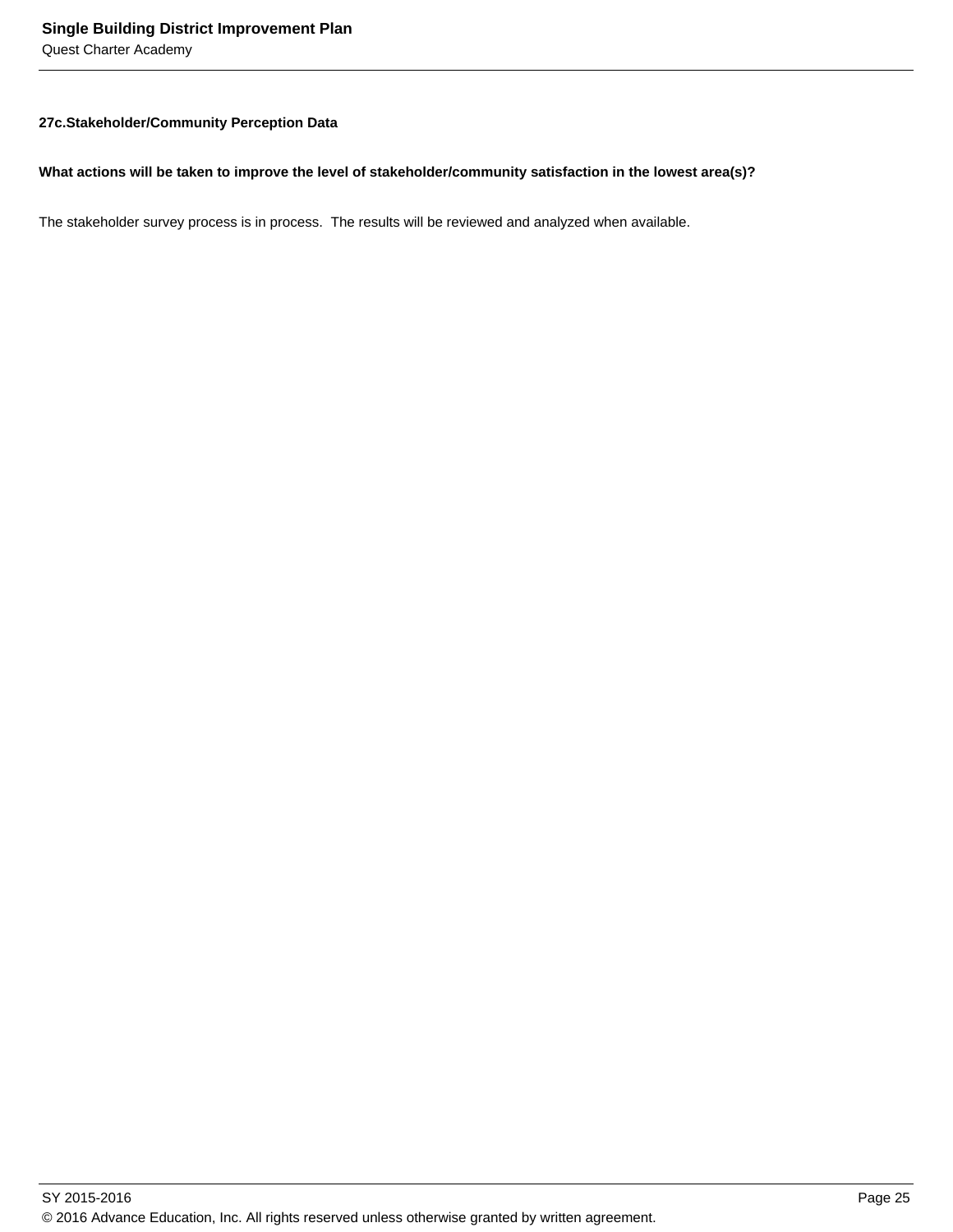#### **Summary**

#### **28a. Summary**

**Briefly summarize the strengths and challenges identified in the four kinds of data-demographic, process, achievement/outcomes and perception.**

Even though the number of Out of School Suspensions has declined from 276 in 2013-14 to 195 in 2014-15, there are still a significant number of suspensions. Additionally, Third grade students received more than twice as many disciplinary incidents in 2014-15 than other grade levels.

Standard 2: Instruction, Standard 4: Instructional Leadership, Standard 5: A Culture for Learning, Standard 6: Organizational Management, Standard 9: Communication, and Standard 10: Engagement are strengths because all of the indicators that comprise the standards are considered to be fully implemented. The indicators that are challenges are Indicator A: Alignment, Indicator J: Student Involvement in the Assessment Process, Indicator T: Collective Responsibility, and Indicator V: Impact of Professional Learning because they are only partially implemented.

According the state testing data, student proficiency in Math, Science, and Social Studies is low and has continued to decline. Students did not meet the state's targets of performance in any subject area.

The area with the highest overall level of satisfaction is "Likelihood to Enroll Next Year" with a 72% parent satisfaction rate in 2014-15. The area with the lowest overall level of satisfaction is "Discipline is Effective" with a 49% parent satisfaction rate in 2014-15. The area with the highest overall level of satisfaction is "Principal is Committed to School" with a 71% teacher satisfaction rate. The area with the lowest overall level of satisfaction is "Morale in School is High" with a 16% teacher satisfaction rate.

#### **28b. Summary**

#### **How might the challenges identified in the demographic, process and perception data impact student achievement?**

Teachers will encourage positive behavior and will also increase their awareness of cultural differences through professional development opportunities provided at Quest in order to better understand sources of negative behavior. Quest Administration will consistently utilize the school-wide behavior management system and ensure that teachers are utilizing it consistently in their classrooms as well in order to encourage and reward students for appropriate school behavior.

Having engaging instructional practices that ensure vertical and horizontal alignment with students' needs, instructional staff that implements skills learned in professional learning and collectively holds one another accountable for student performance, student involvement in the assessment process and assessment results that are shared and used to pin point areas for improvement, and a safe and supportive learning environment are necessary to improving the quality of education that students receive and impacting student achievement.

© 2016 Advance Education, Inc. All rights reserved unless otherwise granted by written agreement.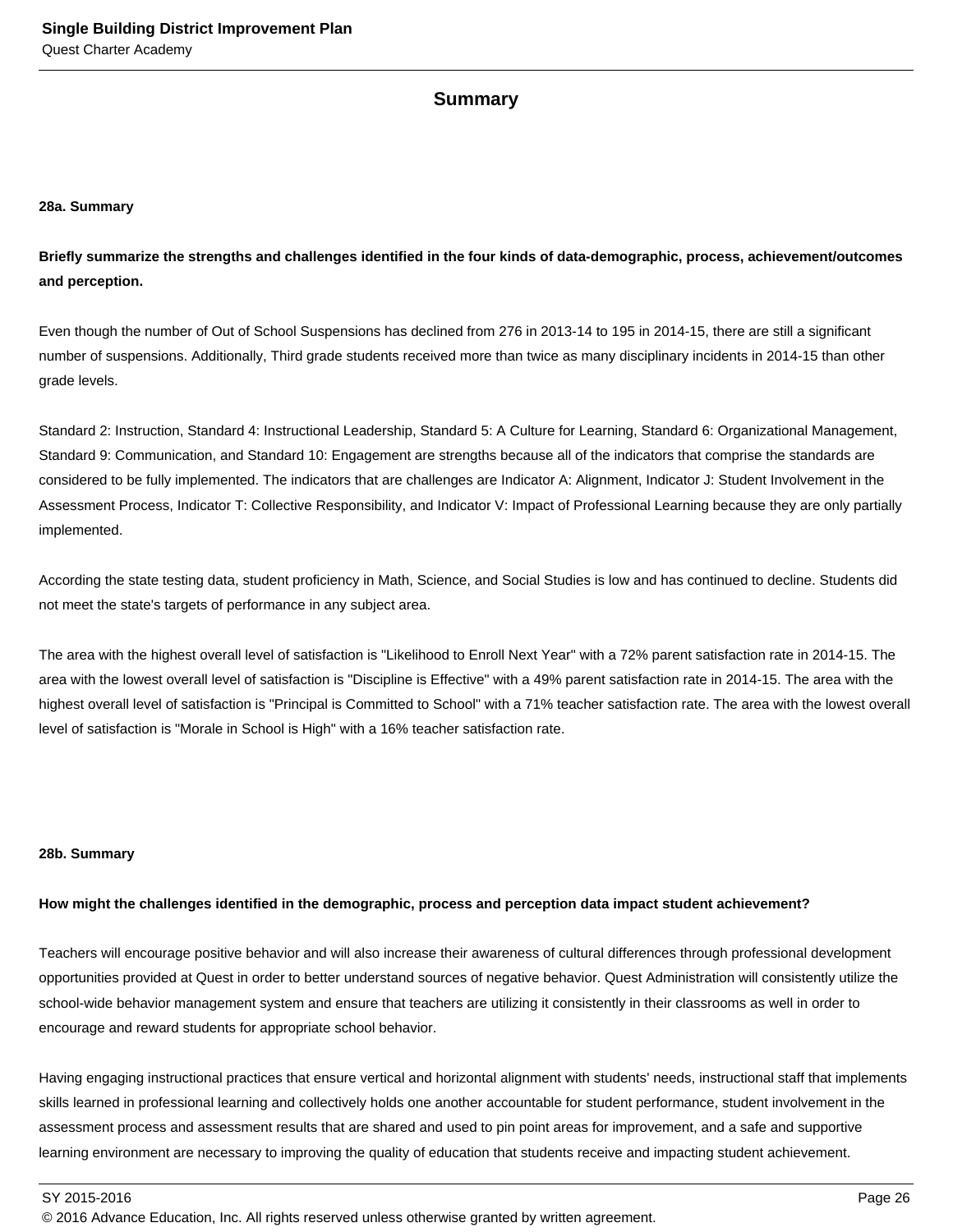#### **Single Building District Improvement Plan**

Quest Charter Academy

Our M-STEP data shows that we have to focus on all core subject areas since the state's targets of performance were not met in these areas. Student achievement is impacted when state testing data shows below average and decreasing proficiency in core subject areas. Quest will work to better implement intervention tools in order to supplement and strengthen students' understanding of curriculum.

If parents and staff are not highlight satisfied with the school, they are less likely to go above and beyond to provide additional support and encouragement necessary to have a positive impact student achievement.

#### **28c. Summary**

**How will these challenges be addressed in the School Improvement Plan's Goals, Measurable Objectives, Strategies and Activities for the upcoming year? For Priority Schools, which of these high need areas will inform the Big Ideas and the Reform/Redesign Plan?**

The School will prioritize its schoolwide goals to address these identified challenges.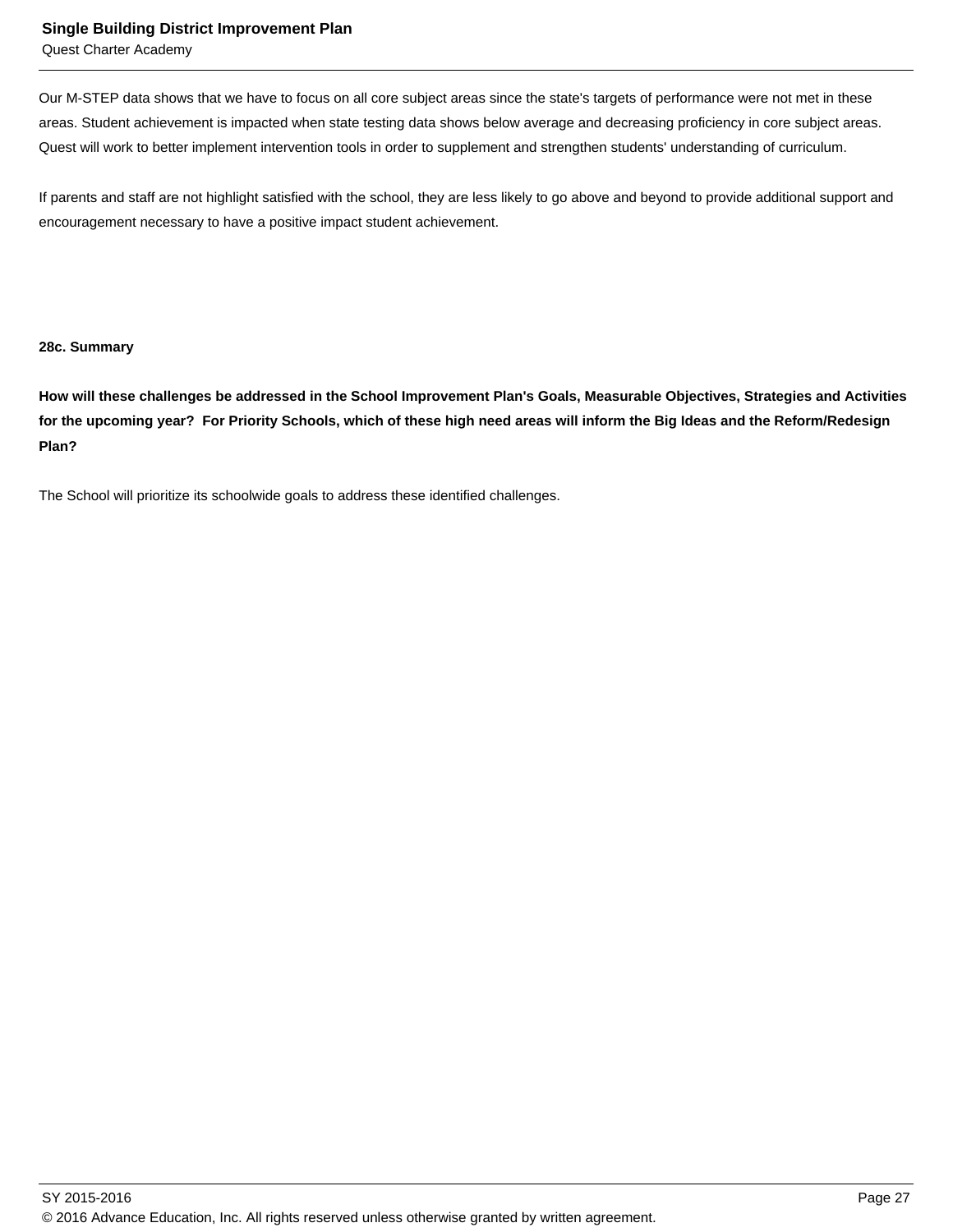# **Single Building District Additional Requirements Diagnostic**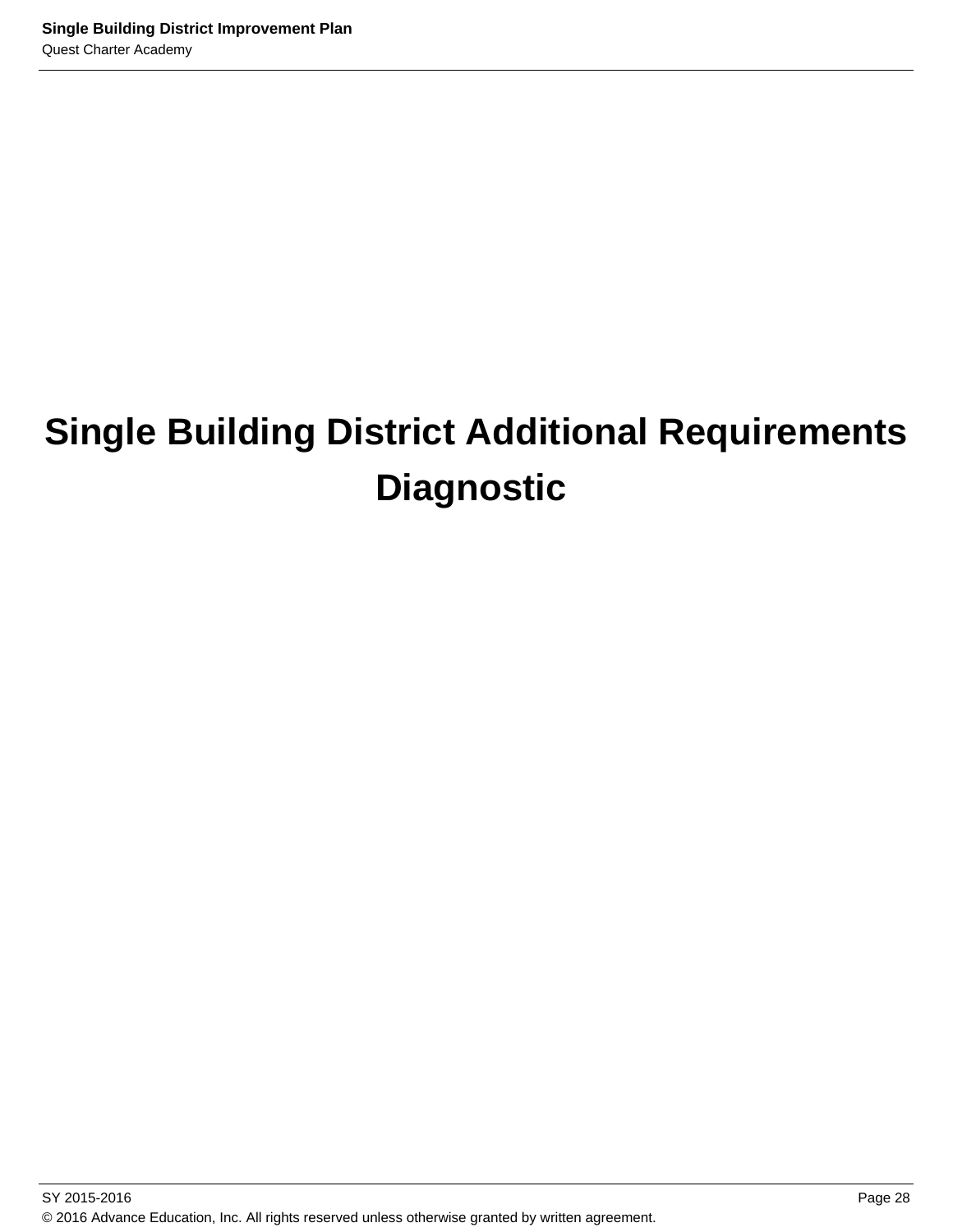## **Introduction**

This diagnostic tool contains certification requirements for single building districts. All single building districts must complete this diagnostic.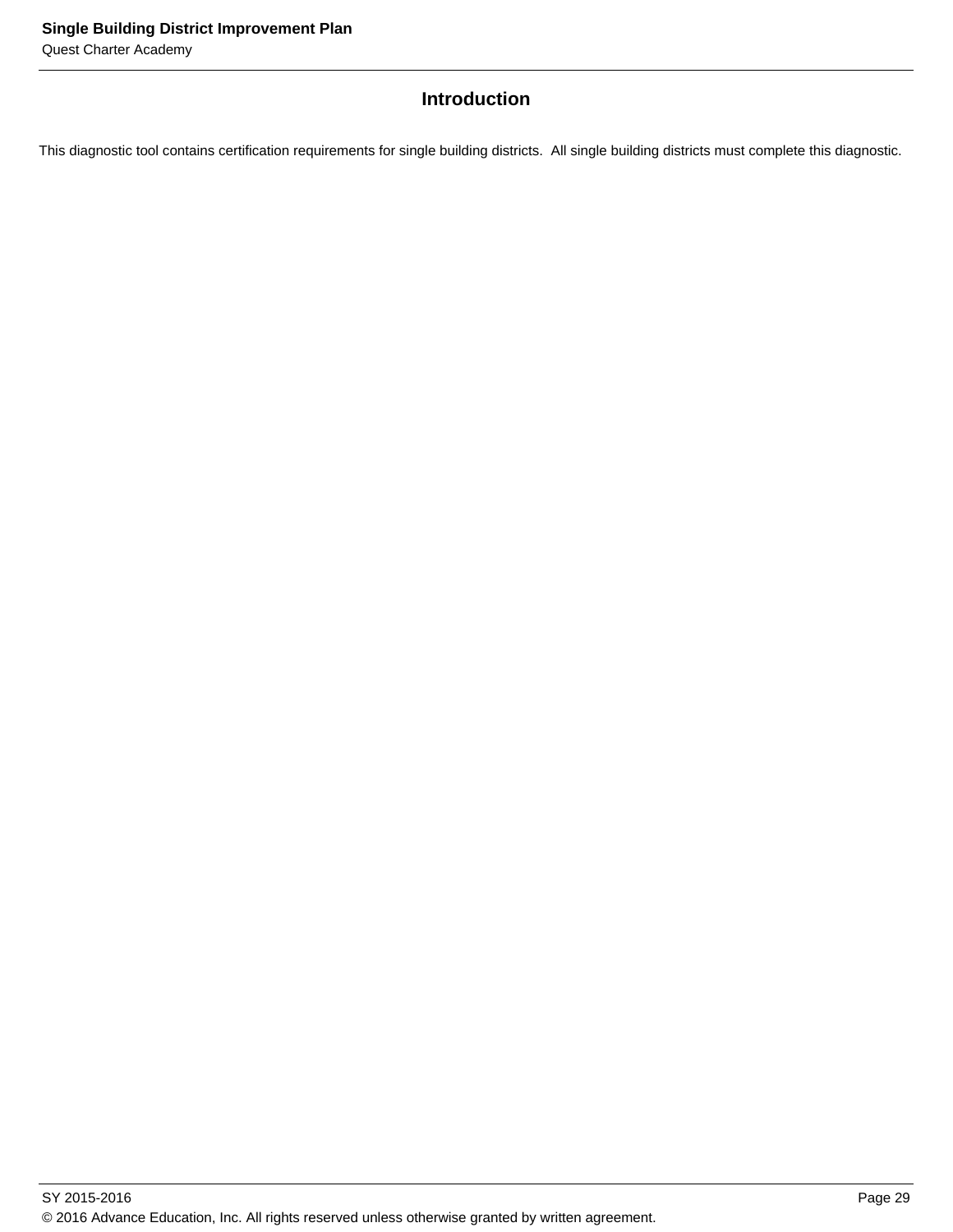## **Single Building District Additional Requirements Diagnostic**

| Label | <b>\ssurance</b>                                             | <b>Response</b> | Comment | hment |
|-------|--------------------------------------------------------------|-----------------|---------|-------|
|       | Literacy and math are tested annually in grades  Yes<br>ס-י. |                 |         |       |

| ∣Label | Assurance                                                                                                                                                                         | <b>Response</b> | <b>Comment</b>                                                                                                                                                 | <b>Attachment</b> |
|--------|-----------------------------------------------------------------------------------------------------------------------------------------------------------------------------------|-----------------|----------------------------------------------------------------------------------------------------------------------------------------------------------------|-------------------|
| 12.    | IOur school published a fully compliant annual<br>report. (The Annual Education Report (AER)<br>satisfies this.) If yes, please provide a link to the<br>report in the box below. | <b>Yes</b>      | lhttps://www.nhaschools.com/sch<br>lools/quest/Lists/School%20Operal<br>ltions%20Documents/Quest%20A<br>Innual%20Education%20Report%<br>l202015-16%20FINAL.pdf |                   |

| Label | <b>Assurance</b>                                                                              | <b>Response</b> | <b>Comment</b> | ⊺Attachment |
|-------|-----------------------------------------------------------------------------------------------|-----------------|----------------|-------------|
| ΙЗ.   | Our school has the 8th grade parent approved<br>Educational Development Plans (EDPs) on file. | <b>IYes</b>     |                |             |

| Label | Assurance                                                                                        | <b>Response</b> | <b>Comment</b> | ⊺Attachment |
|-------|--------------------------------------------------------------------------------------------------|-----------------|----------------|-------------|
| 14.   | Our school reviews and annually updates the<br>EDPs to ensure academic course work<br>alignment. | IYes            |                |             |

| ∣Label | <b>Assurance</b>                                                                                                                                                                                                                                                                                                                                                                                                                                                                                                                                                                                                                                                                                                                                                                                                                                                    | <b>Response</b> | l Comment | <b>Attachment</b> |
|--------|---------------------------------------------------------------------------------------------------------------------------------------------------------------------------------------------------------------------------------------------------------------------------------------------------------------------------------------------------------------------------------------------------------------------------------------------------------------------------------------------------------------------------------------------------------------------------------------------------------------------------------------------------------------------------------------------------------------------------------------------------------------------------------------------------------------------------------------------------------------------|-----------------|-----------|-------------------|
| 15.    | The institution complies with all federal laws<br>and regulations prohibiting discrimination and<br>with all requirements and regulations of the<br>U.S. Department of Education. It is the policy of<br>this institution that no person on the basis of<br>race, color, religion, national origin or ancestry,<br>age, gender, height, weight, marital status or<br>disability shall be subjected to discrimination in<br>any program, service or activity for which the<br>institution is responsible, or for which it receives<br>financial assistance from the U.S. Department<br>of Education.<br>References: Title VI of the Civil Rights Act of<br>1964, Section 504 of the Rehabilitation Act of<br>1973, The Age Discrimination Act of 1975, The<br>Americans with Disabilities Act of 1990, Elliott-<br>Larsen prohibits discrimination against religion. | Yes             |           |                   |

| Label | <b>Assurance</b>                                                                                                                                                                                                                                     | ∣Response | ∣Comment                                                                                                                                    | ∣Attachment |
|-------|------------------------------------------------------------------------------------------------------------------------------------------------------------------------------------------------------------------------------------------------------|-----------|---------------------------------------------------------------------------------------------------------------------------------------------|-------------|
| 6.    | The institution has designated an employee to<br>coordinate efforts to comply with and carry out<br>Inon-discrimination responsibilities. If yes, list<br>the name, position, address and telephone<br>Inumber of the employee in the comment field. | Yes       | Member of Employee Relations,<br>Attn: Employee Relations, 3850<br>Broadmoor Avenue, Suite 201,<br>Grand Rapids, MI 49512, 616-<br>222-1700 |             |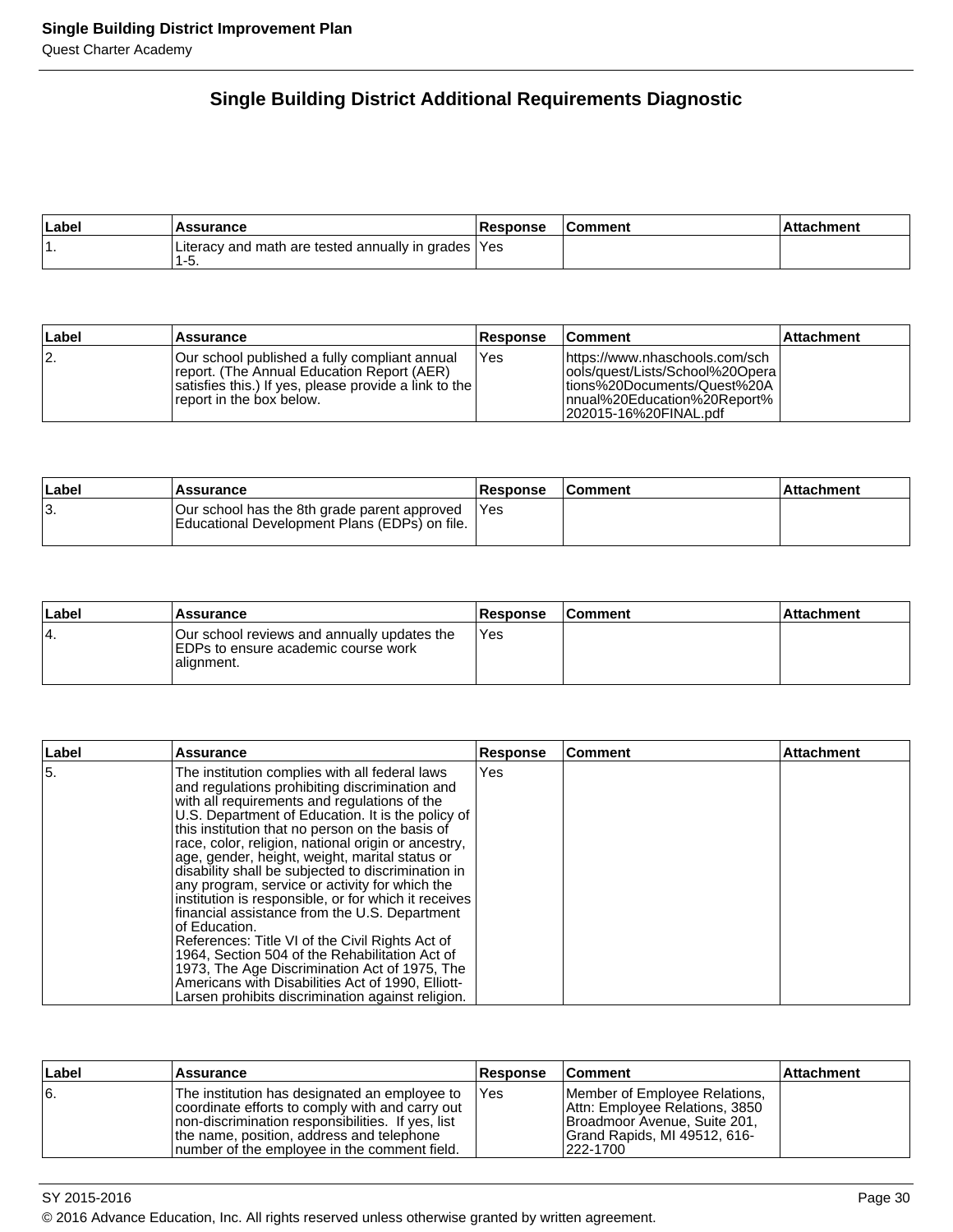## **Single Building District Improvement Plan**

Quest Charter Academy

| ∣Label | <b>Assurance</b>                                                                                                                                                                                                                | <b>Response</b> | <b>Comment</b>                                            | <b>Attachment</b>                                    |
|--------|---------------------------------------------------------------------------------------------------------------------------------------------------------------------------------------------------------------------------------|-----------------|-----------------------------------------------------------|------------------------------------------------------|
|        | The institution has a School-Parent Involvement lYes<br> Plan (that addresses Section 1118 activities)<br>that is aligned to the District's Board Policy. If<br>ves, please attach the School-Parent<br>Hnvolvement Plan below. |                 | Attached Quest 2016-17 Parent<br><b>Ilnvolvement Plan</b> | Quest - 2016-17<br><b>Parent Involvement</b><br>Plan |

| ∣Label | <b>Assurance</b>                                                                                               | <b>Response</b> | <b>Comment</b>     | ⊺Attachment   |
|--------|----------------------------------------------------------------------------------------------------------------|-----------------|--------------------|---------------|
| 18.    | The institution has a School-Parent Compact. If  Yes<br>yes, please attach the School-Parent Compact<br>below. |                 | l Compact Attached | Quest Compact |

| ∣Labe | Assurance                                                                             | Response | Comment | achment |
|-------|---------------------------------------------------------------------------------------|----------|---------|---------|
| 19.   | The School has additional information<br>Inecessary to support your improvement plan. | Yes      |         |         |

| Labe. | <b>Assurance</b>                                      | <b>Response</b> | ∣Comment | l Attachment |
|-------|-------------------------------------------------------|-----------------|----------|--------------|
| '10.  | The School Improvement Team reviews the<br>CIMS data. | 'Yes            |          |              |

| Label               | Assurance                                               | <b>Response</b> | <b>Comment</b> | chment<br>∴∆tta |
|---------------------|---------------------------------------------------------|-----------------|----------------|-----------------|
| $\overline{A}$<br>. | CIMS data is used to prepare our Improvement 1<br>Plan. | 'Yes            |                |                 |

| Label | Assurance                                                                                                                                                                                                              | <b>Response</b> | <b>Comment</b> | <b>Attachment</b> |
|-------|------------------------------------------------------------------------------------------------------------------------------------------------------------------------------------------------------------------------|-----------------|----------------|-------------------|
| 112.  | The District Technology Protection Measure<br>blocks or filters adult and student internet<br>access to inappropriate materials (visual<br>depictions that are obscene, child pornography,  <br>or harmful to minors). | <b>Yes</b>      |                |                   |

| Labe | <b>Assurance</b>                                                                | <b>Response</b> | <b>Comment</b> | <b>Attachment</b> |
|------|---------------------------------------------------------------------------------|-----------------|----------------|-------------------|
| ็13. | The district has a process to monitor adult and<br>student use of the internet. | 'Yes            |                |                   |

| ∣Label | Assurance                                               | <b>Response</b> | ∣Comment | ∣Attachment |
|--------|---------------------------------------------------------|-----------------|----------|-------------|
| '14.   | The district has an Internet Safety Policy in<br>place. | Yes             |          |             |

| ∣Label | Assurance                                                                                                                    | <b>Response</b> | l Comment | ∣Attachment∶ |
|--------|------------------------------------------------------------------------------------------------------------------------------|-----------------|-----------|--------------|
| '15.   | The Internet Safety Policy meets the<br>requirements as outlined in the state<br>'Technology Planning and CIPA requirements. | Yes             |           |              |

SY 2015-2016 **Page 31** 

© 2016 Advance Education, Inc. All rights reserved unless otherwise granted by written agreement.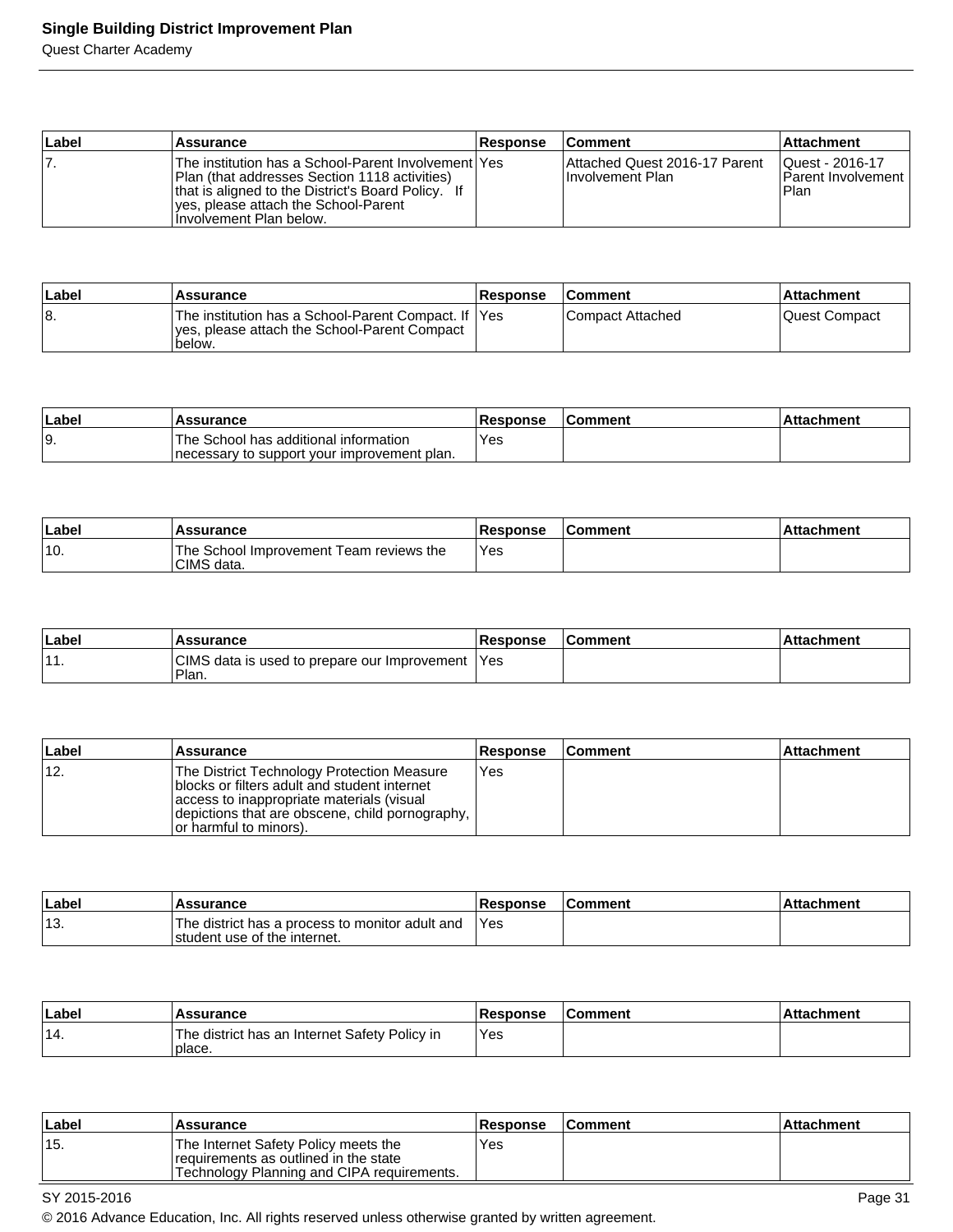## **Single Building District Improvement Plan**

Quest Charter Academy

| Label | Assurance                                                                                                | <b>Response</b> | <b>Comment</b> | ∣Attachment |
|-------|----------------------------------------------------------------------------------------------------------|-----------------|----------------|-------------|
| 16.   | The district has a process to provide public<br>notice and hearings about the Internet Safety<br>Policy. | <b>Yes</b>      |                |             |

| ∣Label | <b>Assurance</b>                                                                                                                                                                      | Response | <b>Comment</b> | ∣Attachment |
|--------|---------------------------------------------------------------------------------------------------------------------------------------------------------------------------------------|----------|----------------|-------------|
| '17.   | The district uses school-wide assessments to<br>Idetermine the telecommunication services and<br>hardware support that are needed to support<br>teaching and learning in all schools. | 'Yes     |                |             |

| Label          | <b>Assurance</b>                                                                                                                                                                                                                                                                                                                                                                                                              | <b>Response</b> | <b>Comment</b>                                 | <b>Attachment</b> |
|----------------|-------------------------------------------------------------------------------------------------------------------------------------------------------------------------------------------------------------------------------------------------------------------------------------------------------------------------------------------------------------------------------------------------------------------------------|-----------------|------------------------------------------------|-------------------|
| <sup>18.</sup> | The district uses the school-wide assessment<br>data to identify the needs of the schools in the<br>following areas: infrastructure (wiring, internet<br>connections T1, etc.) in all classrooms, in all<br>Ilabs, in all media centers, in the main office, in<br>counseling offices, in support staff offices;<br>Ihardware; software; professional development.<br>If "yes", specify the needs in the comments<br>section. | Yes             | See state-approved technology<br>plan on file. |                   |

| Label | Assurance                                                                                                                                                                                           | Response | <b>Comment</b>                                   | <b>Attachment</b> |
|-------|-----------------------------------------------------------------------------------------------------------------------------------------------------------------------------------------------------|----------|--------------------------------------------------|-------------------|
| !19.  | The district has identified specific actions that<br>promote curriculum and teaching strategies to<br>effectively integrate technology. If "yes", specify '<br>the actions in the comments section. | Yes      | See state-approved technology<br>I plan on file. |                   |

| ∣Label | <b>Assurance</b>                                                                        | Response | <b>Comment</b> | ∣Attachment∶ |
|--------|-----------------------------------------------------------------------------------------|----------|----------------|--------------|
| 20.    | The district adjusts its curriculum to include<br>technology literacy for all students. | Yes      |                |              |

| ∣Label | <b>Assurance</b>                                                                                                                                | <b>Response</b> | <b>Comment</b>                                   | ∣Attachment |
|--------|-------------------------------------------------------------------------------------------------------------------------------------------------|-----------------|--------------------------------------------------|-------------|
| 21.    | The district adjusts its instructional program to<br>promote technology literacy. If "yes", specify the<br>adiustments in the comments section. | <b>IYes</b>     | See state-approved technology<br>I plan on file. |             |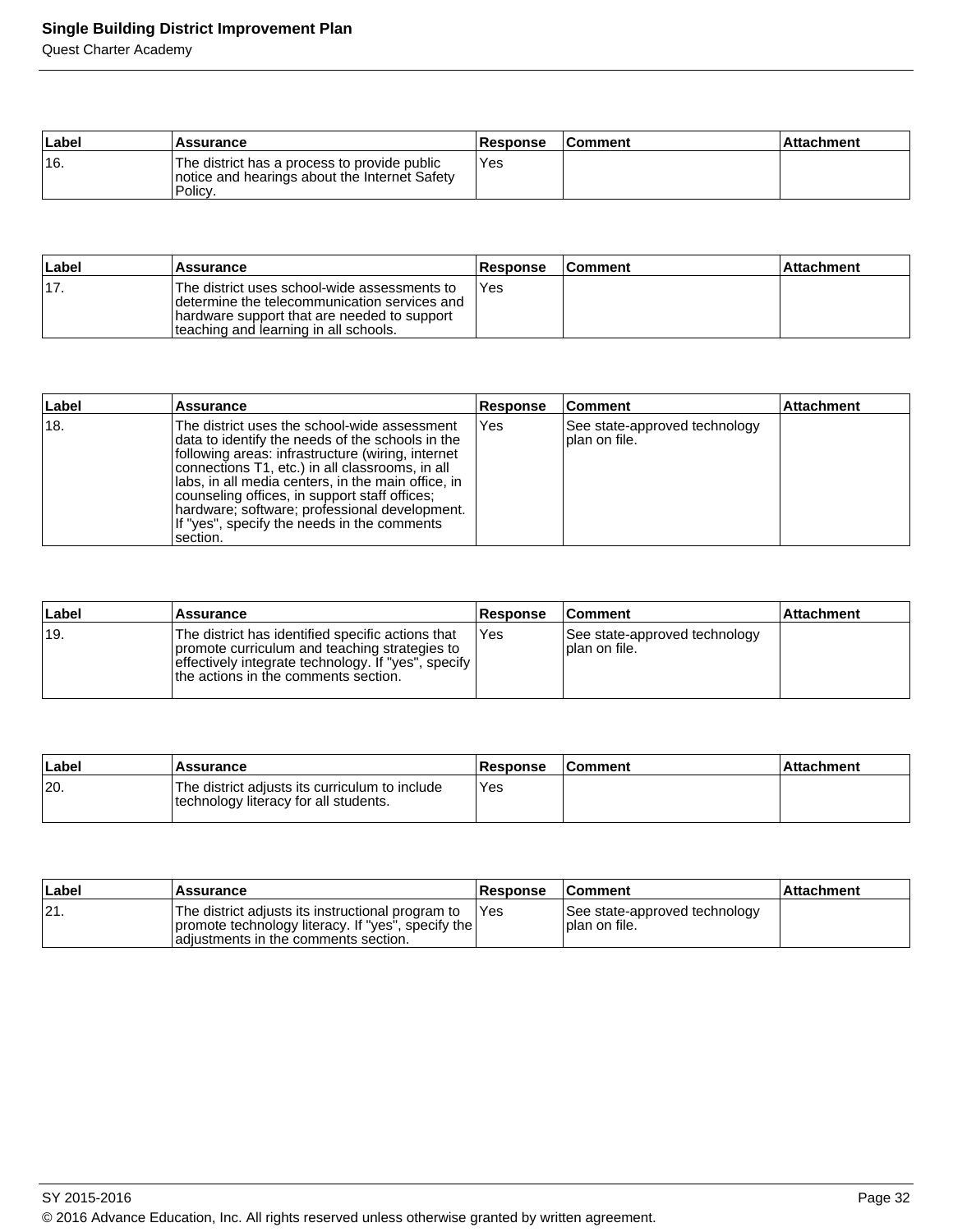# **Single Building District Improvement Plan**

Quest Charter Academy

| Label | <b>Assurance</b>                                                                                                                                                                                                                                                                                                                                                                                                                                                                                                                                                                                    | <b>Response</b> | Comment | <b>Attachment</b> |
|-------|-----------------------------------------------------------------------------------------------------------------------------------------------------------------------------------------------------------------------------------------------------------------------------------------------------------------------------------------------------------------------------------------------------------------------------------------------------------------------------------------------------------------------------------------------------------------------------------------------------|-----------------|---------|-------------------|
| 22.   | The institution complies with all federal laws<br>and regulations prohibiting discrimination and<br>with all requirements and regulations of the<br>U.S. Department of Education. It is the policy of<br>this institution that no person on the basis of<br>race, color, religion, national origin or ancestry,<br>age, gender, height, weight, marital status or<br>disability shall be subjected to discrimination in<br>any program, service or activity for which the<br>institution is responsible, or for which it receives<br>financial assistance from the U.S. Department<br>of Education. | Yes             |         |                   |

| ∣Label | <b>Assurance</b>                                                                                                                                                                                                                                     | <b>Response</b> | <b>Comment</b>                                                                                                                              | ∣Attachment |
|--------|------------------------------------------------------------------------------------------------------------------------------------------------------------------------------------------------------------------------------------------------------|-----------------|---------------------------------------------------------------------------------------------------------------------------------------------|-------------|
| 23.    | The institution has designated an employee to<br>coordinate efforts to comply with and carry out<br>Inon-discrimination responsibilities. If yes, list<br>the name, position, address and telephone<br>Inumber of the employee in the comment field. | <b>IYes</b>     | Member of Employee Relations,<br>Attn: Employee Relations, 3850<br>Broadmoor Avenue, Suite 201,<br>Grand Rapids, MI 49512, 616-<br>222-1700 |             |

| Label | <b>Assurance</b>                                                                            | <b>Response</b> | <b>Comment</b> | Attachment |
|-------|---------------------------------------------------------------------------------------------|-----------------|----------------|------------|
| 24.   | The District has a District Board Policy that is<br><b>I</b> related to Parent Involvement. | 'Yes            |                |            |

| ∣Label | <b>Assurance</b>                                                                         | <b>Response</b> | <b>IComment</b> | <b>Attachment</b> |
|--------|------------------------------------------------------------------------------------------|-----------------|-----------------|-------------------|
| 25.    | 'The District has additional information<br>Inecessary to support your improvement plan. | `Yes            |                 |                   |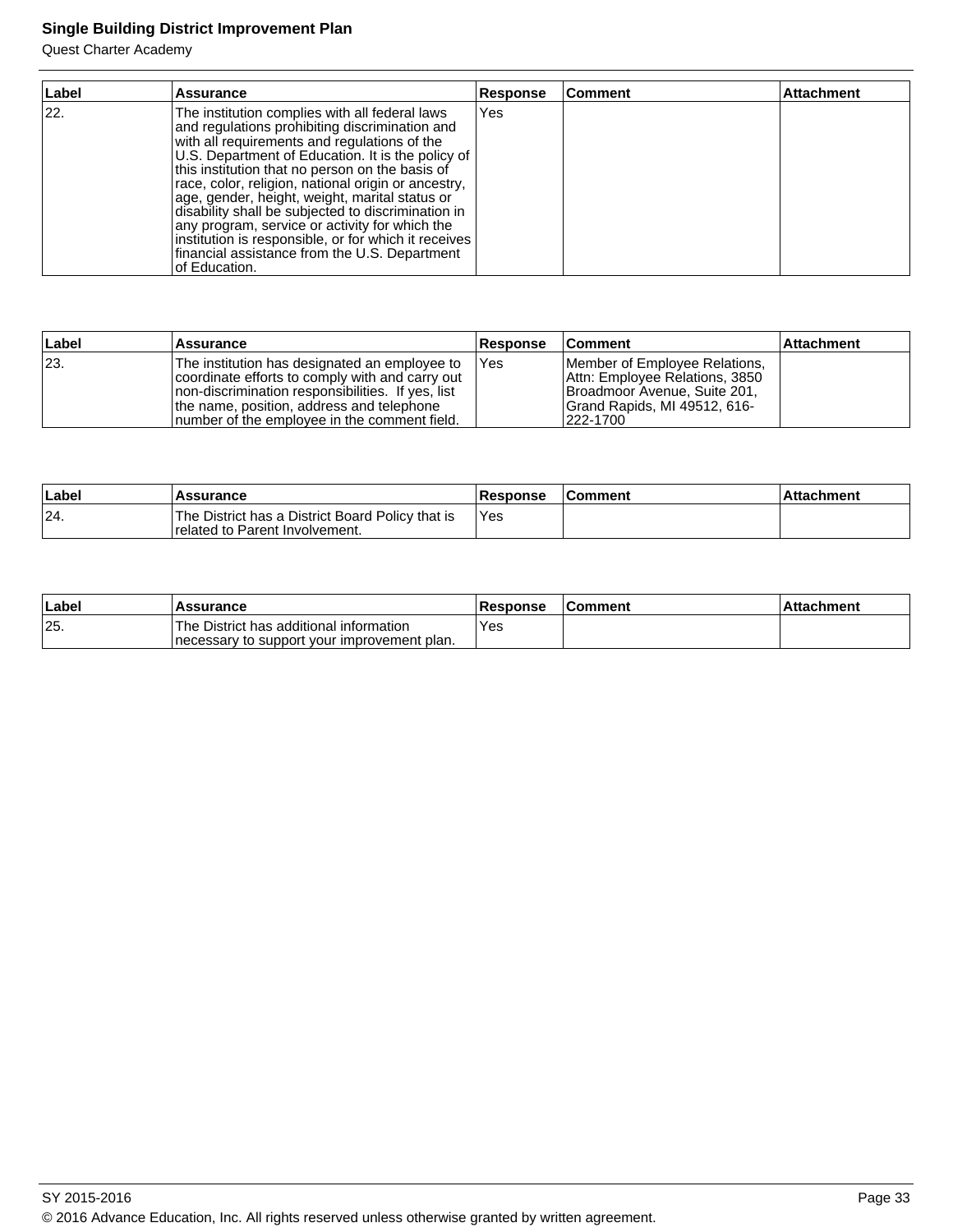# **Title I Schoolwide Diagnostic**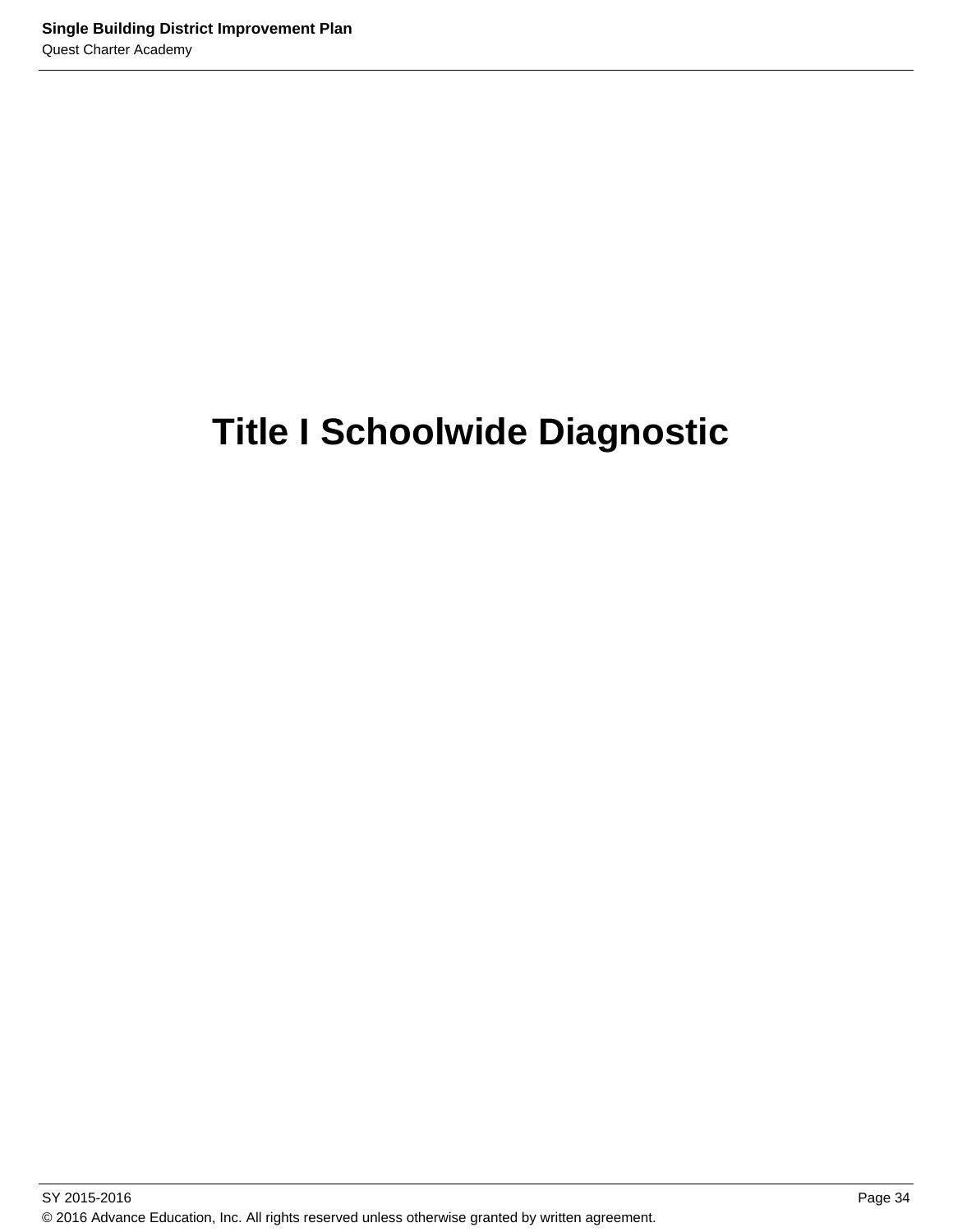# **Introduction**

This diagnostic tool is aligned to requirements for Title I Schoolwide schools. As described in sections 1111(b)(1), 1114 (b)(1)(A) and 1309(2) of the Elementary and Secondary Education Act (ESEA), the Comprehensive Needs Assessment (CNA) requirement is met by completing a School Data Analysis (SDA) and School Process Profile (SPP). The Comprehensive Needs Assessment must be completed prior to creating a new plan or annually updating an existing school improvement plan. Use the results of the Comprehensive Needs Assessment to develop Goals/Objectives/Strategies and Activities. Ensure that the Comprehensive Needs Assessment addresses all four types of data: student achievement data, school programs/process data, perceptions data (must include teachers and parents; student data is encouraged), and demographic data. The Comprehensive Needs Assessment must also take into account the needs of migratory children as defined in Title I, Part C, Section 1309(2).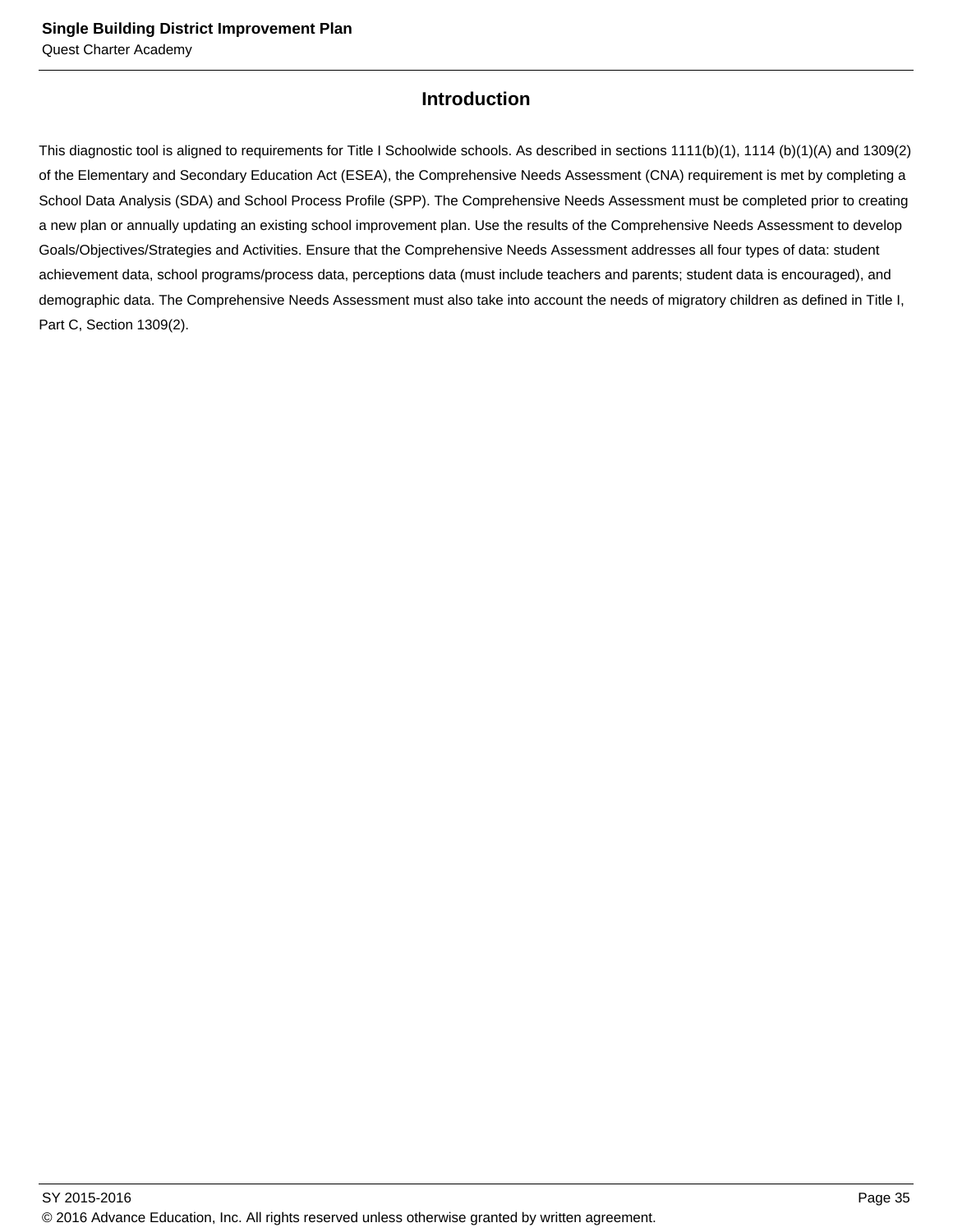## **Component 1: Comprehensive Needs Assessment**

#### **1. How was the comprehensive needs assessment process conducted?**

- A formal comprehensive needs assessment is completed by the School Improvement Committee at least annually. It includes a review of a variety of data from the following categories:

1. Student achievement data, including State test data, NWEA data, and local and formative assessment data (including subgroup analysis) 2. Demographic data, including student demographics by subgroup, student enrollment information, teacher demographics (including years of experience), Highly Qualified teacher and paraprofessional information, student attendance and discipline information, etc.

3. Programs and process data, including curriculum alignment assessments, School Quality Review findings (if appropriate), MI-SAAS, etc. 4. Perceptions data, including staff survey results, parent survey results, perception information from community members, etc. This data is analyzed and discussed by the School Improvement Team. Results of the analysis determine the school's focus areas, and the following stakeholders are given an opportunity to provide feedback:

i. Staff - A school improvement-focused staff meeting is held in Feb/March. Staff discuss the comprehensive needs assessment data and analyze/evaluate improvement efforts to determine the focus for the following school year. Staff are formally surveyed during this time, which ensures that they provide feedback on programs and professional development.

ii. Parents - A school improvement-focused parent meeting is held in Feb/March. Parents are presented with comprehensive needs assessment data for their analysis, and they provide feedback/evaluation on school programs via a formal survey.

iii. Board members - School improvement components are reviewed during board meeting(s), to ensure that the Board members have an opportunity to evaluate programs and provide input for the following school year.

- The comprehensive needs assessment data was used to develop Title I, Title II, and Section 31a programs and services. The program and services are outlined in detail in the goals sections as well as in the schoolwide reform strategies.

# **2. What were the results of the comprehensive needs assessment process? What information was concluded as a result of analyzing perception, student achievement, school programs/process, and demographic data?**

- DEMOGRAPHIC DATA REVIEWED: Enrollment, Mobility, Attendance, Discipline, Teacher Experience, Teacher and Leadership Absences,

Teacher Turnover

i. Results -

The data show that male students represented 68% of behavior incidents in 2013-14. There are a moderate number of incidents taking place at all grade levels; the highest number of incidents took place among students in Kindergarten and eighth grade.

ii. Conclusions -

Based on our review of student demographic data, we conclude that the behavioral issues are a problem across the building but we definitely see that the majority of instances are with boys. Male students are also one of our identified subgroups and we believe that a comprehensive plan for support will result in increased academic and behavioral performance.

- PERCEPTION DATA REVIEWED: Voice of the Parent - an annual parent survey and Employee Loyalty Survey - an annual staff survey i. Results-

Although parent satisfaction rates have improved in all areas in 2014-15, there is still room for improvement. The area with the highest overall parent satisfaction was "Likelihood to Enroll Next Year" with a 72% satisfaction rate. The lowest areas of overall parent satisfaction were "Discipline is Effective" with a 49% satisfaction rate, and "Overall Satisfaction" with a 53% satisfaction rate. Of all the areas measured, all of

SY 2015-2016 Page 36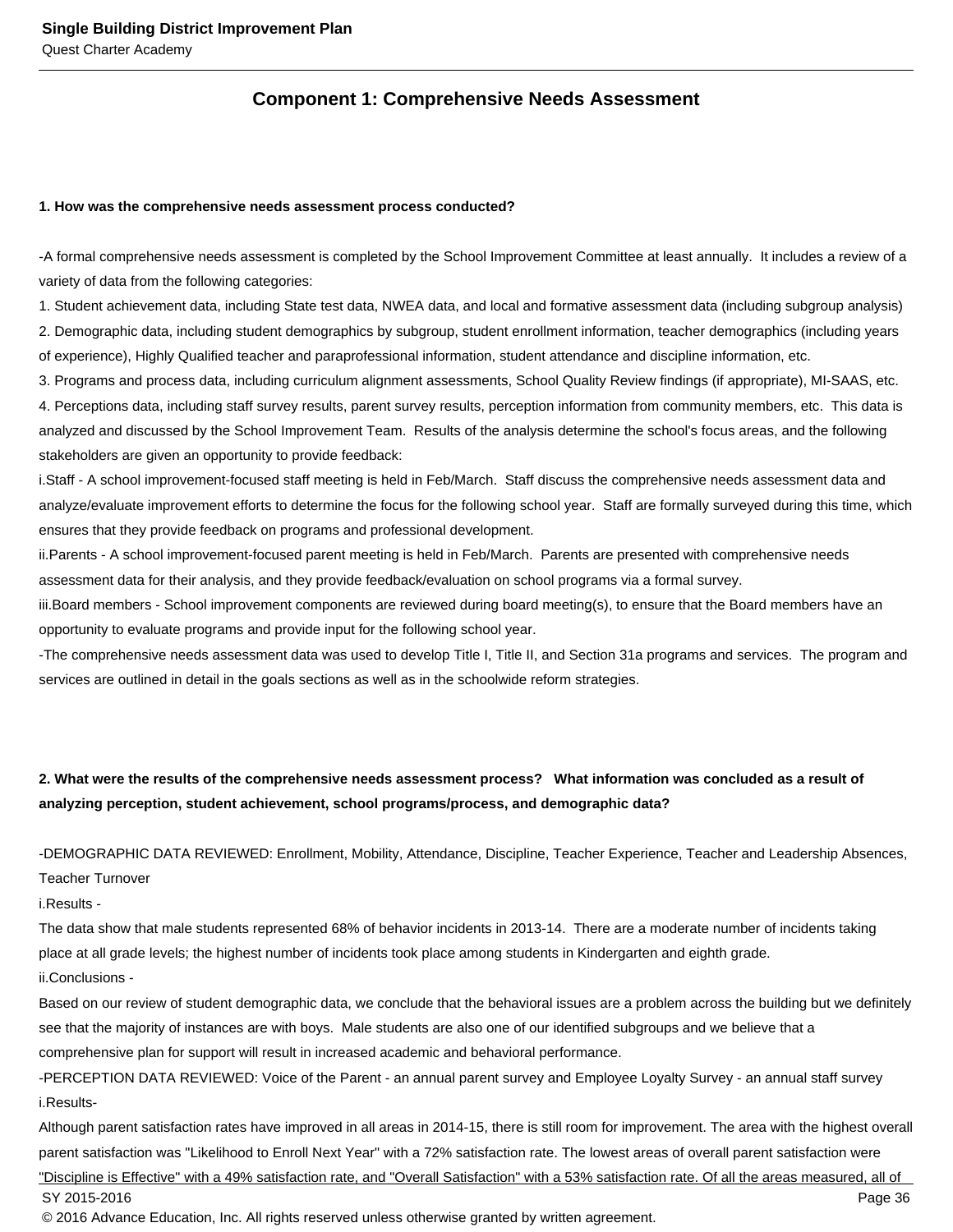the satisfaction rates were in the 50-60% range with the exception of the highest and lowest areas stated above.

ii. Conclusions -

The parent perception data for 20145-15 is improving. Causes for this improvement are more effective communication with parents, the implementation of safety procedures and the accompanying involvement of parents in issues happening at school, and the improved and consistent handing of student behavior and disciplinary incidents. School staff will continue with these measures in the future, and will also work on further involving parents in their students' education.

- STUDENT ACHIEVEMENT DATA REVIEWED: M-STEP and NWEA PGA/MAP assessment data

i. Results-

According the state testing data, student proficiency in Math, Science, and Social Studies is low and has continued to decline. Students did not meet the state's targets of performance in any subject area.

ii. Conclusions -

Our M-STEP data shows that we have to focus on all core subject areas since the state's targets of performance were not met in these areas.

- PROGRAM AND PROCESS DATA REVIEWED: EdYES! (School Systems Review)

#### i. Results-

Standard 2: Instruction, Standard 4: Instructional Leadership, Standard 5: A Culture for Learning, Standard 6: Organizational Management, Standard 9: Communication, and Standard 10: Engagement are strengths because all of the indicators that comprise the standards are considered to be fully implemented. The indicators that are challenges are Indicator A: Alignment, Indicator J: Student Involvement in the Assessment Process, Indicator T: Collective Responsibility, and Indicator V: Impact of Professional Learning because they are only partially implemented.

#### ii. Conclusions -

We will focus on fully implementing all indicators because having engaging instructional practices that ensure vertical and horizontal alignment with students' needs, instructional staff that implements skills learned in professional learning and collectively holds one another accountable for student performance, and student involvement in the assessment process and assessment results is necessary to improving the quality of education that students receive and impacting student achievement.

## **3. How are the school goals connected to priority needs and the needs assessment process? It is clear that a detailed analysis of multiple types of data was conducted to select the goals.**

Goals were developed using the Comprehensive Needs Assessment, which includes extensive demographic, student, teacher, parent perception, staff perception, M-STEP, NWEA, programs and process, and formative assessment data.

Math Goal: All students will be proficient in Math.

Math Objective:

The economically disadvantaged subgroup will increase 20% in Math as measured by State MSTEP data by June 30, 2017.

ELA/Reading/Writing Goal: All students will be proficient in ELA.

English Language Arts/Reading/Writing Objective:

The economically disadvantaged subgroup will increase 20% in ELA as measured by State MSTEP data by June 30, 2017.

Science Goal: All students will be proficient in Science.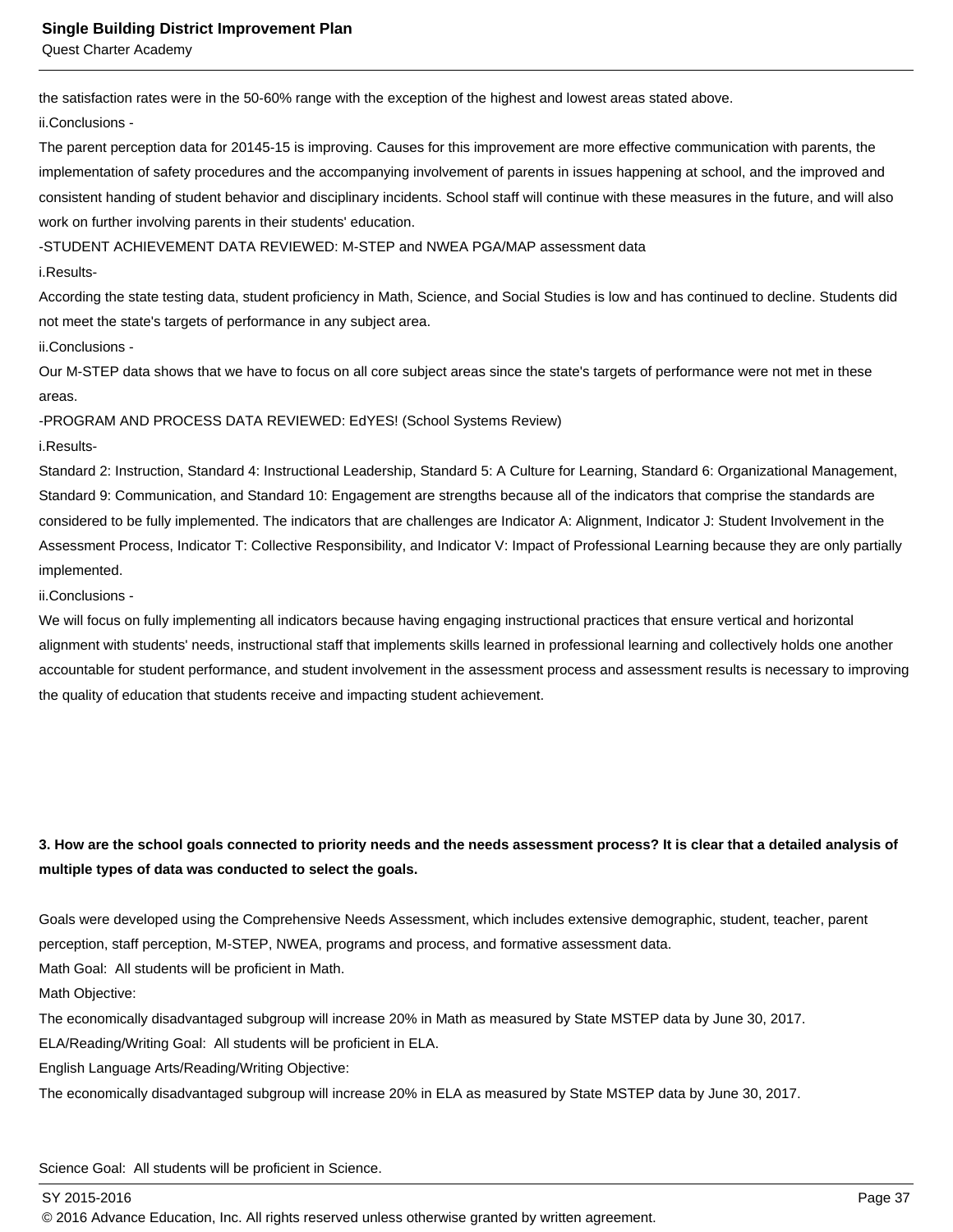#### **Single Building District Improvement Plan**

Quest Charter Academy

#### Science Objective:

The African American subgroup will increase 20% in Science as measured by State MSTEP data by June 30, 2017. Social Studies Goal: All students will be proficient in Social Studies.

Social Studies Objective:

The Female subgroup will increase 20% in Social Studies as measured by State MSTEP data by June 30, 2017.

## **4. How do the goals address the needs of the whole school population? How is special recognition paid to meeting the needs of children who are disadvantaged?**

The school population experiences academic and organizational improvements as at-risk student achievement increases. All of the school's goals address the needs of the whole school population by setting high proficiency expectations for all student. Strategies for supporting all students are outlined in the Comprehensive Needs Assessment, goals section, and Schoolwide Reform component. The school has implemented activities to ensure that students who experience difficulty mastering standards are provided with effective and timely additional assistance.

Additionally, the school has developed measures to ensure that students' difficulties are identified on a timely basis in order to provide teacher and school leadership with sufficient information on which to base effective assistance. Teachers utilize the formative assessment process to meet the varied learning needs of students. The school uses differentiated instruction by implementing regularly scheduled workshop sessions and flexible groupings in order to meet each student's individual learning needs.

Supplemental intervention services are provided to students that are having difficulty mastering State academic achievement standards through differentiation in the classroom. If the school has students that are identified as neglected or delinquent, they will use the Comprehensive Needs Assessment data to develop neglected programs and services.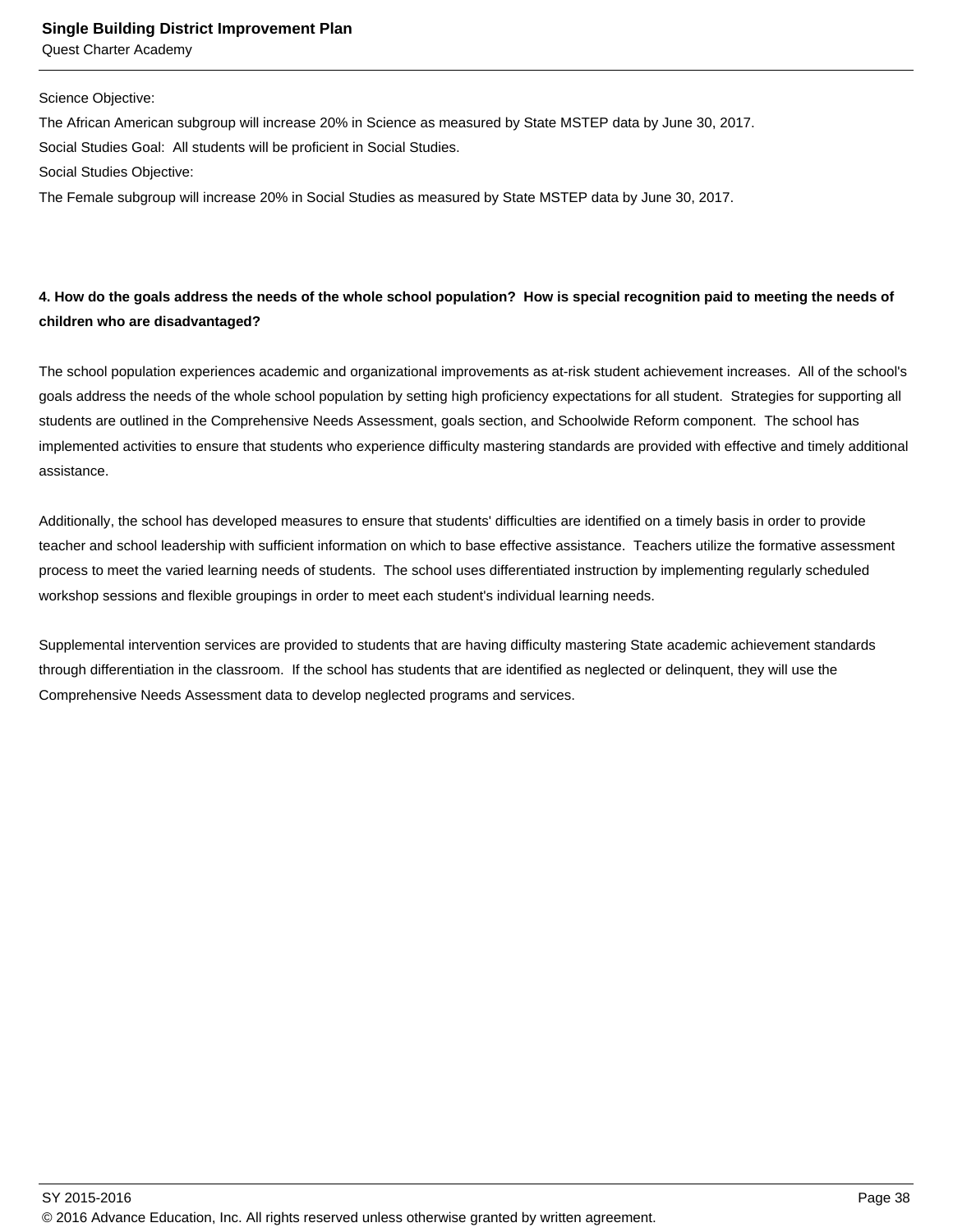# **Component 2: Schoolwide Reform Strategies**

#### **1. Describe the strategies in the schoolwide plan which focus on helping ALL students reach the State's standards.**

The school's educational program is grounded in the principles of Effective Schools Research, which was originally developed by Ronald R. Edmonds, who served on the faculties of Harvard University and Michigan State University. Effective Schools Research recommends research-based school attributes that are associated with quantifiably improved student learning. By definition, an "Effective School" is one in which all children obtain at least the essential knowledge, concepts, and skills needed to be successful at the next higher level. Within the Effective School, there are seven unique characteristics that correlate with school effectiveness. This school has adopted these characteristics as part of its promise to deliver a high-quality educational option for parents of the community. These seven characteristics are as follows: clear school mission, high expectations for success, instructional leadership, frequent monitoring of student progress, opportunities to learn, safe and orderly environment, and strong home-school relations.

In addition to adopting these characteristics of Effective Schools Research, the educational program includes a "Back to Basics" approach, a longer school day, structured discipline, and a moral focus component of the curriculum based on the Greek cardinal virtues. The educational program utilizes a curriculum that is scientifically research-based, aligned with State standards, and designed to ensure college opportunity for each child that the academy serves.

While Effective Schools Research serves as the foundation of the educational program, it has adopted a number of school wide reform strategies to ensure that it provides opportunities for all children to meet the State's proficient and advanced levels of student academic achievement, uses effective methods and instructional strategies that are based on scientifically-based research, and addresses the needs of all children in the school, but particularly the needs of low-achieving children and those at risk of not meeting the State student academic achievement standards.

One research-based schoolwide reform strategy that has been adopted is the utilization of a master schedule that provides teachers with opportunities to differentiate instruction in order to meet the varied learning needs of students. The school uses differentiated instruction through implementing regularly-scheduled workshop sessions and flexible grouping in order to meet each student's individual learning needs. As such, the school differentiates instruction in order to address the needs of all children in the school--particularly those at risk of not meeting challenging State standards.

By implementing differentiated instruction as a schoolwide strategy, it allows teachers to use a variety of teaching strategies to connect with each student's unique learning style. By incorporating multiple methods and supplemental support, teachers are able to provide access for all students to the general education curriculum. This also allows for enrichment activities for students who have mastered the content standards and are performing at a higher level. Teachers differentiate instruction by incorporating a variety of teaching strategies including direct instruction (traditional whole group instruction), inquiry-based learning (independent student investigation), cooperative learning (small teams of students working together), and information processing (memorization, reciprocal teaching, webbing, graphic organizing, etc.) Additionally, teachers differentiate instruction by providing students with supplemental curricula materials, utilizing computer programs, having supplemental grant-funded staff reviewing learning objectives that were previously introduced and taught by the regular classroom teacher. By using these multiple strategies, teachers are able to meet the needs of students' various learning styles.

Grade level and department meetings focus on differentiation strategies which teachers plan, implement, evaluate and share with the instructional team to ensure students are receiving the most effective instruction. School leadership supports differentiated instruction by SY 2015-2016 Page 39 © 2016 Advance Education, Inc. All rights reserved unless otherwise granted by written agreement.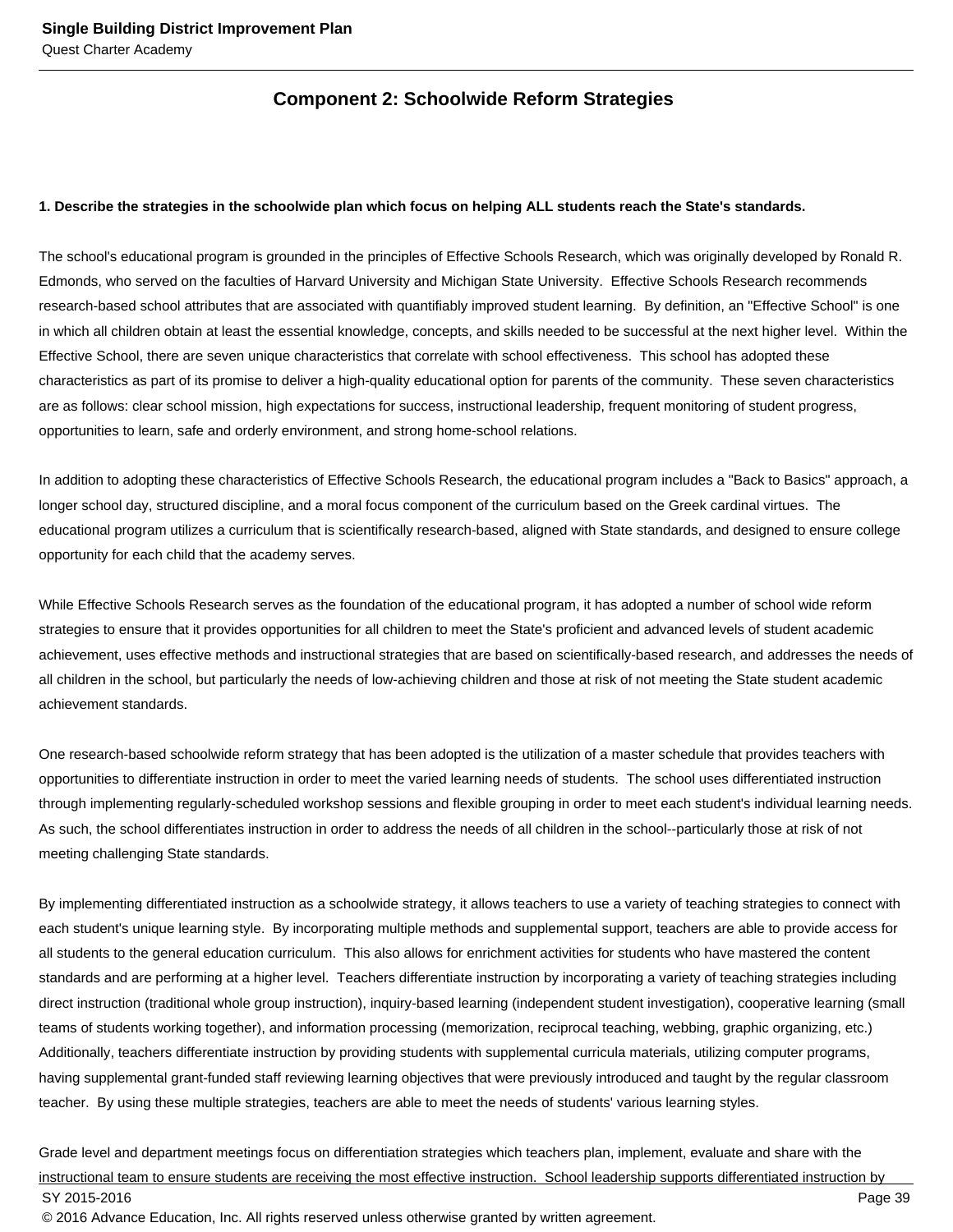including additional professional development opportunities for teachers through conferences, workshops, and team meetings.

Another research-based schoolwide reform strategy that has been adopted is the development of what Richard DuFour calls a Professional Learning Community. The school has adjusted its class and teacher schedules to ensure that grade-level teachers share a common planning time in which each member of the instructional team participates in dialogue about student learning and develops strategies to improve both teaching and learning.

The focus on student learning drives discussions in which teachers examine how students learn and where learning gaps are for each of their students. Through these discussions teachers are better able to understand the whole student and not just their achievement in a certain content area.

In addition to utilizing differentiated instruction and implementing professional learning communities, the school has also adopted a system that ensures that teachers and students can establish and communicate student learning goals and track student progress through the formative assessment process. The school believes it is imperative to identify student learning goals, or educational objectives, so that teachers and students can gauge learning with respect to those goals and celebrate student success as they make progress toward mastery. Importantly, because the school is utilizing specific student learning goals--which align with the State's Grade Level Content Expectations- teachers can effectively provide feedback on student learning through the use of formative assessment. Since teachers have wellestablished student learning goals, they are able to utilize the formative assessment process to track student learning, gauge progress toward mastery, adjust instruction accordingly, and celebrate student success as it relates to learning. Indeed, the employment of these research-based strategies ensures that all students are given the opportunity to learn and succeed.

Finally, the school has adopted as a schoolwide reform strategy the delivery of additional opportunities to learn for students who need to increase their background knowledge. Where students do not have background knowledge sufficient to ensure academic success, the school works to provide increased opportunities for students to enhance their background knowledge so that their learning can be accelerated; such opportunities may include tutoring, mentoring, vocabulary instruction, and other interventions that ensure students have increased time to learn the knowledge and skills they need to be academically successful.

The needs assessment reveals that students as a whole are struggling in the content areas of English Language Arts (including Reading and Writing), Math, Science, and Social Studies. It is a priority to bring all students up to grade level and surpass all state targets of performance. The school will use the strategies outlined above to address the needs of all students and will utilize staff and supplemental programs to provide additional support to the students who need it most. Please see the schoolwide goals which are aligned to the Comprehensive Needs Assessments and specifically target struggling students and specific content standards.

The school's foundation of Effective Schools Research, coupled with these comprehensive schoolwide reform strategies, is the means by which it ensures that all children are academically successful. Indeed, these strategies enable the school to provide opportunities for all students to progress toward and demonstrate proficiency, and to also ensure college opportunity for each student.

## **2. Describe how the research-based methods and strategies in the schoolwide plan increase the quality and quantity of instruction (which accelerates and enriches the curriculum).**

The researched-based methods and strategies in the schoolwide plan that increase the quality and quantity of instruction include supplemental instructional support through push-in and pull-out paraprofessionals. These staff members increase the quantity of instruction

<sup>© 2016</sup> Advance Education, Inc. All rights reserved unless otherwise granted by written agreement.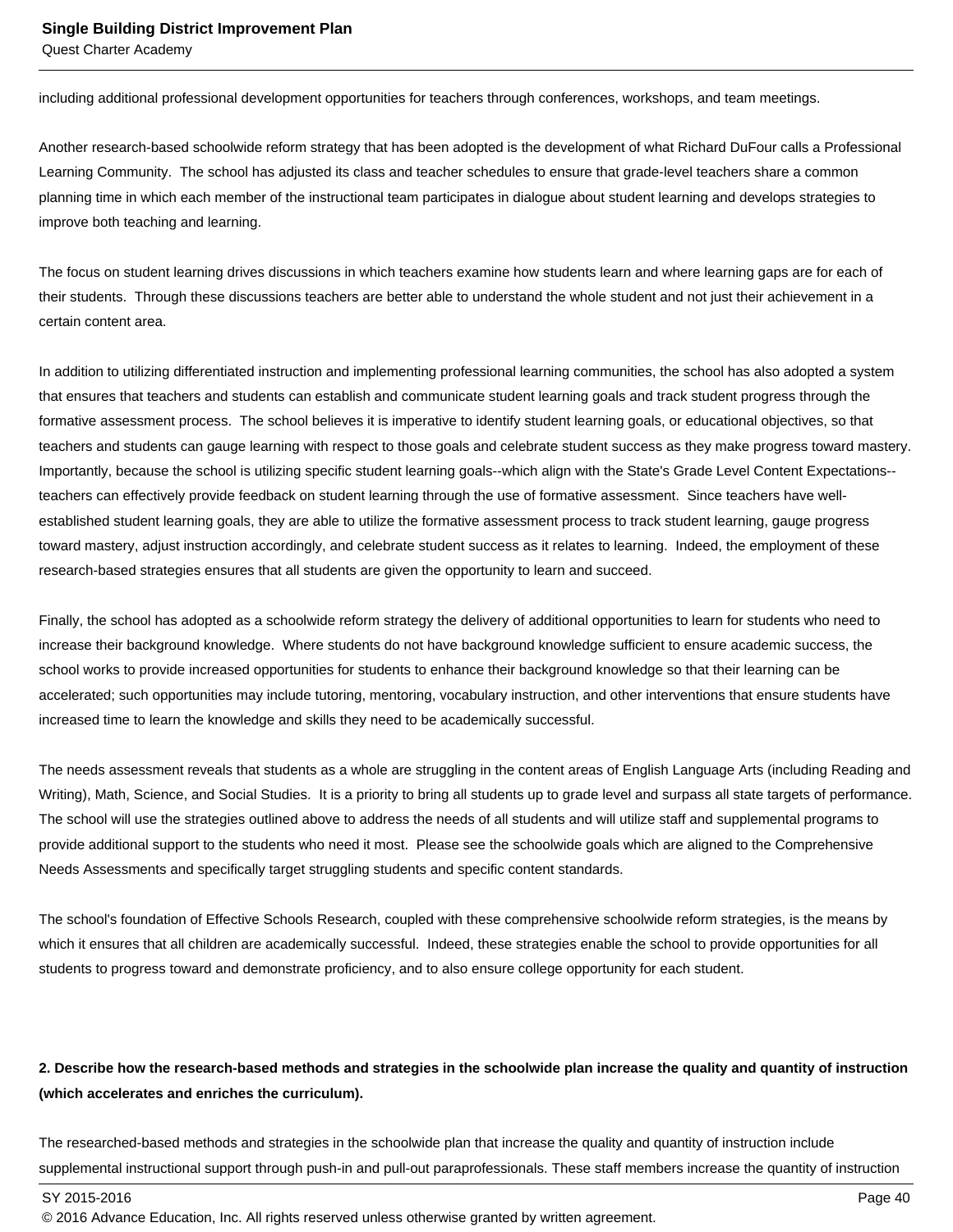for the most below grade level students by providing supplemental support through small group and/or one-on-one support. Additionally, the school will build student background knowledge and increase academic vocabulary by providing after-school-tutoring and enriching supplemental print and online materials. These strategies can be found in the goals section.

Classroom teachers are a key part of the school's research-based Response to Intervention program as well, and they provide differentiated instruction for all students during workshop time which is regularly scheduled each day. Teachers increase the quality of instruction by ensuing that they are reaching students at their level rather than only providing whole group instruction.

Research-based professional development is also offered to improve instruction quality and the overall educational programing. Professional development strategies can be found under each goal.

## **3. Describe how the research-based reform strategies in the schoolwide plan align with the findings of the comprehensive needs assessment.**

All research-based methods and strategies in the schoolwide plan align with the findings of the Comprehensive Needs Assessment. This includes supplemental grant-funded staff and classroom teachers since all instructional staff are focused on ensuring that the identified gaps in the needs assessment are addressed.

In addition to the staff and a research-based core curriculum, the school utilizes supplemental intervention materials with academically struggling students during in school time to assist instructional staff with differentiating instruction in all content areas to support each goal.

Another research-based strategy that aligns with the findings of the needs assessment is the series of research-based professional development opportunities geared toward ensuring staff learn how to improve teaching effectiveness.

Lastly, out of school time programs ensure that students receive additional academic support to increase instructional time and to address the areas of concerns outlined in the needs assessment.

Supplemental instructional and non-instructional positions, professional development, supplemental supplies and materials, instructional subscriptions, and technology all align with the needs assessment.

# **4. Describe the strategies in the schoolwide plan which provide a level of INTERVENTIONS for students who need the most instructional support in all major subgroups participating in the schoolwide program.**

The school provides differentiated support for all students. Within the classroom, teachers provide the first level of interventions, ensuring that all students revive instruction based on their varying needs. In additional to this support, supplemental grant-funded staff serve academically struggling students in all grades as part of the school's research-based intervention program as outlined above. Supplemental staff increased the quantity of instruction for students and major subgroups who need the most instructional support. Supplemental staff support be found under each goal.

#### SY 2015-2016 Page 41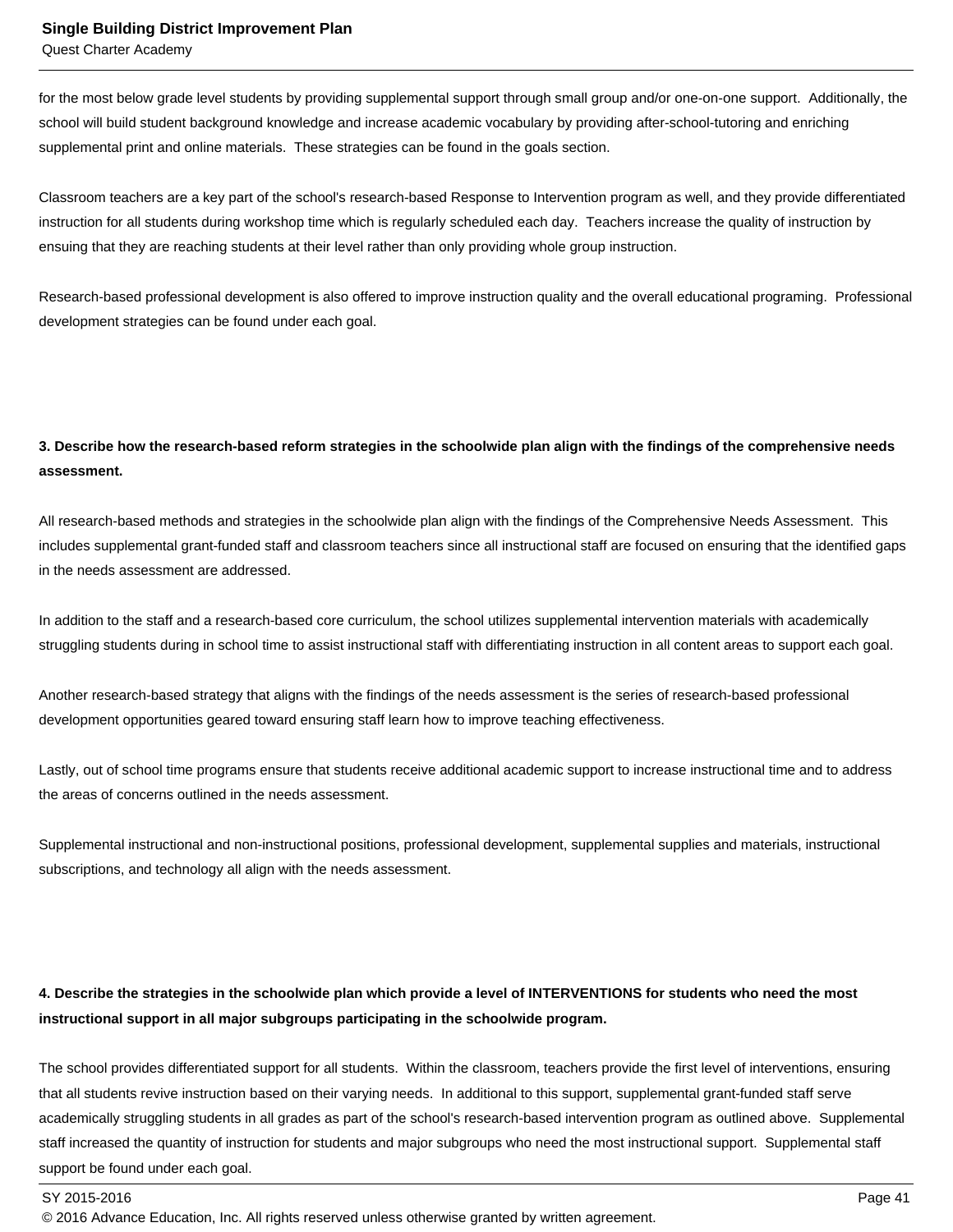#### **5. Describe how the school determines if these needs of students are being met.**

Teachers have significant input into school-based academic assessments. Each grade level has shared planning time and is expected to spend time each week reviewing student needs, developing instructional strategies to address those needs, and assessment to ensure needs are met. Additionally, teachers choose to implement, as appropriate, tests and assessment that measure student performance with respect to the school's curriculum. The school uses state test data (M-STEP) and NWEA proficiency scores to determining which students to refer to the intervention program. Through the formative assessment process and progress monitoring teachers work collaboratively to identify student's learning progress. When students have mastered content (as measured by progress monitoring tools, M-STEP, and NWEA) they are moved out of the intervention program and are continued to be monitored through regular meetings between intervention and general education staff. Students who continue to show learning gaps (as measured by progress monitoring tools, M-STEP, and NWEA) remain in the program and are offered additional support time.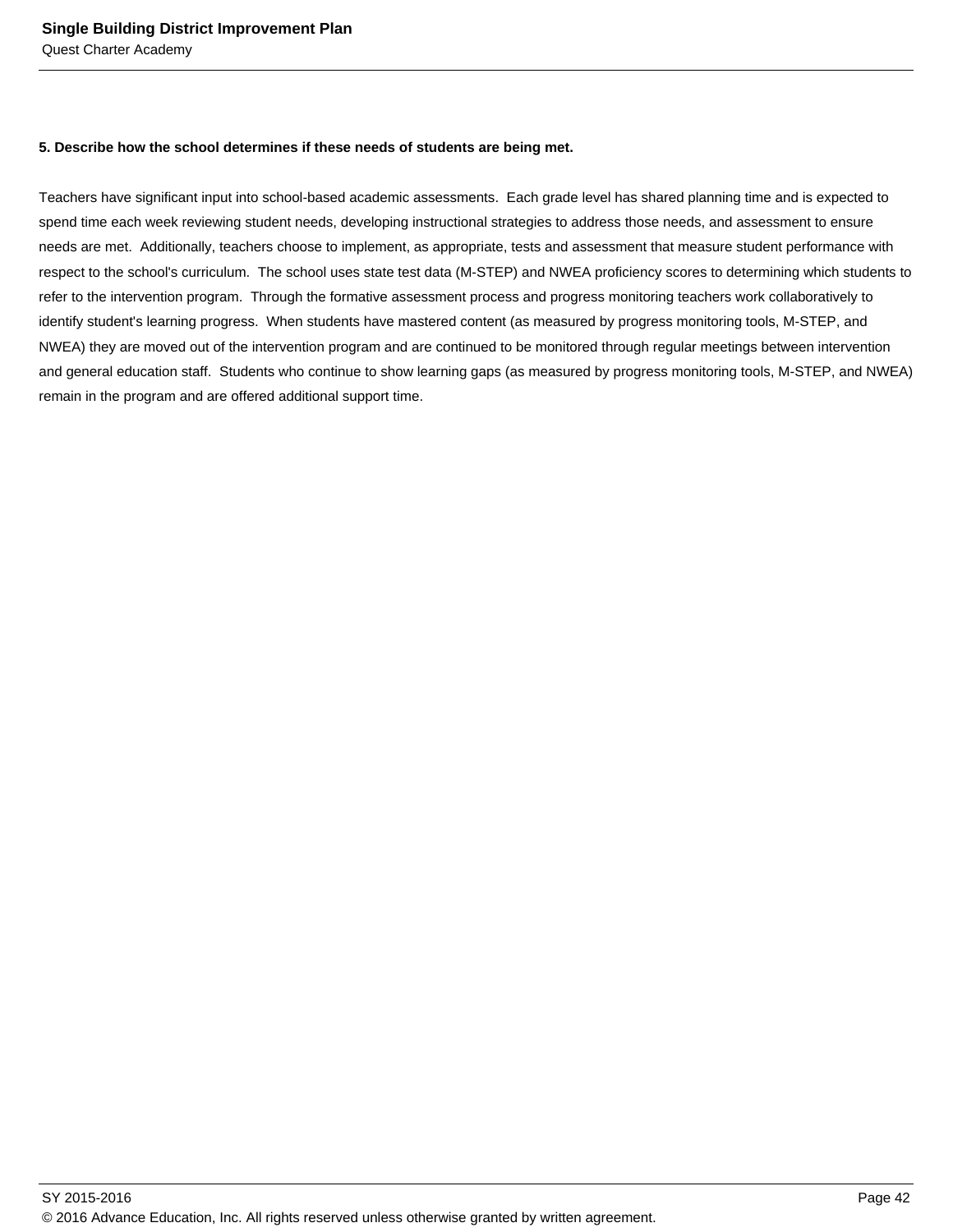# **Component 3: Instruction by Highly Qualified Staff**

| ∣Label | <b>Assurance</b>                                                                                                                                                                                                                                                                                                                     | Response | <b>Comment</b>                                                                                                                                                         | <b>Attachment</b> |
|--------|--------------------------------------------------------------------------------------------------------------------------------------------------------------------------------------------------------------------------------------------------------------------------------------------------------------------------------------|----------|------------------------------------------------------------------------------------------------------------------------------------------------------------------------|-------------------|
|        | 1. Do all of the instructional paraprofessionals<br>meet the NCLB requirements for highly<br>qualified? Provide an assurance statement. If<br>no, what is the number that is not highly<br>qualified and what is being done to address<br>this?<br>NOTE: A schoolwide program must have all<br>highly qualified instructional staff. | Yes      | The school is compliant with the<br>100% paraprofessional<br>requirement and assures<br>Icompliance with Section 1119 of<br>lthe No Child Left Behind Act of<br> 2001. |                   |

| Label | Assurance                                                                                                                                                                                                                                                                                                    | <b>Response</b> | <b>Comment</b>                                                                                                                                             | <b>Attachment</b> |
|-------|--------------------------------------------------------------------------------------------------------------------------------------------------------------------------------------------------------------------------------------------------------------------------------------------------------------|-----------------|------------------------------------------------------------------------------------------------------------------------------------------------------------|-------------------|
|       | 12. Do all of the teachers meet the NCLB<br>requirements for highly qualified? Provide an<br>assurance statement. If no, what is the number<br>that is not highly qualified and what is being<br>Idone to address this?<br>NOTE: A schoolwide program must have all<br>highly qualified instructional staff. | Yes             | The school is compliant with the<br>100% teacher requirement and<br>lassures compliance with Section<br>l 1119 of the No Child Left Behind<br>Act of 2001. |                   |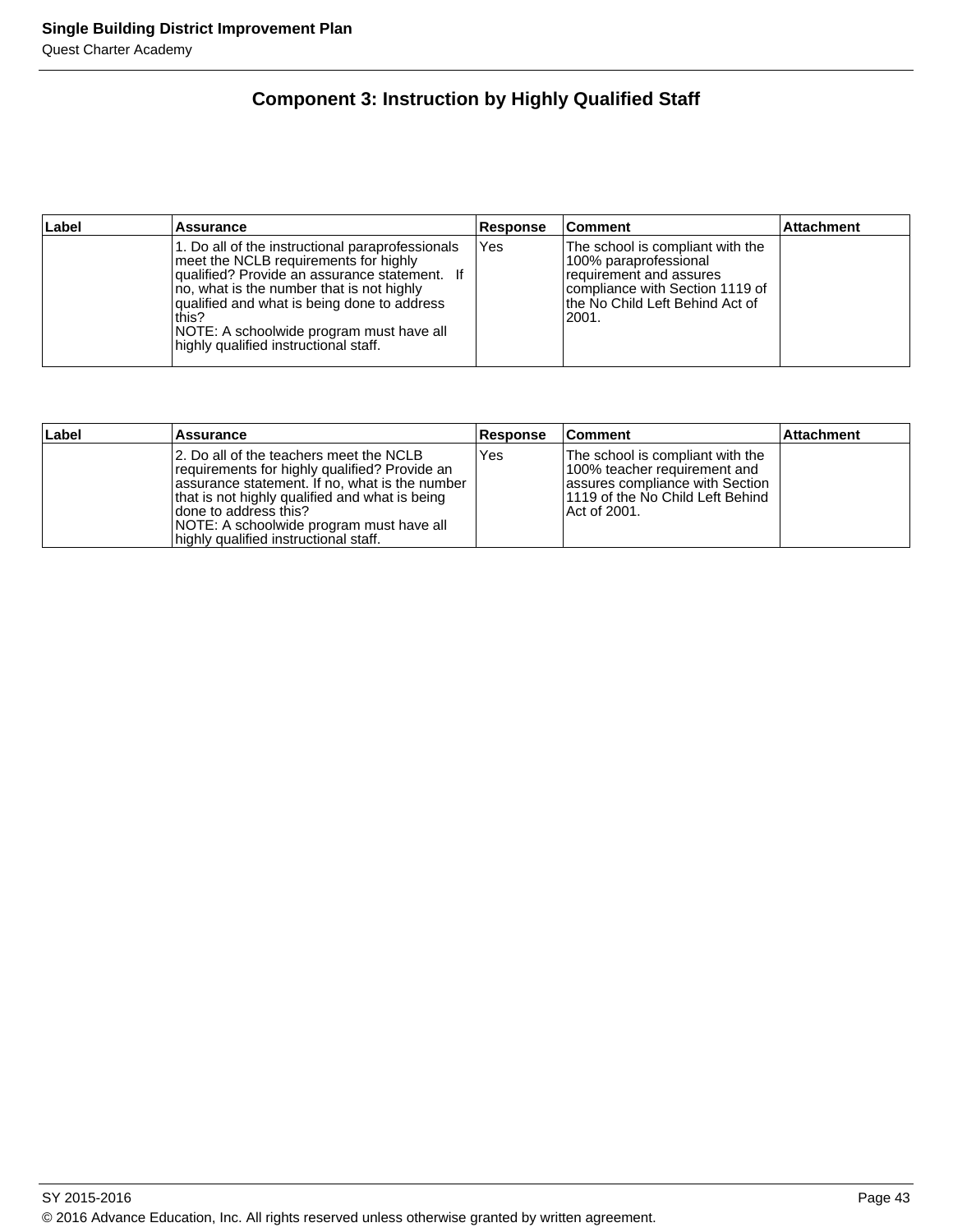# **Component 4: Strategies to Attract Highly Qualified Teachers**

#### **1. What is the school's teacher turnover rate for this school year?**

Quest's teacher turnover rate for 2014-15 was 4 teachers or 10%, which was a significant decline compared to 12 teachers in 2013-14.

#### **2. What is the experience level of key teaching and learning personnel?**

There are 21 teachers with three or fewer years of experience, 16 teachers with four to eight years of experience, and three teachers with nine to fourteen years of experience.

## **3. Describe the specific initiatives the SCHOOL has implemented to attract and retain high quality teachers regardless of the turnover rate.**

The school holds as a top priority the recruiting, hiring, and retaining of high quality, highly qualified, and fully licensed teachers to serve its students. Efforts made by the school and its management partner, National Heritage Academies include the following:

- Establishing close relationships with local universities and colleges with teacher education programs.

- Advertising positions through online college postings, the National Heritage Academies website, and a weekly internal job newsletter that is sent out to all school and NHA employees.

- Offering a competitive salary and benefits package, including fifty percent (50%) reimbursement benefit for continuing education.

- Providing a comprehensive orientation, mentoring and induction that facilitates a successful transition into teaching.

- Providing opportunities for teachers to improve their instructional skills through a comprehensive professional development program.

- Including teachers in the continuous improvement planning process, and other school initiatives and activities.

# **4. Describe the specific initiatives the DISTRICT has implemented to attract and retain highly qualified teachers regardless of the turnover rate.**

Please see responses from question #3 (the previous question) since the district is a single building LEA.

## **5. If there is a high turnover rate, what initiatives has the school implemented to attempt to lower the turnover rate of highly qualified teachers?**

N/A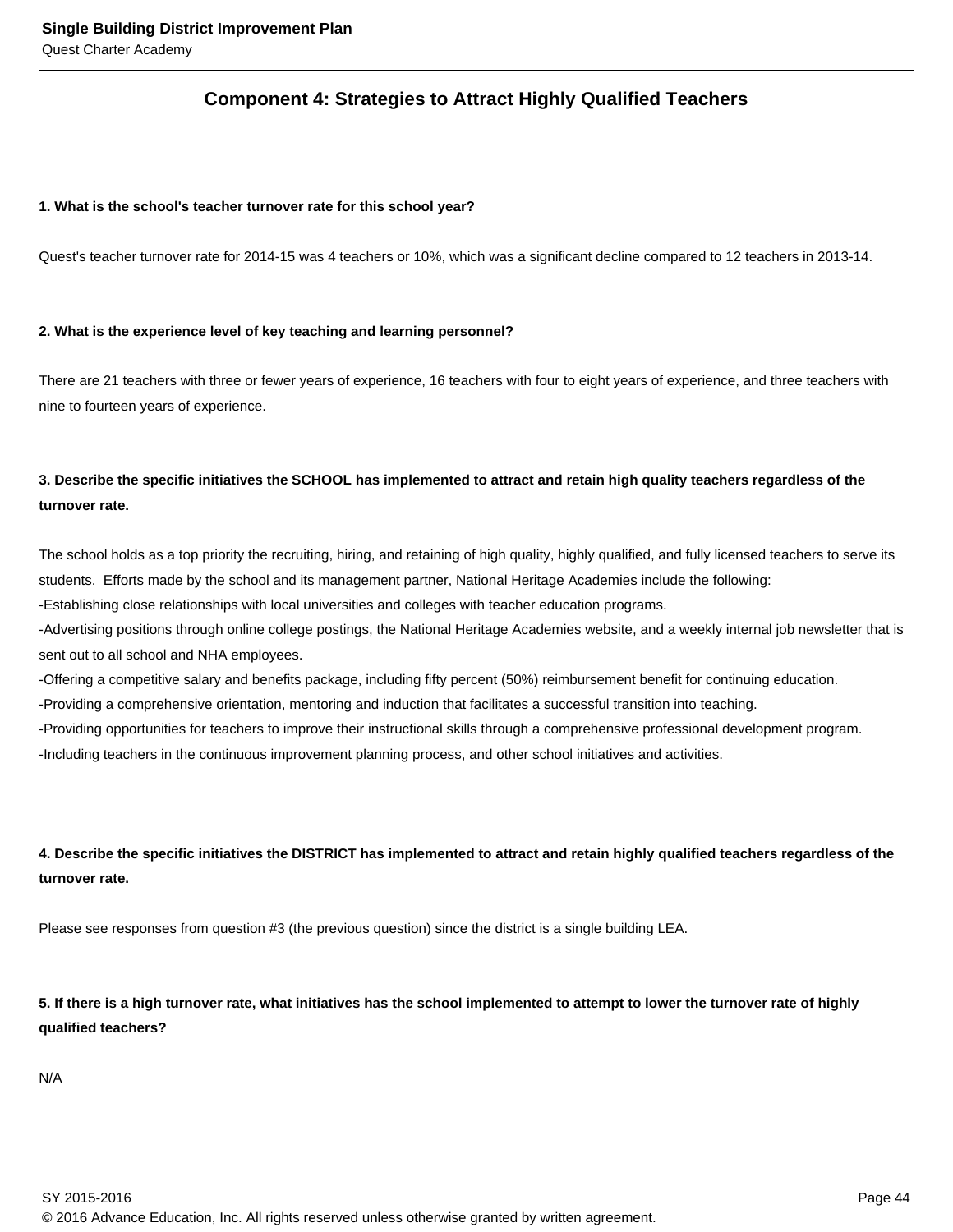# **Component 5: High Quality and Ongoing Professional Development**

# **1. Describe the professional learning that the staff will receive that is aligned with the comprehensive needs assessment process and the goals of the school improvement plan.**

All professional development is aligned to the comprehensive needs assessment and the school improvement goals. A needs assessment was conducted to determine the focus of the professional development efforts. The school staff will work toward improving the academic achievement of their students through continuous professional development aimed at increasing staff knowledge and skills in order to improve the rigor of the instructional practices in the school. The written district professional development plan is based on the Comprehensive Needs Assessment data and includes strategies for meeting the educational needs of students with different learning styles. The school provides opportunities for the principal, teachers, other school staff, and parents, if appropriate, to participate in sustained, indepth professional development. These professional development activities are ongoing and based on scientifically-based research. The school plans on facilitating the professional development included in the goals section which is aligned with the Comprehensive Needs Assessment and the 2016-17 school improvement plan goals.

### **2. Describe how this professional learning is "sustained and ongoing."**

PD is sustained and ongoing through the use of an Academic Intervention Coach and grade level Deans to provide job embedded professional development, grade level meetings, and schoolwide professional development events. Staff complete surveys after each professional development to assess the content of each training. The Academic Intervention Coach and grade level Deans continue to monitor and observe implementation throughout the year through observations, coaching, modeling, and continuous feedback.

| ∣Label | Assurance                                                  | <b>Response</b> | <b>Comment</b>                                   | l Attachment |  |
|--------|------------------------------------------------------------|-----------------|--------------------------------------------------|--------------|--|
|        | 3. The school's Professional Learning Plan is<br>complete. | Yes             | Attached Quest 2016-17 PD Plan   Quest - 2016-17 | IPD Plan     |  |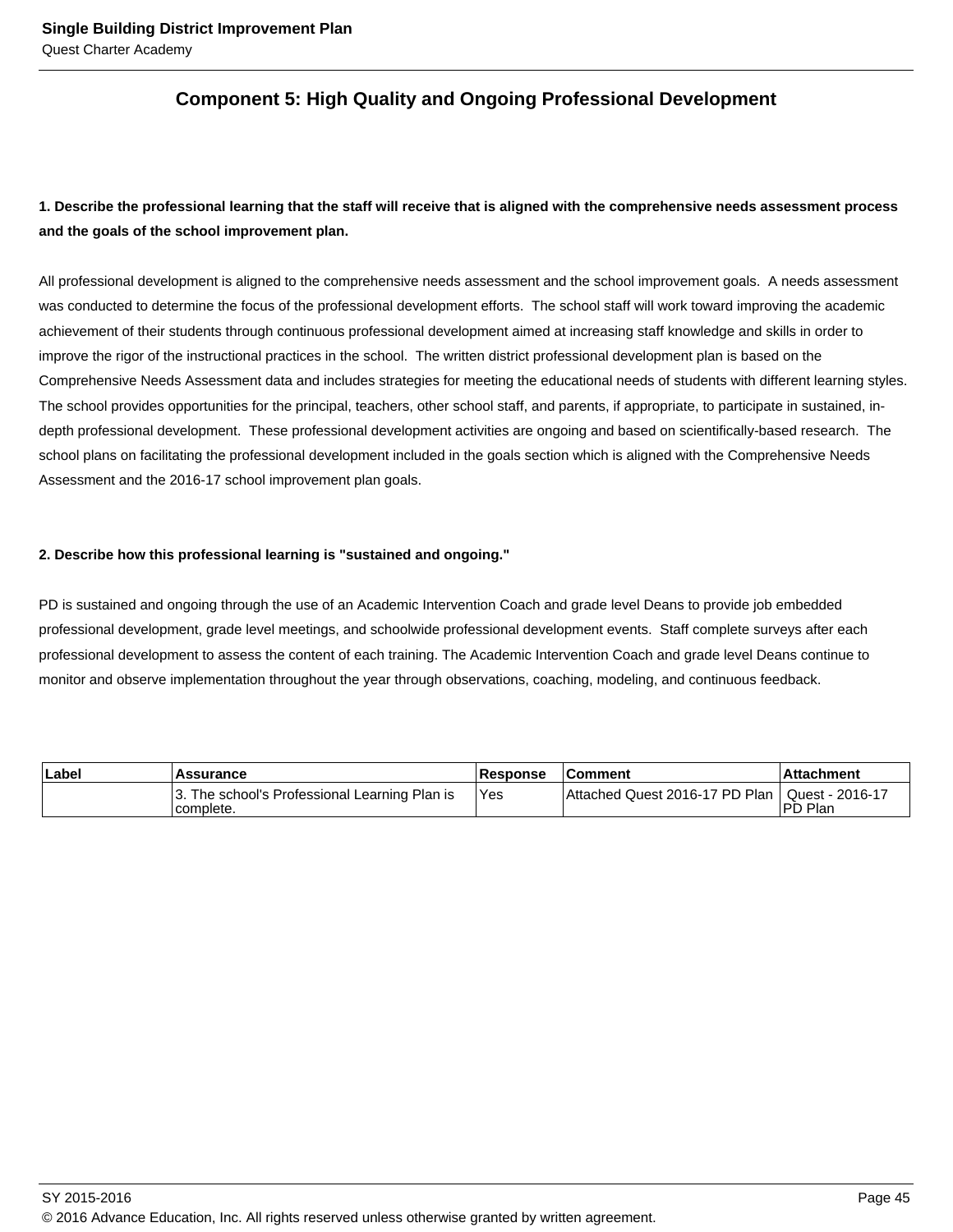## **Component 6: Strategies to Increase Parental Involvement**

#### **1. Describe how parents are (will be) involved in the design of the schoolwide plan.**

Design of Schoolwide Plan: Parent involvement programs are designed by stakeholders, including representative parents, who serve on the School Improvement Committee. The Committee analyzes academic, perception, and process data in order to determine needs related to parent involvement. In addition, parents provide input into the program design through several surveys and parent meetings.

#### **2. Describe how parents are (will be) involved in the implementation of the schoolwide plan.**

Parents will be involved in the implementation of the schoolwide plan by their continued participation on the school improvement team and also by attending the annual parent meetings in the spring and fall. They also participate in the parent involvement activities implemented to support the schoolwide goals. Parents that volunteer in the classrooms will assist teachers in helping students meet their yearly goals as well as the overall schoolwide goals. They will work in small groups assisting in workshop and during reading circles. Parents will be invited to participate in the implementation of the schoolwide plan through other events and volunteer opportunities during the school year.

#### **3. Describe how parents are (will be) involved in the evaluation of the schoolwide plan.**

Feedback from parents on the annual evaluation of the schoolwide plan will be solicited formally through annual surveys and meetings surveys as well as informally from principal meetings and parent teacher conferences, as well as their participation on the schoolwide team. The parent feedback will be incorporated into the review process and the schoolwide plan and programs will be adjusted accordingly.

| Label | Assurance                                                                                                                                                                      | <b>Response</b> | <b>Comment</b>      | <b>Attachment</b> |
|-------|--------------------------------------------------------------------------------------------------------------------------------------------------------------------------------|-----------------|---------------------|-------------------|
|       | 14. Does the school have a Title I Parent<br>Involvement policy that addresses how the<br>school carries out the required activities of<br>IESEA Section 1118 (c) through (f)? | <b>Yes</b>      | IPI Policy Attached | Quest PI Policy   |

#### **5. Describe how the school is carrying out the activities outlined in ESEA Section 1118 (e) 1-5, 14 and (f).**

Outlined below are several parent involvement activities and strategies that will be implemented throughout the school year, as required in ESEA Section 1118(e)1-5,14 and (f): Section 1118 (e) - Building Capacity for Involvement.

1118 (e) (1) - The school provides assistance to parents of children served by the school in understanding such topics as the state's academic content standards and student achievement standards, state and local academic assessments, the requirements of this part, and how to monitor a child's progress and work with educators to improve achievement for their children. The school complies with Section 1118 (e)(1) as follows: Parents will have the opportunity to learn about the following during Parent Learning Events, Coffee with the Principal, and other Parent Meetings: the state's academic content standards and student achievement standards, state and local academic assessments, the requirements of this part, how to monitor a child's progress and work with educators to improve achievement for their children. The

SY 2015-2016 Page 46

<sup>© 2016</sup> Advance Education, Inc. All rights reserved unless otherwise granted by written agreement.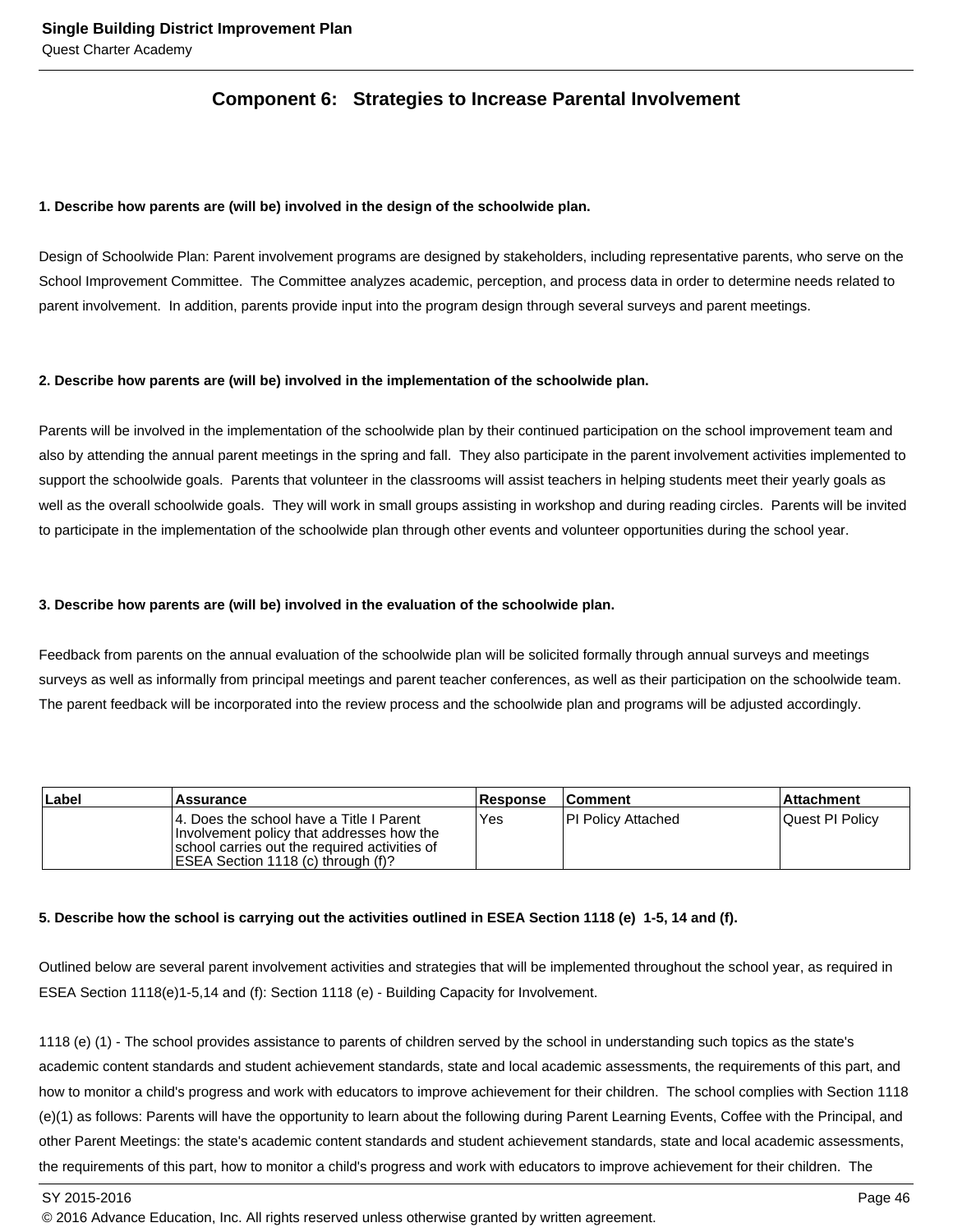school will also hold Parent Teacher Conferences twice per year, and teachers will communicate opportunities to volunteer in the classroom as well as specific meeting times and dates for them to participate and learn about their child(s) education via school email, teacher and principal newsletters, and SchoolMessenger (automated communication system).

1118 (e) (2) - The school fosters parental involvement by providing materials and training to help parents work with their children to improve their children's achievement. The school complies with Section 1118 (e)(2) as follows: This is done in myriad of ways, one of which is the Back to School event held in August each year, in which families will receive a school calendar and information regarding additional services offered by the school; they will also have access to their child(ren)'s teacher(s), and will receive print materials to help them understand the opportunities for parent involvement during the school year. Another way that the school reaches parents is through monthly newsletters in which information regarding current happenings in the school, strategies to increase student achievement, and community resources for parents and students are articulated. These newsletters are distributed via email, the school's website, and in print form available in the school's front office. Additionally, the principal hosts informal "Coffee with the Principal" meetings. Further, the school holds two annual parent-teacher conferences, which are very well-attended, but parents are always welcome to schedule additional time with school staff to discuss these and any other topics as needed. Another way in which parents are provided with materials and training to enable and empower them to help their children increase their achievement is through parent learning events. All parents are invited to these events to help them better understand their key role in their child(ren)'s education. Finally, all parents are invited to attend the Title I Parent Meetings held at least twice per school year. The meetings will always include the following agenda items, but will be expanded based on student needs:

- What is Title I?
- Why might my child need help?
- How can I get involved?
- School Improvement Overview
- Title I Parent Involvement Policy Review
- Teacher-Parent-Student Compact Review
- Homeless Dispute Resolution Process

1118 (e) (3) - The school takes seriously its commitment to educating teachers, pupil services personnel, principals, and other staff in the value and the utility of parents' contributions. The school complies with Section 1118 (e) (3) as follows: Educators receive guidance in ways to reach out to parents; to communicate with them; to work with them as equal partners; to implement and coordinate parent programs; and to build ties between parents and the school. The school solicits the assistance of parents through its parent nights and surveys so that they are part of the conversation around educating all school staff on the value and utility of the contributions of the parent population. Further, the school's Director of School Quality provides the school leadership team with ongoing support related to these key areas of parent/school development, and in turn, the leadership team provides weekly observations and one-on-one coaching for teachers which includes coaching around meaningful parent involvement and family engagement to increase academic achievement. Teachers are encouraged to keep open lines of communication with parents, to work with them as partners in every student's education, to participate and volunteer for parent events and programs, and to build and maintain positive relationships between families and the school.

1118 (e) (4) - The school coordinates and integrates parental involvement programs and activities with Head Start, Reading First, Early Reading First, Even Start, the Home Instruction Programs for Preschool Youngsters, the Parents as Teachers Program, and/or public preschool and other programs, and conduct other activities, such as parent resource centers, that encourage and support parents in more fully participating in the education of their children.

The school complies with Section 1118 (e)(4) as follows: One of the duties of the school's social worker is to coordinate and integrate the

SY 2015-2016 Page 47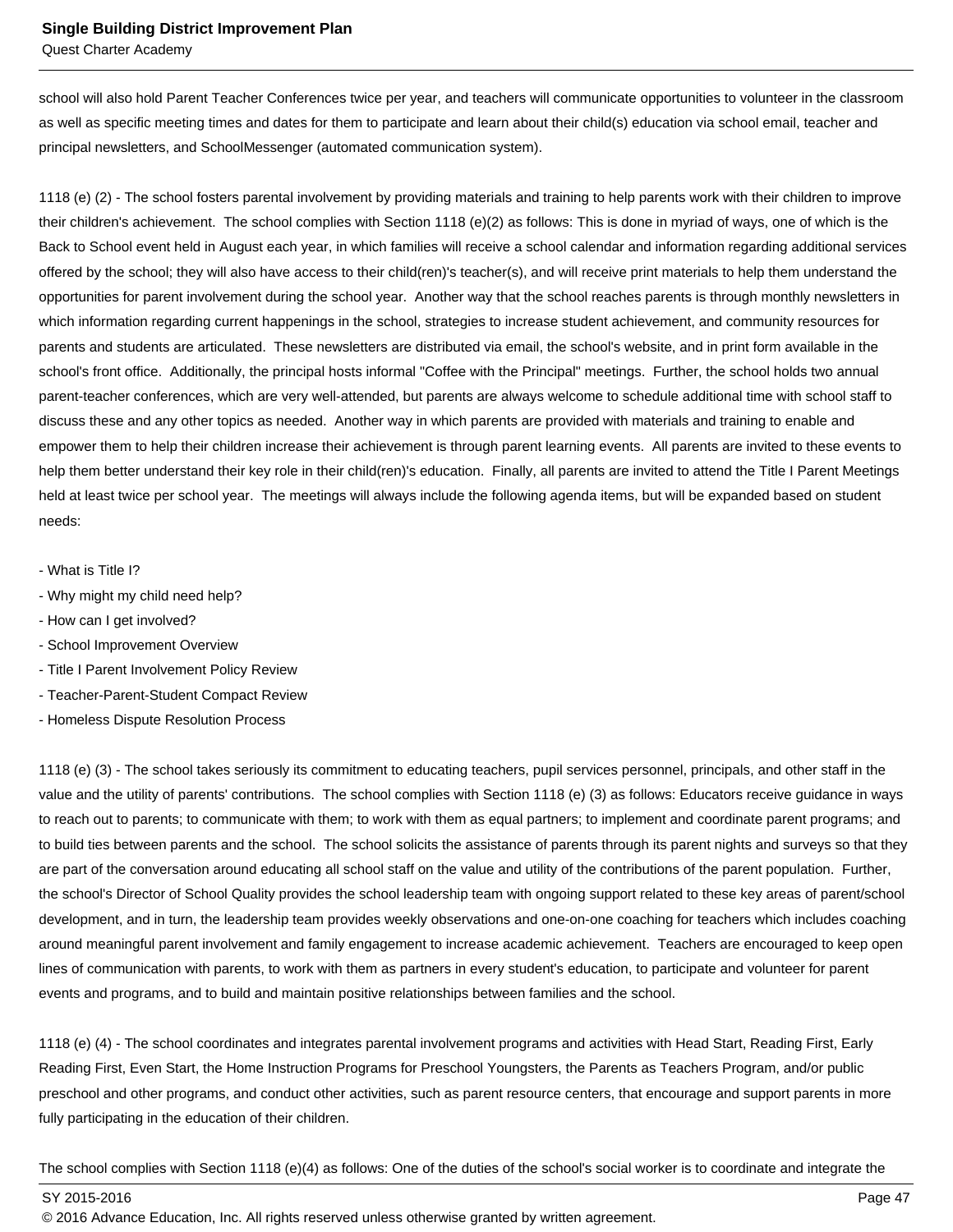parental involvement program at the school with activities and resources in the community by attending meetings with local agencies monthly, maintaining regular contact with community services resources and not for- profit counseling and young person's groups such as The Boys and Girls Club and the YMCA. Additionally all staff are expected to educate the whole child by encouraging and supporting parents to fully participate in their child's education. Staff does this by being available via phone, email and for in-person meetings, and also more formally through parent and family events. The plan for connecting with preschool age children also includes numerous summer gettogethers in which the children can meet the teachers and staff of the school and other students making a similar transition. For example:

- Popsicles on the Playground (school wide summer fun at the school playground for new students to meet staff members and other students making a similar transition)

- A welcome party for new families including all incoming kindergarteners

- An Open House will occur prior to the school year in which students will meet their classroom teachers.

1118 (e) (5) - The school ensures that information related to school and parent programs, meetings, and other activities is sent to the parents of participating children in a format, to the extent practicable, in a language the parents can understand. The school complies with Section 1118 (e)(5) as follows: The school communicates information via SchoolMessenger (emails and texts), direct emails from teachers, and via principal and teacher newsletters. These modes of communication are helpful for literate and seeing parents, and if there is a literacy or sight barrier the school communicates verbally with parents as well. Additionally, all documentation and communication is translated for parents whose primary language is not English. Accommodations including relay services are used for any parents with disabilities.

1118 (e) (14) - The school provides such other reasonable support for parental involvement activities under this section as parents may request. The school complies with Section 1118 (e)(14) as follows: The school solicits feedback from parents about support they may need via surveys, meetings, and informal communication. If requested by parents, the school will provide parents of identified Title I students additional opportunities for regular meetings to offer suggestions and to participate in decisions that impact their child's education such as during the already regularly scheduled monthly parent/principal meetings.

Section 1118 (f) - The school provides full opportunities for the participation of parents with limited English proficiency, parents with disabilities, parents of migratory children, including providing information and school reports required under Section 1111 in a format and, to the extent practicable, in a language such parents understand, in carrying out parental involvement policy in the school. The school complies with Section 1118 (f) as follows: the school provides individual student academic assessment results (M-STEP, NWEA, and other formal and informal assessments) to all parents in a format that they can understand, including an interpretation of the results. This information will not only be translated in a language that parents can understand, but the educational language and acronyms will be communicated during parent learning events, parent trainings, parent-teacher conferences, principal meetings, and other informal and formal parent events. The school will accomplish this by providing assistance to parents, providing materials and training to help parents, training teachers and other staff in how to partner with parents, and providing information in several languages as appropriate. The school wants parents to fully understand their child's test results so they can be an active participant in their academic success. The school communicates information via SchoolMessenger (emails and texts), direct emails from teachers, and via principal and teacher newsletters. These modes of communication are helpful for literate and seeing parents, and if there is a literacy or sight barrier the school communicates verbally with parents as well. Additionally, all documentation and communication is translated for parents whose primary language is not English. Accommodations including relay services are used for any parents with disabilities. Outlined below and within the Parent Involvement Plan are several parent involvement activities and strategies that will be implemented throughout the school year. Parent involvement activities and strategies that will be implemented throughout the school year include:

Popsicles on the Playground, Parent Information Meeting with Principal, Summer Learning Activity Newsletters, Back to School Open House, Parent Orientations, Title I Parent Meeting, Parent Teacher Conferences, Parent SIP Meeting, and Principal Newsletters, Dean Newsletters, and Teacher Newsletters, Additional activities will be added as needed. Through these activities and parental involvement components, the

<sup>© 2016</sup> Advance Education, Inc. All rights reserved unless otherwise granted by written agreement.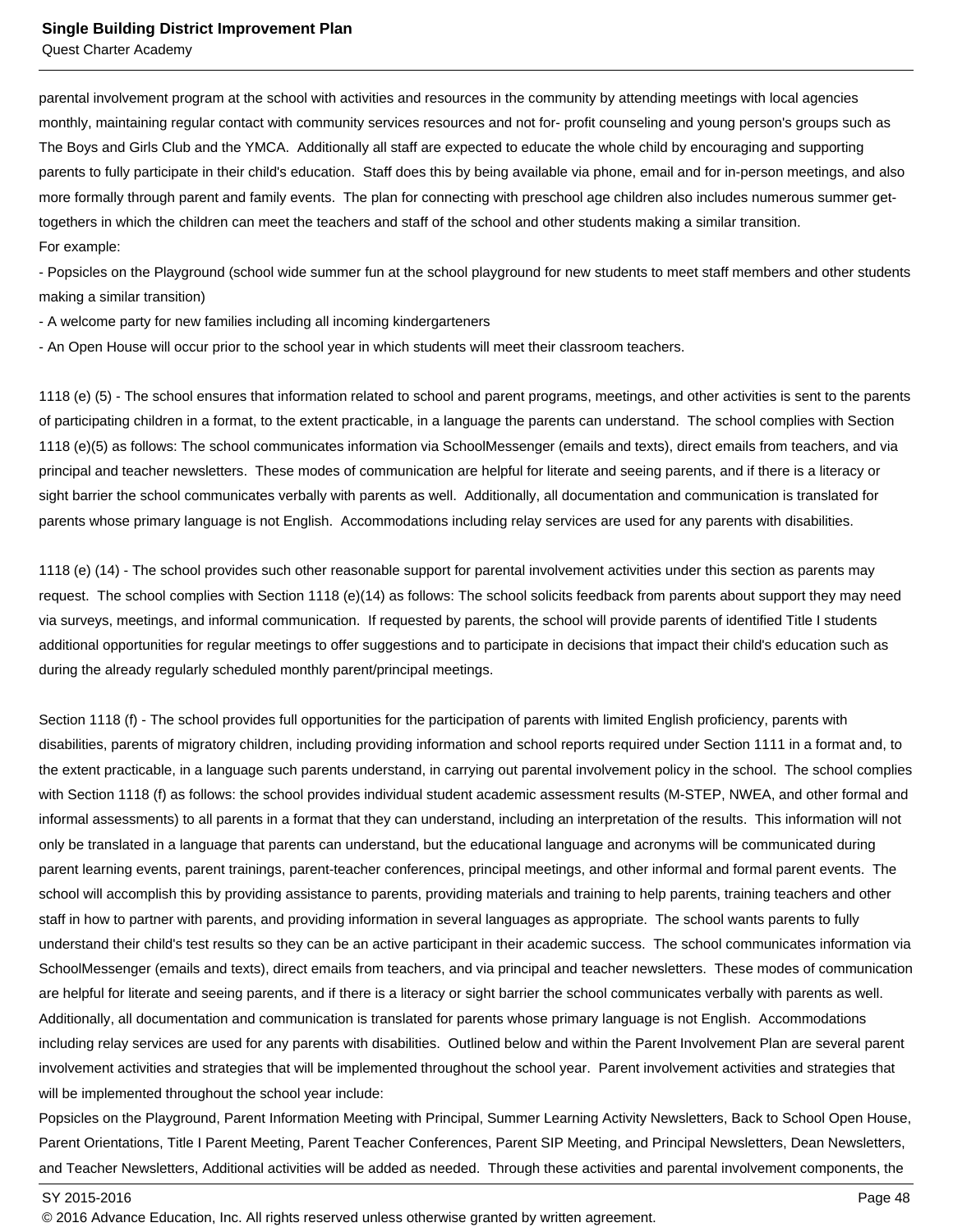#### **Single Building District Improvement Plan**

Quest Charter Academy

school assures that it appropriately: 1) provides assistance to parents through parent teacher conferences, access to teachers and administrators via phone, email and in person, parent trainings, and other individualized ways according to parent needs; 2) provides materials and training to help parents work with children to improve their achievement during family engagement and parent involvement events, meetings with school leadership and teachers, parent teacher conferences and other individualized ways according to parent needs; 3) trains teachers and other required staff in the importance of and how to partner with parents during staff professional development days, through coaching with new teacher mentors and school leadership, and via online courses provided by the management company; 4) coordinates and integrates to the appropriate degree its parent involvement activities with other programming; 5) communicates information related to school and parent programs and activities are communicated in an understandable format and language via text, SchoolMessenger, phone call, email, letters home and face-to-face meetings with school staff; and 6) provides full opportunities for parents with limited English proficiency, parents with disabilities, and parents of migratory children to be involved in the activities of the school and to receive appropriate information and school reports; and 7) provides other reasonable support for parental involvement activities as parents may request. The school uses all necessary means to ensure that all parents receive opportunities to be involved at the school and that they are provided information in a format that is useful to them. As such, the school complies with NCLB Sections 1118(e) 1-5 and (14) and Section 1118 (f).

#### **6. Describe how the parent involvement component of the schoolwide plan is (will be) evaluated.**

Parental involvement activities, and the parent involvement component of this schoolwide plan, will be involved in the annual evaluation of the schoolwide plan. Feedback from parents provided through communication and their participation in the evaluation process will be incorporated into the review process and the schoolwide plan and programs will be adjusted accordingly. Also, annual parent survey results will be analyzed as part of the program evaluation.

#### **7. Describe how the results of the evaluation are (will be) used to improve the schoolwide program.**

The school examines which trainings will be necessary and appropriate in order to better serve the parents and families. The school administration works to improve the relationships with parents in regard to student concerns through gathering feedback from parent surveys and other evaluations, both formal and informal.

Feedback from parents provided through communication and their participation in the evaluation process will be incorporated into the review process and the schoolwide plan and programs will be adjusted accordingly each spring as part of the school's continuous improvement process.

#### **8. Describe how the school-parent compact is developed.**

The School-Parent Compact was developed and created by all stakeholders and includes input from Board members, school employees, and parents. During the developmental process, the proposed School-Parent Compact was shared with parent groups, including the parents serving on the School Improvement Team. All parents were asked to provide feedback and propose changes or additional language to the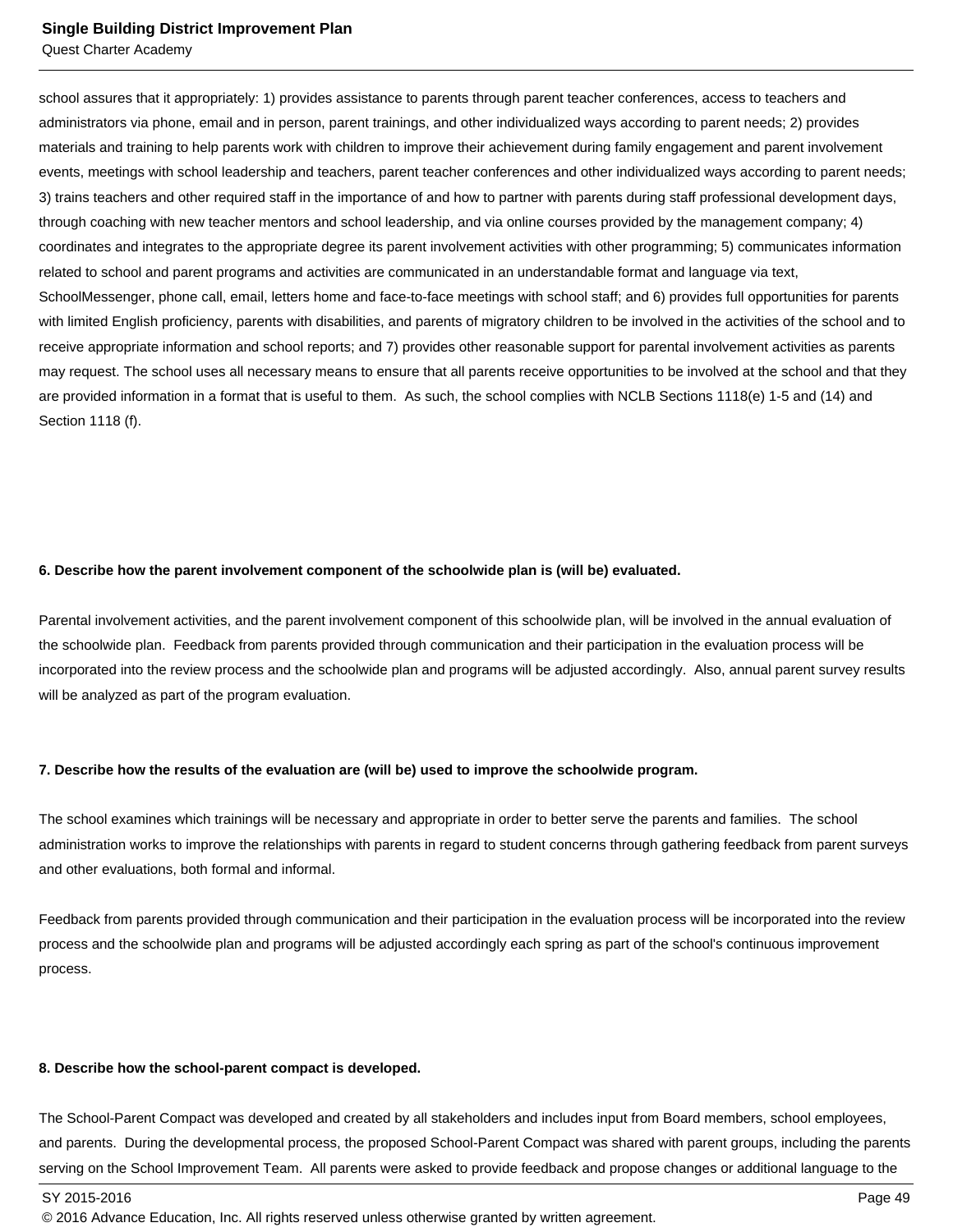School-Parent Compact. The changes in content and additional language requested by parents were incorporated into the final version of the document.

#### **9. Describe how the School-Parent Compact is used at elementary-level parent teacher conferences.**

In accordance with NCLB Section 1118(d)(1)(a), the school discusses the Parent-Student Compact at least annually during parent-teacher conferences. The compact is discussed as it relates to individual student performance and the participation and commitment of the parent, teacher, and child in the child's education, and parents sign in to demonstrate that they have reviewed the Compact. Also during parentteacher conferences, individual student assessment results and interpretation are provided to parents. Teachers are responsible for communicating student performance information to parents during these meetings. Additionally, the school collects parent feedback on the Compact via surveys collected during Title I Meetings, and adjustments to the Compact are made accordingly. Parent feedback on the Compact is also gathered through informal meetings with the principal, school leadership team, and teachers.

## **10. How is the School-Parent Compact shared with middle school or high school parents (depending on the grade span of the school)?**

The school serves grades K-8. The Compact is used in the same manner for parents of students of all grade levels served. The school in accordance with NCLB Section 1118(d)(1)(a), the school discusses the Parent-Student Compact at least annually during parent-teacher conferences. The compact is discussed as it relates to individual student performance and the participation and commitment of the parent, teacher, and student in the child's education. During conferences parents sign-in to demonstrate that they have reviewed the Compact. Also during parent-teacher conferences individual student assessment results and interpretation are provided to parents. Teachers are responsibility for communicating student performance information to parents during these meetings. Additionally, the school collects parent feedback on the Compact via surveys collected during Title I Meetings, and adjustments to the Compact are made accordingly. Parent feedback on the Compact is also gathered through informal meetings with the principal, school leadership team, and teachers.

| Label | <b>Assurance</b>                                    | <b>Response</b> | ∣Comment                   | .Attachment |
|-------|-----------------------------------------------------|-----------------|----------------------------|-------------|
|       | The School's School-Parent Compact is<br>'attached. | Yes             | <b>INEED FROM HANDBOOK</b> |             |

#### **11. Describe how the school provides individual student academic assessment results in a language the parents can understand.**

The school provides individual student academic assessment results (M-STEP, NWEA, and other formal and informal assessments) to all parents in a format that they can understand, including an interpretation of the results. This information will not only be translated in a language that parents can understand, but the educational language and acronyms will be communicated during parent learning events, parent trainings, parent-teacher conferences, principal meetings, and other informal and formal parent events. The school will accomplish this by providing assistance to parents, providing materials and training to help parents, training teachers and other staff in how to partner with parents, and providing information in several languages as appropriate. As such, the school complies with NCLB Section 1118. The school wants parents to fully understand their child's test results so they can be an active participant in their academic success.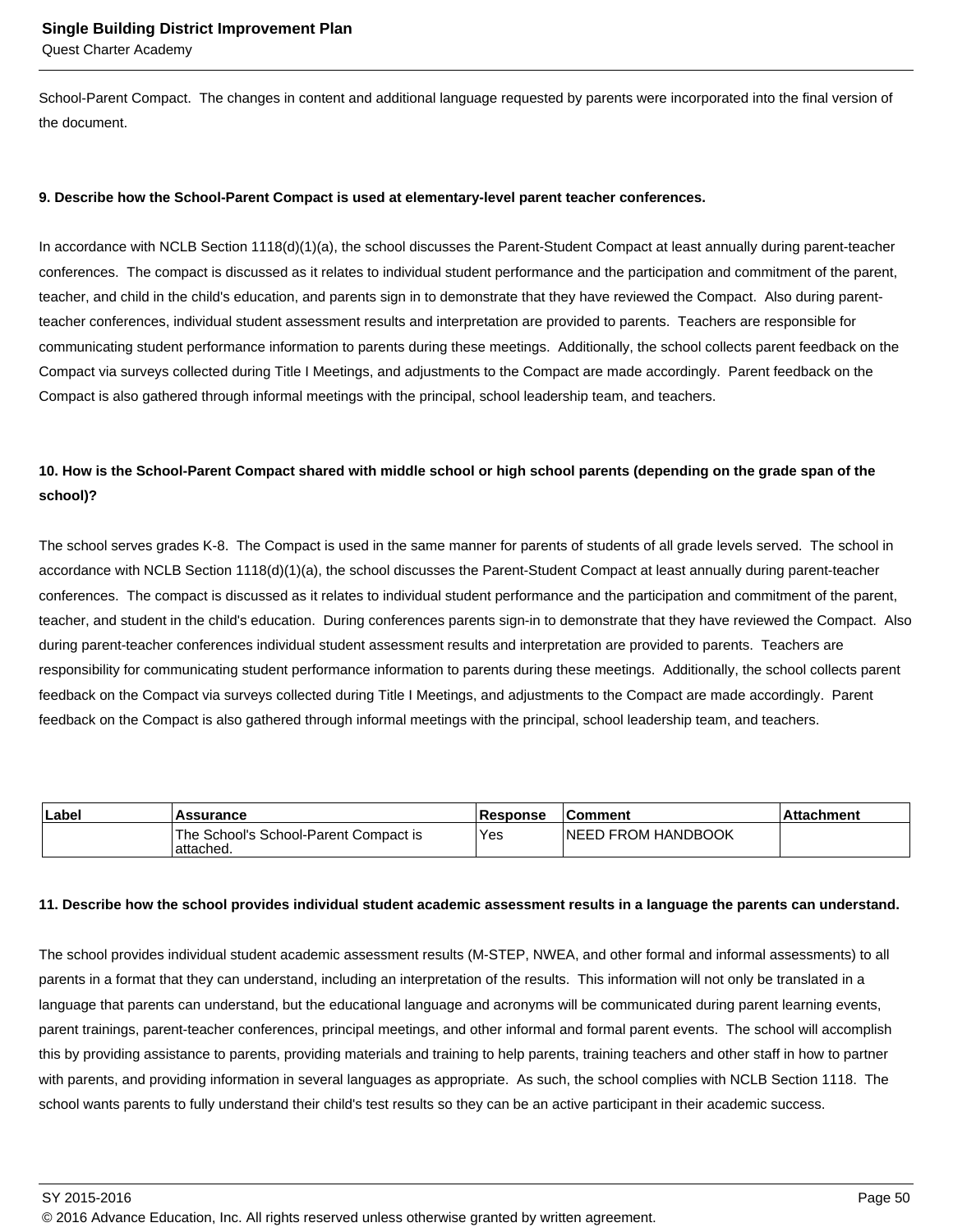# **Component 7: Preschool Transition Strategies**

# **1. In what ways does the school connect with preschool age children more than a once a year visitation to the kindergarten classroom?**

The school is committed to connecting with preschool age children in order to prepare them for school and has developed preschool transition strategies to ensure that incoming students are well-prepared for kindergarten. The plan for connecting with preschool age children also includes numerous summer get-togethers in which the children can meet the teachers and staff of the school and other students making a similar transition. For example:

- Popsicles in the Park (school wide summer fun at the park for new students to meet staff members and other students making a similar transition)

- A welcome party for new families including all incoming kindergarteners

- An Open House will occur prior to the school year in which students will meet their classroom teachers.

# **2. What types of training does the school provide preschool parents and/or preschool teachers on the skills preschool age children will need when they enter kindergarten?**

The school has a dedicated representative who works with area preschools, daycares, Head Start programs, etc., in ensuring kindergarten readiness. The school's Admissions Representative and Leadership meet with community members and preschools to discuss Preschool Transition. Meetings consist of informing parents about the school, inviting parents and students to visit the school and kindergarten classrooms, inviting preschool/daycare staff to visit the school and the kindergarten classrooms, and a presentation regarding the skills and knowledge students will need to know when they enter the kindergarten classroom. Training/informational packets, which are delivered to parents and area preschools/daycares, contain information about kindergarten readiness, activities to prepare children for kindergarten, and commonly asked questions regarding the transition from preschool to kindergarten.

The school's plan for transitioning students from preschool to kindergarten included a kindergarten focused parent meetings and Open Houses. At these events, discussions will focus on:

- Basic skills children should know coming in to kindergarten
- The difference between young fives and kindergarten
- The kindergarten curriculum
- Kindergarten behavior management plan
- A tour of the school
- Meeting the teachers and visiting the classrooms.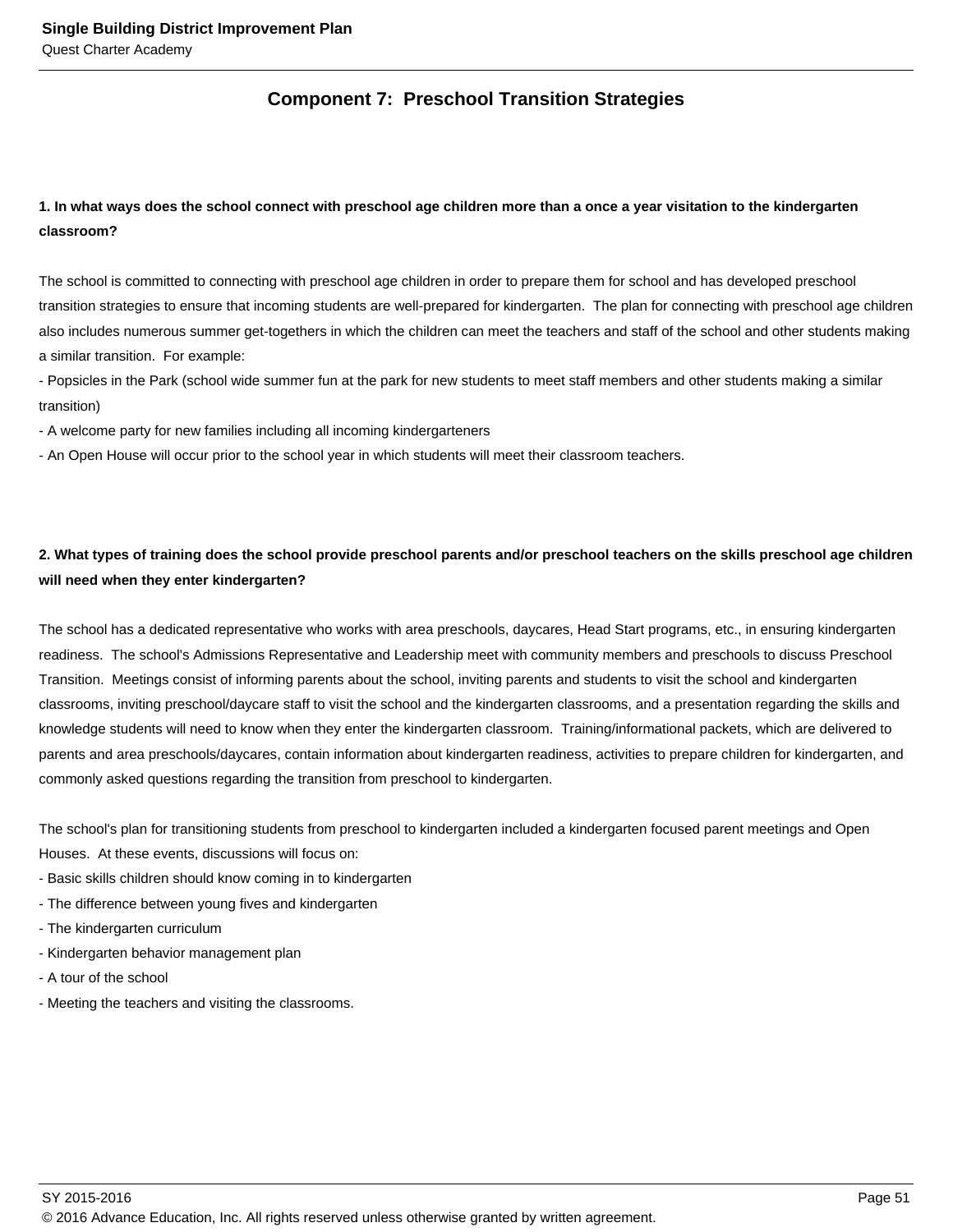# **Component 8: Teacher Participation in Making Assessment Decisions**

#### **1. How do teachers provide their input into the decisions regarding the use of school-based academic assessments?**

Teachers have significant input into school-based academic assessments. Each grade level has shared planning time and is expected to spend a minimum of one day each week reviewing student needs, developing instructional strategies to address those needs, and assessments to ensure needs are met. Additionally, teachers choose to implement, as appropriate, tests and assessments that measure student performance with respect to the school's curriculum. Through the formative assessment planning process, teachers work collaboratively to identify what specific knowledge or skills students need to know and how they will determine when such learning has taken place. Additionally, the school's administration surveys teachers on an annual basis to solicit feedback, including feedback on the school's academic assessments.

# **2. How are teachers involved in student achievement data analysis for the purpose of improving the academic achievement of all students?**

Teachers are active participants in the analysis of data to improve the academic achievement for all students. The Northwest Evaluation Association test is administered three times per year: fall, winter, and spring. Following each NWEA administration, all teachers analyze the data they receive and create action plans for student intervention. Teachers also analyze M-STEP results and school-based assessments. Based on this analysis, they adjust their instruction and differentiate to best meet student needs. Teachers gather more data with each assessment and adjust their instruction as needed. In addition, teachers regularly participate in training to better analyze data, differentiate instruction accordingly, and determine appropriate classroom-based interventions.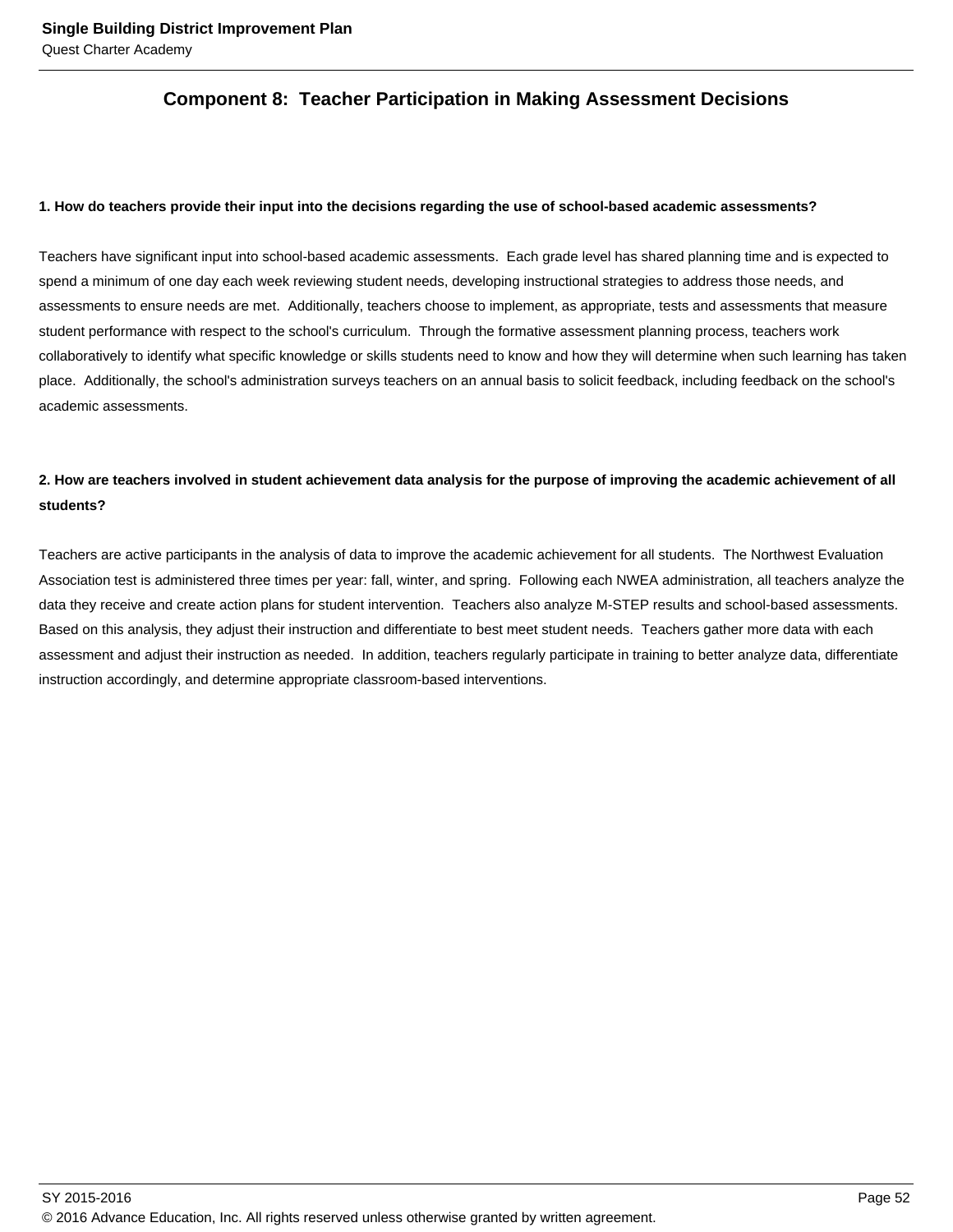# **Component 9: Timely and Additional Assistance to Students Having Difficulty Mastering the Standards**

# **1. Describe the process to identify students who experience difficulty mastering the State's academic achievement assessment standards at an advanced or proficient level.**

The school provides assistance in accelerating students in all content areas while focusing on the identified needs in the comprehensive needs assessment. The school staff have many opportunities to learn how to identify academically struggling students and they are aware of the assistance that is available to struggling students. The school utilizes many data points to identify students who are experiencing difficulty mastering the State's academic achievement standards at an advanced or proficient level, including the analysis of:

1) Failing the M-STEP

2) Scoring below the 50th percentile on the Northwest Evaluation Association Measures of Academic Progress or Primary Grades Assessment,

3) Teacher recommendation

4) Behavior results - Atypical behavior is observed

5) NWEA/M-STEP results - Flat or declining test scores

6) Student classwork - There is a decline or the student it not making typical growth

7) In-class formative assessments - Student does not demonstrate mastery of concepts

8) Student classroom engagement - When the student becomes withdrawn and stops engaging in classroom discussion

Academic progress is monitored through these methods as well as the formative assessment process.

# **2. How is timely, effective, additional assistance provided to students who are experiencing difficulty mastering the State's academic achievement assessment standards at an advanced or proficient level?**

The school has implemented programs to serve students at-risk of academic failure, as well as students with special needs. The interventions provided to students in need of timely and additional assistance are evaluated for their effectiveness in helping students master the State's academic achievement standards. These interventions include activities that are inside and outside the regular classroom. Students that are having difficulty mastering State academic achievement standards receive the following timely additional supports:

- Differentiated instruction in the regular classroom in each core content area by teachers and supplemental staff.

- Customized intervention during Workshop Time.

Six paraprofessionals provide instructional lessons in reading and math to identified students having difficulty mastering standards on a daily basis.

Two Academic Intervention Coaches will provide supplemental staff with supplemental coaching, modeling, and professional development that deepens the intervention staff's knowledge and skills, and provides them with improved research-based instructional strategies that can be implemented immediately in the classroom.

One Social Worker working with Title I eligible students who experience difficulty mastering academic concepts in the school and community setting as a result of social-emotional or family issues that result in educational time loss or other challenges to academic achievement. Seven At-Risk Teachers provide instructional support and assessment for students who are below grade level and are at risk of not meeting

<sup>© 2016</sup> Advance Education, Inc. All rights reserved unless otherwise granted by written agreement.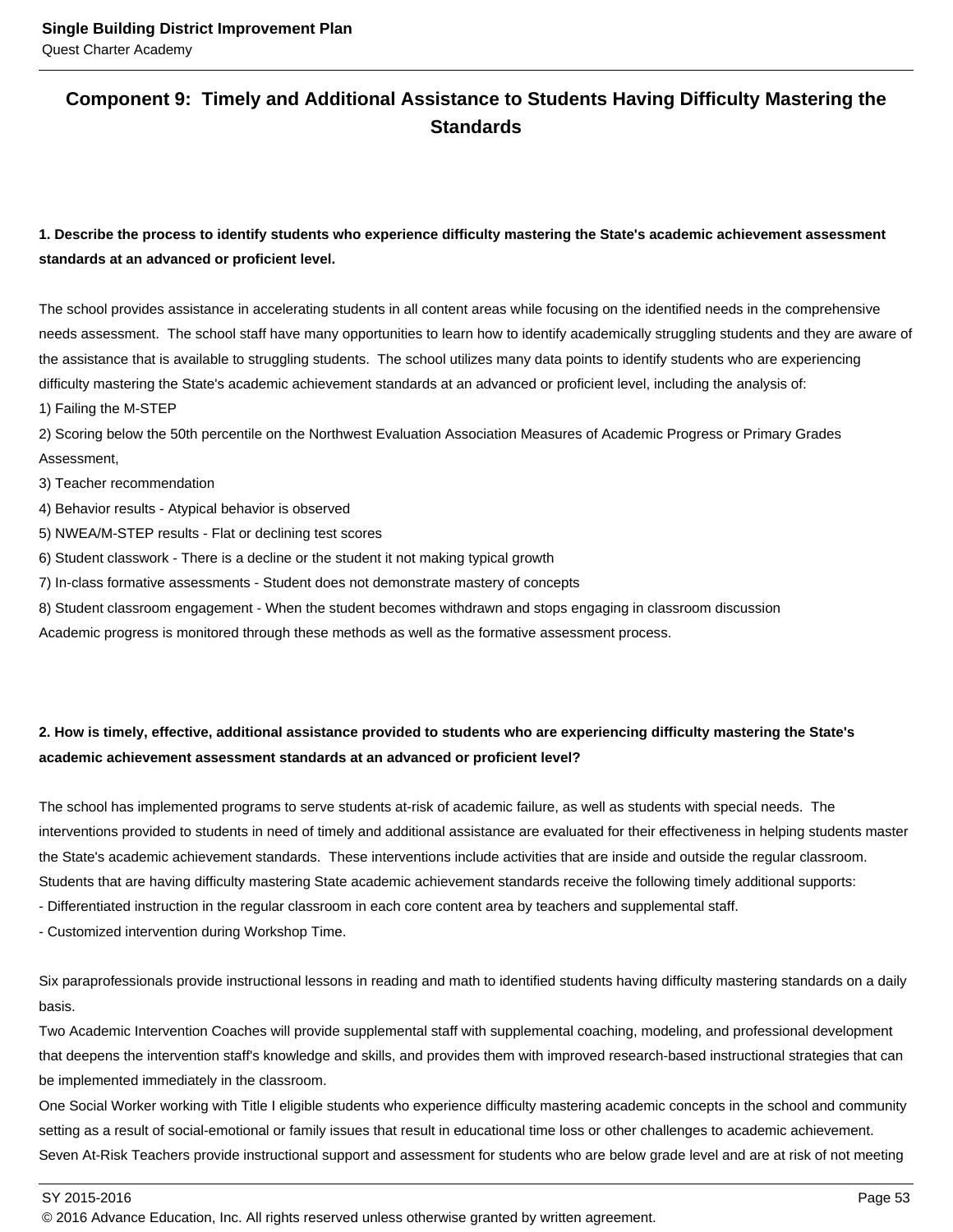challenging state standards.

Before and After school tutoring will be offered to all students for 12 weeks during the school year.

Additional student services are monitored regularly to ensure students are receiving support appropriate to their identified needs and to track their continued progress. Staff discuss student progress regularly during team data meetings to address any necessary changes to duration and strategies for each individual student. As students reach their goals they are moved into less intensive services. If it is determined that students require continued additional support, the goal plan, workshop time and instructional strategies used are adjusted.

#### **3. How are students' individual needs being addressed through differentiated instruction in the classroom?**

Differentiated instructional strategies for students include but are not limited to the following:

- Additional repetition of content expectations
- Small group and individual strategies
- Making a match between what the student knows, how the instruction is being given, and the task that is being assigned.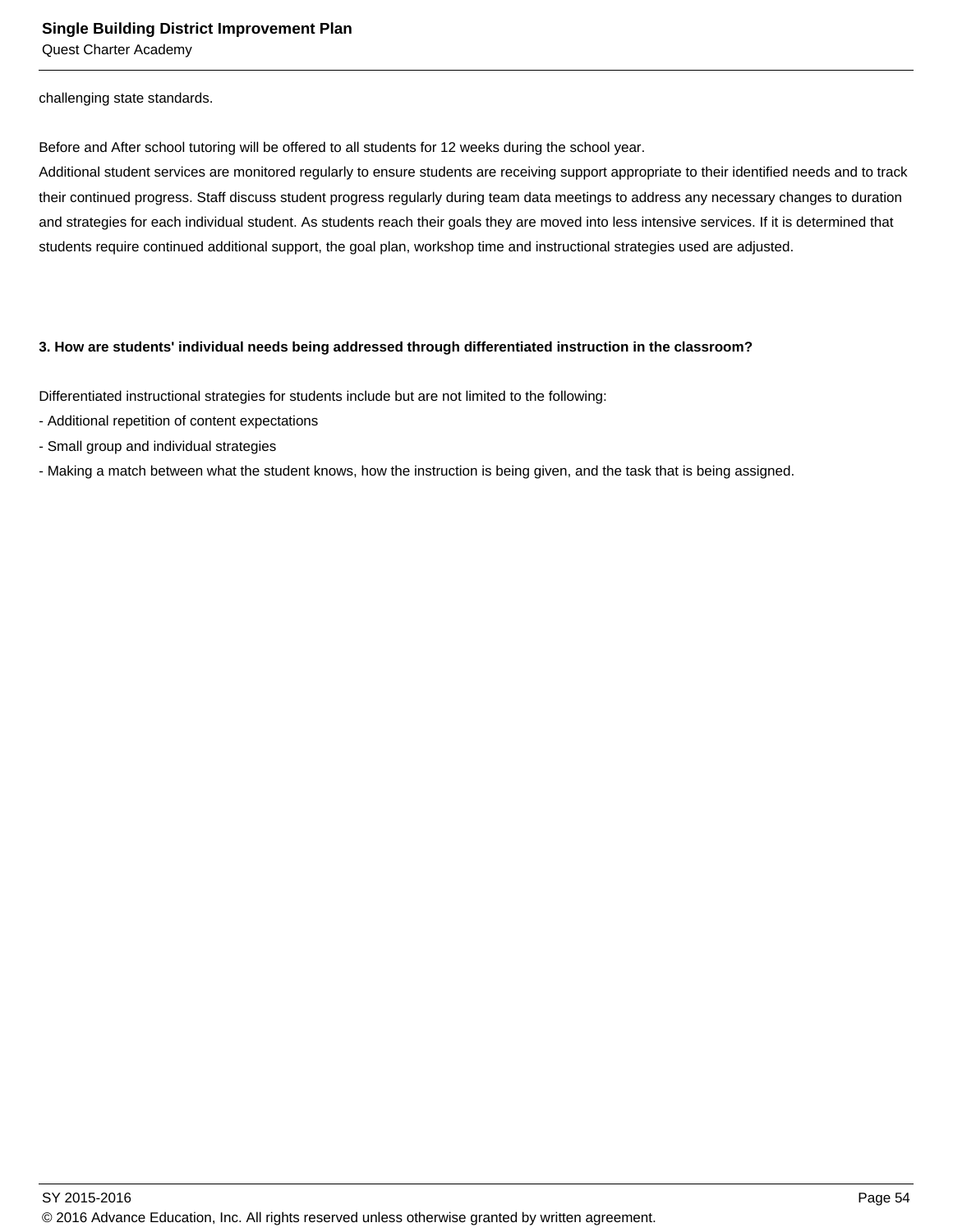# **Component 10: Coordination and Integration of Federal, State and Local Programs and Resources**

# **1. In what ways are the programs coordinated and integrated toward the achievement of the schoolwide goals? Include a LIST of the State, local and Federal programs/resources that will be supporting the schoolwide program.**

The school ensures that the use of all federal, state, and local funds is coordinated to ensure focus on the goals, strategies, and action activities identified in this Schoolwide Plan in order to upgrade the school's entire educational program. Furthermore, coordination and integration of all federal, state, and local services and programs are ensured through collaboration among administration, staff, parents, and other stakeholders as part of the school's improvement planning process. Specifically, the school utilizes funds from State and local sources to support the goals identified in the Schoolwide Plan. The school is a public school academy; it does not currently apply for or receive violence prevention funds, housing program funds, Head Start funds, adult education funds, vocational and technical education funds, or job training funds. If the school receives these funds at any point in the future, their use will be coordinated along with all other available funds through the school's Schoolwide Plan. While the school receives funds through the National School Lunch Act/Child Nutrition Act, their use is not coordinated under this plan as they do not contribute directly toward upgrading the school's educational program.

General/Local (Board) funds are used to support the schoolwide plan by providing: Staff wages and benefits (administrators, teachers, office staff, custodial, coaches, etc.) textbooks and curricular tools, computers and office equipment, supplies and materials, building costs, maintenance, utilities, professional development, and parent engagement.

IDEA/Special Education funds are used to support the schoolwide plan by providing: Special Education teachers' wages and benefits.

Title IA funds are used to support the schoolwide plan by providing supplemental: staff wages and benefits, fees associated with a Title audit, parent involvement events, and supplies and materials including subscriptions and technology.

Title IIA funds are used to support the schoolwide plan by providing supplemental: staff wages and benefits, and supplies and materials including subscriptions and technology via transferability to Title I.

Title III LEP funds are used to support the schoolwide plan by providing supplemental: support through the consortium initiatives as well as by providing English classes for EL parents, EL focused professional development, fees associated with a Title audit, and ESL certification reimbursements.

Section 31a funds are used to support the schoolwide plan by providing: staff wages and benefits.

Community organizations, clubs, and businesses - the school partners with local organizations to provide support services to impact student learning.

# **2. Describe how the school will use the resources from Title I and other State, local and Federal sources to implement the ten required schoolwide components.**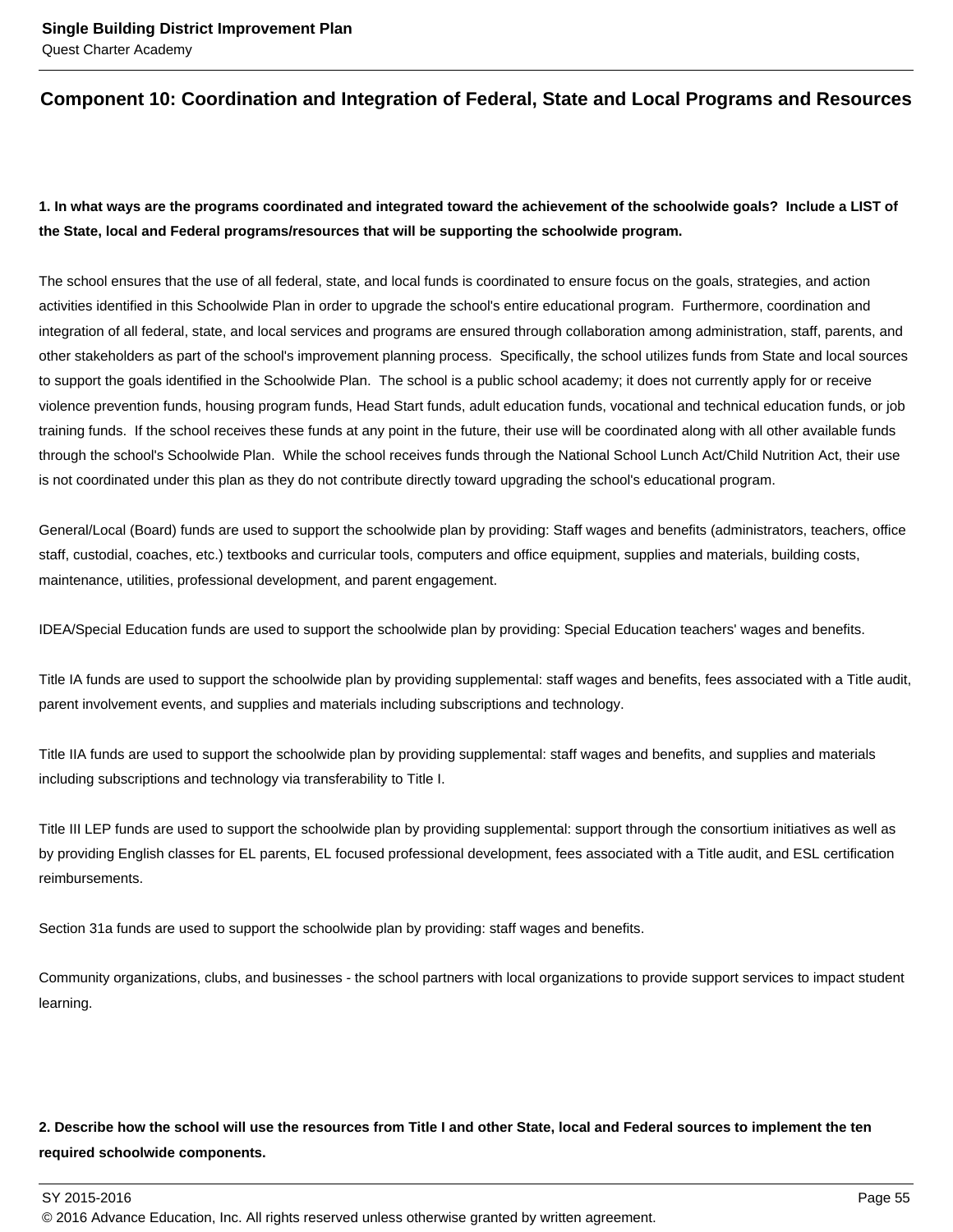#### **Single Building District Improvement Plan**

Quest Charter Academy

The school uses several resources to implement the required Schoolwide plan components. Title I and Section 31a provide supplemental services to students. Professional development programs, supplemented with funding available through Titles IIA, are also supported by the school's Schoolwide Plan. A complete list of support can be found in below.

#### Components 2, 3, 4, 5, 6, 7, 8, and 9 - Resources: IDEA, state/general and local funds

Support provided: Admissions representative (general), teachers (general and IDEA), and the school leadership team (general) will work in collaboration to support student achievement. Staff will be provided job-embedded professional development to increase teaching effectiveness. Parent involvement activities will provide parents with opportunities to learn how to better support their children's academic experience.

Components 1, 2, 3, 6, and 9 - Resources: Title I

Supplemental support provided: Paraprofessionals, At-Risk Teachers, Social Worker, Academic Intervention Coach, parent involvement events, fees associated with Title audit, and supplies and materials including subscriptions and technology.

Components 1, 2, 4, 5, and 9 - Resources: Title II Supplemental support provided: Academic Intervention Coach, out of school time, and supplies and materials including subscriptions via Title IIA Transferability to Title I.

Component 1, 2, 3, 4, 5, 6, and 9 - Resources: Title III Funds Supplemental support provided: Professional development on English Learner strategies, Software and progress monitoring tools, Instructional coaching support, ESL certification reimbursement, fees associated with a Title audit, and English instruction for EL parents including supplies and child care.

Components 1, 2, 3, and 9 - Resources: Section 31a Supplemental support provided: Paraprofessionals and At-Risk Teachers.

**3. How does the school coordinate and integrate the following Federal, State and local programs and services in a manner applicable to the grade level to support achievement of the schoolwide goals: violence prevention programs, nutrition programs, housing programs, Head Start, adult education, vocational and technical education, and job training.** 

While funding will not be consolidated, the school's entire educational program is supported by the Schoolwide Plan; this includes supplemental programs. Since the school is a single-school, K-8 public school academy, it does not currently apply for or receive violence prevention funds, housing program funds, Head Start funds, adult education funds, vocational and technical education funds, or job training funds. If the school receives these funds at any point in the future, their use will be coordinated along with all other available funds through the school's Schoolwide Plan. While the school receives funds through the National School Lunch Act / Child Nutrition Act, their use is not coordinated under this plan as they do not contribute directly toward upgrading the school's educational program.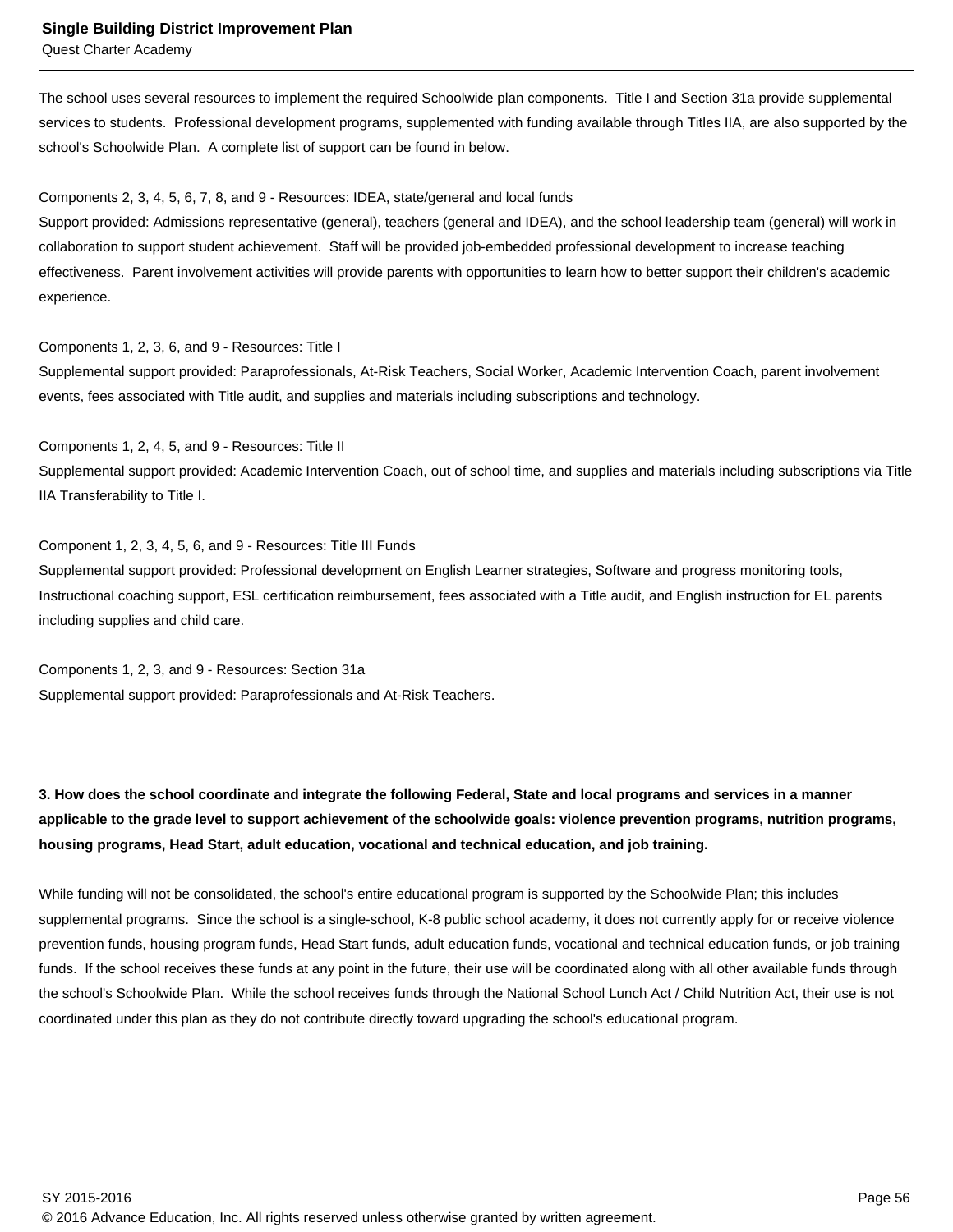# **Evaluation:**

#### **1. Describe how the school evaluates, at least annually, the implementation of the schoolwide program.**

The school annually evaluates the implementation of its school improvement efforts through its school improvement process. While the school regularly assesses its needs, when engaged in the school improvement process it specifically considers student academic performance data, demographic data, programs and processes data, and perceptions data, to gauge the impact of its school improvement plan on meeting identified needs.

## **2. Describe how the school evaluates the results achieved by the schoolwide program using data from the State's annual assessments and other indicators of academic achievement.**

The school improvement team and the staff will analyze M-STEP, MI-SAAS, and NWEA MAP data to determine if goals were met. Appropriate supports will be put into place to support students not making appropriate gains.

# **3. Describe how the school determines whether the schoolwide program has been effective in increasing the achievement of students who are furthest from achieving the standards.**

The school improvement process at the school will be ongoing and components will be reviewed and revised to assure continuous student improvement. Team meetings, staff meetings, and in-service days will be used to provide opportunities for the staff to be involved in the evaluation process.

# **4. What process is followed by the school to revise the plan, as necessary, based on the evaluation, to ensure continuous improvement of students in the schoolwide program?**

The school improvement process at the school will be ongoing and components will be reviewed and revised to assure continuous student improvement. Team meetings, staff meetings, and in-service days will be used to provide opportunities for the staff to be involved in the evaluation process.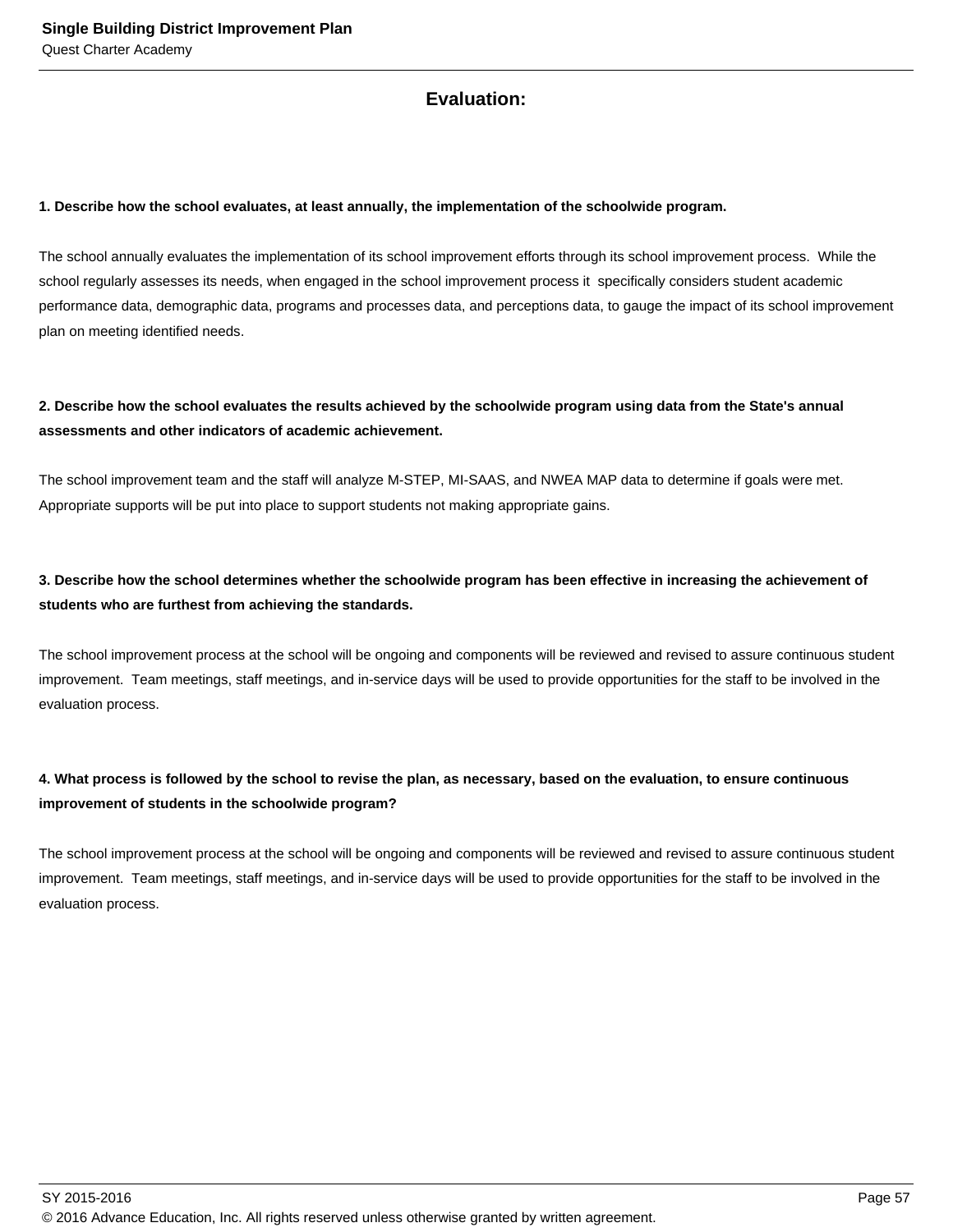# **2016-17 Goal Plan**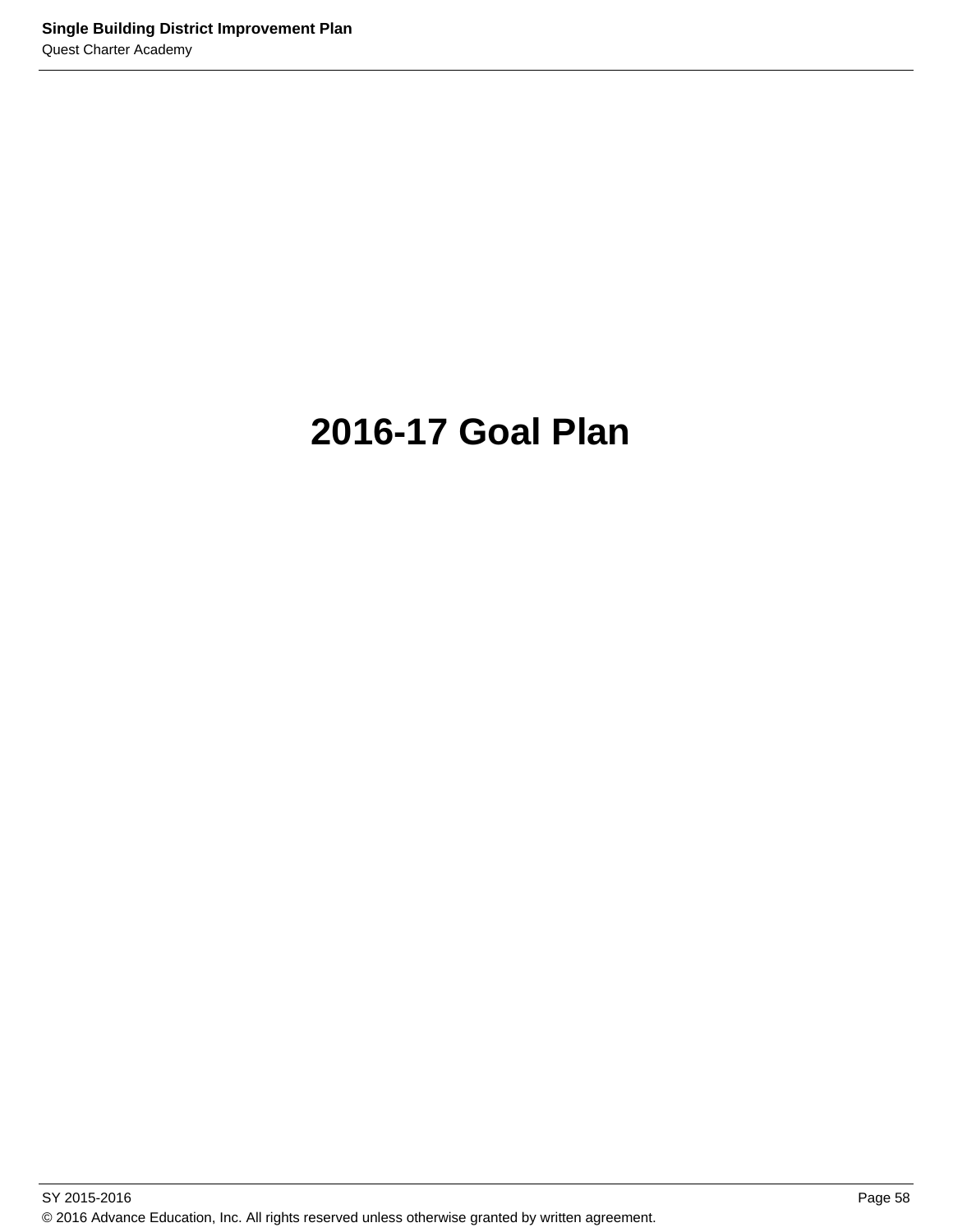# **Overview**

## **Plan Name**

2016-17 Goal Plan

## **Plan Description**

2016 - 2017 Quest Goal Plan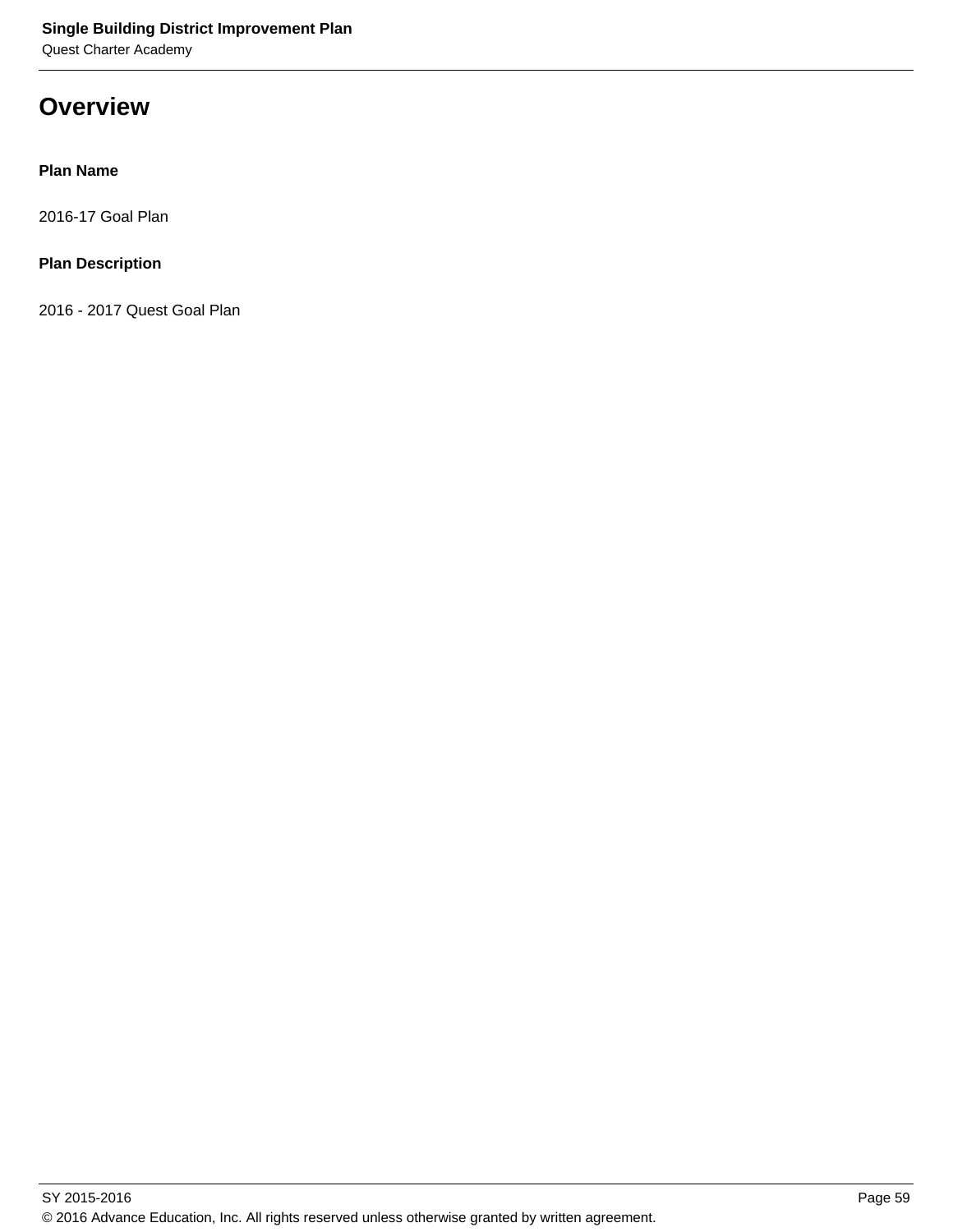# **Goals Summary**

**The following is a summary of the goals encompassed in this plan. The details for each goal are available in the next section.**

| #         | Goal Name                                                                                                       | Goal Details                                    | Goal Type | <b>Total Funding</b> |
|-----------|-----------------------------------------------------------------------------------------------------------------|-------------------------------------------------|-----------|----------------------|
|           | All students at Quest Charter Academy will be<br>proficient in English Language Arts/Language<br>Usage/Writing. | Objectives: 1<br>Strategies: 6<br>Activities: 6 | Academic  | \$0                  |
| <u> 2</u> | All students at Quest Charter Academy will be<br>proficient in Mathematics.                                     | Objectives: 1<br>Strategies: 6<br>Activities: 6 | Academic  | \$0                  |
| 3         | All students at Quest Charter Academy will be<br>proficient in Science.                                         | Objectives: 1<br>Strategies: 6<br>Activities: 6 | Academic  | \$0                  |
| 14        | All students at Quest Charter Academy will be<br>proficient in Social Studies.                                  | Objectives: 1<br>Strategies: 6<br>Activities: 6 | Academic  | \$0                  |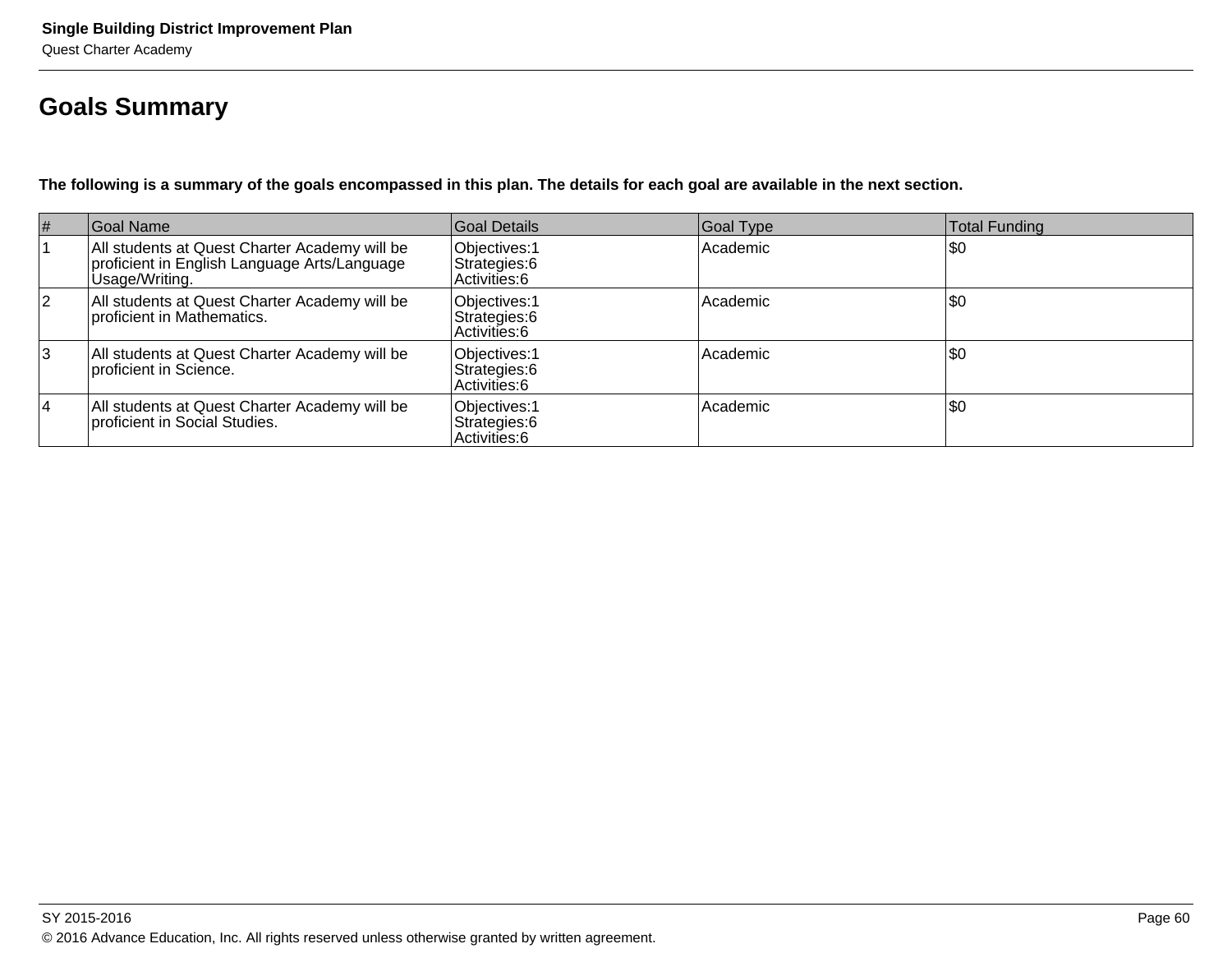# **Goal 1: All students at Quest Charter Academy will be proficient in English LanguageArts/Language Usage/Writing.**

## **Measurable Objective 1:**

A 20% increase of Economically Disadvantaged students will demonstrate a proficiency , in English Language Arts by 06/30/2017 as measured by M-Step.

## **Strategy 1:**

Supplemental Instructional Support Positions - Supplemental instructional staff will provide small group, one on one, push-in and pull-out services to students in orderto target academically struggling students.

Category: English/Language Arts

Research Cited: Supplemental academic support in the form of small ratio tutoring has been shown to increase the reading abilities of all students. The following isresearch that supports instructional support positions as a strategy: Tomlinson, C.A. (2003). Fulfilling the Promise of the Differentiated Classroom: Strategies and Tools for Responsive Teaching. Alexandria, VA: ASCD.

Tier:

| Activity - Supplemental Instructional Support Positions                                                                                                                                                                                                                                                                                                                                                                                                                                                                                                                                                                                                                               | Activity<br>Type               | Tier | Phase | Begin Date End Date |                             | Resource<br>Assigned | Source Of<br><b>Funding</b>             | <b>Staff</b><br>Responsibl                                                                                       |
|---------------------------------------------------------------------------------------------------------------------------------------------------------------------------------------------------------------------------------------------------------------------------------------------------------------------------------------------------------------------------------------------------------------------------------------------------------------------------------------------------------------------------------------------------------------------------------------------------------------------------------------------------------------------------------------|--------------------------------|------|-------|---------------------|-----------------------------|----------------------|-----------------------------------------|------------------------------------------------------------------------------------------------------------------|
| Paraprofessionals will work with students in grades K-8, M-F<br>during normal school-day hours under the direct supervision of<br>a teacher and will provide instructional assistance one-on-one<br>or small group for eligible students within the regular classroom  <br>lin order to increase student achievement.<br>At Risk Teacher: Will provide instructional support and<br>assessment for students who are below grade level. Will<br>create, manage, and participate in a variety of learning<br>environments and activities in the core content areas and will<br>work collaboratively and professionally with classroom<br>teachers, other interventionists, and parents. | Academic<br>Support<br>Program |      |       |                     | 07/01/2016  06/30/2017  \$0 |                      | <b>Section</b><br>31a, Title<br>IPart A | Principal,<br><b>IContent</b><br>IArea<br>Teachers,<br> Paraprofes <br>sionals, At-<br>l Risk<br><b>Teachers</b> |

## **Strategy 2:**

Supplemental Non-Instructional Support Positions - Supplemental Non-Instructional Staff will work with students by eliminating barriers to instruction.

## Category: English/Language Arts

Research Cited: Two studies find that elementary guidance activities have a positive influence on elementary students' academic achievement. School counseling programs have significant influence on discipline problems. Baker and Gerler reported that students who participated in a school counseling program had significantlyless inappropriate behaviors and more positive attitudes toward school than those students who did not participate in the program. Another study reported that groupcounseling provided by school counselors significantly decreased participants' aggressive and hostile behaviors. Hadley, H.R. (1988). Improving Reading ScoresThrough a Self-Esteem Prevention Program. Elementary School Guidance & Counseling, 22, 248-252. Baker, S. B., & Gerler, E. R. (2001). Counseling in schools. In D.

### SY 2015-2016

en and the state of the state of the state of the state of the state of the state of the state of the Page 61  $\,$ © 2016 Advance Education, Inc. All rights reserved unless otherwise granted by written agreement.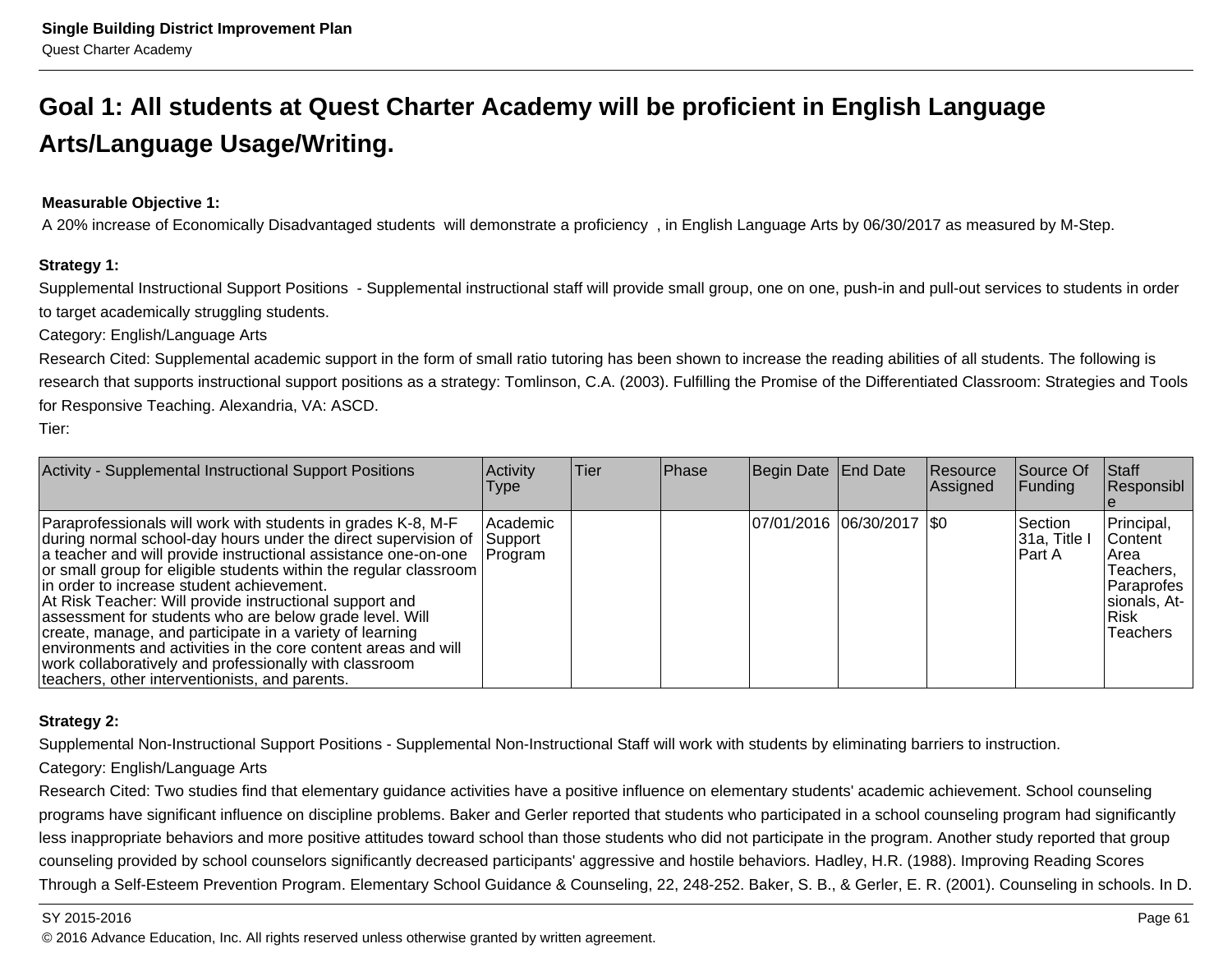C. Locke, J. E. Myers, and E. L. Herr (Eds.), The Handbook of Counseling, Thousand Oaks, CA: SageTier:

| Activity - Supplemental Non-Instructional Support Positions                                                                                                                                                                                         | Activity<br>Type                          | lTier: | <b>Phase</b> | Begin Date End Date         | Resource<br><b>Assigned</b> | Source Of<br><b>Funding</b> | <b>Staff</b><br>Responsibl                                          |
|-----------------------------------------------------------------------------------------------------------------------------------------------------------------------------------------------------------------------------------------------------|-------------------------------------------|--------|--------------|-----------------------------|-----------------------------|-----------------------------|---------------------------------------------------------------------|
| The Social Worker will work with students who experience<br>difficulty in the school and community setting as a result of<br>social-emotional or family issues that result in educational time<br>loss or other challenges to academic achievement. | Behavioral<br> Support<br><b>IProgram</b> |        |              | 07/01/2016 06/30/2017   \$0 |                             | Title I Part                | Principal,<br>lContent<br>Area<br>Teachers,<br>l Social<br>l Worker |

## **Strategy 3:**

Out of School Time - Students will have the opportunity to participate in supplemental academic out of school activities. Activities will be targeted to individual student needs.

## Category: English/Language Arts

Research Cited: In Marzano's seminal meta-analysis of research on school-, teacher-, and student-level factors that impact student achievement, the author argues thatthere is a strong correlation between background knowledge and student achievement. Where students do not have background knowledge sufficient to ensureacademic success, the school works to provide increased opportunities for students to enhance their background knowledge so that their learning can be accelerated;such opportunities may include tutoring and summer learning programming which ensures students have increased time to learn the knowledge and skills they need to be academically successful. Marzano, R. (2004). Building Background Knowledge for Academic Achievement. Alexandria, VA: ASCD. Tier:

| Activity - Out of School Time                                                                                                                                                                                                                                                                                                                                                                                                            | Activity<br><b>Type</b> | <b>Tier</b> | Phase | Begin Date End Date |                            | Resource<br><b>Assigned</b> | Source Of<br><b>Funding</b> | <b>Staff</b><br>Responsibl                                                               |
|------------------------------------------------------------------------------------------------------------------------------------------------------------------------------------------------------------------------------------------------------------------------------------------------------------------------------------------------------------------------------------------------------------------------------------------|-------------------------|-------------|-------|---------------------|----------------------------|-----------------------------|-----------------------------|------------------------------------------------------------------------------------------|
| Coordinated before/after-school tutoring is available for K-8<br>grade at-risk students of Quest Charter Academy. This tutoring Support<br>is not homework help, but rather an intentional service from<br>high quality tutors delivered in a one-on-one or small group<br>setting. Supplemental supplies/materials, light refreshments,<br>and educational incentives will be given to participants for their<br>effort in the program. | Academic<br> Program    |             |       |                     | 07/01/2016 06/30/2017 \\$0 |                             | Title II Part School        | Principal,<br>Before/Afte<br>Ir-School<br>Tutors.<br><b>Content</b><br>IArea<br>Teachers |

## **Strategy 4:**

Parent Involvement - Parent workshops and events will be held throughout the year in order to help parents better understand how to become more involved in their child's education.

## Category: English/Language Arts

Research Cited: "Based on more than two decades of research on parental involvement, family engagement, and community partnerships, NNPS's tools, guidelines,

## SY 2015-2016

en and the set of the set of the set of the set of the set of the set of the set of the set of the set of the set of the set of the set of the set of the set of the set of the set of the set of the set of the set of the se © 2016 Advance Education, Inc. All rights reserved unless otherwise granted by written agreement.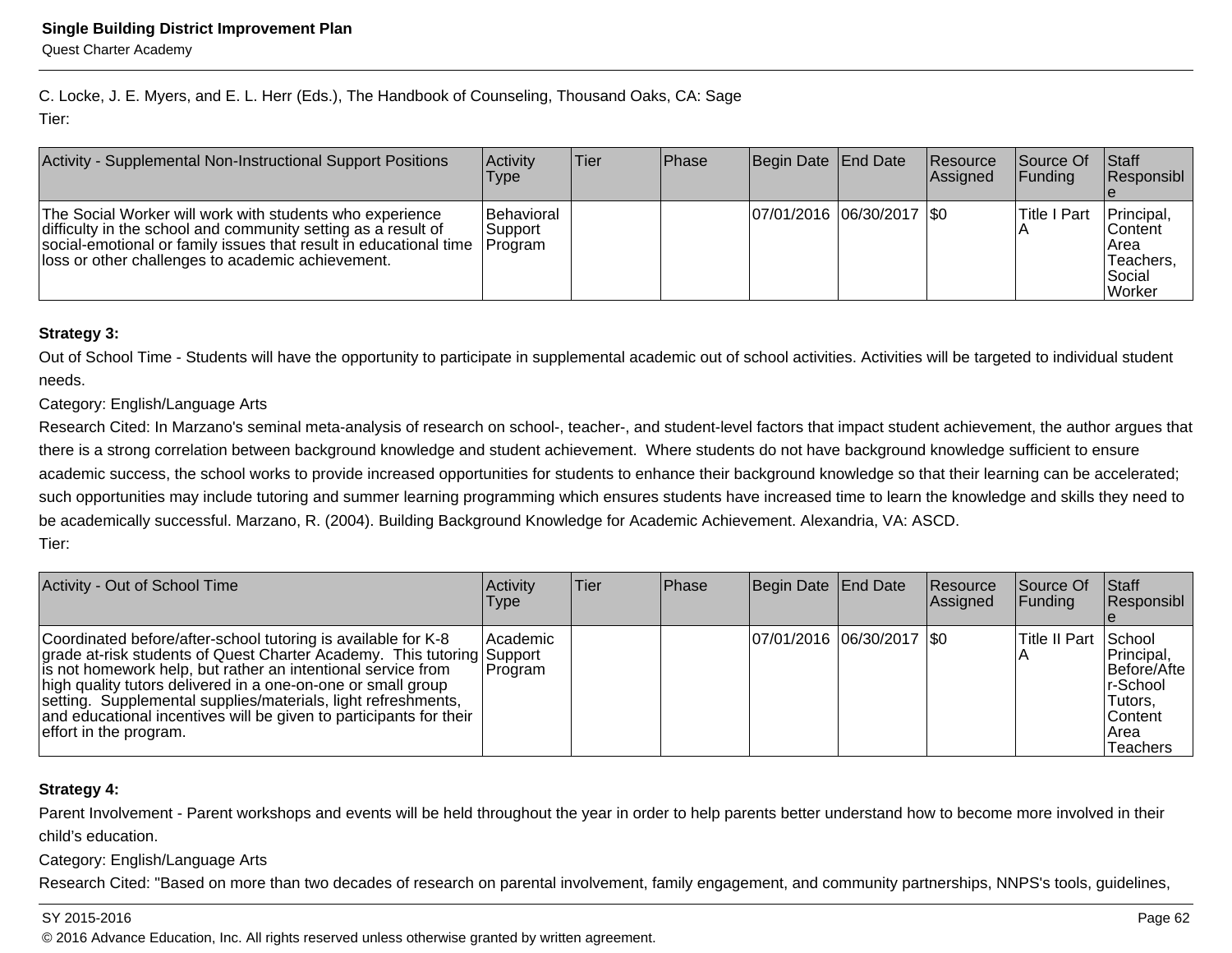and action team approach may be used by all elementary, middle, and high schools to increase involvement and improve student learning and development," explainsDr. Joyce L. Epstein. Epstein, J. (2005). Developing and sustaining research-based programs of school, family, and community partnerships: Summary of Five Years of NNPS Research, Centre on School, Family, and Community Partnerships. National Network of Partnership Schools (NNPS), Johns Hopkins University.Tier:

| Activity - Parent Involvement                                                                                                                                                                                                                                                                                                                                                                         | Activity<br>Type            | lTier. | <b>Phase</b> | Begin Date End Date           | Resource<br>Assigned | Source Of<br> Funding | Staff<br>Responsibl |
|-------------------------------------------------------------------------------------------------------------------------------------------------------------------------------------------------------------------------------------------------------------------------------------------------------------------------------------------------------------------------------------------------------|-----------------------------|--------|--------------|-------------------------------|----------------------|-----------------------|---------------------|
| Parent workshops will be held throughout the year in order to<br>help parents better understand how to become more involved<br>in their child's education. Parent events will provide<br>opportunities for parents to interact with students and teachers<br>and develop strategies to engage their children in educational<br>activities at home therefore increasing their academic<br>proficiency. | <b>Parent</b><br>Involvemen |        |              | $ 07/01/2016 06/30/2017 $ \$0 |                      | lTitle I Part         | <b>All Staff</b>    |

## **Strategy 5:**

Professional Development - Staff will engage in professional development activities to learn how to better support academically struggling students thereby increasingacademic achievement.

Category: English/Language Arts

Research Cited: In a 1998 study involving a half million elementary and middle grades students in 3,000 Texas schools, researchers found that the most importantfactor in student achievement was teacher quality. A national study of over 1,000 mathematics and science teachers found similar results. Sustained and intensiveprofessional development is more likely to have an impact on enhanced teacher knowledge and skills, and ultimately student achievement, than shorter professionaldevelopment activities (Garet et. al., 2001). The results from this study also indicate that professional development that is focused on subject matter, provides teacherswith opportunities for "hands-on" work, and is integrated into the daily life of the school is more likely to produce enhanced knowledge and skills that positively impact student achievement. Hanushek, E., Kain, J. and Rivkin, S. (1998). Teachers, Schools, and Academic Achievement. Cambridge, MA. NBER. Garet, Michael S. et. al.,(2001). What Makes Professional Development Effective? Results From a National Sample of Teachers. Washington, DC. American Educational Research Association.

Tier:

| Activity - Professional Development                                                                                                                                                                                                                                                                                                                                                            | Activitv<br>Type           | lTier. | <b>IPhase</b> | Begin Date End Date           | Resource<br>Assigned | Source Of<br><b>Funding</b> | <b>Staff</b><br>Responsibl |
|------------------------------------------------------------------------------------------------------------------------------------------------------------------------------------------------------------------------------------------------------------------------------------------------------------------------------------------------------------------------------------------------|----------------------------|--------|---------------|-------------------------------|----------------------|-----------------------------|----------------------------|
| An Academic Intervention Coach will provide staff with<br>supplemental, individualized coaching throughout the year.<br>Staff will learn how to use data to differentiate instruction in the<br>classroom, utilize effective instructional strategies that meet the<br>varying needs of educationally disadvantaged students, and<br>other core teaching and learning components as necessary. | Professiona <br>I Learning |        |               | $ 07/01/2016 06/30/2017 $ \$0 |                      | lTitle I Part               | All Staff                  |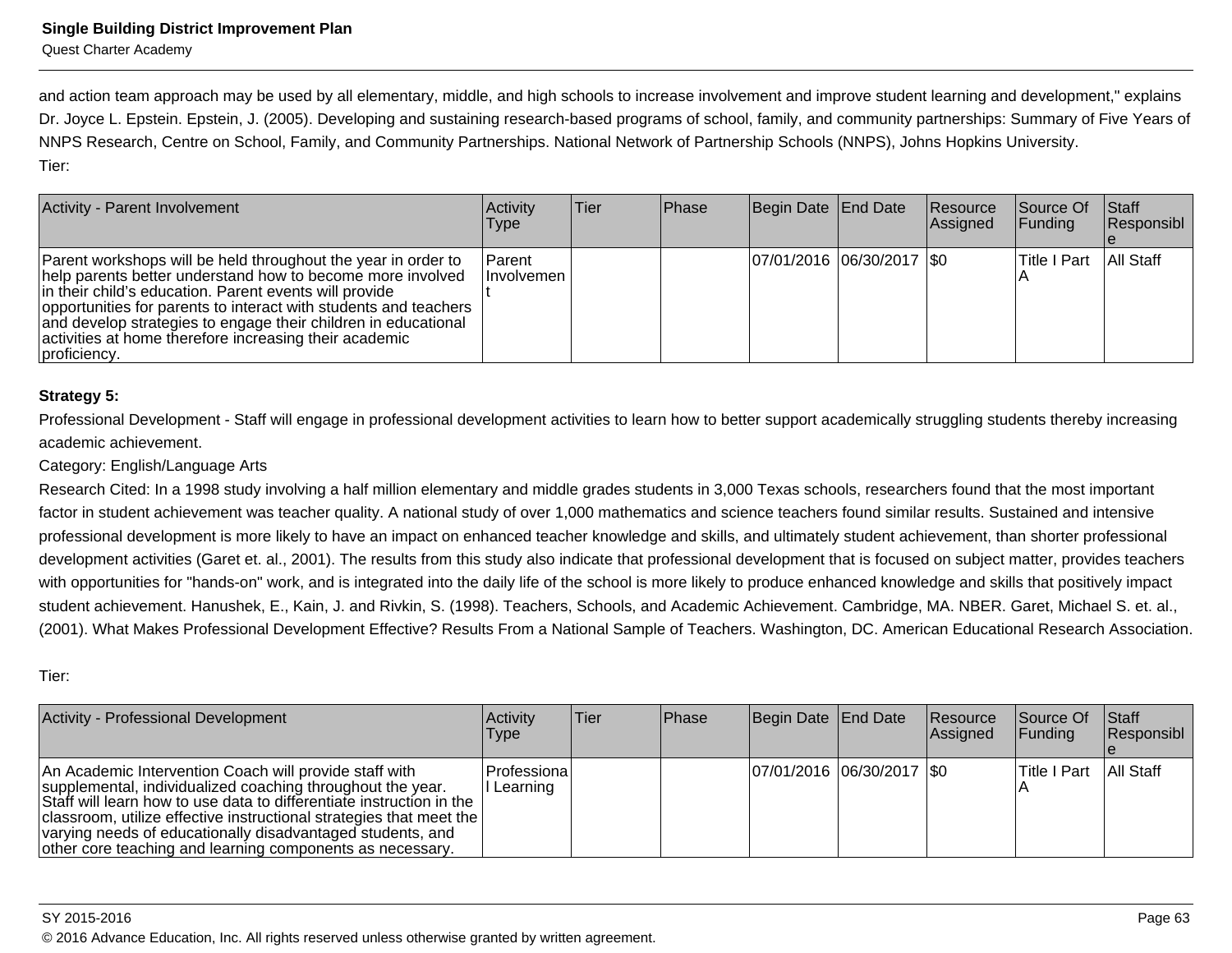## **Strategy 6:**

Supplemental Supplies, Technology, and Materials - Instructional staff will utilize supplemental materials to support academically at-risk students in order todifferentiate instruction.

## Category: English/Language Arts

Research Cited: According to Tomlinson and Eidson, differentiated instruction "refers to a systematic approach to planning curriculum and instruction for academicallydiverse learners" and is "a way of thinking about the classroom with the dual goals of honoring each student's learning needs and maximizing each student's learningcapacity". Tomlinson, C.A. (2003). Fulfilling the Promise of the Differentiated Classroom: Strategies and Tools for Responsive Teaching. Alexandria, VA: ASCD.In a 2000 study commissioned by the Software and Information Industry Association, they reviewed 311 research studies on the effectiveness of technology on studentachievement. Their findings revealed positive and consistent patterns when students were engaged in technology-rich environments, including significant gains and achievement in all subject areas, increased achievement in preschool through high school for both regular and special needs students, and improved attitudes toward learning and increased self-esteem. Sivin-Kachala, J. and Bialo, E.R. (2000). 2000 Research Report on the Effectiveness of Technology in Schools. Washington, DC.SIIA.

Tier:

| Activity - Supplemental Supplies, Technology, and Materials                                                                                                                                                                                                                                                                                                                                                                                                                                                                                                                                                                                                                                                                                                                                                                                                                                                                                                                                                                                                                                                                                                                                                                                                                                                    | Activity<br>Type                                           | Tier | <b>Phase</b> | Begin Date End Date         | Resource<br> Assigned | Source Of<br>Funding              | Staff<br> Responsibl_                                                                                  |
|----------------------------------------------------------------------------------------------------------------------------------------------------------------------------------------------------------------------------------------------------------------------------------------------------------------------------------------------------------------------------------------------------------------------------------------------------------------------------------------------------------------------------------------------------------------------------------------------------------------------------------------------------------------------------------------------------------------------------------------------------------------------------------------------------------------------------------------------------------------------------------------------------------------------------------------------------------------------------------------------------------------------------------------------------------------------------------------------------------------------------------------------------------------------------------------------------------------------------------------------------------------------------------------------------------------|------------------------------------------------------------|------|--------------|-----------------------------|-----------------------|-----------------------------------|--------------------------------------------------------------------------------------------------------|
| Supplemental intervention supplies and incentives will be used<br>by teachers to differentiate instruction and motivate students in<br>effort to help at-risk students increase achievement in core<br>content areas. Supplies/Materials include intervention<br>programs and subject-specific workbooks, educational<br>incentives & light refreshments and subscriptions (Accelerated<br>Math, Accelerated Reader, BrainPOP, Dreambox K-5, iReady,<br>RAZ Kids, Science A-Z, Time for Kids Magazine, Scope, MATH<br>IXL & Leveled Library.)<br>Technology Repairs/Services: Supplemental technology<br>repairs/services will ensure that supplemental technology is<br>able to remain functional to improve instruction. Cost is for<br>technology repairs/services plus taxes and S&H.<br>AimsWeb Online Subscription: Supplemental on-line resource<br>that provides a complete web-based solution for universal<br>screening, progress monitoring, and data management of<br>students. Aims Web provides guidance to administrators and<br>teachers based on accurate, continuous, and direct student<br>lassessment.<br>Expenses for a Title audit have been budgeted as the school<br>receives more than \$750,000 in federal grant funds. These<br>grants are designed to improve student achievement. | Materials,<br>Technology<br>Supplemen<br>ltal<br>Materials |      |              | 07/01/2016  06/30/2017  \$0 |                       | Title III,<br><b>Title I Part</b> | Principal,<br>Content<br>Area<br>Teachers,<br>Instructiona<br>I Staff, Non-<br>Instructiona<br>I Staff |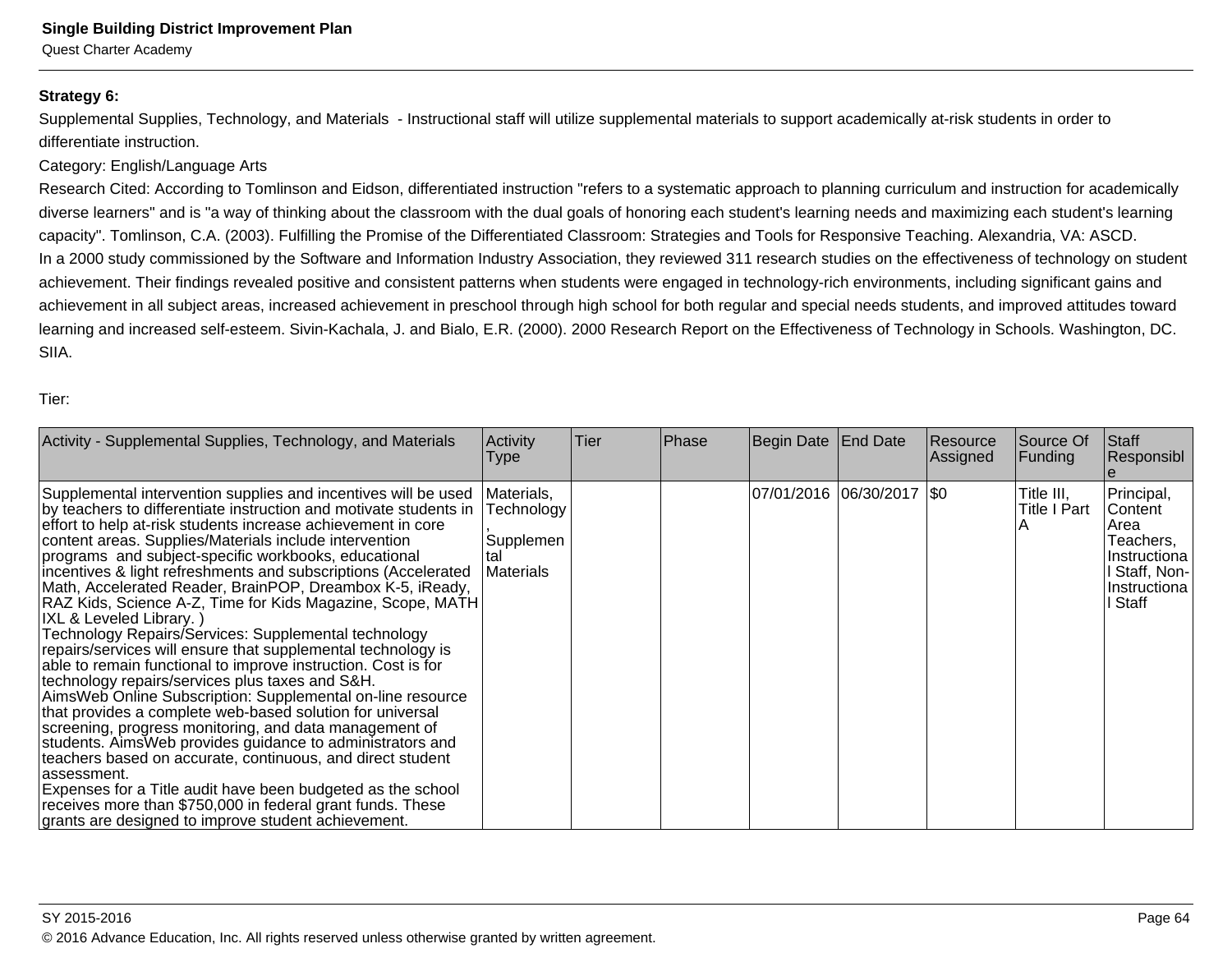# **Goal 2: All students at Quest Charter Academy will be proficient in Mathematics.**

## **Measurable Objective 1:**

A 20% increase of Economically Disadvantaged students will demonstrate a proficiency , in Mathematics by 06/30/2017 as measured by M-Step.

### **Strategy 1:**

Supplemental Instructional Support Positions - Supplemental instructional staff will provide small group, one on one, push-in and pull-out services to students in order totarget academically struggling students.

## Category: Mathematics

Research Cited: Supplemental academic support in the form of small ratio tutoring has been shown to increase the reading abilities of all students. The following isresearch that supports instructional support positions as a strategy: Tomlinson, C.A. (2003). Fulfilling the Promise of the Differentiated Classroom: Strategies and Toolsfor Responsive Teaching. Alexandria, VA: ASCD.

Tier:

| Activity - Supplemental Instructional Support Positions                                                                                                                                                                                                                                                                                                                                                                                                                                                                                                                                                                                                                               | Activity<br>Type                 | Tier | Phase | Begin Date End Date         | Resource<br>Assigned | Source Of<br> Funding              | Staff<br>Responsibl                                                                                          |
|---------------------------------------------------------------------------------------------------------------------------------------------------------------------------------------------------------------------------------------------------------------------------------------------------------------------------------------------------------------------------------------------------------------------------------------------------------------------------------------------------------------------------------------------------------------------------------------------------------------------------------------------------------------------------------------|----------------------------------|------|-------|-----------------------------|----------------------|------------------------------------|--------------------------------------------------------------------------------------------------------------|
| Paraprofessionals will work with students in grades K-8, M-F<br>during normal school-day hours under the direct supervision of<br>a teacher and will provide instructional assistance one-on-one<br>or small group for eligible students within the regular classroom  <br>lin order to increase student achievement.<br>At Risk Teacher: Will provide instructional support and<br>assessment for students who are below grade level. Will<br>create, manage, and participate in a variety of learning<br>environments and activities in the core content areas and will<br>work collaboratively and professionally with classroom<br>teachers, other interventionists, and parents. | Academic <br>Support<br> Program |      |       | 07/01/2016  06/30/2017  \$0 |                      | Title I Part<br>A, Section<br>l31a | Principal,<br><b>IContent</b><br>IArea<br>Teachers,<br>Paraprofes<br>sionals, At-<br>Risk<br><b>Teachers</b> |

## **Strategy 2:**

Supplemental Non-Instructional Support Positions - Supplemental Non-Instructional Staff will work with students by eliminating barriers to instruction.

## Category: Mathematics

Research Cited: Two studies find that elementary guidance activities have a positive influence on elementary students' academic achievement. School counseling programs have significant influence on discipline problems. Baker and Gerler reported that students who participated in a school counseling program had significantlyless inappropriate behaviors and more positive attitudes toward school than those students who did not participate in the program. Another study reported that groupcounseling provided by school counselors significantly decreased participants' aggressive and hostile behaviors. Hadley, H.R. (1988). Improving Reading ScoresThrough a Self-Esteem Prevention Program. Elementary School Guidance & Counseling, 22, 248-252. Baker, S. B., & Gerler, E. R. (2001). Counseling in schools. In D.C. Locke, J. E. Myers, and E. L. Herr (Eds.), The Handbook of Counseling, Thousand Oaks, CA: Sage

### Tier:

### SY 2015-2016

6 and the contract of the contract of the contract of the contract of the contract of the contract of the contract of the contract of the contract of the contract of the contract of the contract of the contract of the cont © 2016 Advance Education, Inc. All rights reserved unless otherwise granted by written agreement.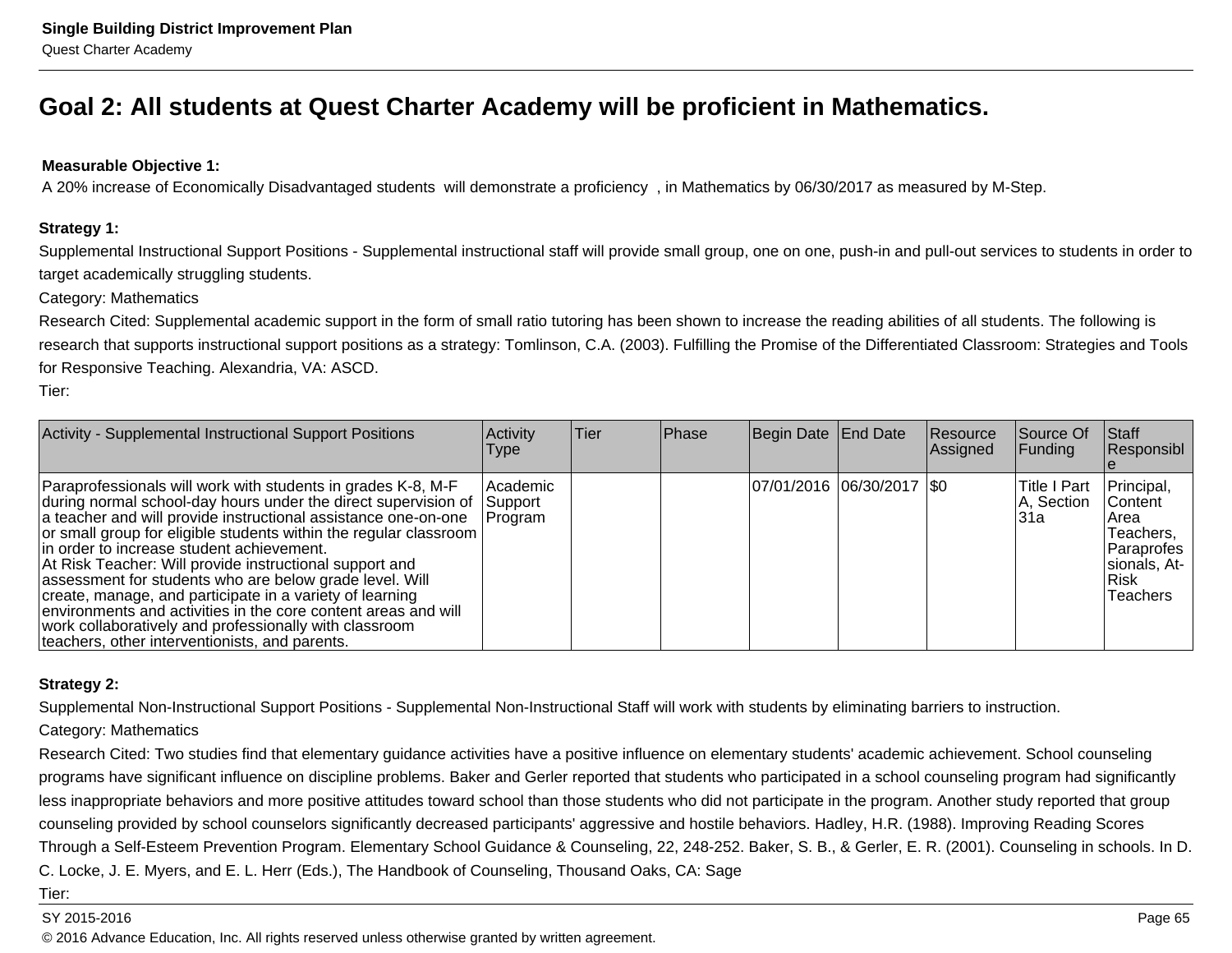## **Single Building District Improvement Plan**

Quest Charter Academy

| Activity - Supplemental Non-Instructional Support Positions                                                                                                                                                                                         | Activity<br>Type                        | ∣Tier | <b>Phase</b> | Begin Date End Date        | Resource<br>Assigned | <b>Source Of</b><br> Funding | <b>Staff</b><br><b>Responsibl</b>                                |
|-----------------------------------------------------------------------------------------------------------------------------------------------------------------------------------------------------------------------------------------------------|-----------------------------------------|-------|--------------|----------------------------|----------------------|------------------------------|------------------------------------------------------------------|
| The Social Worker will work with students who experience<br>difficulty in the school and community setting as a result of<br>social-emotional or family issues that result in educational time<br>loss or other challenges to academic achievement. | Behavioral<br>Support<br><b>Program</b> |       |              | 07/01/2016 06/30/2017 \\$0 |                      | lTitle I Part                | Principal,<br>lContent<br>Area<br>lTeachers.<br>Social<br>Worker |

## **Strategy 3:**

Out of School Time - Students will have the opportunity to participate in supplemental academic out of school activities. Activities will be targeted to individual studentneeds.

## Category: Mathematics

Research Cited: In Marzano's seminal meta-analysis of research on school-, teacher-, and student-level factors that impact student achievement, the author argues thatthere is a strong correlation between background knowledge and student achievement. Where students do not have background knowledge sufficient to ensureacademic success, the school works to provide increased opportunities for students to enhance their background knowledge so that their learning can be accelerated;such opportunities may include tutoring and summer learning programming which ensures students have increased time to learn the knowledge and skills they need to be academically successful. Marzano, R. (2004). Building Background Knowledge for Academic Achievement. Alexandria, VA: ASCD. Tier:

| Activity - Out of School Time                                                                                                                                                                                                                                                                                                                                                                                                            | Activity<br><b>Type</b> | Tier | Phase | Begin Date End Date |                               | Resource<br>Assigned | Source Of<br><b>Funding</b> | <b>Staff</b><br>Responsibl                                                              |
|------------------------------------------------------------------------------------------------------------------------------------------------------------------------------------------------------------------------------------------------------------------------------------------------------------------------------------------------------------------------------------------------------------------------------------------|-------------------------|------|-------|---------------------|-------------------------------|----------------------|-----------------------------|-----------------------------------------------------------------------------------------|
| Coordinated before/after-school tutoring is available for K-8<br>grade at-risk students of Quest Charter Academy. This tutoring Support<br>is not homework help, but rather an intentional service from<br>high quality tutors delivered in a one-on-one or small group<br>setting. Supplemental supplies/materials, light refreshments,<br>and educational incentives will be given to participants for their<br>effort in the program. | Academic<br> Program    |      |       |                     | $ 07/01/2016 06/30/2017 $ \$0 |                      | <b>Title II Part School</b> | Principal,<br>Before/Afte<br>Ir-School<br>Tutors,<br><b>Content</b><br>Area<br>Teachers |

## **Strategy 4:**

Parental Involvement - Parent workshops and events will be held throughout the year in order to help parents better understand how to become more involved in their child's education.

Category: Mathematics

 Research Cited: "Based on more than two decades of research on parental involvement, family engagement, and community partnerships, NNPS's tools, guidelines,and action team approach may be used by all elementary, middle, and high schools to increase involvement and improve student learning and development," explainsDr. Joyce L. Epstein. Epstein, J. (2005). Developing and sustaining research-based programs of school, family, and community partnerships: Summary of Five Years of NNPS Research, Centre on School, Family, and Community Partnerships. National Network of Partnership Schools (NNPS), Johns Hopkins University.

### SY 2015-2016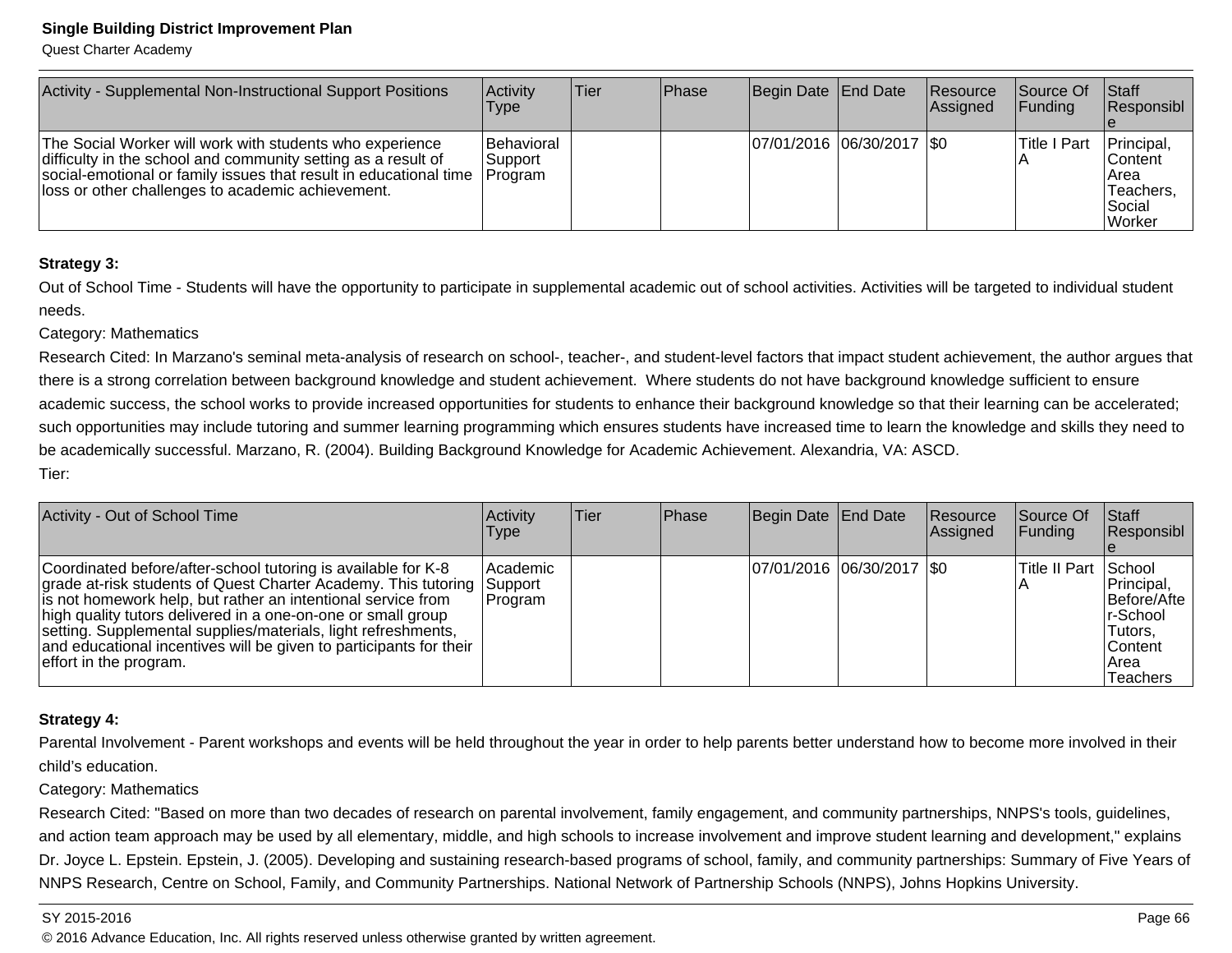Tier:

| Activity - Parental Involvement                                                                                                                                                                                                                                                                                                                                                                       | Activity<br><b>Type</b>            | lTier | Phase | Begin Date End Date           | Resource<br>Assigned | Source Of<br><b>Funding</b> | Staff<br>Responsibl |
|-------------------------------------------------------------------------------------------------------------------------------------------------------------------------------------------------------------------------------------------------------------------------------------------------------------------------------------------------------------------------------------------------------|------------------------------------|-------|-------|-------------------------------|----------------------|-----------------------------|---------------------|
| Parent workshops will be held throughout the year in order to<br>help parents better understand how to become more involved<br>in their child's education. Parent events will provide<br>opportunities for parents to interact with students and teachers<br>and develop strategies to engage their children in educational<br>activities at home therefore increasing their academic<br>proficiency. | <b>Parent</b><br><b>Involvemen</b> |       |       | $ 07/01/2016 06/30/2017 $ \$0 |                      | <b>Title I Part</b>         | All Staff           |

## **Strategy 5:**

Professional Development - Staff will engage in professional development activities to learn how to better support academically struggling students thereby increasingacademic achievement.

## Category: Mathematics

Research Cited: In a 1998 study involving a half million elementary and middle grades students in 3,000 Texas schools, researchers found that the most importantfactor in student achievement was teacher quality. A national study of over 1,000 mathematics and science teachers found similar results. Sustained and intensive professional development is more likely to have an impact on enhanced teacher knowledge and skills, and ultimately student achievement, than shorter professionaldevelopment activities (Garet et. al., 2001). The results from this study also indicate that professional development that is focused on subject matter, provides teacherswith opportunities for "hands-on" work, and is integrated into the daily life of the school is more likely to produce enhanced knowledge and skills that positively impact student achievement. Hanushek, E., Kain, J. and Rivkin, S. (1998). Teachers, Schools, and Academic Achievement. Cambridge, MA. NBER. Garet, Michael S. et. al.,(2001). What Makes Professional Development Effective? Results From a National Sample of Teachers. Washington, DC. American Educational Research Association.

Tier:

| Activity - Professional Development                                                                                                                                                                                                                                                                                                                                                              | <b>Activity</b><br><b>Type</b> | lTier. | <b>IPhase</b> | Begin Date End Date        | <b>Resource</b><br>Assigned | <b>Source Of</b><br><b>Funding</b> | <b>Staff</b><br>Responsibl |
|--------------------------------------------------------------------------------------------------------------------------------------------------------------------------------------------------------------------------------------------------------------------------------------------------------------------------------------------------------------------------------------------------|--------------------------------|--------|---------------|----------------------------|-----------------------------|------------------------------------|----------------------------|
| An Academic Intervention Coach will provide staff with<br>supplemental, individualized coaching throughout the year.<br>Staff will learn how to use data to differentiate instruction in the<br>  classroom, utilize effective instructional strategies that meet the<br>varying needs of educationally disadvantaged students, and<br>other core teaching and learning components as necessary. | Professional<br>II Learning    |        |               | 07/01/2016 06/30/2017 \\$0 |                             | Title I Part   All Staff           |                            |

## **Strategy 6:**

Supplemental Supplies, Technology and Materials - Instructional staff will utilize supplemental materials to support academically at-risk students in order to differentiateinstruction.

Category: Mathematics

## SY 2015-2016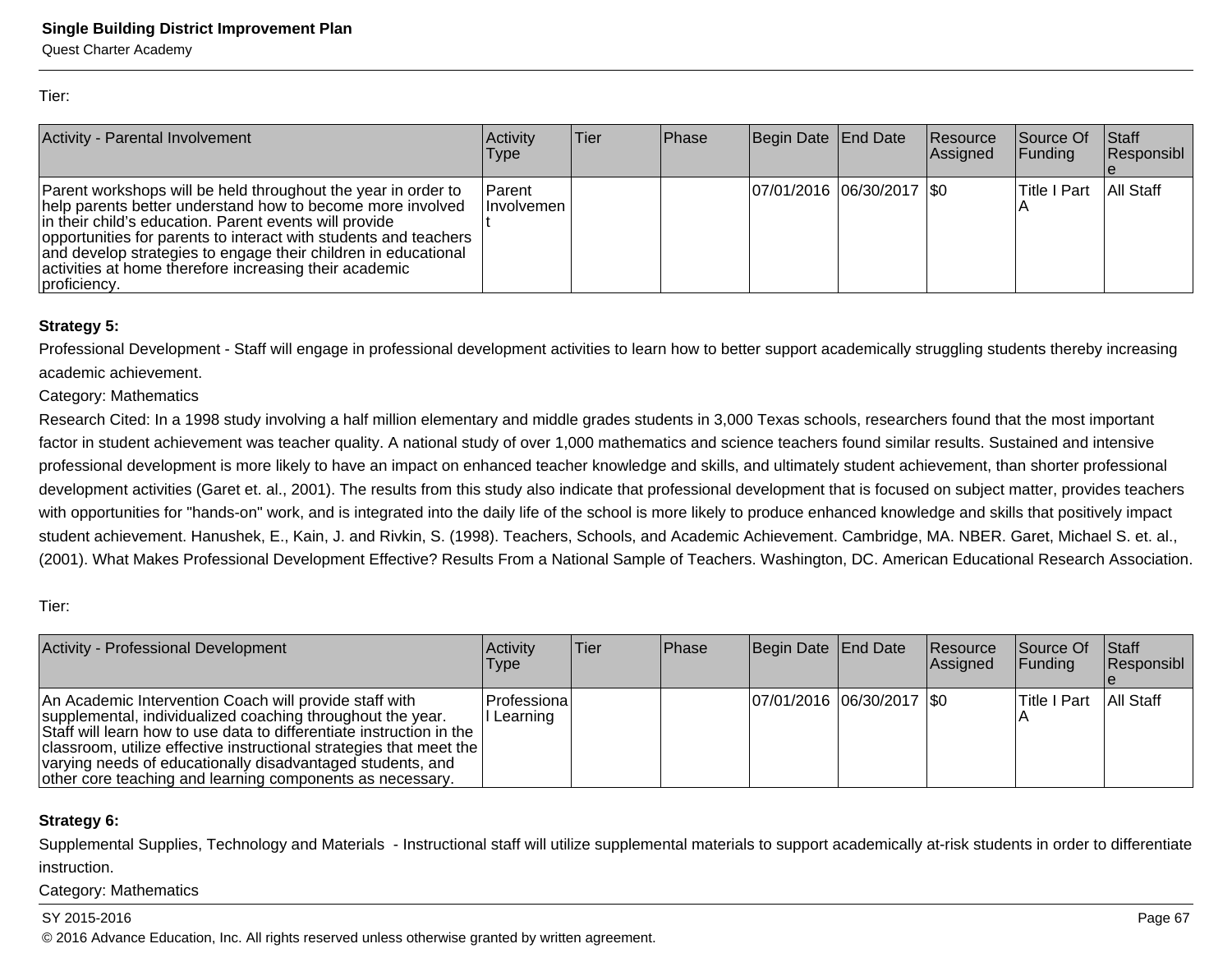## **Single Building District Improvement Plan**

Quest Charter Academy

Research Cited: According to Tomlinson and Eidson, differentiated instruction "refers to a systematic approach to planning curriculum and instruction for academically diverse learners" and is "a way of thinking about the classroom with the dual goals of honoring each student's learning needs and maximizing each student's learningcapacity". Tomlinson, C.A. (2003). Fulfilling the Promise of the Differentiated Classroom: Strategies and Tools for Responsive Teaching. Alexandria, VA: ASCD.In a 2000 study commissioned by the Software and Information Industry Association, they reviewed 311 research studies on the effectiveness of technology on studentachievement. Their findings revealed positive and consistent patterns when students were engaged in technology-rich environments, including significant gains andachievement in all subject areas, increased achievement in preschool through high school for both regular and special needs students, and improved attitudes towardlearning and increased self-esteem. Sivin-Kachala, J. and Bialo, E.R. (2000). 2000 Research Report on the Effectiveness of Technology in Schools. Washington, DC.SIIA.

Tier:

| Activity - Supplemental Supplies, Technology and Materials                                                                                                                                                                                                                                                                                                                                                                                                                                                                                                                                                                                                                                                                                                                                                                                                                                                                                                                                                                                                                                                                                                                                                                                              | Activity<br><b>Type</b>        | <b>Tier</b> | Phase | Begin Date End Date |                             | Resource<br> Assigned | Source Of<br>Funding | <b>Staff</b><br>Responsibl                                                                         |
|---------------------------------------------------------------------------------------------------------------------------------------------------------------------------------------------------------------------------------------------------------------------------------------------------------------------------------------------------------------------------------------------------------------------------------------------------------------------------------------------------------------------------------------------------------------------------------------------------------------------------------------------------------------------------------------------------------------------------------------------------------------------------------------------------------------------------------------------------------------------------------------------------------------------------------------------------------------------------------------------------------------------------------------------------------------------------------------------------------------------------------------------------------------------------------------------------------------------------------------------------------|--------------------------------|-------------|-------|---------------------|-----------------------------|-----------------------|----------------------|----------------------------------------------------------------------------------------------------|
| by teachers to differentiate instruction and motivate students in Technology<br>effort to help at-risk students increase achievement in core<br>content areas. Supplies/Materials include intervention<br>programs and subject-specific workbooks, educational<br>incentives & light refreshments and subscriptions (Accelerated<br>Math, Accelerated Reader, BrainPOP, Dreambox K-5, iReady,<br>RAZ Kids, Science A-Z, Time for Kids Magazine, Scope, MATH<br>IXL & Leveled Library.)<br>Technology Repairs/Services: Supplemental technology<br>repairs/services will ensure that supplemental technology is<br>able to remain functional to improve instruction. Cost is for<br>technology repairs/services plus taxes and S&H.<br>AimsWeb Online Subscription: Supplemental on-line resource<br>that provides a complete web-based solution for universal<br>screening, progress monitoring, and data management of<br>students. Aims Web provides guidance to administrators and<br>teachers based on accurate, continuous, and direct student<br>lassessment.<br>Expenses for a Title audit have been budgeted as the school<br>receives more than \$750,000 in federal grant funds. These<br>grants are designed to improve student achievement. | Supplemen<br>Ital<br>Materials |             |       |                     | 07/01/2016  06/30/2017  \$0 |                       | <b>Title I Part</b>  | Principal,<br>Content<br>Area<br>Teachers,<br>Instructiona<br>Staff, Non-<br>Instructiona<br>Staff |

# **Goal 3: All students at Quest Charter Academy will be proficient in Science.**

## **Measurable Objective 1:**

A 20% increase of Black or African-American students will demonstrate a proficiency , in Science by 06/30/2017 as measured by M-Step.

SY 2015-2016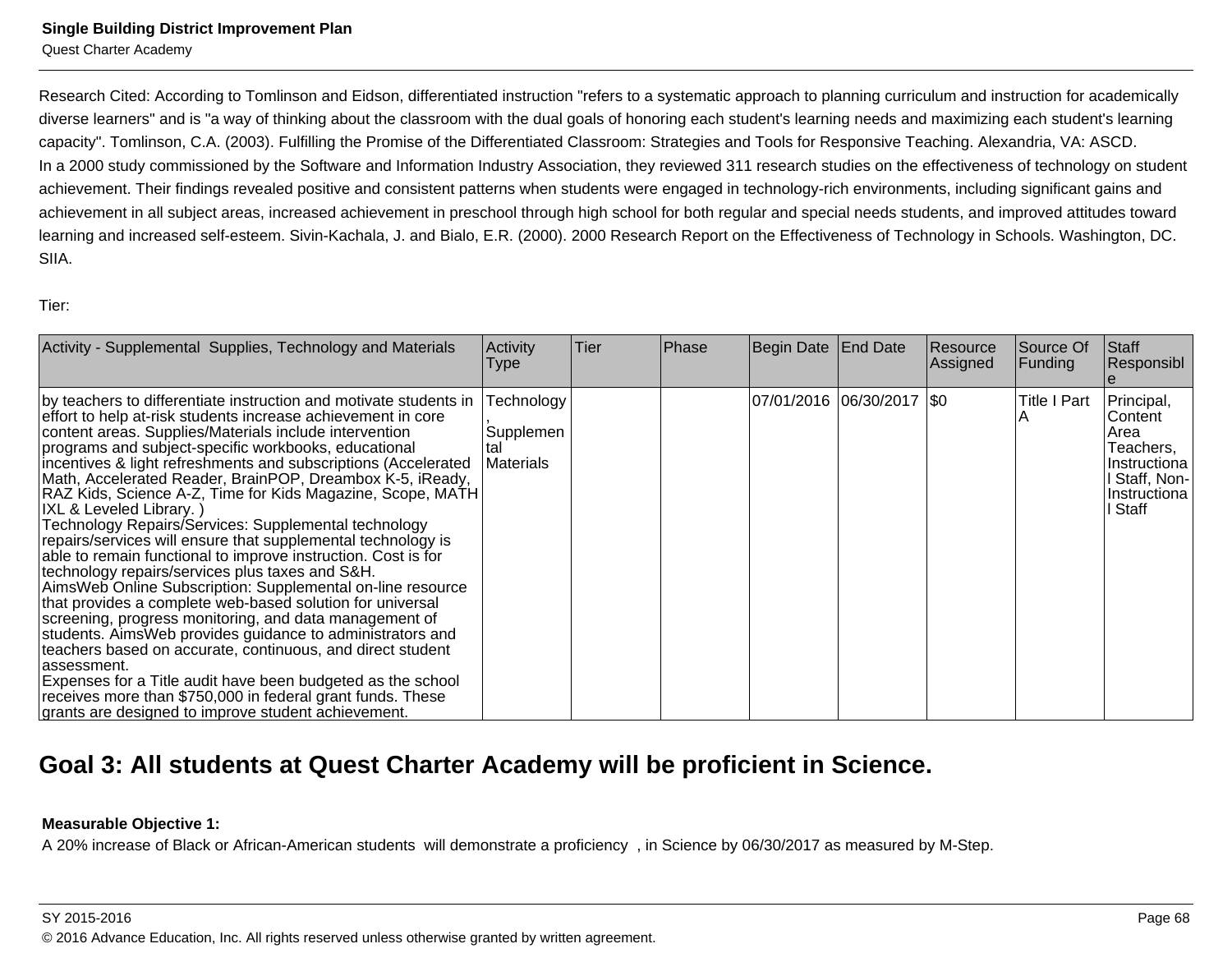### **Strategy 1:**

Supplemental Instructional Support Positions - Supplemental instructional staff will provide small group, one on one, push-in and pull-out services to students in order totarget academically struggling students.

#### Category: Science

Research Cited: Supplemental academic support in the form of small ratio tutoring has been shown to increase the reading abilities of all students. The following isresearch that supports instructional support positions as a strategy: Tomlinson, C.A. (2003). Fulfilling the Promise of the Differentiated Classroom: Strategies and Toolsfor Responsive Teaching. Alexandria, VA: ASCD.

Tier:

| Activity - Supplemental Instructional Support Positions                                                                                                                                                                                                                                                                                                                                                                                                                                                                                                                                                                                                                                      | Activity<br>l ype   | Tier | <b>Phase</b> | Begin Date End Date         | Resource<br>Assigned | Source Of<br>Funding                      | lStaff<br> Responsibl                                                                                    |
|----------------------------------------------------------------------------------------------------------------------------------------------------------------------------------------------------------------------------------------------------------------------------------------------------------------------------------------------------------------------------------------------------------------------------------------------------------------------------------------------------------------------------------------------------------------------------------------------------------------------------------------------------------------------------------------------|---------------------|------|--------------|-----------------------------|----------------------|-------------------------------------------|----------------------------------------------------------------------------------------------------------|
| Paraprofessionals will work with students in grades K-8, M-F<br>during normal school-day hours under the direct supervision of Support<br>a teacher and will provide instructional assistance one-on-one<br>or small group for eligible students within the regular classroom<br>lin order to increase student achievement.<br>At Risk Teacher: Will provide instructional support and<br>assessment for students who are below grade level. Will<br>create, manage, and participate in a variety of learning<br>lenvironments and activities in the core content areas and will<br>work collaboratively and professionally with classroom<br>teachers, other interventionists, and parents. | Academic<br>Program |      |              | 07/01/2016 06/30/2017   \$0 |                      | <b>Title I Part</b><br>A, Section<br>l31a | Principal,<br><b>Content</b><br>IArea<br>Teachers.<br> Paraprofes <br>sionals, At-<br>l Risk<br>Teachers |

#### **Strategy 2:**

Supplemental Non-Instructional Support Positions - Supplemental Non-Instructional Staff will work with students by eliminating barriers to instruction.

#### Category: Science

Research Cited: Two studies find that elementary guidance activities have a positive influence on elementary students' academic achievement. School counseling programs have significant influence on discipline problems. Baker and Gerler reported that students who participated in a school counseling program had significantlyless inappropriate behaviors and more positive attitudes toward school than those students who did not participate in the program. Another study reported that group counseling provided by school counselors significantly decreased participants' aggressive and hostile behaviors. Hadley, H.R. (1988). Improving Reading Scores Through a Self-Esteem Prevention Program. Elementary School Guidance & Counseling, 22, 248-252. Baker, S. B., & Gerler, E. R. (2001). Counseling in schools. In D.C. Locke, J. E. Myers, and E. L. Herr (Eds.), The Handbook of Counseling, Thousand Oaks, CA: SageTier:

| <b>Activity</b><br>Supplemental Non-Instructional Support Positions | Activity<br>'Type | 'Tier | <b>Phase</b> | Begin Date End Date | <b>Resource</b><br><b>IAssianed</b> | Source Of<br>Funding | Staff<br><b>Responsibl</b> |
|---------------------------------------------------------------------|-------------------|-------|--------------|---------------------|-------------------------------------|----------------------|----------------------------|
|                                                                     |                   |       |              |                     |                                     |                      |                            |

#### SY 2015-2016

© 2016 Advance Education, Inc. All rights reserved unless otherwise granted by written agreement.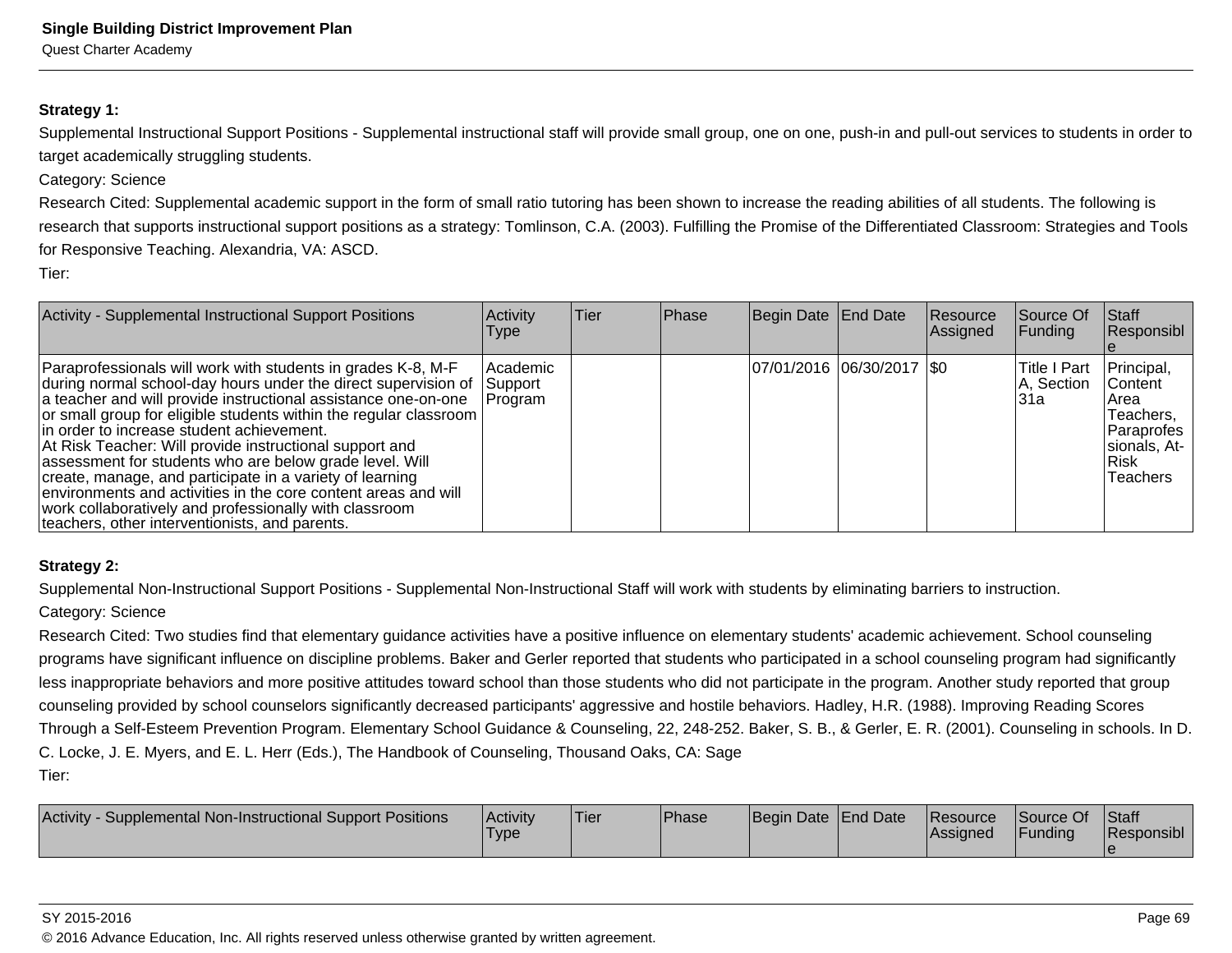Quest Charter Academy

| The Social Worker will work with students who experience<br>difficulty in the school and community setting as a result of<br>social-emotional or family issues that result in educational time<br>lloss or other challenges to academic achievement. | <b>Behavioral</b><br>Support<br><b>IProgram</b> |  | 07/01/2016 06/30/2017 \$0 |  |  | Title I Part | Principal,<br>lContent<br>IArea<br>Teachers.<br>l Social<br> Worker |
|------------------------------------------------------------------------------------------------------------------------------------------------------------------------------------------------------------------------------------------------------|-------------------------------------------------|--|---------------------------|--|--|--------------|---------------------------------------------------------------------|
|------------------------------------------------------------------------------------------------------------------------------------------------------------------------------------------------------------------------------------------------------|-------------------------------------------------|--|---------------------------|--|--|--------------|---------------------------------------------------------------------|

#### **Strategy 3:**

Out of School Time - Students will have the opportunity to participate in supplemental academic out of school activities. Activities will be targeted to individual studentneeds.

#### Category: Science

Research Cited: In Marzano's seminal meta-analysis of research on school-, teacher-, and student-level factors that impact student achievement, the author argues thatthere is a strong correlation between background knowledge and student achievement. Where students do not have background knowledge sufficient to ensureacademic success, the school works to provide increased opportunities for students to enhance their background knowledge so that their learning can be accelerated;such opportunities may include tutoring and summer learning programming which ensures students have increased time to learn the knowledge and skills they need to be academically successful. Marzano, R. (2004). Building Background Knowledge for Academic Achievement. Alexandria, VA: ASCD. Tier:

| Activity - Out of School Time                                                                                                                                                                                                                                                                                                                                                                                                    | Activity<br><b>Type</b>         | lTier. | <b>Phase</b> | Begin Date End Date |                               | <b>Resource</b><br><b>Assigned</b> | Source Of<br>$\vert$ Funding | <b>Staff</b><br>Responsibl                                                               |
|----------------------------------------------------------------------------------------------------------------------------------------------------------------------------------------------------------------------------------------------------------------------------------------------------------------------------------------------------------------------------------------------------------------------------------|---------------------------------|--------|--------------|---------------------|-------------------------------|------------------------------------|------------------------------|------------------------------------------------------------------------------------------|
| Coordinated before/after-school tutoring is available for K-8<br>grade at-risk students of Quest Charter Academy. This tutoring<br>is not homework help, but rather an intentional service from<br>high quality tutors delivered in a one-on-one or small group<br>setting. Supplemental supplies/materials, light refreshments,<br>and educational incentives will be given to participants for their<br>effort in the program. | Academic<br>Support<br> Program |        |              |                     | $ 07/01/2016 06/30/2017 $ \$0 |                                    | Title II Part   School       | Principal,<br>Before/Afte<br>Ir-School<br>Tutors,<br><b>Content</b><br>IArea<br>Teachers |

#### **Strategy 4:**

Professional Development - Staff will engage in professional development activities to learn how to better support academically struggling students thereby increasingacademic achievement.

Category: Science

Research Cited: In a 1998 study involving a half million elementary and middle grades students in 3,000 Texas schools, researchers found that the most important factor in student achievement was teacher quality. A national study of over 1,000 mathematics and science teachers found similar results. Sustained and intensiveprofessional development is more likely to have an impact on enhanced teacher knowledge and skills, and ultimately student achievement, than shorter professionaldevelopment activities (Garet et. al., 2001). The results from this study also indicate that professional development that is focused on subject matter, provides teacherswith opportunities for "hands-on" work, and is integrated into the daily life of the school is more likely to produce enhanced knowledge and skills that positively impact student achievement. Hanushek, E., Kain, J. and Rivkin, S. (1998). Teachers, Schools, and Academic Achievement. Cambridge, MA. NBER. Garet, Michael S. et. al.,

#### SY 2015-2016

© 2016 Advance Education, Inc. All rights reserved unless otherwise granted by written agreement.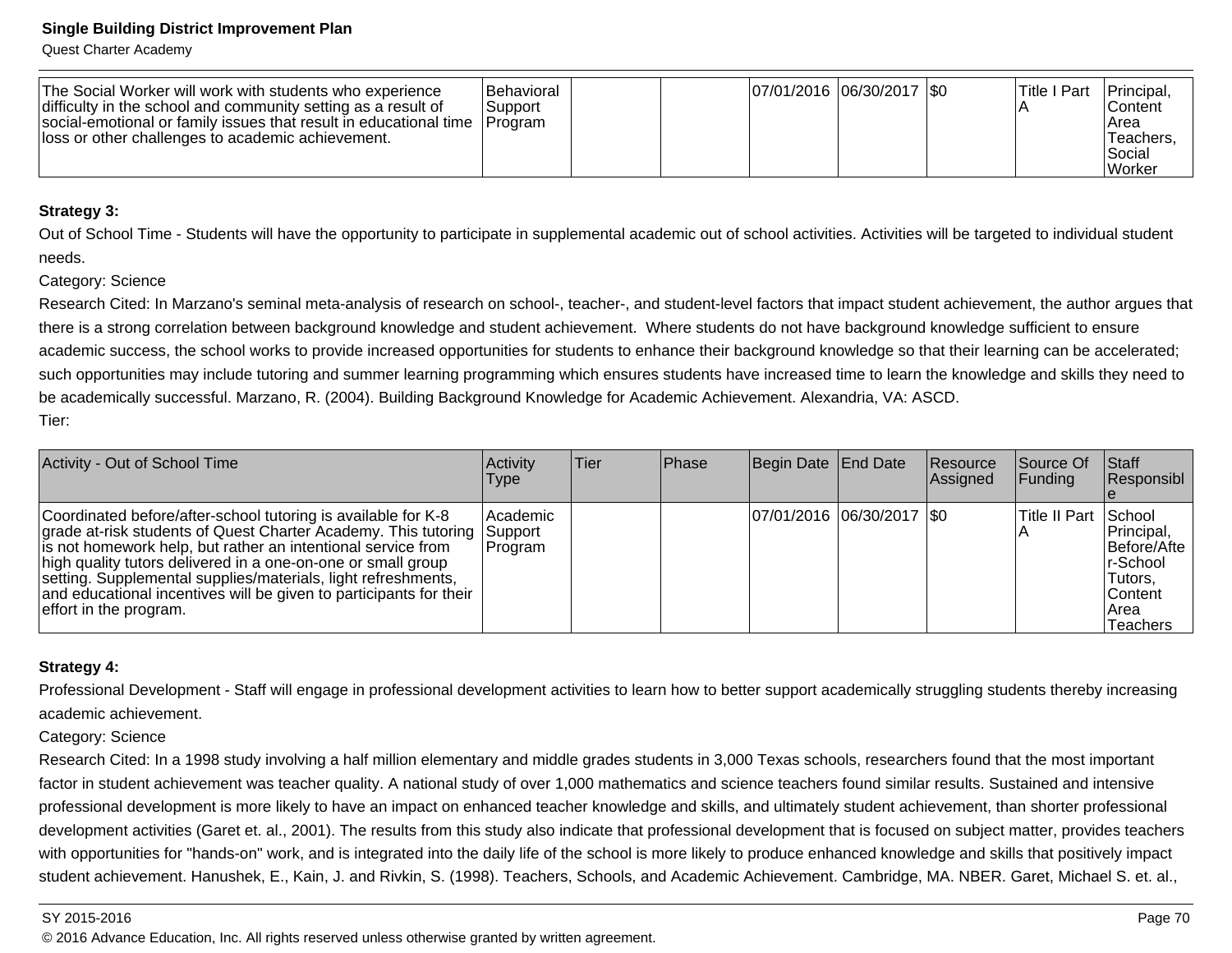(2001). What Makes Professional Development Effective? Results From a National Sample of Teachers. Washington, DC. American Educational Research Association.

Tier:

| Activity - Professional Development                                                                                                                                                                                                                                                                                                                                                              | Activity<br><b>Type</b>     | lTier. | <b>IPhase</b> | Begin Date End Date        | Resource<br><b>Assigned</b> | Source Of<br><b>IFunding</b> | Stat<br>Responsibl |
|--------------------------------------------------------------------------------------------------------------------------------------------------------------------------------------------------------------------------------------------------------------------------------------------------------------------------------------------------------------------------------------------------|-----------------------------|--------|---------------|----------------------------|-----------------------------|------------------------------|--------------------|
| An Academic Intervention Coach will provide staff with<br>supplemental, individualized coaching throughout the year.<br>Staff will learn how to use data to differentiate instruction in the<br>  classroom, utilize effective instructional strategies that meet the<br>varying needs of educationally disadvantaged students, and<br>other core teaching and learning components as necessary. | Professional<br>II Learning |        |               | 07/01/2016 06/30/2017 \\$0 |                             | lTitle I Part                | All Staff          |

### **Strategy 5:**

Supplemental Supplies, Technology and Materials - Instructional staff will utilize supplemental materials to support academically at-risk students in order to differentiateinstruction.

### Category: Science

Research Cited: According to Tomlinson and Eidson, differentiated instruction "refers to a systematic approach to planning curriculum and instruction for academically diverse learners" and is "a way of thinking about the classroom with the dual goals of honoring each student's learning needs and maximizing each student's learningcapacity". Tomlinson, C.A. (2003). Fulfilling the Promise of the Differentiated Classroom: Strategies and Tools for Responsive Teaching. Alexandria, VA: ASCD.In a 2000 study commissioned by the Software and Information Industry Association, they reviewed 311 research studies on the effectiveness of technology on student achievement. Their findings revealed positive and consistent patterns when students were engaged in technology-rich environments, including significant gains and achievement in all subject areas, increased achievement in preschool through high school for both regular and special needs students, and improved attitudes toward learning and increased self-esteem. Sivin-Kachala, J. and Bialo, E.R. (2000). 2000 Research Report on the Effectiveness of Technology in Schools. Washington, DC.SIIA.

Tier:

| Supplemental Supplies, Technology and Materials<br><b>Activity</b> | <b>Activity</b><br>'Type | <b>Tier</b> | Phase | Begin Date End Date |  | Resource<br>lAssianed | Source Of<br>Funding | Staff<br>Responsibl |
|--------------------------------------------------------------------|--------------------------|-------------|-------|---------------------|--|-----------------------|----------------------|---------------------|
|--------------------------------------------------------------------|--------------------------|-------------|-------|---------------------|--|-----------------------|----------------------|---------------------|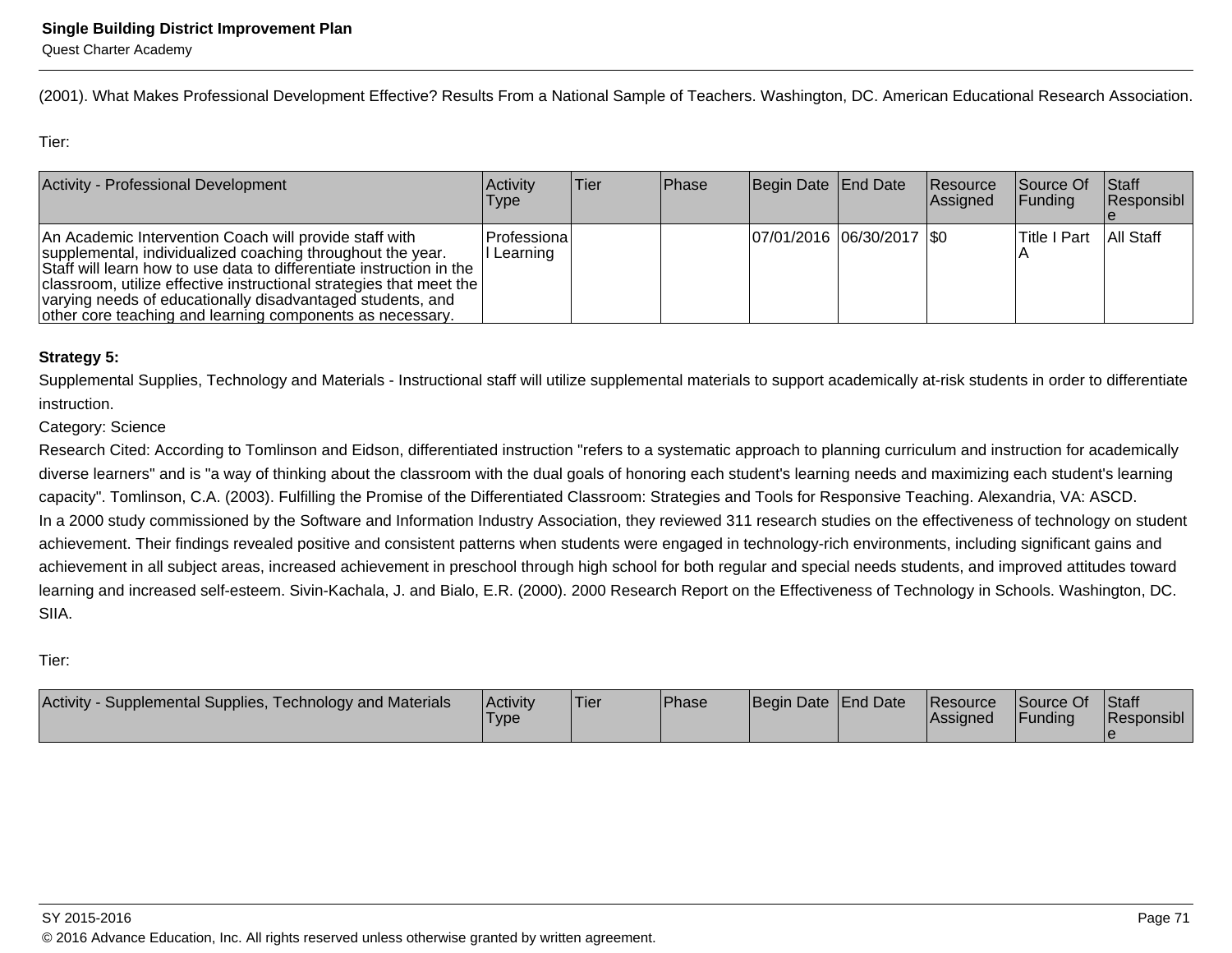Quest Charter Academy

### **Strategy 6:**

Parent Involvement - Parent workshops and events will be held throughout the year in order to help parents better understand how to become more involved in their child's education.

Category: Science

 Research Cited: "Based on more than two decades of research on parental involvement, family engagement, and community partnerships, NNPS's tools, guidelines,and action team approach may be used by all elementary, middle, and high schools to increase involvement and improve student learning and development," explainsDr. Joyce L. Epstein. Epstein, J. (2005). Developing and sustaining research-based programs of school, family, and community partnerships: Summary of Five Years of NNPS Research, Centre on School, Family, and Community Partnerships. National Network of Partnership Schools (NNPS), Johns Hopkins University.Tier:

| Activity - Parent Involvement                                                                                                                                                                                                                                                                                                                                                                         | <b>Activity</b><br>Type     | lTier. | <b>IPhase</b> | Begin Date End Date         | Resource<br>Assigned | Source Of<br><b>Funding</b> | <b>Staff</b><br>Responsibl |
|-------------------------------------------------------------------------------------------------------------------------------------------------------------------------------------------------------------------------------------------------------------------------------------------------------------------------------------------------------------------------------------------------------|-----------------------------|--------|---------------|-----------------------------|----------------------|-----------------------------|----------------------------|
| Parent workshops will be held throughout the year in order to<br>help parents better understand how to become more involved<br>in their child's education. Parent events will provide<br>opportunities for parents to interact with students and teachers<br>and develop strategies to engage their children in educational<br>activities at home therefore increasing their academic<br>proficiency. | Parent<br><b>Involvemen</b> |        |               | 07/01/2016 06/30/2017   \$0 |                      | lTitle I Part               | All Staff                  |

# **Goal 4: All students at Quest Charter Academy will be proficient in Social Studies.**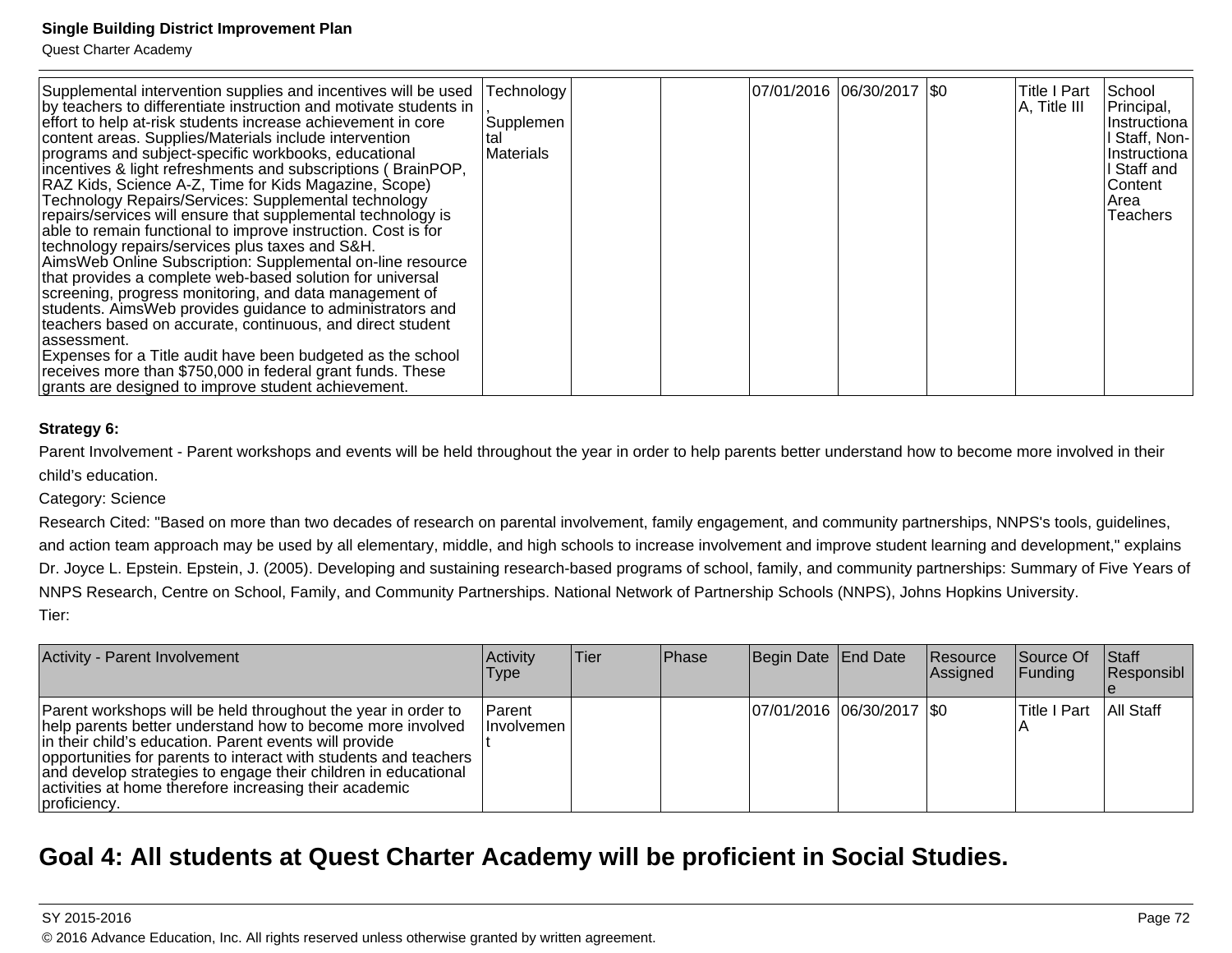#### **Measurable Objective 1:**

A 20% increase of Female students will demonstrate a proficiency , in Social Studies by 06/30/2017 as measured by M-Step.

### **Strategy 1:**

Supplemental Instructional Support Positions - Supplemental instructional staff will provide small group, one on one, push-in and pull-out services to students in order totarget academically struggling students.

Category: Social Studies

Research Cited: Supplemental academic support in the form of small ratio tutoring has been shown to increase the reading abilities of all students. The following isresearch that supports instructional support positions as a strategy: Tomlinson, C.A. (2003). Fulfilling the Promise of the Differentiated Classroom: Strategies and Toolsfor Responsive Teaching. Alexandria, VA: ASCD.

Tier:

| <b>Activity - Supplemental Instructional Support Positions</b>                                                                                                                                                                                                                                                                                                                                                                                                                                                                                                                                                                                                                        | <b>Activity</b><br>l ype        | lTier. | Phase | Begin Date End Date         | Resource<br>Assigned | Source Of<br> Funding                    | <b>Staff</b><br>Responsibl                                                                                    |
|---------------------------------------------------------------------------------------------------------------------------------------------------------------------------------------------------------------------------------------------------------------------------------------------------------------------------------------------------------------------------------------------------------------------------------------------------------------------------------------------------------------------------------------------------------------------------------------------------------------------------------------------------------------------------------------|---------------------------------|--------|-------|-----------------------------|----------------------|------------------------------------------|---------------------------------------------------------------------------------------------------------------|
| Paraprofessionals will work with students in grades K-8, M-F<br>during normal school-day hours under the direct supervision of<br>a teacher and will provide instructional assistance one-on-one<br>or small group for eligible students within the regular classroom  <br>lin order to increase student achievement.<br>At Risk Teacher: Will provide instructional support and<br>assessment for students who are below grade level. Will<br>create, manage, and participate in a variety of learning<br>environments and activities in the core content areas and will<br>work collaboratively and professionally with classroom<br>teachers, other interventionists, and parents. | Academic<br>Support<br> Program |        |       | 07/01/2016  06/30/2017  \$0 |                      | <b>Section</b><br> 31a, Title<br>lPart A | Principal,<br>IContent<br>lArea<br>Teachers,<br> Paraprofes  <br>Isionals. At- I<br>l Risk<br><b>Teachers</b> |

### **Strategy 2:**

Supplemental Supplies, Technology and Materials - Instructional staff will use supplemental supplies, technology, and subscriptions to differentiate instruction forstudents during traditional instructional time as well as out of school time.

Category: Social Studies

Research Cited: According to Tomlinson and Eidson, differentiated instruction "refers to a systematic approach to planning curriculum and instruction for academicallydiverse learners" and is "a way of thinking about the classroom with the dual goals of honoring each student's learning needs and maximizing each student's learningcapacity". Tomlinson, C.A. (2003). Fulfilling the Promise of the Differentiated Classroom: Strategies and Tools for Responsive Teaching. Alexandria, VA: ASCD.In a 2000 study commissioned by the Software and Information Industry Association, they reviewed 311 research studies on the effectiveness of technology on studentachievement. Their findings revealed positive and consistent patterns when students were engaged in technology-rich environments, including significant gains and achievement in all subject areas, increased achievement in preschool through high school for both regular and special needs students, and improved attitudes towardlearning and increased self-esteem. Sivin-Kachala, J. and Bialo, E.R. (2000). 2000 Research Report on the Effectiveness of Technology in Schools. Washington, DC.

#### SY 2015-2016

estimate the contract of the contract of the contract of the contract of the contract of the contract of the contract of the contract of the contract of the contract of the contract of the contract of the contract of the c © 2016 Advance Education, Inc. All rights reserved unless otherwise granted by written agreement.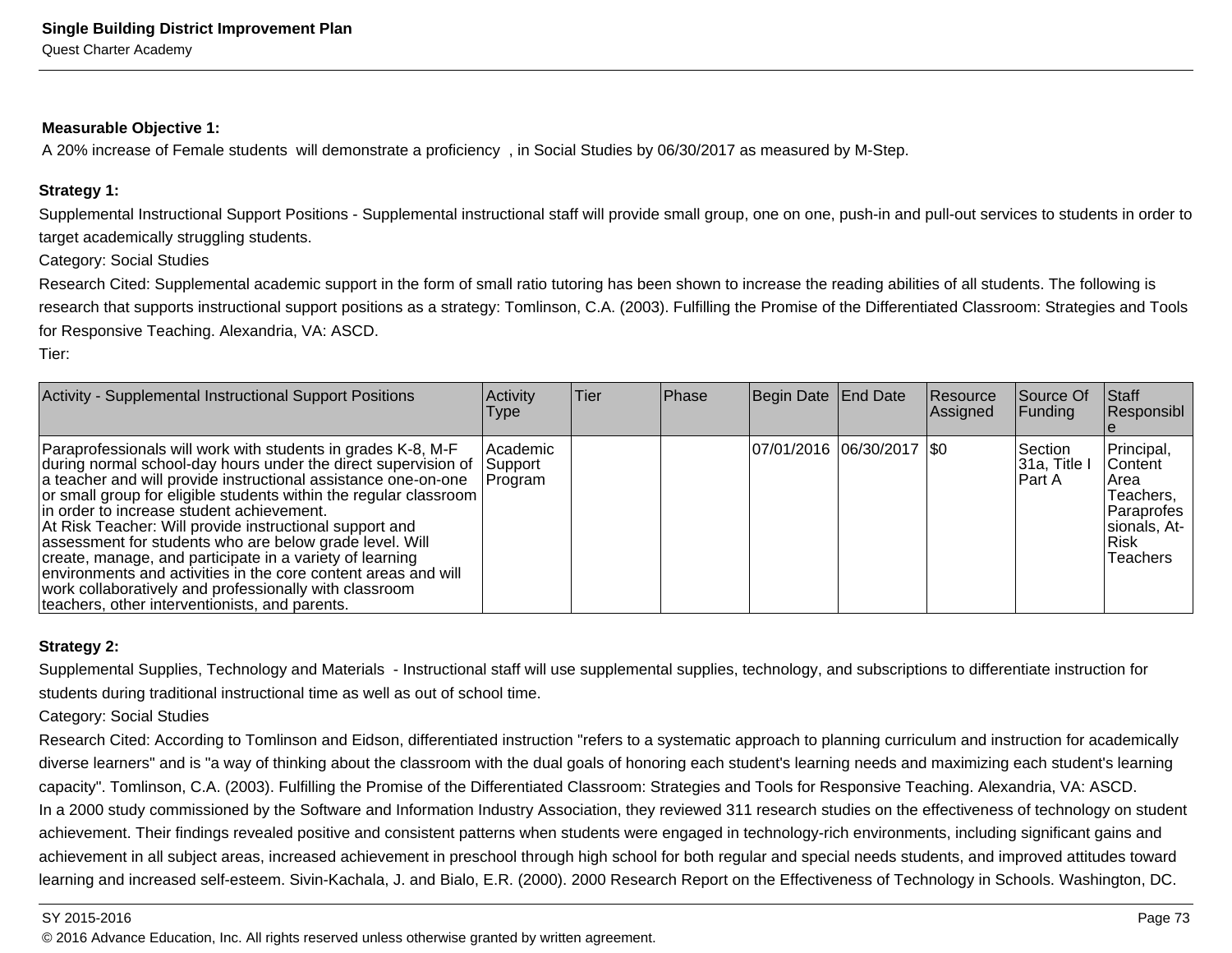Quest Charter Academy

SIIA.

Tier:

| Activity - Supplemental Supplies, Technology and Materials                                                                                                                                                                                                                                                                                                                                                                                                                                                                                                                                                                                                                                                                                                                                                                                                                                                                                                                                                                                                                                                                                                                                                      | Activity<br><b>Type</b>                     | Tier | Phase | Begin Date End Date |                             | Resource<br>Assigned | Source Of<br>Funding              | <b>Staff</b><br>Responsibl                                                                                       |
|-----------------------------------------------------------------------------------------------------------------------------------------------------------------------------------------------------------------------------------------------------------------------------------------------------------------------------------------------------------------------------------------------------------------------------------------------------------------------------------------------------------------------------------------------------------------------------------------------------------------------------------------------------------------------------------------------------------------------------------------------------------------------------------------------------------------------------------------------------------------------------------------------------------------------------------------------------------------------------------------------------------------------------------------------------------------------------------------------------------------------------------------------------------------------------------------------------------------|---------------------------------------------|------|-------|---------------------|-----------------------------|----------------------|-----------------------------------|------------------------------------------------------------------------------------------------------------------|
| Supplemental intervention supplies and incentives will be used<br>by teachers to differentiate instruction and motivate students in<br>effort to help at-risk students increase achievement in core<br>content areas. Supplies/Materials include intervention<br>programs and subject-specific workbooks, educational<br>incentives & light refreshments and subscriptions (BrainPOP,<br>RAZ Kids, Science A-Z, Time for Kids Magazine, Scope)<br>Technology Repairs/Services: Supplemental technology<br>repairs/services will ensure that supplemental technology is<br>able to remain functional to improve instruction. Cost is for<br>technology repairs/services plus taxes and S&H.<br>AimsWeb Online Subscription: Supplemental on-line resource<br>that provides a complete web-based solution for universal<br>screening, progress monitoring, and data management of<br>students. Aims Web provides guidance to administrators and<br>teachers based on accurate, continuous, and direct student<br>lassessment.<br>Expenses for a Title audit have been budgeted as the school<br>receives more than \$750,000 in federal grant funds. These<br>grants are designed to improve student achievement. | <b>Fechnology</b><br>Supplemen<br>Materials |      |       |                     | 07/01/2016  06/30/2017  \$0 |                      | Title III,<br><b>Title I Part</b> | School<br>Principal,<br>Instructiona<br>Staff, Non-<br>Instructiona<br>Staff and<br>Content<br> Area<br>Teachers |

### **Strategy 3:**

Out of School Time - Students will have the opportunity to participate in supplemental academic out of school time activities. Activities will be targeted to individualstudent needs.

### Category: Social Studies

Research Cited: In Marzano's seminal meta-analysis of research on school-, teacher-, and student-level factors that impact student achievement, the author argues that there is a strong correlation between background knowledge and student achievement. Where students do not have background knowledge sufficient to ensure academic success, the school works to provide increased opportunities for students to enhance their background knowledge so that their learning can be accelerated;such opportunities may include tutoring and summer learning programming which ensures students have increased time to learn the knowledge and skills they need to be academically successful. Marzano, R. (2004). Building Background Knowledge for Academic Achievement. Alexandria, VA: ASCD. Tier:

| Activity - Out of School Time | <b>Activity</b><br>'Type | 'Tier | <b>Phase</b> | Begin Date End Date | Resource<br><b>Assigned</b> | Source Of<br>Funding | <b>Staff</b><br><b>Responsibl</b> |
|-------------------------------|--------------------------|-------|--------------|---------------------|-----------------------------|----------------------|-----------------------------------|
|                               |                          |       |              |                     |                             |                      |                                   |

#### SY 2015-2016

© 2016 Advance Education, Inc. All rights reserved unless otherwise granted by written agreement.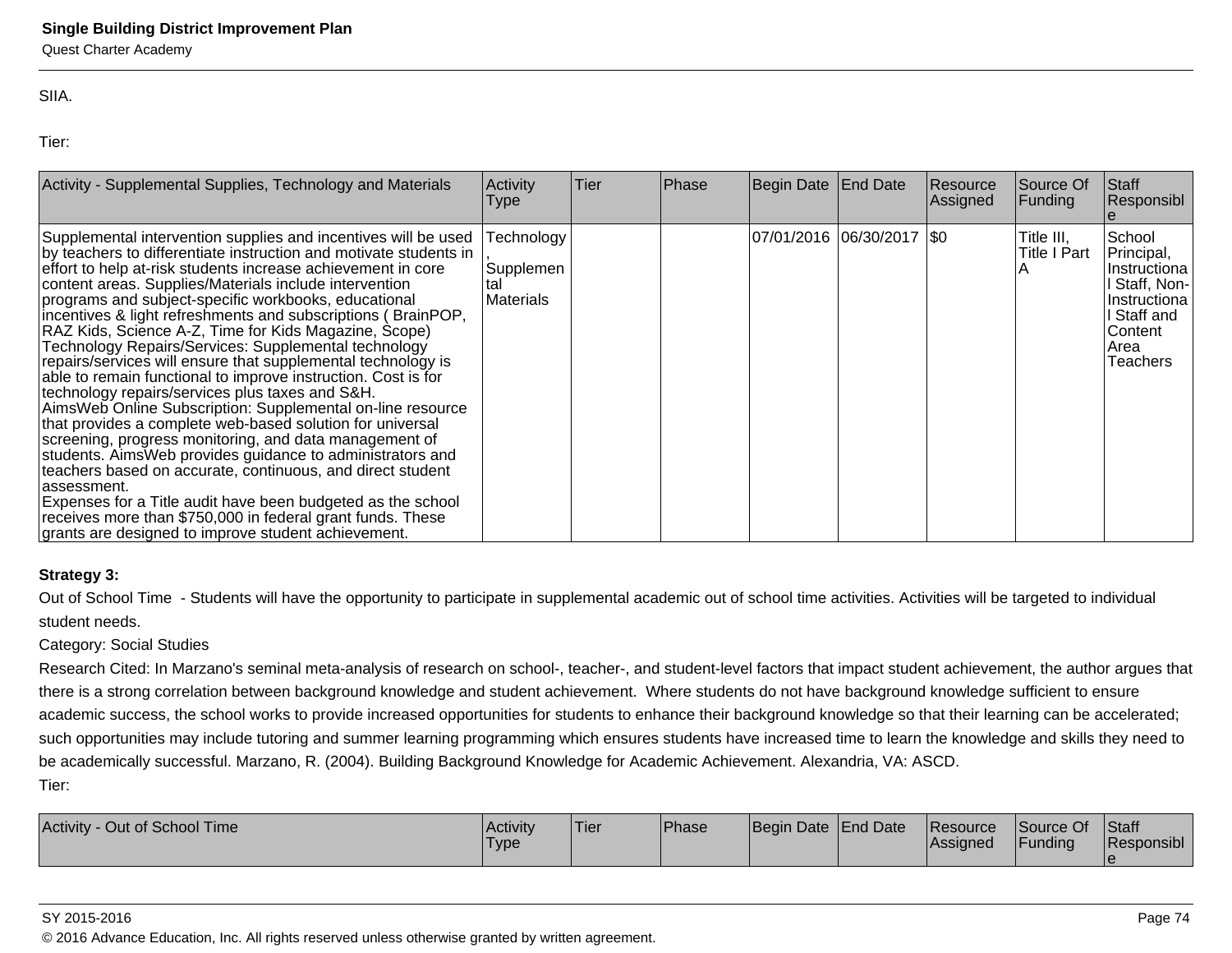Quest Charter Academy

| Coordinated before/after-school tutoring is available for K-8<br>grade at-risk students of Quest Charter Academy. This tutoring Support<br>is not homework help, but rather an intentional service from<br>high quality tutors delivered in a one-on-one or small group<br>setting. Supplemental supplies/materials, light refreshments,<br>and educational incentives will be given to participants for their | <i>Academic</i><br> Program | 07/01/2016 06/30/2017   \$0 |  | Title II Part School | Principal,<br> Before/Afte  <br>Ir-School<br>Tutors,<br><b>Content</b> |
|----------------------------------------------------------------------------------------------------------------------------------------------------------------------------------------------------------------------------------------------------------------------------------------------------------------------------------------------------------------------------------------------------------------|-----------------------------|-----------------------------|--|----------------------|------------------------------------------------------------------------|
| effort in the program.                                                                                                                                                                                                                                                                                                                                                                                         |                             |                             |  |                      | IArea<br><b>Teachers</b>                                               |

#### **Strategy 4:**

Professional Development - Staff will engage in professional development activities to learn how to better support academically struggling students thereby increasingacademic achievement.

Category: Social Studies

Research Cited: In a 1998 study involving a half million elementary and middle grades students in 3,000 Texas schools, researchers found that the most importantfactor in student achievement was teacher quality. A national study of over 1,000 mathematics and science teachers found similar results. Sustained and intensiveprofessional development is more likely to have an impact on enhanced teacher knowledge and skills, and ultimately student achievement, than shorter professionaldevelopment activities (Garet et. al., 2001). The results from this study also indicate that professional development that is focused on subject matter, provides teacherswith opportunities for "hands-on" work, and is integrated into the daily life of the school is more likely to produce enhanced knowledge and skills that positively impact student achievement. Hanushek, E., Kain, J. and Rivkin, S. (1998). Teachers, Schools, and Academic Achievement. Cambridge, MA. NBER. Garet, Michael S. et. al.,(2001). What Makes Professional Development Effective? Results From a National Sample of Teachers. Washington, DC. American Educational Research Association.

#### Tier:

| Activity - Professional Development                                                                                                                                                                                                                                                                                                                                                              | Activity<br><b>Type</b> | lTier: | <b>IPhase</b> | Begin Date End Date        | <b>Resource</b><br><b>Assigned</b> | <b>Source Of</b><br>IFundina | <b>Staff</b><br>Responsibl |
|--------------------------------------------------------------------------------------------------------------------------------------------------------------------------------------------------------------------------------------------------------------------------------------------------------------------------------------------------------------------------------------------------|-------------------------|--------|---------------|----------------------------|------------------------------------|------------------------------|----------------------------|
| An Academic Intervention Coach will provide staff with<br>supplemental, individualized coaching throughout the year.<br>Staff will learn how to use data to differentiate instruction in the<br>  classroom, utilize effective instructional strategies that meet the<br>varying needs of educationally disadvantaged students, and<br>other core teaching and learning components as necessary. | Professiona<br>Learning |        |               | 07/01/2016 06/30/2017 \\$0 |                                    | ITitle I Part                | All Staff                  |

#### **Strategy 5:**

Supplemental Non-Instructional Support Positions - Supplemental Non-Instructional Staff will work with students by eliminating barriers to instruction.

#### Category: Social Studies

Research Cited: Two studies find that elementary guidance activities have a positive influence on elementary students' academic achievement. School counseling programs have significant influence on discipline problems. Baker and Gerler reported that students who participated in a school counseling program had significantlyless inappropriate behaviors and more positive attitudes toward school than those students who did not participate in the program. Another study reported that group counseling provided by school counselors significantly decreased participants' aggressive and hostile behaviors. Hadley, H.R. (1988). Improving Reading Scores

#### SY 2015-2016

© 2016 Advance Education, Inc. All rights reserved unless otherwise granted by written agreement.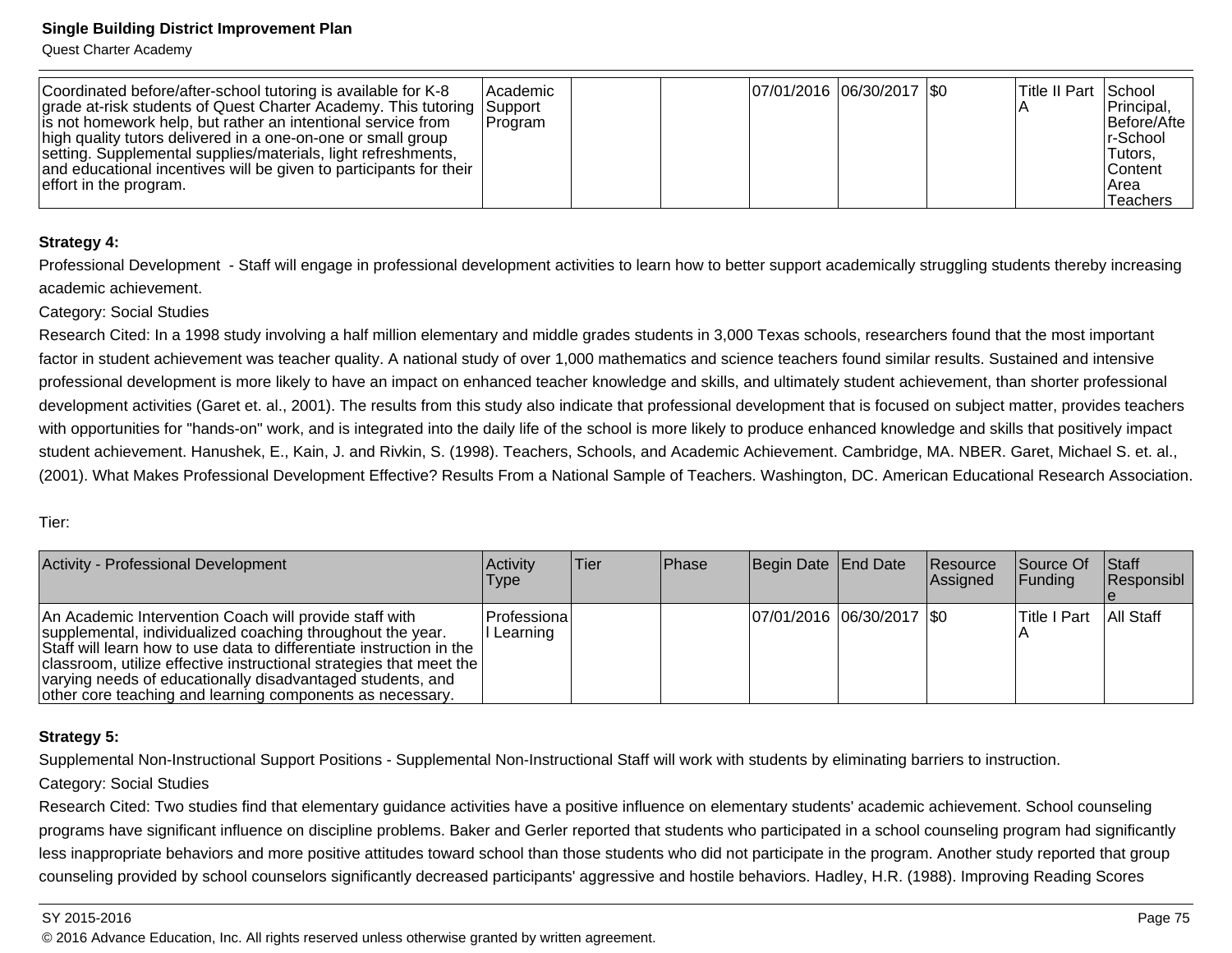Through a Self-Esteem Prevention Program. Elementary School Guidance & Counseling, 22, 248-252. Baker, S. B., & Gerler, E. R. (2001). Counseling in schools. In D.C. Locke, J. E. Myers, and E. L. Herr (Eds.), The Handbook of Counseling, Thousand Oaks, CA: Sage.Tier:

| Activity - Supplemental Non-Instructional Support Positions                                                                                                                                                                                         | Activity<br><b>Type</b>           | <b>Tier</b> | <b>Phase</b> | Begin Date End Date         | <b>Resource</b><br>Assigned | <b>Source Of</b><br>IFundina l | Staff<br>Responsibl                                                                |
|-----------------------------------------------------------------------------------------------------------------------------------------------------------------------------------------------------------------------------------------------------|-----------------------------------|-------------|--------------|-----------------------------|-----------------------------|--------------------------------|------------------------------------------------------------------------------------|
| The Social Worker will work with students who experience<br>difficulty in the school and community setting as a result of<br>social-emotional or family issues that result in educational time<br>loss or other challenges to academic achievement. | Behavioral<br>Support<br> Program |             |              | 07/01/2016 06/30/2017   \$0 |                             | Title I Part                   | School<br>Principal,<br>lContent<br>IArea<br>Teachers,<br>lSocial<br><b>Worker</b> |

### **Strategy 6:**

Parent Involvement - Parent workshops and events will be held throughout the year in order to help parents better understand how to become more involved in their child's education.

### Category: Social Studies

Research Cited: "Based on more than two decades of research on parental involvement, family engagement, and community partnerships, NNPS's tools, guidelines,and action team approach may be used by all elementary, middle, and high schools to increase involvement and improve student learning and development," explainsDr. Joyce L. Epstein. Epstein, J. (2005). Developing and sustaining research-based programs of school, family, and community partnerships: Summary of Five Years of NNPS Research, Centre on School, Family, and Community Partnerships. National Network of Partnership Schools (NNPS), Johns Hopkins University.Tier:

| Activity - Parent Involvement                                                                                                                                                                                                                                                                                                                                                                         | <b>Activity</b><br>Type            | Tier | <b>Phase</b> | Begin Date End Date         | Resource<br>Assigned | Source Of<br><b>Funding</b> | <b>Staff</b><br>Responsibl |
|-------------------------------------------------------------------------------------------------------------------------------------------------------------------------------------------------------------------------------------------------------------------------------------------------------------------------------------------------------------------------------------------------------|------------------------------------|------|--------------|-----------------------------|----------------------|-----------------------------|----------------------------|
| Parent workshops will be held throughout the year in order to<br>help parents better understand how to become more involved<br>in their child's education. Parent events will provide<br>opportunities for parents to interact with students and teachers<br>and develop strategies to engage their children in educational<br>activities at home therefore increasing their academic<br>proficiency. | <b>Parent</b><br><b>Involvemen</b> |      |              | 07/01/2016 06/30/2017   \$0 |                      | lTitle I Part               | All Staff                  |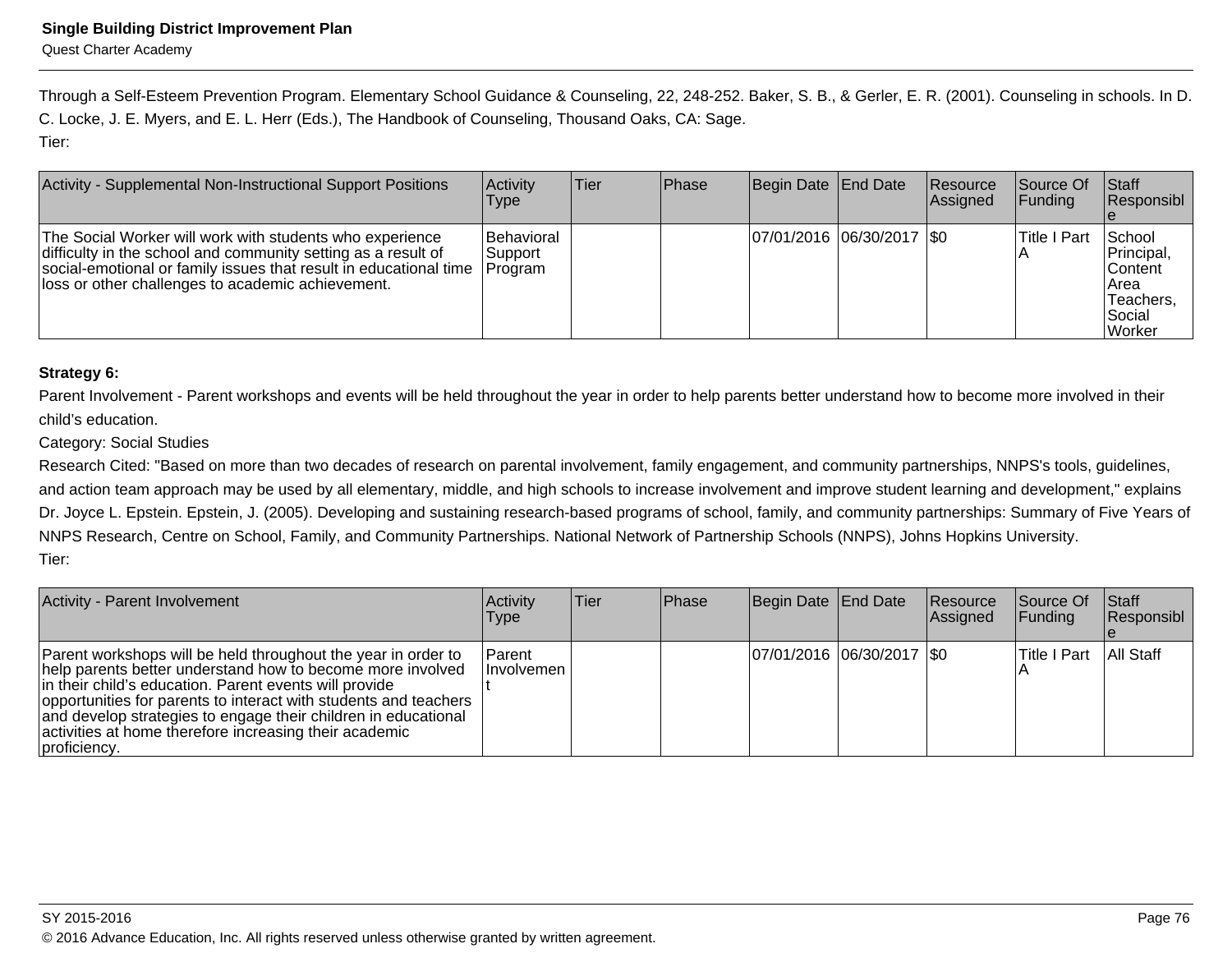# **Activity Summary by Funding Source**

### **Below is a breakdown of your activities by funding source**

### **Title I Part A**

| <b>Activity Name</b>                                  | Activity Description                                                                                                                                                                                                                                                                                                                                                                                                                                                                                                                                                                                                                                                                                                                                                                                                                                                                                                                                                                                                                                                                                                                                                                                                                                               | Activity<br><b>Type</b>                            | Tier | Phase | Begin Date | End Date                    | Resource<br>Assigned | Staff<br>Responsibl                                                                                                        |
|-------------------------------------------------------|--------------------------------------------------------------------------------------------------------------------------------------------------------------------------------------------------------------------------------------------------------------------------------------------------------------------------------------------------------------------------------------------------------------------------------------------------------------------------------------------------------------------------------------------------------------------------------------------------------------------------------------------------------------------------------------------------------------------------------------------------------------------------------------------------------------------------------------------------------------------------------------------------------------------------------------------------------------------------------------------------------------------------------------------------------------------------------------------------------------------------------------------------------------------------------------------------------------------------------------------------------------------|----------------------------------------------------|------|-------|------------|-----------------------------|----------------------|----------------------------------------------------------------------------------------------------------------------------|
| Supplemental Supplies,<br>Technology and<br>Materials | Supplemental intervention supplies and incentives<br>will be used<br>by teachers to differentiate instruction and<br>motivate students in<br>effort to help at-risk students increase<br>achievement in core<br>content areas. Supplies/Materials include<br>intervention<br>programs and subject-specific workbooks,<br>educational<br>incentives & light refreshments and subscriptions (<br>BrainPOP, RAZ Kids, Science A-Z, Time for Kids<br>Magazine, Scope)<br>Technology Repairs/Services: Supplemental<br>technology<br>repairs/services will ensure that supplemental<br>technology is<br>able to remain functional to improve instruction.<br>Cost is for<br>technology repairs/services plus taxes and S&H.<br>AimsWeb Online Subscription: Supplemental on-<br>line resource<br>that provides a complete web-based solution for<br>universal<br>screening, progress monitoring, and data<br>management of<br>students. AimsWeb provides guidance to<br>administrators and<br>teachers based on accurate, continuous, and<br>direct student<br>assessment.<br>Expenses for a Title audit have been budgeted as<br>the school<br>receives more than \$750,000 in federal grant<br>funds. These<br>grants are designed to improve student<br>achievement. | Technology<br>Supplemen<br>tal<br><b>Materials</b> |      |       |            | 07/01/2016  06/30/2017  \$0 |                      | School<br>Principal,<br>Instructiona<br>I Staff, Non-<br>Instructiona<br>I Staff and<br>Content<br>Area<br><b>Teachers</b> |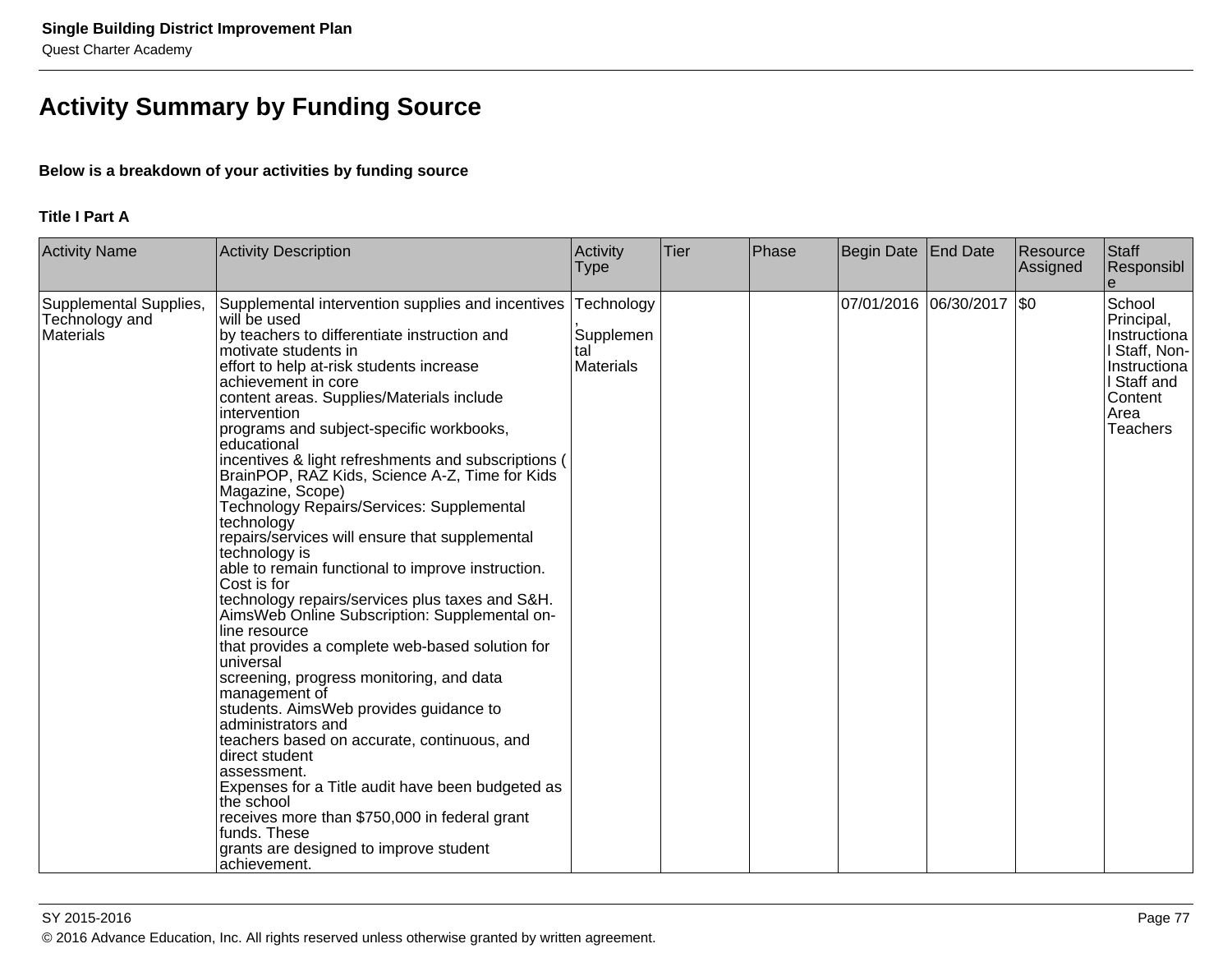| <b>Parent Involvement</b>                          | Parent workshops will be held throughout the year<br>in order to<br>help parents better understand how to become<br>more involved<br>in their child's education. Parent events will<br>provide<br>opportunities for parents to interact with students<br>and teachers<br>and develop strategies to engage their children in<br>educational<br>activities at home therefore increasing their<br>academic<br>proficiency.                                                                                                                                                                                                                                                                                        | Parent<br>Involvemen           |  | 07/01/2016  06/30/2017  \$0 | <b>All Staff</b>                                                                                           |
|----------------------------------------------------|----------------------------------------------------------------------------------------------------------------------------------------------------------------------------------------------------------------------------------------------------------------------------------------------------------------------------------------------------------------------------------------------------------------------------------------------------------------------------------------------------------------------------------------------------------------------------------------------------------------------------------------------------------------------------------------------------------------|--------------------------------|--|-----------------------------|------------------------------------------------------------------------------------------------------------|
| Supplemental<br>Instructional Support<br>Positions | Paraprofessionals will work with students in<br>grades K-8, M-F<br>during normal school-day hours under the direct<br>supervision of<br>a teacher and will provide instructional assistance<br>one-on-one<br>or small group for eligible students within the<br>regular classroom<br>in order to increase student achievement.<br>At Risk Teacher: Will provide instructional support<br>land<br>assessment for students who are below grade<br>level. Will<br>create, manage, and participate in a variety of<br>learning<br>environments and activities in the core content<br>areas and will<br>work collaboratively and professionally with<br>classroom<br>teachers, other interventionists, and parents. | Academic<br>Support<br>Program |  | 07/01/2016  06/30/2017  \$0 | Principal,<br>Content<br>Area<br>Teachers,<br>Paraprofes<br>sionals, At-<br><b>Risk</b><br><b>Teachers</b> |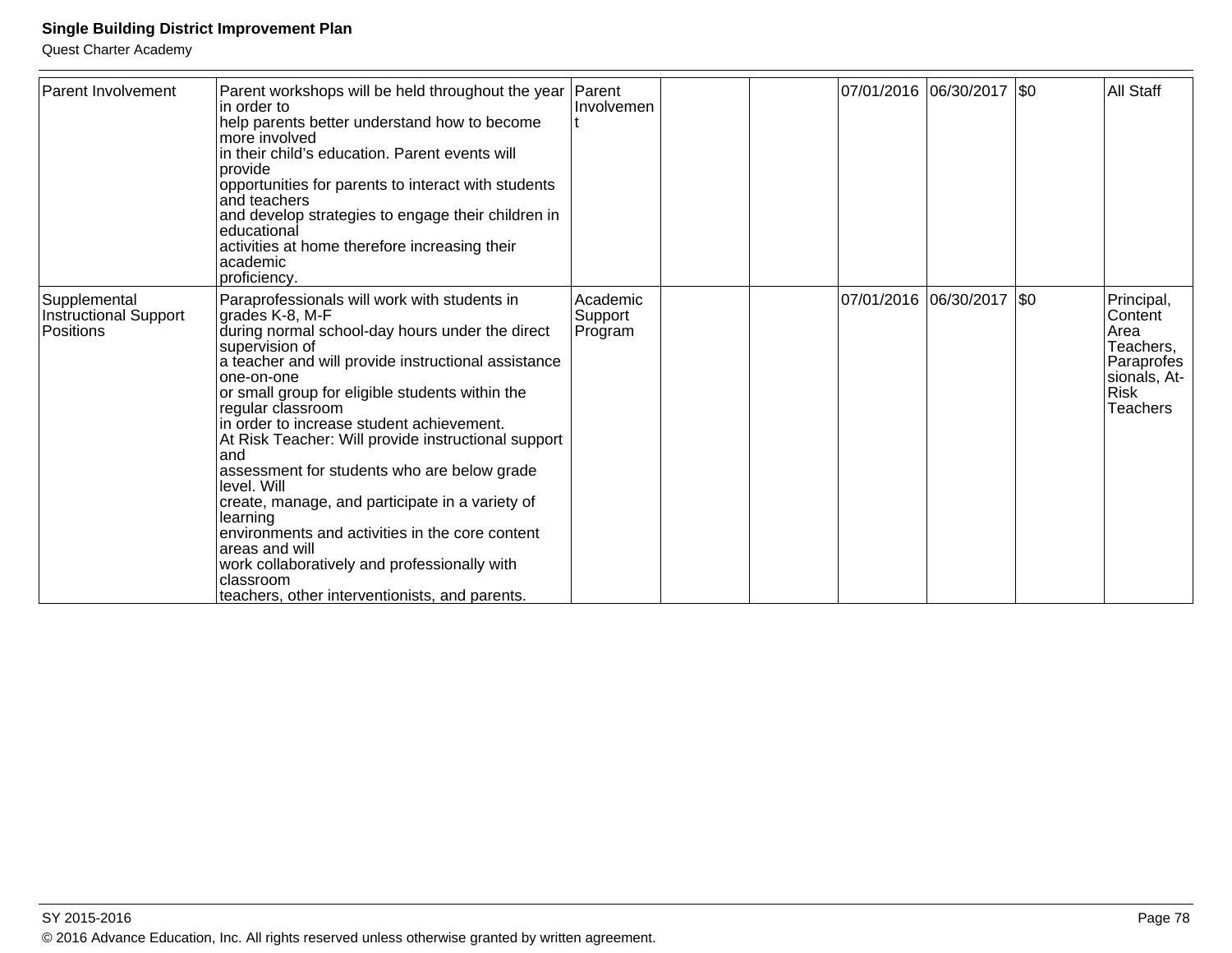| Supplemental Supplies,<br>Technology and | by teachers to differentiate instruction and<br>motivate students in                                   | Technology           |  | 07/01/2016 06/30/2017 \$0 | Principal,<br>Content |
|------------------------------------------|--------------------------------------------------------------------------------------------------------|----------------------|--|---------------------------|-----------------------|
| <b>Materials</b>                         | effort to help at-risk students increase                                                               | Supplemen            |  |                           | Area                  |
|                                          | achievement in core                                                                                    | tal                  |  |                           | Teachers,             |
|                                          | content areas. Supplies/Materials include                                                              | <b>Materials</b>     |  |                           | Instructiona          |
|                                          | intervention                                                                                           |                      |  |                           | I Staff, Non-         |
|                                          | programs and subject-specific workbooks,                                                               |                      |  |                           | Instructiona          |
|                                          | educational                                                                                            |                      |  |                           | I Staff               |
|                                          | incentives & light refreshments and subscriptions<br>(Accelerated                                      |                      |  |                           |                       |
|                                          | Math, Accelerated Reader, BrainPOP, Dreambox                                                           |                      |  |                           |                       |
|                                          | K-5, iReady,                                                                                           |                      |  |                           |                       |
|                                          | RAZ Kids, Science A-Z, Time for Kids Magazine,                                                         |                      |  |                           |                       |
|                                          | Scope, MATH                                                                                            |                      |  |                           |                       |
|                                          | IXL & Leveled Library.)                                                                                |                      |  |                           |                       |
|                                          | Technology Repairs/Services: Supplemental<br>technology                                                |                      |  |                           |                       |
|                                          | repairs/services will ensure that supplemental                                                         |                      |  |                           |                       |
|                                          | technology is                                                                                          |                      |  |                           |                       |
|                                          | able to remain functional to improve instruction.                                                      |                      |  |                           |                       |
|                                          | Cost is for                                                                                            |                      |  |                           |                       |
|                                          | technology repairs/services plus taxes and S&H.                                                        |                      |  |                           |                       |
|                                          | AimsWeb Online Subscription: Supplemental on-<br>line resource                                         |                      |  |                           |                       |
|                                          | that provides a complete web-based solution for                                                        |                      |  |                           |                       |
|                                          | universal                                                                                              |                      |  |                           |                       |
|                                          | screening, progress monitoring, and data                                                               |                      |  |                           |                       |
|                                          | management of                                                                                          |                      |  |                           |                       |
|                                          | students. AimsWeb provides guidance to                                                                 |                      |  |                           |                       |
|                                          | administrators and<br>teachers based on accurate, continuous, and                                      |                      |  |                           |                       |
|                                          | direct student                                                                                         |                      |  |                           |                       |
|                                          | assessment.                                                                                            |                      |  |                           |                       |
|                                          | Expenses for a Title audit have been budgeted as                                                       |                      |  |                           |                       |
|                                          | the school                                                                                             |                      |  |                           |                       |
|                                          | receives more than \$750,000 in federal grant                                                          |                      |  |                           |                       |
|                                          | funds. These                                                                                           |                      |  |                           |                       |
|                                          | grants are designed to improve student<br>achievement.                                                 |                      |  |                           |                       |
|                                          |                                                                                                        |                      |  | 07/01/2016 06/30/2017 \$0 |                       |
| <b>Parent Involvement</b>                | Parent workshops will be held throughout the year<br>in order to help parents better understand how to | Parent<br>Involvemen |  |                           | All Staff             |
|                                          | become more involved in their child's education.                                                       |                      |  |                           |                       |
|                                          | Parent events will provide opportunities for                                                           |                      |  |                           |                       |
|                                          | parents to interact with students and teachers and                                                     |                      |  |                           |                       |
|                                          | develop strategies to engage their children in                                                         |                      |  |                           |                       |
|                                          | educational activities at home therefore increasing                                                    |                      |  |                           |                       |
|                                          | their academic proficiency.                                                                            |                      |  |                           |                       |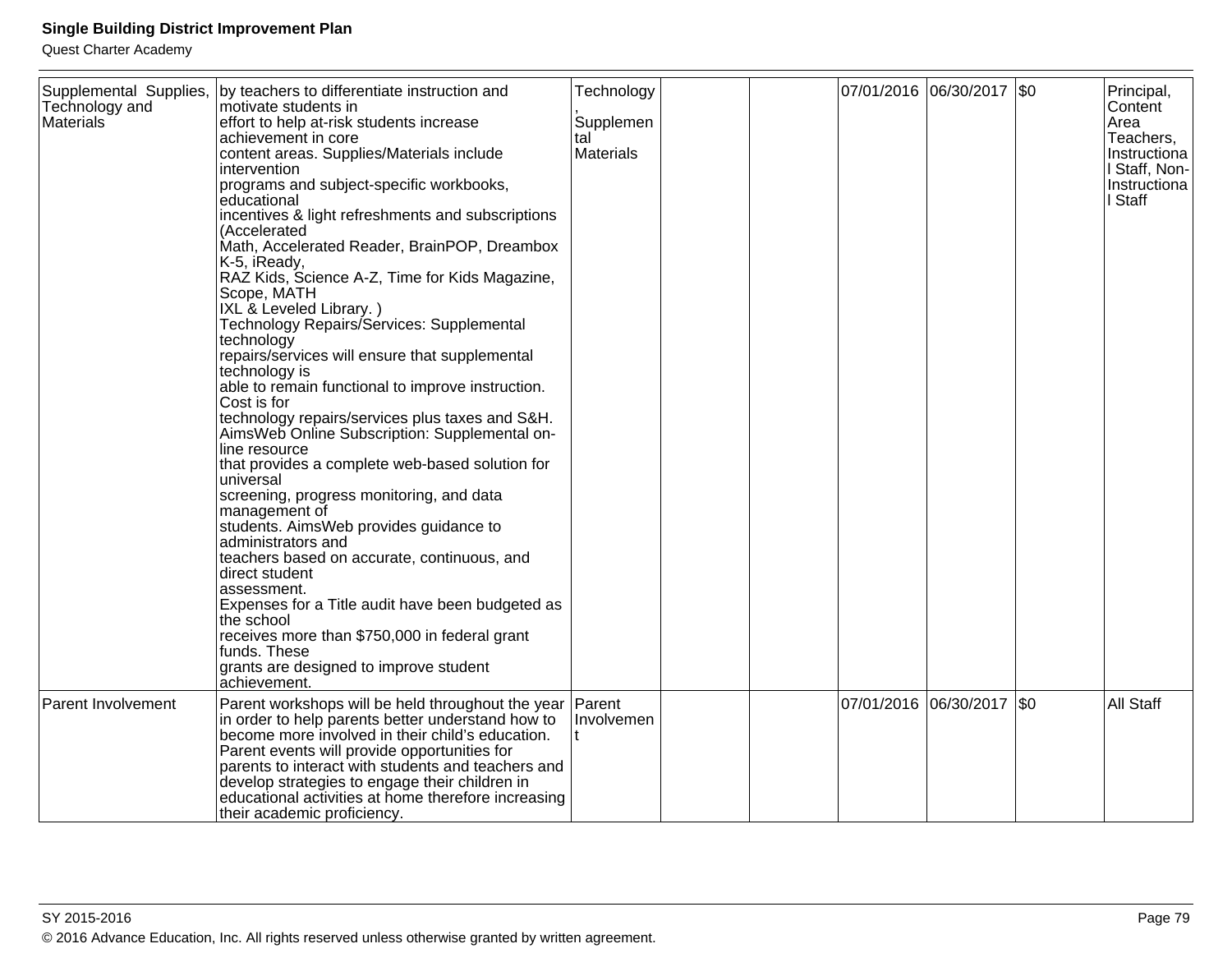| Supplemental Supplies,<br>Technology and<br>Materials | Supplemental intervention supplies and incentives<br>will be used<br>by teachers to differentiate instruction and<br>motivate students in<br>effort to help at-risk students increase<br>achievement in core<br>content areas. Supplies/Materials include<br>intervention<br>programs and subject-specific workbooks,<br>educational<br>incentives & light refreshments and subscriptions (<br>BrainPOP,<br>RAZ Kids, Science A-Z, Time for Kids Magazine,<br>Scope)<br>Technology Repairs/Services: Supplemental<br>technology<br>repairs/services will ensure that supplemental<br>technology is<br>able to remain functional to improve instruction.<br>Cost is for<br>technology repairs/services plus taxes and S&H.<br>AimsWeb Online Subscription: Supplemental on-<br>line resource<br>that provides a complete web-based solution for<br>universal<br>screening, progress monitoring, and data<br>management of<br>students. AimsWeb provides guidance to<br>administrators and<br>teachers based on accurate, continuous, and<br>direct student<br>assessment.<br>Expenses for a Title audit have been budgeted as<br>the school<br>receives more than \$750,000 in federal grant<br>funds. These<br>grants are designed to improve student<br>achievement. | Technology<br>Supplemen<br>tal<br><b>Materials</b> |  |                       | 07/01/2016 06/30/2017 \$0 |         | School<br>Principal,<br>Instructiona<br>I Staff, Non-<br>Instructiona<br>I Staff and<br>Content<br>Area<br>Teachers |
|-------------------------------------------------------|-----------------------------------------------------------------------------------------------------------------------------------------------------------------------------------------------------------------------------------------------------------------------------------------------------------------------------------------------------------------------------------------------------------------------------------------------------------------------------------------------------------------------------------------------------------------------------------------------------------------------------------------------------------------------------------------------------------------------------------------------------------------------------------------------------------------------------------------------------------------------------------------------------------------------------------------------------------------------------------------------------------------------------------------------------------------------------------------------------------------------------------------------------------------------------------------------------------------------------------------------------------------------|----------------------------------------------------|--|-----------------------|---------------------------|---------|---------------------------------------------------------------------------------------------------------------------|
|                                                       |                                                                                                                                                                                                                                                                                                                                                                                                                                                                                                                                                                                                                                                                                                                                                                                                                                                                                                                                                                                                                                                                                                                                                                                                                                                                       |                                                    |  |                       |                           |         |                                                                                                                     |
| Professional<br>Development                           | An Academic Intervention Coach will provide staff<br>with supplemental, individualized coaching<br>throughout the year. Staff will learn how to use<br>data to differentiate instruction in the classroom,<br>utilize effective instructional strategies that meet<br>the varying needs of educationally disadvantaged<br>students, and other core teaching and learning<br>components as necessary.                                                                                                                                                                                                                                                                                                                                                                                                                                                                                                                                                                                                                                                                                                                                                                                                                                                                  | Professiona<br>I Learning                          |  | 07/01/2016 06/30/2017 |                           | $ $ \$0 | All Staff                                                                                                           |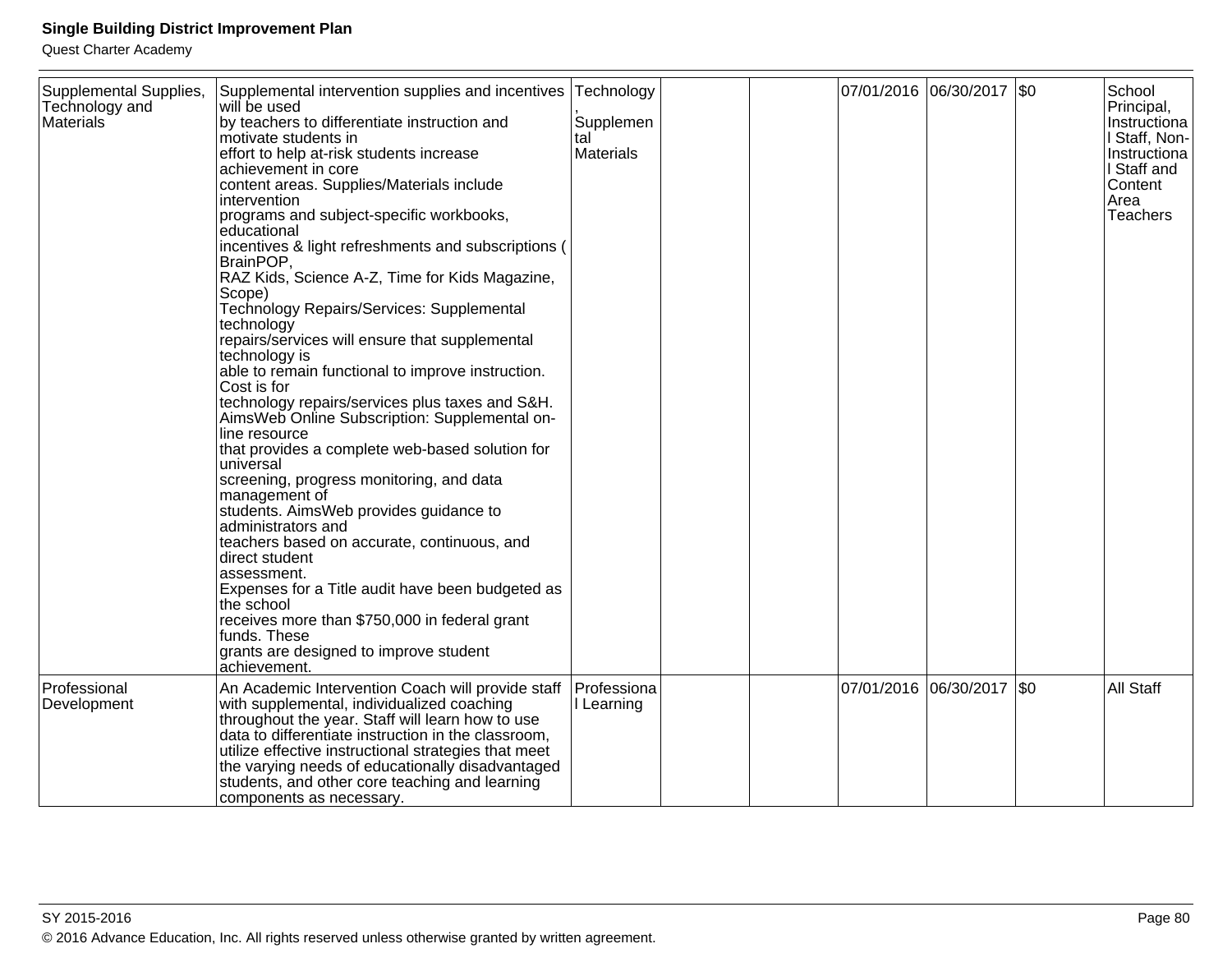| Professional<br>Development                             | An Academic Intervention Coach will provide staff<br>with<br>supplemental, individualized coaching throughout<br>the year.<br>Staff will learn how to use data to differentiate<br>instruction in the<br>classroom, utilize effective instructional strategies<br>that meet the<br>varying needs of educationally disadvantaged<br>students, and<br>other core teaching and learning components as<br>necessary.        | Professiona<br>I Learning        |  | 07/01/2016 06/30/2017 \$0   |      | All Staff                                                      |
|---------------------------------------------------------|-------------------------------------------------------------------------------------------------------------------------------------------------------------------------------------------------------------------------------------------------------------------------------------------------------------------------------------------------------------------------------------------------------------------------|----------------------------------|--|-----------------------------|------|----------------------------------------------------------------|
| Parental Involvement                                    | Parent workshops will be held throughout the year<br>in order to<br>help parents better understand how to become<br>more involved<br>in their child's education. Parent events will<br>provide<br>opportunities for parents to interact with students<br>and teachers<br>and develop strategies to engage their children in<br>educational<br>activities at home therefore increasing their<br>academic<br>proficiency. | Parent<br>Involvemen             |  | 07/01/2016 06/30/2017       | I\$0 | All Staff                                                      |
| Supplemental Non-<br>Instructional Support<br>Positions | The Social Worker will work with students who<br>experience difficulty in the school and community<br>setting as a result of social-emotional or family<br>issues that result in educational time loss or other<br>challenges to academic achievement.                                                                                                                                                                  | Behavioral<br>Support<br>Program |  | 07/01/2016 06/30/2017   \$0 |      | Principal,<br>Content<br>Area<br>Teachers,<br>Social<br>Worker |
| <b>Parent Involvement</b>                               | Parent workshops will be held throughout the year<br>in order to<br>help parents better understand how to become<br>more involved<br>in their child's education. Parent events will<br>provide<br>opportunities for parents to interact with students<br>and teachers<br>and develop strategies to engage their children in<br>educational<br>activities at home therefore increasing their<br>academic<br>proficiency. | Parent<br>Involvemen             |  | 07/01/2016 06/30/2017  \$0  |      | All Staff                                                      |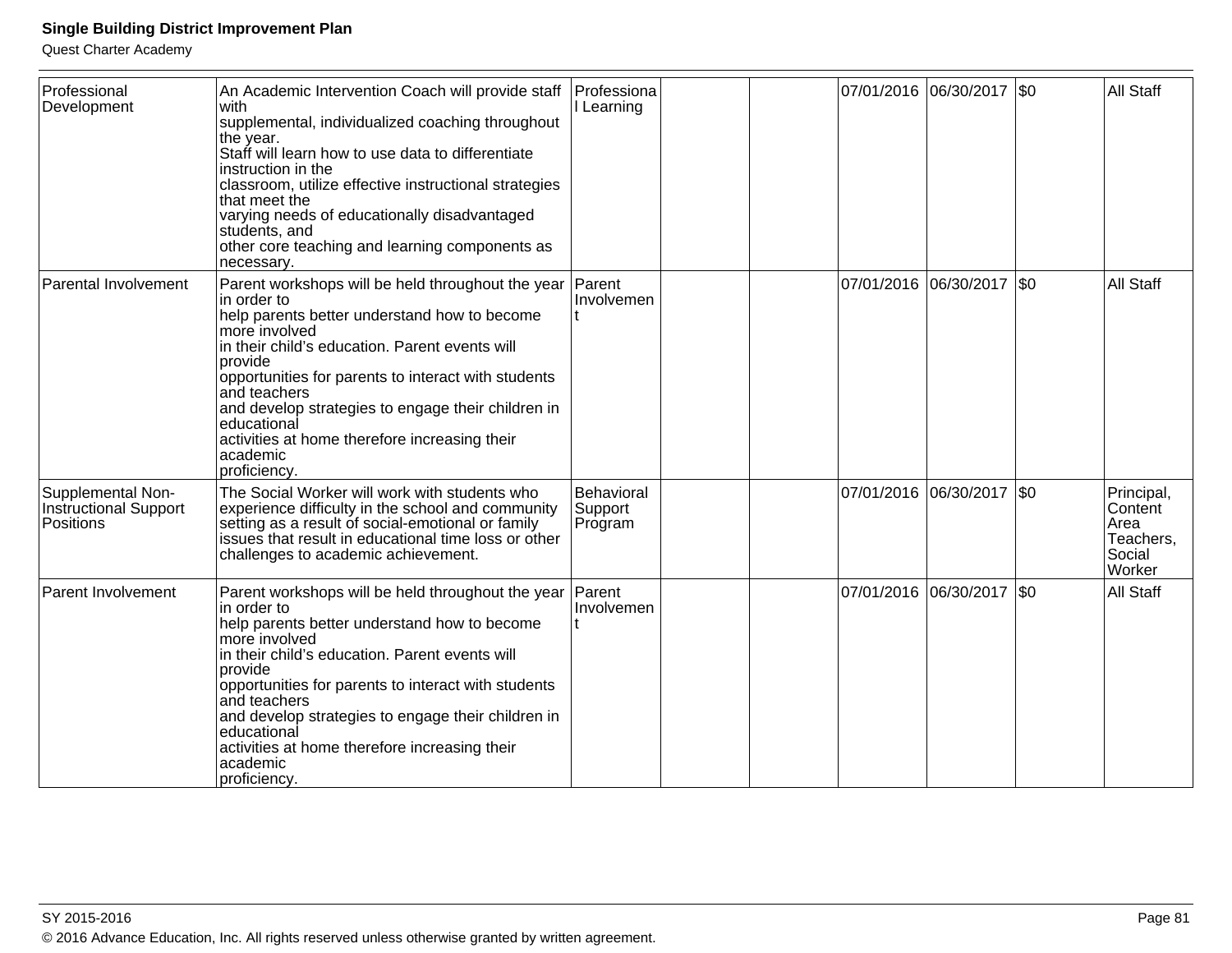| Supplemental Supplies,<br>Technology, and<br>Materials | Supplemental intervention supplies and incentives Materials,<br>will be used by teachers to differentiate instruction Technology<br>and motivate students in effort to help at-risk<br>students increase achievement in core content<br>areas. Supplies/Materials include intervention<br>programs and subject-specific workbooks,<br>educational incentives & light refreshments and<br>subscriptions (Accelerated Math, Accelerated<br>Reader, BrainPOP, Dreambox K-5, iReady, RAZ<br>Kids, Science A-Z, Time for Kids Magazine,<br>Scope, MATH IXL & Leveled Library.)<br>Technology Repairs/Services: Supplemental<br>technology<br>repairs/services will ensure that supplemental<br>technology is<br>able to remain functional to improve instruction.<br>Cost is for<br>technology repairs/services plus taxes and S&H.<br>AimsWeb Online Subscription: Supplemental on-<br>line resource<br>that provides a complete web-based solution for<br>universal<br>screening, progress monitoring, and data<br>management of<br>students. AimsWeb provides guidance to<br>administrators and<br>teachers based on accurate, continuous, and<br>direct student<br>assessment.<br>Expenses for a Title audit have been budgeted as<br>the school receives more than \$750,000 in federal | Supplemen<br>tal<br>Materials |  | 07/01/2016 06/30/2017 \$0 | Principal,<br>Content<br>Area<br>Teachers,<br>Instructiona<br>Staff, Non-<br>Instructiona<br>Staff |
|--------------------------------------------------------|-----------------------------------------------------------------------------------------------------------------------------------------------------------------------------------------------------------------------------------------------------------------------------------------------------------------------------------------------------------------------------------------------------------------------------------------------------------------------------------------------------------------------------------------------------------------------------------------------------------------------------------------------------------------------------------------------------------------------------------------------------------------------------------------------------------------------------------------------------------------------------------------------------------------------------------------------------------------------------------------------------------------------------------------------------------------------------------------------------------------------------------------------------------------------------------------------------------------------------------------------------------------------------------------|-------------------------------|--|---------------------------|----------------------------------------------------------------------------------------------------|
|                                                        | grant funds. These grants are designed to improve<br>student achievement.                                                                                                                                                                                                                                                                                                                                                                                                                                                                                                                                                                                                                                                                                                                                                                                                                                                                                                                                                                                                                                                                                                                                                                                                               |                               |  |                           |                                                                                                    |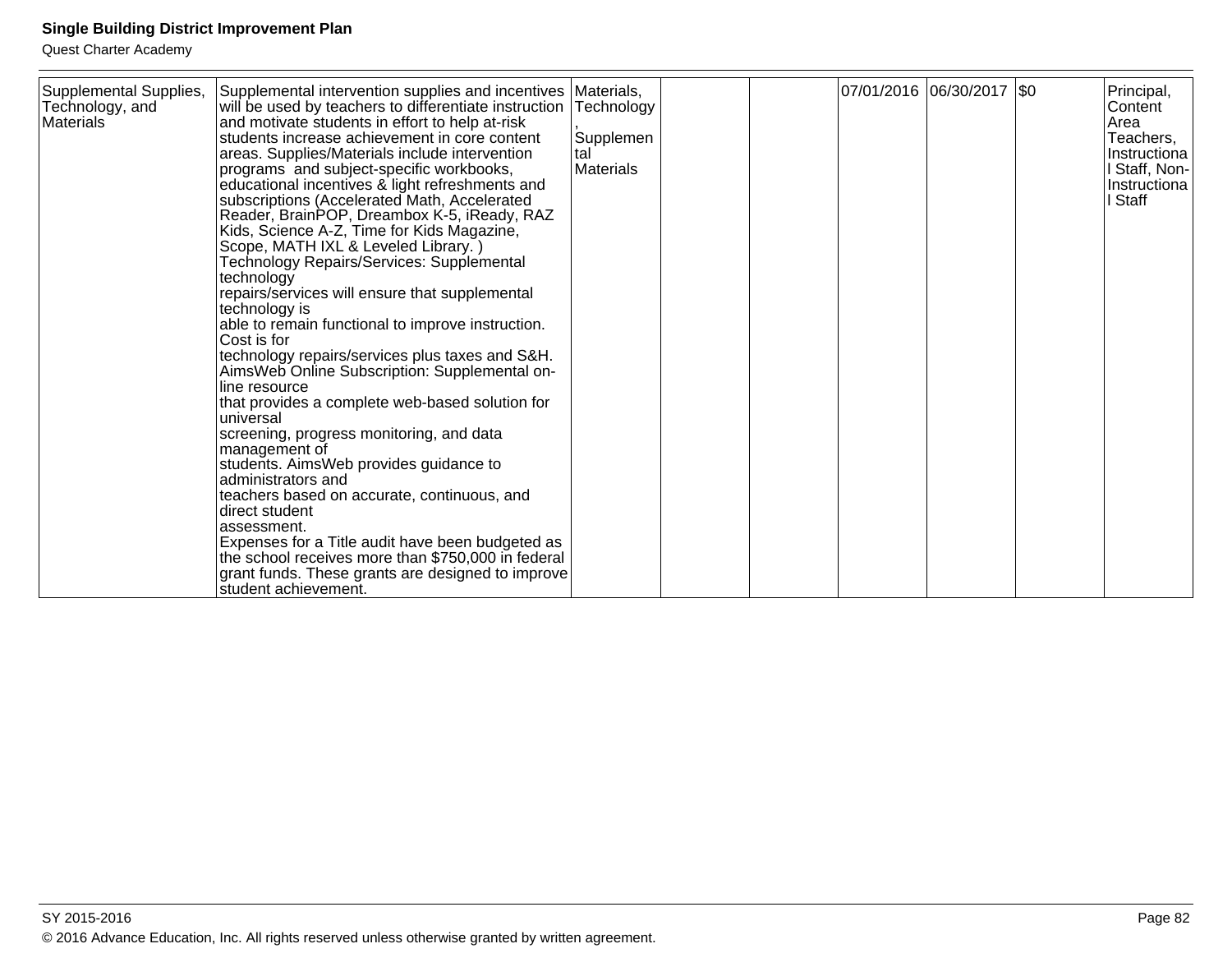| Supplemental<br><b>Instructional Support</b><br>Positions      | Paraprofessionals will work with students in<br>grades K-8, M-F<br>during normal school-day hours under the direct<br>supervision of<br>a teacher and will provide instructional assistance<br>one-on-one<br>or small group for eligible students within the<br>regular classroom<br>in order to increase student achievement.<br>At Risk Teacher: Will provide instructional support<br>and<br>assessment for students who are below grade<br>level. Will<br>create, manage, and participate in a variety of<br>learning<br>environments and activities in the core content<br>areas and will<br>work collaboratively and professionally with<br>classroom<br>teachers, other interventionists, and parents. | Academic<br>Support<br>Program   |  | 07/01/2016 06/30/2017     | SO      | Principal,<br>Content<br>Area<br>Teachers,<br>Paraprofes<br>sionals, At-<br><b>Risk</b><br><b>Teachers</b> |
|----------------------------------------------------------------|---------------------------------------------------------------------------------------------------------------------------------------------------------------------------------------------------------------------------------------------------------------------------------------------------------------------------------------------------------------------------------------------------------------------------------------------------------------------------------------------------------------------------------------------------------------------------------------------------------------------------------------------------------------------------------------------------------------|----------------------------------|--|---------------------------|---------|------------------------------------------------------------------------------------------------------------|
| Professional<br>Development                                    | An Academic Intervention Coach will provide staff<br>with<br>supplemental, individualized coaching throughout<br>the year.<br>Staff will learn how to use data to differentiate<br>instruction in the<br>classroom, utilize effective instructional strategies<br>that meet the<br>varying needs of educationally disadvantaged<br>students, and<br>other core teaching and learning components as<br>necessary.                                                                                                                                                                                                                                                                                              | Professiona<br>Learning          |  | 07/01/2016 06/30/2017     | $ $ \$0 | All Staff                                                                                                  |
| Supplemental Non-<br><b>Instructional Support</b><br>Positions | The Social Worker will work with students who<br>experience difficulty in the school and community<br>setting as a result of social-emotional or family<br>issues that result in educational time loss or other<br>challenges to academic achievement.                                                                                                                                                                                                                                                                                                                                                                                                                                                        | Behavioral<br>Support<br>Program |  | 07/01/2016 06/30/2017     | $ $ \$0 | Principal,<br>Content<br>Area<br>Teachers,<br>Social<br>Worker                                             |
| Supplemental Non-<br>Instructional Support<br>Positions        | The Social Worker will work with students who<br>experience difficulty in the school and community<br>setting as a result of social-emotional or family<br>issues that result in educational time loss or other<br>challenges to academic achievement.                                                                                                                                                                                                                                                                                                                                                                                                                                                        | Behavioral<br>Support<br>Program |  | 07/01/2016 06/30/2017 \$0 |         | Principal,<br>Content<br>Area<br>Teachers,<br>Social<br><b>Worker</b>                                      |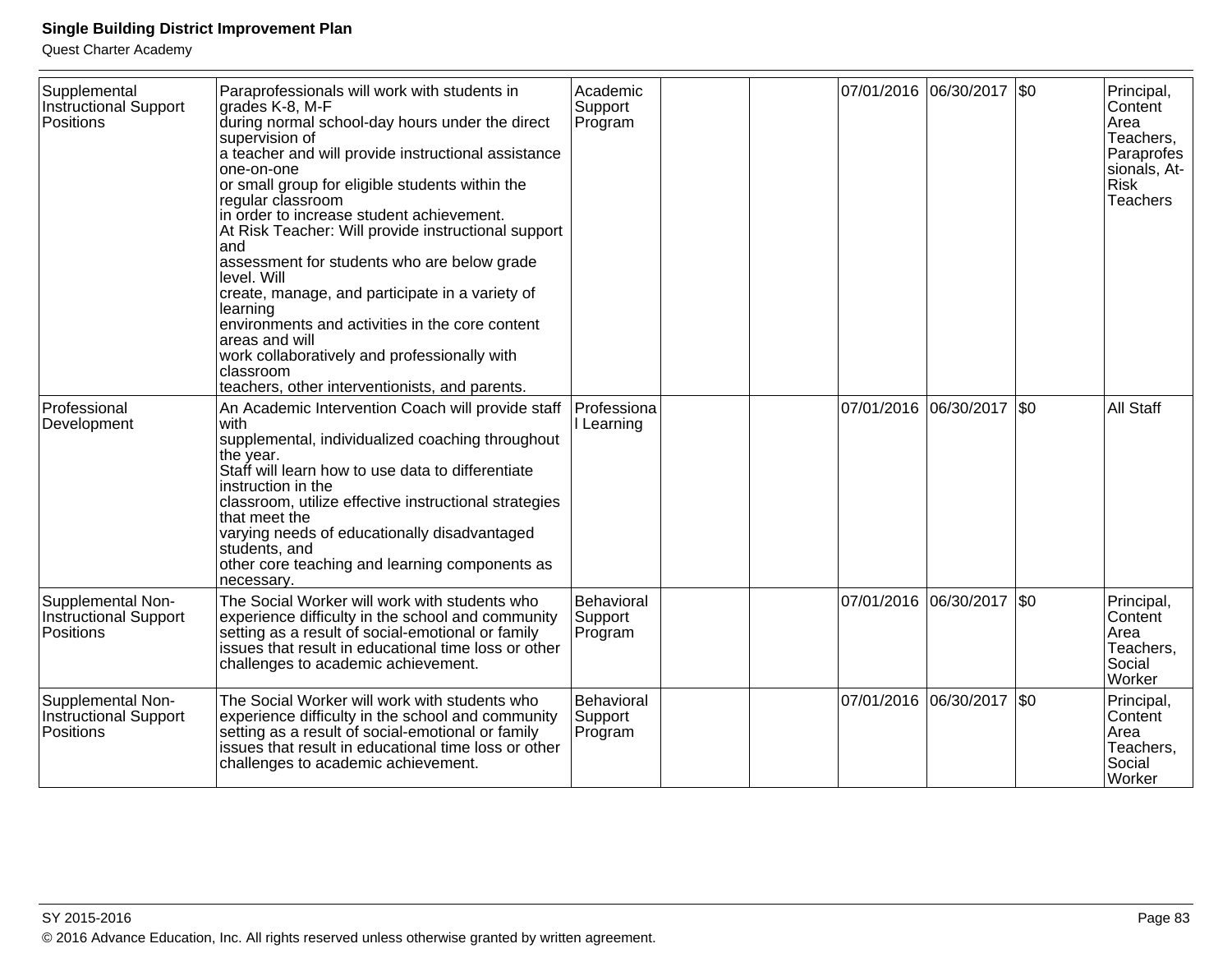| Professional<br>Development                               | An Academic Intervention Coach will provide staff<br>with<br>supplemental, individualized coaching throughout<br>the year.<br>Staff will learn how to use data to differentiate<br>instruction in the<br>classroom, utilize effective instructional strategies<br>that meet the<br>varying needs of educationally disadvantaged<br>students, and<br>other core teaching and learning components as<br>necessary.                                                                                                                                                                                                                                                                                           | Professiona<br>Learning        |  | 07/01/2016 06/30/2017 \$0   | <b>All Staff</b>                                                                                           |
|-----------------------------------------------------------|------------------------------------------------------------------------------------------------------------------------------------------------------------------------------------------------------------------------------------------------------------------------------------------------------------------------------------------------------------------------------------------------------------------------------------------------------------------------------------------------------------------------------------------------------------------------------------------------------------------------------------------------------------------------------------------------------------|--------------------------------|--|-----------------------------|------------------------------------------------------------------------------------------------------------|
| Supplemental<br><b>Instructional Support</b><br>Positions | Paraprofessionals will work with students in<br>grades K-8, M-F during normal school-day hours<br>under the direct supervision of<br>a teacher and will provide instructional assistance<br>one-on-one<br>or small group for eligible students within the<br>regular classroom<br>in order to increase student achievement.<br>At Risk Teacher: Will provide instructional support<br>and<br>assessment for students who are below grade<br>level. Will<br>create, manage, and participate in a variety of<br>learning<br>environments and activities in the core content<br>areas and will<br>work collaboratively and professionally with<br>classroom<br>teachers, other interventionists, and parents. | Academic<br>Support<br>Program |  | 07/01/2016 06/30/2017 \$0   | Principal,<br>Content<br>Area<br>Teachers,<br>Paraprofes<br>sionals, At-<br><b>Risk</b><br><b>Teachers</b> |
| Supplemental<br>Instructional Support<br>Positions        | Paraprofessionals will work with students in<br>grades K-8, M-F during normal school-day hours<br>under the direct supervision of a teacher and will<br>provide instructional assistance one-on-one or<br>small group for eligible students within the regular<br>classroom in order to increase student<br>achievement.<br>At Risk Teacher: Will provide instructional support<br>and assessment for students who are below grade<br>level. Will create, manage, and participate in a<br>variety of learning environments and activities in<br>the core content areas and will work<br>collaboratively and professionally with classroom<br>teachers, other interventionists, and parents.                | Academic<br>Support<br>Program |  | 07/01/2016 06/30/2017   \$0 | Principal,<br>Content<br>Area<br>Teachers,<br>Paraprofes<br>sionals, At-<br><b>Risk</b><br><b>Teachers</b> |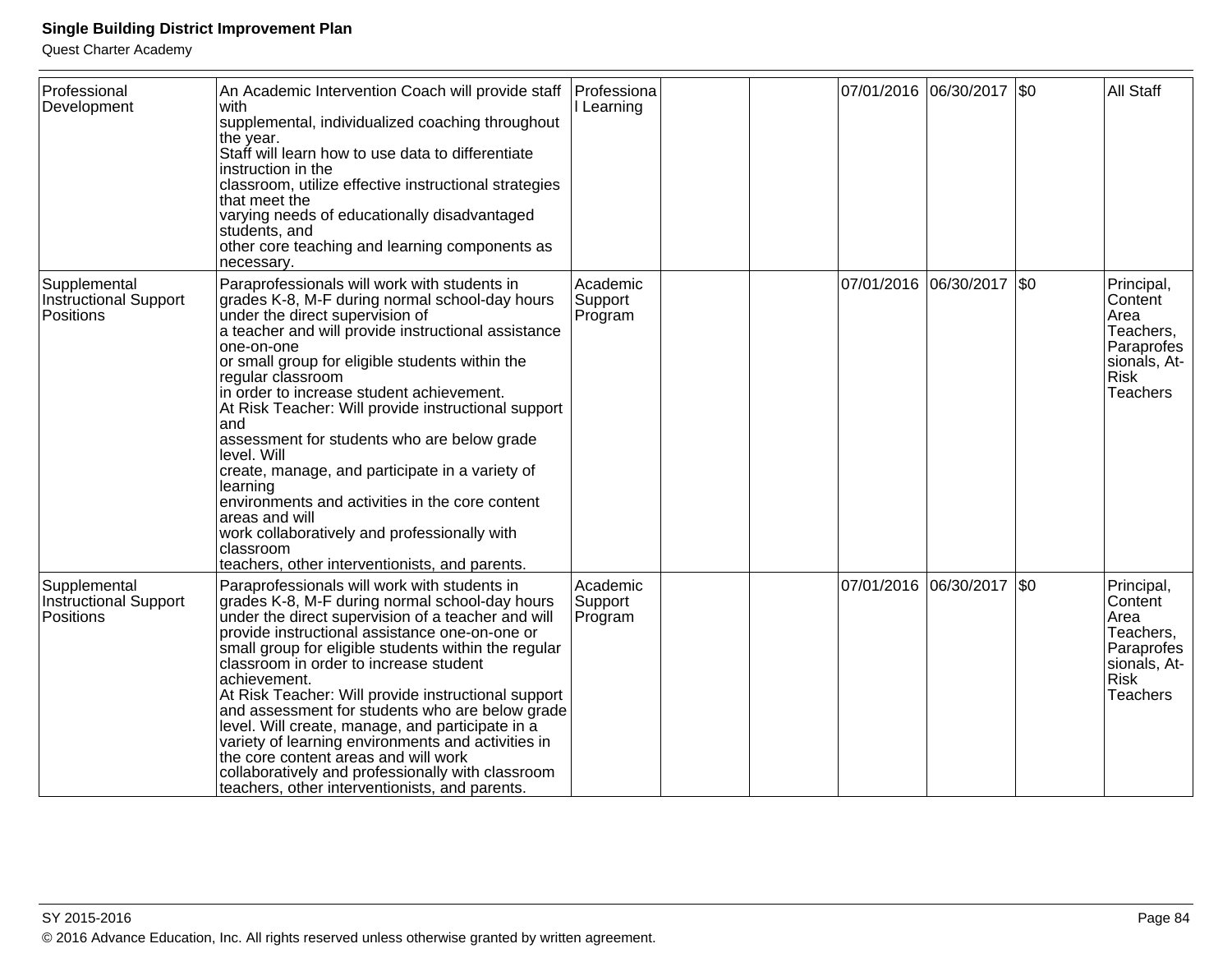Quest Charter Academy

| Supplemental Non-<br>Instructional Support<br><b>Positions</b> | The Social Worker will work with students who<br>experience difficulty in the school and community<br>setting as a result of social-emotional or family<br>lissues that result in educational time loss or other<br>challenges to academic achievement. | <b>IBehavioral</b><br> Support<br>IProgram | $ 07/01/2016 06/30/2017 $ \$0 |  | l School<br>Principal,<br><b>Content</b><br>IArea<br><sup>1</sup> Teachers,<br>Social |
|----------------------------------------------------------------|---------------------------------------------------------------------------------------------------------------------------------------------------------------------------------------------------------------------------------------------------------|--------------------------------------------|-------------------------------|--|---------------------------------------------------------------------------------------|
|                                                                |                                                                                                                                                                                                                                                         |                                            |                               |  | l Worker                                                                              |

### **Title III**

| <b>Activity Name</b>                                  | Activity Description                                                                                                                                                                                                                                                                                                                                                                                                                                                                                                                                                                                                                                                                                                                                                                                                                                                                                                                                                                                                                                                                                                                                                                                                                                                   | Activity<br><b>Type</b>                            | Tier | Phase | Begin Date | <b>End Date</b>             | Resource<br>Assigned | Staff<br>Responsibl                                                                                                 |
|-------------------------------------------------------|------------------------------------------------------------------------------------------------------------------------------------------------------------------------------------------------------------------------------------------------------------------------------------------------------------------------------------------------------------------------------------------------------------------------------------------------------------------------------------------------------------------------------------------------------------------------------------------------------------------------------------------------------------------------------------------------------------------------------------------------------------------------------------------------------------------------------------------------------------------------------------------------------------------------------------------------------------------------------------------------------------------------------------------------------------------------------------------------------------------------------------------------------------------------------------------------------------------------------------------------------------------------|----------------------------------------------------|------|-------|------------|-----------------------------|----------------------|---------------------------------------------------------------------------------------------------------------------|
| Supplemental Supplies,<br>Technology and<br>Materials | Supplemental intervention supplies and incentives<br>will be used<br>by teachers to differentiate instruction and<br>motivate students in<br>effort to help at-risk students increase<br>achievement in core<br>content areas. Supplies/Materials include<br>intervention<br>programs and subject-specific workbooks,<br>educational<br>incentives & light refreshments and subscriptions (<br>BrainPOP,<br>RAZ Kids, Science A-Z, Time for Kids Magazine,<br>Scope)<br>Technology Repairs/Services: Supplemental<br>technology<br>repairs/services will ensure that supplemental<br>technology is<br>able to remain functional to improve instruction.<br>Cost is for<br>technology repairs/services plus taxes and S&H.<br>AimsWeb Online Subscription: Supplemental on-<br>line resource<br>that provides a complete web-based solution for<br>universal<br>screening, progress monitoring, and data<br>management of<br>students. AimsWeb provides guidance to<br>administrators and<br>teachers based on accurate, continuous, and<br>direct student<br>assessment.<br>Expenses for a Title audit have been budgeted as<br>lthe school<br>receives more than \$750,000 in federal grant<br>funds. These<br>grants are designed to improve student<br>achievement. | Technology<br>Supplemen<br>tal<br><b>Materials</b> |      |       |            | 07/01/2016  06/30/2017  \$0 |                      | School<br>Principal,<br>Instructiona<br>I Staff, Non-<br>Instructiona<br>I Staff and<br>Content<br>Area<br>Teachers |

en and the state of the state of the state of the state of the state of the state of the state  $P$ age 85  $\,$ © 2016 Advance Education, Inc. All rights reserved unless otherwise granted by written agreement.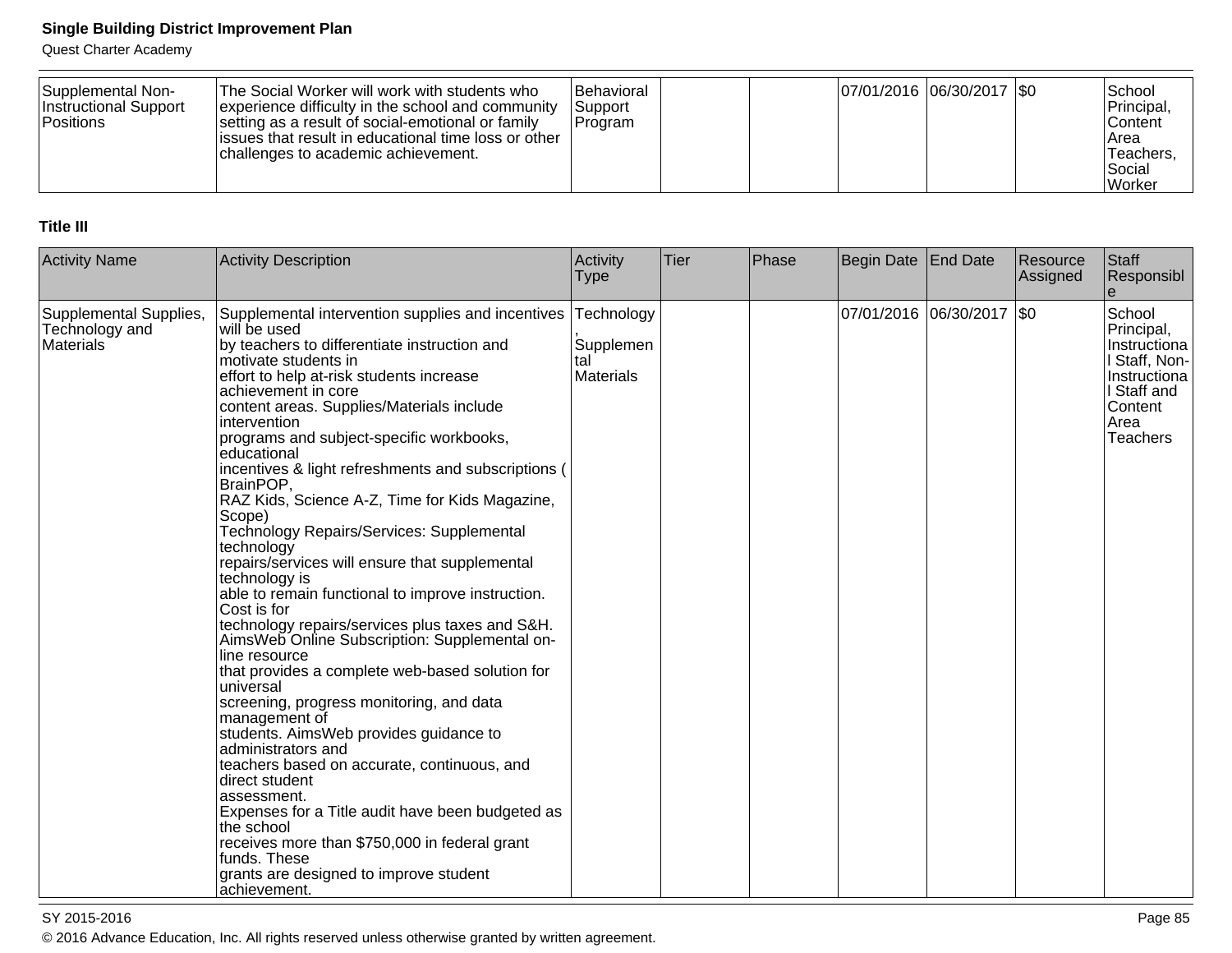| Supplemental Supplies,<br>Technology and<br>Materials | Supplemental intervention supplies and incentives<br>will be used<br>by teachers to differentiate instruction and<br>Imotivate students in<br>effort to help at-risk students increase<br>lachievement in core<br>content areas. Supplies/Materials include<br>lintervention<br>programs and subject-specific workbooks,<br>leducational<br>incentives & light refreshments and subscriptions (<br>BrainPOP, RAZ Kids, Science A-Z, Time for Kids<br>Magazine, Scope)<br>Technology Repairs/Services: Supplemental                                                                                                                                                                                                                                       | Technology<br>Supplemen<br>tal<br><b>Materials</b> |  | 07/01/2016  06/30/2017  \$0 | School<br>Principal,<br>Instructiona<br>I Staff, Non-<br>Instructiona<br>I Staff and<br>Content<br>Area<br><b>Teachers</b> |
|-------------------------------------------------------|----------------------------------------------------------------------------------------------------------------------------------------------------------------------------------------------------------------------------------------------------------------------------------------------------------------------------------------------------------------------------------------------------------------------------------------------------------------------------------------------------------------------------------------------------------------------------------------------------------------------------------------------------------------------------------------------------------------------------------------------------------|----------------------------------------------------|--|-----------------------------|----------------------------------------------------------------------------------------------------------------------------|
|                                                       | technology<br>repairs/services will ensure that supplemental<br>technology is<br>able to remain functional to improve instruction.<br>lCost is for<br>technology repairs/services plus taxes and S&H.<br>AimsWeb Online Subscription: Supplemental on-<br>lline resource<br>that provides a complete web-based solution for<br>Iuniversal<br>screening, progress monitoring, and data<br>management of<br>students. AimsWeb provides guidance to<br>ladministrators and<br>teachers based on accurate, continuous, and<br>Idirect student<br>lassessment.<br>Expenses for a Title audit have been budgeted as<br>the school<br>receives more than \$750,000 in federal grant<br>lfunds. These<br>grants are designed to improve student<br>lachievement. |                                                    |  |                             |                                                                                                                            |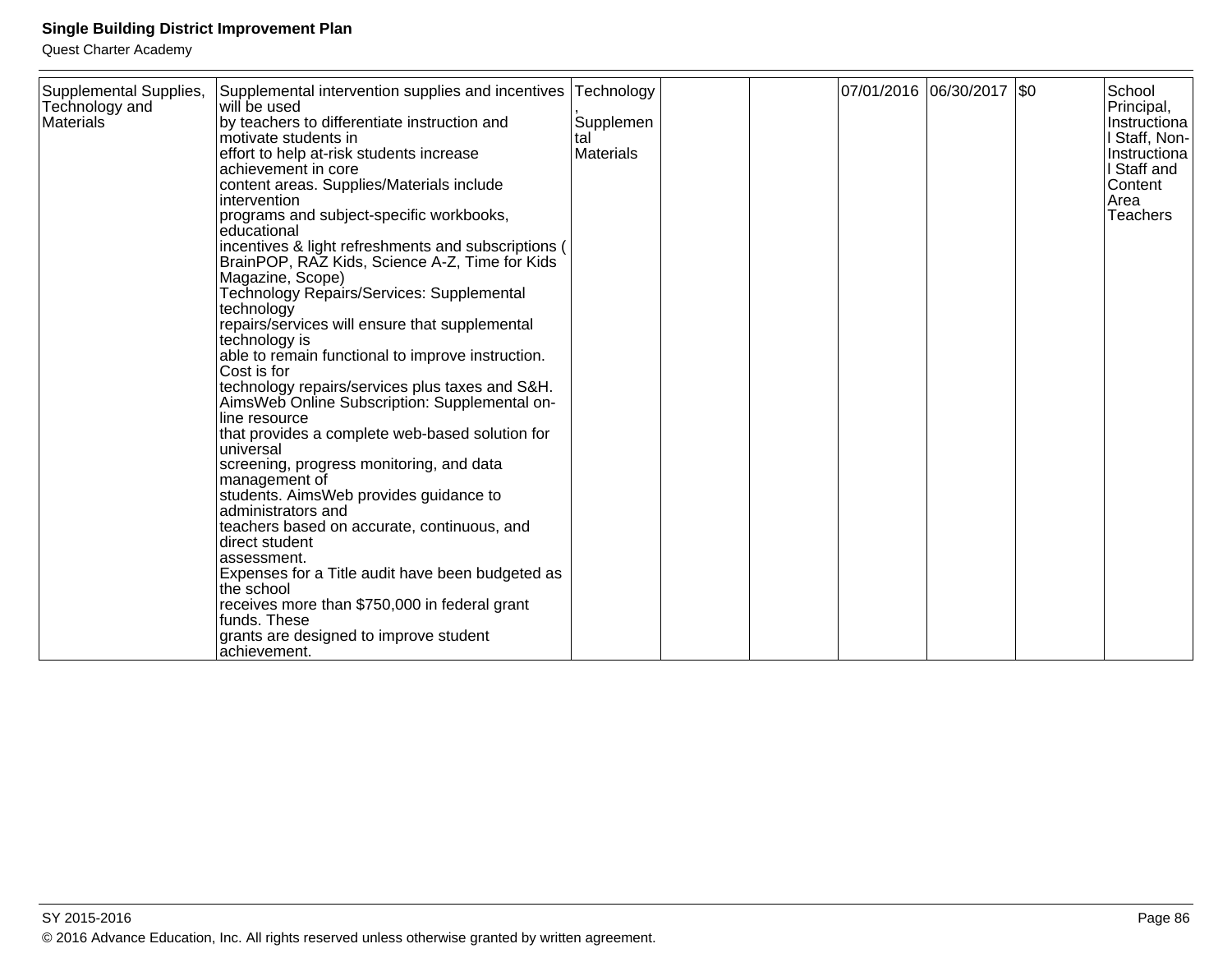Quest Charter Academy

# **Title II Part A**

| <b>Activity Name</b> | Activity Description | Activity<br><b>Type</b> | 'Tier | <b>Phase</b> | Begin Date End Date | <b>IResource</b><br><b>IAssigned</b> | <b>Staff</b><br>Responsibl |
|----------------------|----------------------|-------------------------|-------|--------------|---------------------|--------------------------------------|----------------------------|
|                      |                      |                         |       |              |                     |                                      |                            |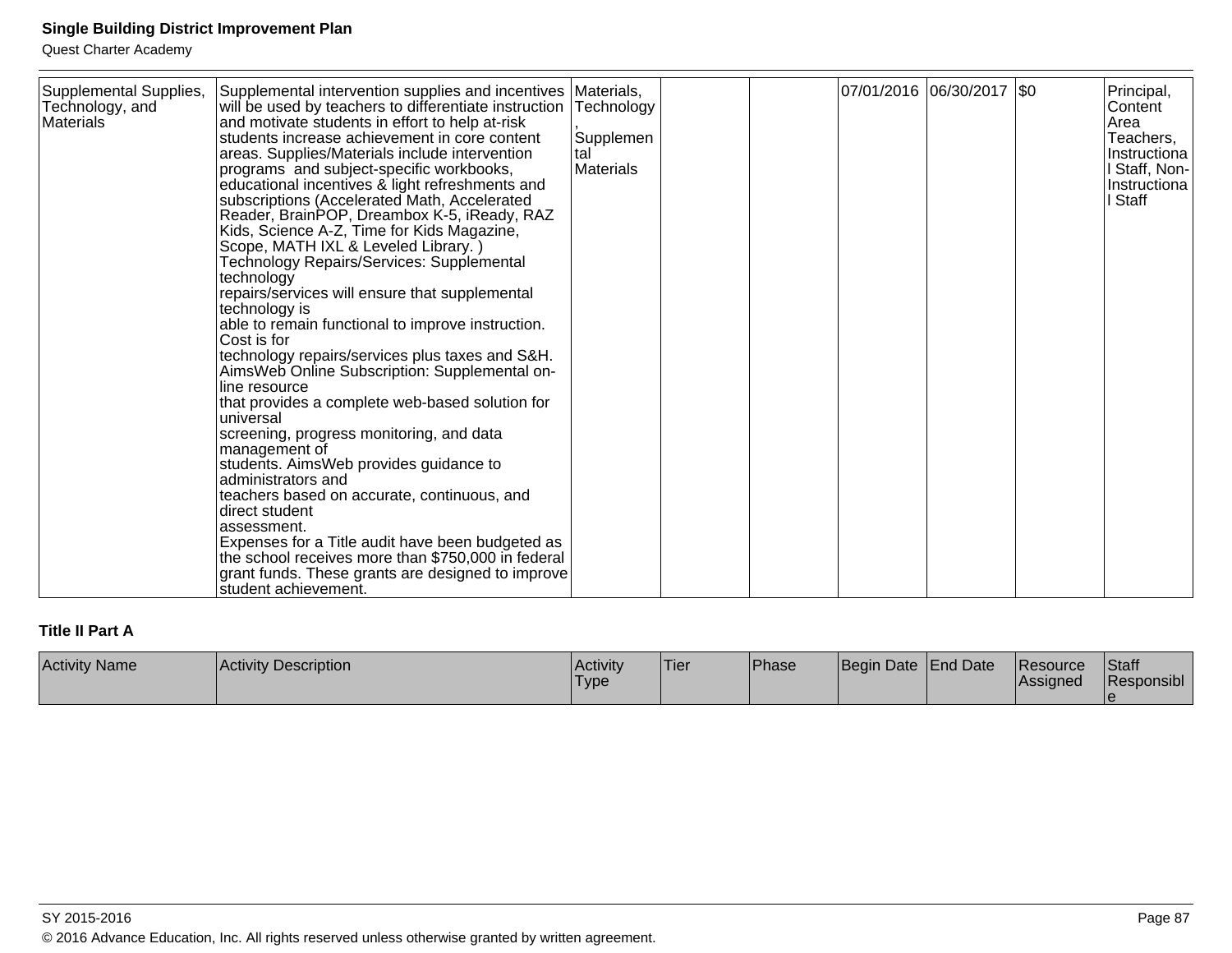| Out of School Time | Coordinated before/after-school tutoring is<br>available for K-8<br>grade at-risk students of Quest Charter Academy.<br>This tutoring<br>is not homework help, but rather an intentional<br>service from<br>high quality tutors delivered in a one-on-one or<br>small group<br>setting. Supplemental supplies/materials, light<br>refreshments,<br>and educational incentives will be given to<br>participants for their<br>effort in the program. | Academic<br>Support<br>Program |  | 07/01/2016 06/30/2017 \$0   | School<br>Principal,<br>Before/Afte<br>r-School<br>Tutors,<br>Content<br>Area<br><b>Teachers</b> |
|--------------------|----------------------------------------------------------------------------------------------------------------------------------------------------------------------------------------------------------------------------------------------------------------------------------------------------------------------------------------------------------------------------------------------------------------------------------------------------|--------------------------------|--|-----------------------------|--------------------------------------------------------------------------------------------------|
| Out of School Time | Coordinated before/after-school tutoring is<br>available for K-8<br>grade at-risk students of Quest Charter Academy.<br>This tutoring<br>is not homework help, but rather an intentional<br>service from<br>high quality tutors delivered in a one-on-one or<br>small group<br>setting. Supplemental supplies/materials, light<br>refreshments,<br>and educational incentives will be given to<br>participants for their<br>effort in the program. | Academic<br>Support<br>Program |  | 07/01/2016  06/30/2017  \$0 | School<br>Principal,<br>Before/Afte<br>r-School<br>Tutors,<br>Content<br>Area<br><b>Teachers</b> |
| Out of School Time | Coordinated before/after-school tutoring is<br>available for K-8 grade at-risk students of Quest<br>Charter Academy. This tutoring is not homework<br>help, but rather an intentional service from high<br>quality tutors delivered in a one-on-one or small<br>group setting. Supplemental supplies/materials,<br>light refreshments, and educational incentives will<br>be given to participants for their effort in the<br>program.             | Academic<br>Support<br>Program |  | 07/01/2016 06/30/2017 \$0   | School<br>Principal,<br>Before/Afte<br>r-School<br>Tutors,<br>Content<br>Area<br><b>Teachers</b> |
| Out of School Time | Coordinated before/after-school tutoring is<br>available for K-8<br>grade at-risk students of Quest Charter Academy.<br>This tutoring<br>is not homework help, but rather an intentional<br>service from<br>high quality tutors delivered in a one-on-one or<br>small group<br>setting. Supplemental supplies/materials, light<br>refreshments,<br>and educational incentives will be given to<br>participants for their<br>effort in the program. | Academic<br>Support<br>Program |  | 07/01/2016 06/30/2017 \$0   | School<br>Principal,<br>Before/Afte<br>r-School<br>Tutors,<br>Content<br>Area<br><b>Teachers</b> |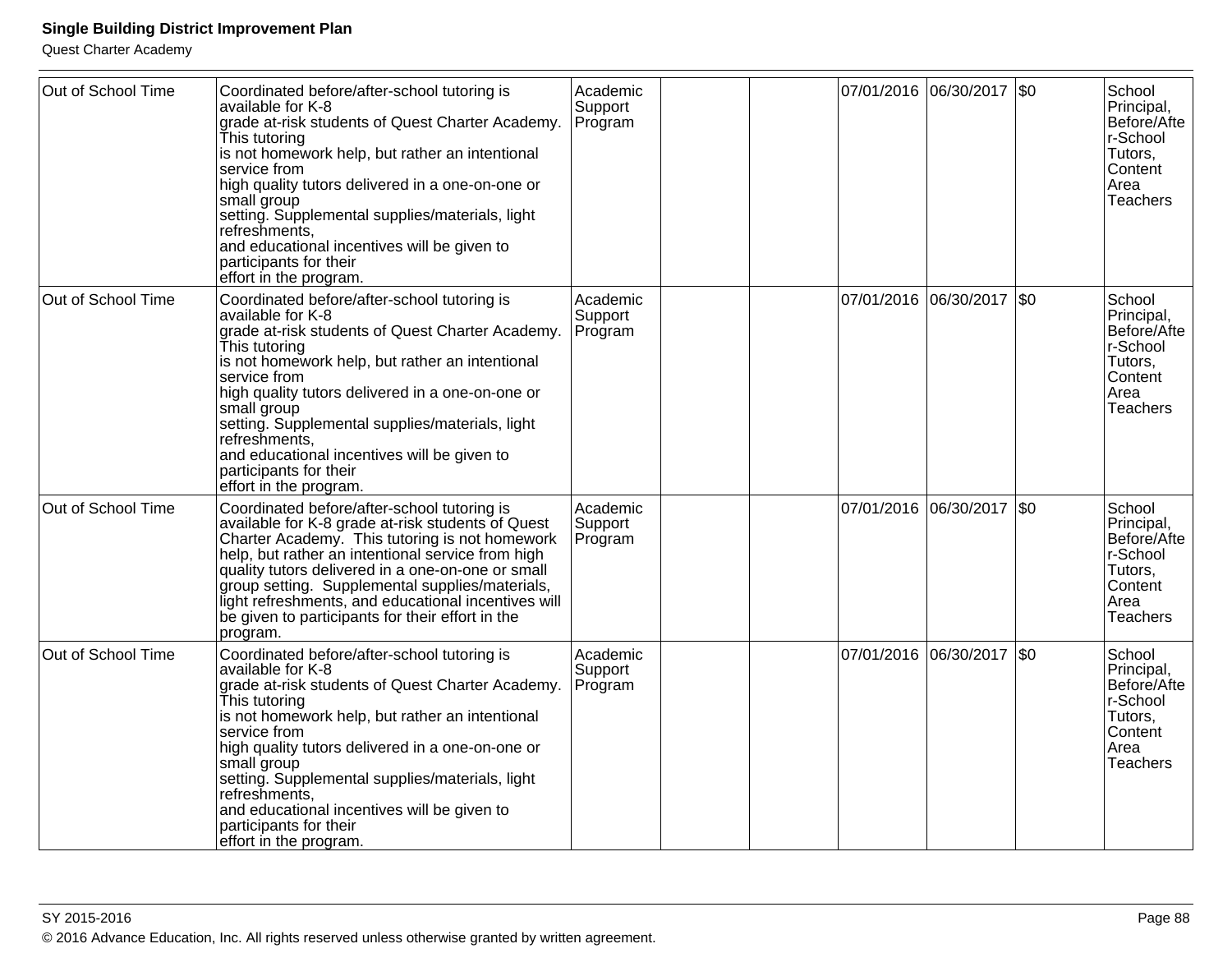Quest Charter Academy

### **Section 31a**

| <b>Activity Name</b>                               | <b>Activity Description</b>                                                                                                                                                                                                                                                                                                                                                                                                                                                                                                                                                                                                                                                                                   | Activity<br><b>Type</b>        | <b>Tier</b> | Phase | Begin Date            | <b>End Date</b> | Resource<br>Assigned | Staff<br>Responsibl                                                                                        |
|----------------------------------------------------|---------------------------------------------------------------------------------------------------------------------------------------------------------------------------------------------------------------------------------------------------------------------------------------------------------------------------------------------------------------------------------------------------------------------------------------------------------------------------------------------------------------------------------------------------------------------------------------------------------------------------------------------------------------------------------------------------------------|--------------------------------|-------------|-------|-----------------------|-----------------|----------------------|------------------------------------------------------------------------------------------------------------|
| Supplemental<br>Instructional Support<br>Positions | Paraprofessionals will work with students in<br>grades K-8, M-F during normal school-day hours<br>under the direct supervision of a teacher and will<br>provide instructional assistance one-on-one or<br>small group for eligible students within the regular<br>classroom in order to increase student<br>achievement.<br>At Risk Teacher: Will provide instructional support<br>and assessment for students who are below grade<br>level. Will create, manage, and participate in a<br>variety of learning environments and activities in<br>the core content areas and will work<br>collaboratively and professionally with classroom<br>teachers, other interventionists, and parents.                   | Academic<br>Support<br>Program |             |       | 07/01/2016 06/30/2017 |                 | \$0                  | Principal,<br>Content<br>Area<br>Teachers,<br>Paraprofes<br>sionals, At-<br><b>Risk</b><br><b>Teachers</b> |
| Supplemental<br>Instructional Support<br>Positions | Paraprofessionals will work with students in<br>grades K-8, M-F<br>during normal school-day hours under the direct<br>supervision of<br>a teacher and will provide instructional assistance<br>one-on-one<br>or small group for eligible students within the<br>regular classroom<br>in order to increase student achievement.<br>At Risk Teacher: Will provide instructional support<br>and<br>assessment for students who are below grade<br>level. Will<br>create, manage, and participate in a variety of<br>learning<br>environments and activities in the core content<br>areas and will<br>work collaboratively and professionally with<br>classroom<br>teachers, other interventionists, and parents. | Academic<br>Support<br>Program |             |       | 07/01/2016 06/30/2017 |                 | \$0                  | Principal,<br>Content<br>Area<br>Teachers,<br>Paraprofes<br>sionals, At-<br><b>Risk</b><br>Teachers        |